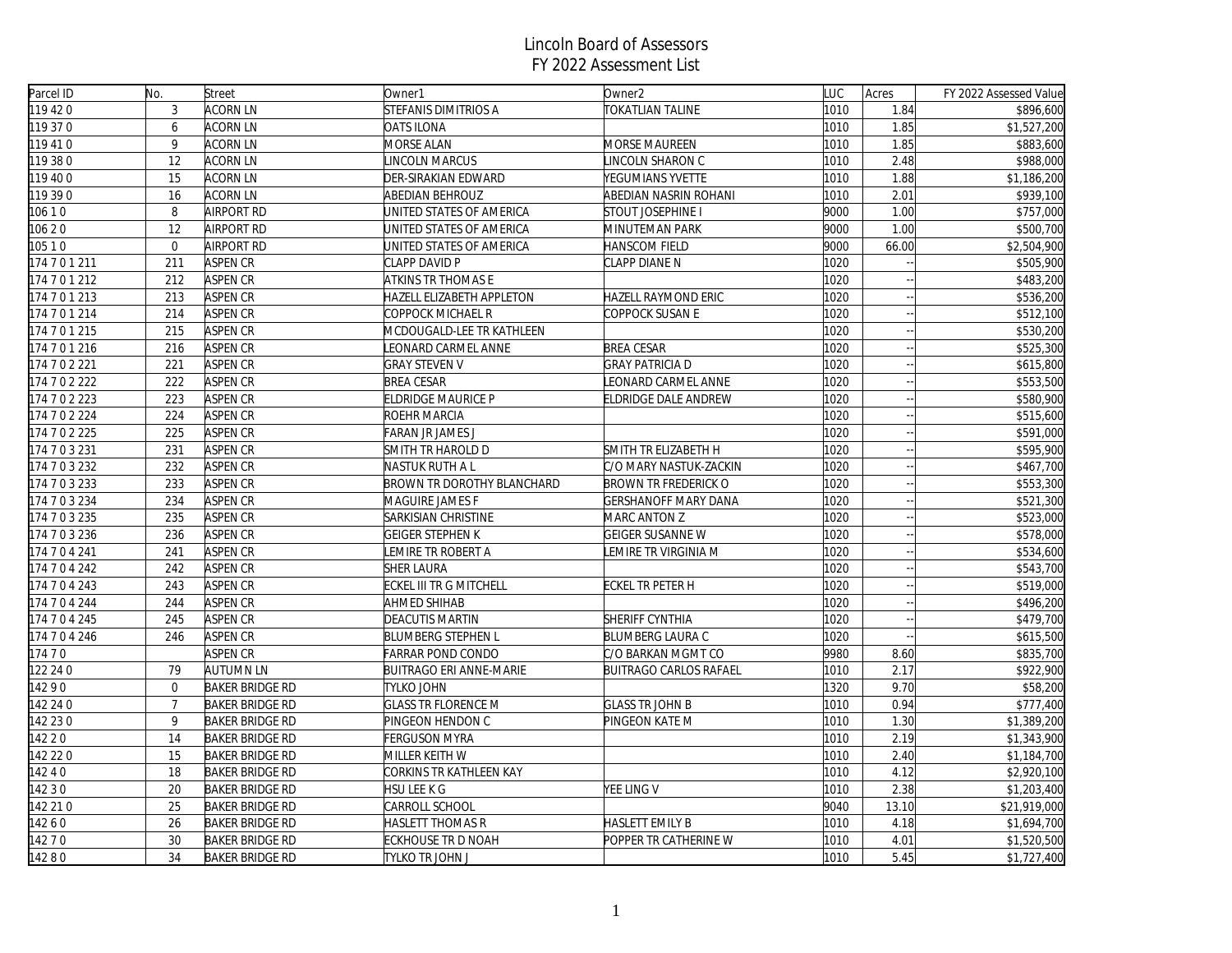| 142 100  | 40             | <b>BAKER BRIDGE RD</b> | OVELANE SPEC NEEDS PROG INC    |                              | 9050 | 5.01  | \$2,703,500  |
|----------|----------------|------------------------|--------------------------------|------------------------------|------|-------|--------------|
| 142 11 0 | 42             | <b>BAKER BRIDGE RD</b> | CAMPBELL ROBERT                | CAMPBELL DEBRA               | 1300 | 3.93  | \$830,900    |
| 153 16 0 | 44             | <b>BAKER BRIDGE RD</b> | MILLS TR JON D                 | JON D MILLS 2015 TRUST       | 1010 | 6.00  | \$2,001,800  |
| 142 12 0 | 46             | <b>BAKER BRIDGE RD</b> | KIRK KATHERINE R               | <b>GEFTER MALCOLM L</b>      | 1010 | 5.10  | \$1,708,100  |
| 142 13 0 | 54             | <b>BAKER BRIDGE RD</b> | MAUCH DAVID E                  |                              | 1010 | 5.38  | \$1,256,200  |
| 142 17 0 | 55             | <b>BAKER BRIDGE RD</b> | GANSON TR JOHN P               | <b>GANSON TR JANET W</b>     | 1010 | 1.86  | \$1,750,800  |
| 142 16 0 | 57             | <b>BAKER BRIDGE RD</b> | QUELCH JOYCE A                 |                              | 1010 | 1.85  | \$1,875,500  |
| 142 14 0 | 60             | <b>BAKER BRIDGE RD</b> | ELLIOTT JOCELYN                |                              | 1010 | 4.92  | \$1,077,400  |
| 142 150  | 64             | <b>BAKER BRIDGE RD</b> | AMMEN JONATHAN B               | AMMEN HEATHER B CHATFIELD    | 1010 | 10.10 | \$1,242,400  |
| 141 230  | 67             | <b>BAKER BRIDGE RD</b> | FERRIS JONATHAN M              | <b>FERRIS KRISTEN B</b>      | 1010 | 1.86  | \$1,871,000  |
| 14110    | 68             | <b>BAKER BRIDGE RD</b> | SOC FOR PRES OF NE ANTIQUITIES |                              | 9050 | 4.32  | \$1,299,300  |
| 141 180  | 81             | <b>BAKER BRIDGE RD</b> | EGGAT BARBARA B                |                              | 1010 | 1.43  | \$990,300    |
| 14210    |                | <b>BAKER BRIDGE RD</b> | TOWN OF LINCOLN                | CONSERVATION                 | 9030 | 12.90 | \$1,103,700  |
| 142 20 0 |                | <b>BAKER BRIDGE RD</b> | CARROLL SCHOOL                 |                              | 9040 | 1.85  | \$769,800    |
| 142190   |                | <b>BAKER BRIDGE RD</b> | CARROLL SCHOOL                 |                              | 9040 | 1.78  | \$760,500    |
| 14250    |                | <b>BAKER BRIDGE RD</b> | INCOLN LAND CONSERVATION TR    |                              | 9050 | 4.66  | \$238,300    |
| 142 18 0 |                | <b>BAKER BRIDGE RD</b> | TOWN OF LINCOLN                | CONSERVATION                 | 9030 | 0.09  | \$67,700     |
| 14120    |                | <b>BAKER BRIDGE RD</b> | SOC FOR PRES OF NE ANTIQUITIES |                              | 9050 | 1.19  | \$612,500    |
| 13710    |                | <b>BAKER BRIDGE RD</b> | TOWN OF LINCOLN                | CONSERVATION                 | 9030 | 30.00 | \$937,000    |
| 15380    |                | <b>BAKER BRIDGE RD</b> | INCOLN LAND CONSERVATION TR    |                              | 9050 | 10.30 | \$407,500    |
| 13790    | $\overline{0}$ | <b>BAKER FARM</b>      | WALDEN WOODS PROJECT           |                              | 9050 | 10.17 | \$61,000     |
| 137 210  | $\overline{0}$ | <b>BAKER FARM</b>      | WALDEN WOODS PROJECT           |                              | 9050 | 3.70  | \$66,400     |
| 137 150  | 9              | <b>BAKER FARM</b>      | FERRIS CYNTHIA G               |                              | 1010 | 1.42  | \$855,000    |
| 137 14 0 | 19             | <b>BAKER FARM</b>      | FERRIS TIMOTHY G               | <b>FERRIS CYNTHIA G</b>      | 1010 | 2.32  | \$1,300,300  |
| 13760    | 22             | <b>BAKER FARM</b>      | ONGNECKER TR LUCIA D ROSSONI   | LONGNECKER TR THOMAS ROSSONI | 1010 | 1.83  | \$1,152,400  |
| 137 130  | 25             | <b>BAKER FARM</b>      | ROSSONI PETER                  | ROSSONI GEMMA                | 1010 | 2.50  | \$1,161,500  |
| 137 120  | 31             | <b>BAKER FARM</b>      | EARLY MARGARET H               |                              | 1010 | 1.36  | \$990,900    |
| 13770    | 34             | <b>BAKER FARM</b>      | <b>SPRAYREGEN LUCY</b>         | BRAUCHER TR WILLIAM M        | 1010 | 2.16  | \$1,219,500  |
| 137 100  | 37             | <b>BAKER FARM</b>      | <b>WALDEN WOODS PROJECT</b>    |                              | 9050 | 4.79  | \$1,614,300  |
| 137 110  | 39             | <b>BAKER FARM</b>      | WALDEN WOODS PROJECT           |                              | 9050 | 2.02  | \$1,178,600  |
| 13780    | 44             | <b>BAKER FARM</b>      | WALDEN WOODS PROJECT           |                              | 9050 | 11.10 | \$6,140,100  |
| 143 15 0 | $1 - 8$        | <b>BALLFIELD RD</b>    | TOWN OF LINCOLN                | <b>MUNICIPAL</b>             | 9030 | 54.36 | \$61,204,100 |
| 16380    | $\Omega$       | <b>BEAVER POND RD</b>  | <b>BINDER TR STEPHEN E</b>     | <b>ESTES TR KRIS R</b>       | 1320 | 0.38  | \$2,300      |
| 15270    | $\overline{0}$ | <b>BEAVER POND RD</b>  | TAYLOR GERALD A                | <b>GREENSPUN PHILLIP</b>     | 1320 | 1.30  | \$7,800      |
| 152 180  | $\overline{0}$ | BEAVER POND RD         | PATTERSON TR JEFFREY H         | C/O BATTERY GLOBAL ADVISORS  | 1310 | 1.15  | \$608,000    |
| 152 200  | $\overline{0}$ | <b>BEAVER POND RD</b>  | <b>WOODLAND WAY HOMEOWNERS</b> |                              | 9970 | 0.27  | \$8,100      |
| 15260    | $\overline{2}$ | <b>BEAVER POND RD</b>  | TAYLOR TR GERALD A             | TAYLOR TR SUSAN H            | 1010 | 1.53  | \$1,110,900  |
| 15280    | 10             | <b>BEAVER POND RD</b>  | SOBOL TR ANNE BUXTON           |                              | 1010 | 0.98  | \$985,600    |
| 15290    | 14             | BEAVER POND RD         | DWYER CAROLYN CASWELL          | DWYER JONATHAN M             | 1010 | 0.92  | \$980,500    |
| 152 190  | 15             | <b>BEAVER POND RD</b>  | PATTERSON JEFFREY H            | C/O BATTERY GLOBAL ADVISORS  | 1010 | 1.14  | \$1,592,400  |
| 152 100  | 18             | <b>BEAVER POND RD</b>  | HUG CHRISTOPHER N              |                              | 1010 | 0.92  | \$911,800    |
| 152 11 0 | 20             | <b>BEAVER POND RD</b>  | UDDEN TR SUSAN W               |                              | 1010 | 1.03  | \$861,000    |
| 152 17 0 | 23             | <b>BEAVER POND RD</b>  | MARSHALL III TR PEYTON J       |                              | 1010 | 2.80  | \$1,792,400  |
| 152 12 0 | 24             | <b>BEAVER POND RD</b>  | ASTRIDS HILLSIDE ACRE REAL TR  | SMART TR STEPANIE L          | 1010 | 0.73  | \$916,600    |
| 151 37 0 | 26             | <b>BEAVER POND RD</b>  | PARKS TR STACEY A              |                              | 1010 | 8.60  | \$1,652,200  |
| 152 130  | 28             | <b>BEAVER POND RD</b>  | KUMLER TR KIPTON C             |                              | 0180 | 8.16  | \$2,099,300  |
|          |                |                        |                                |                              |      |       |              |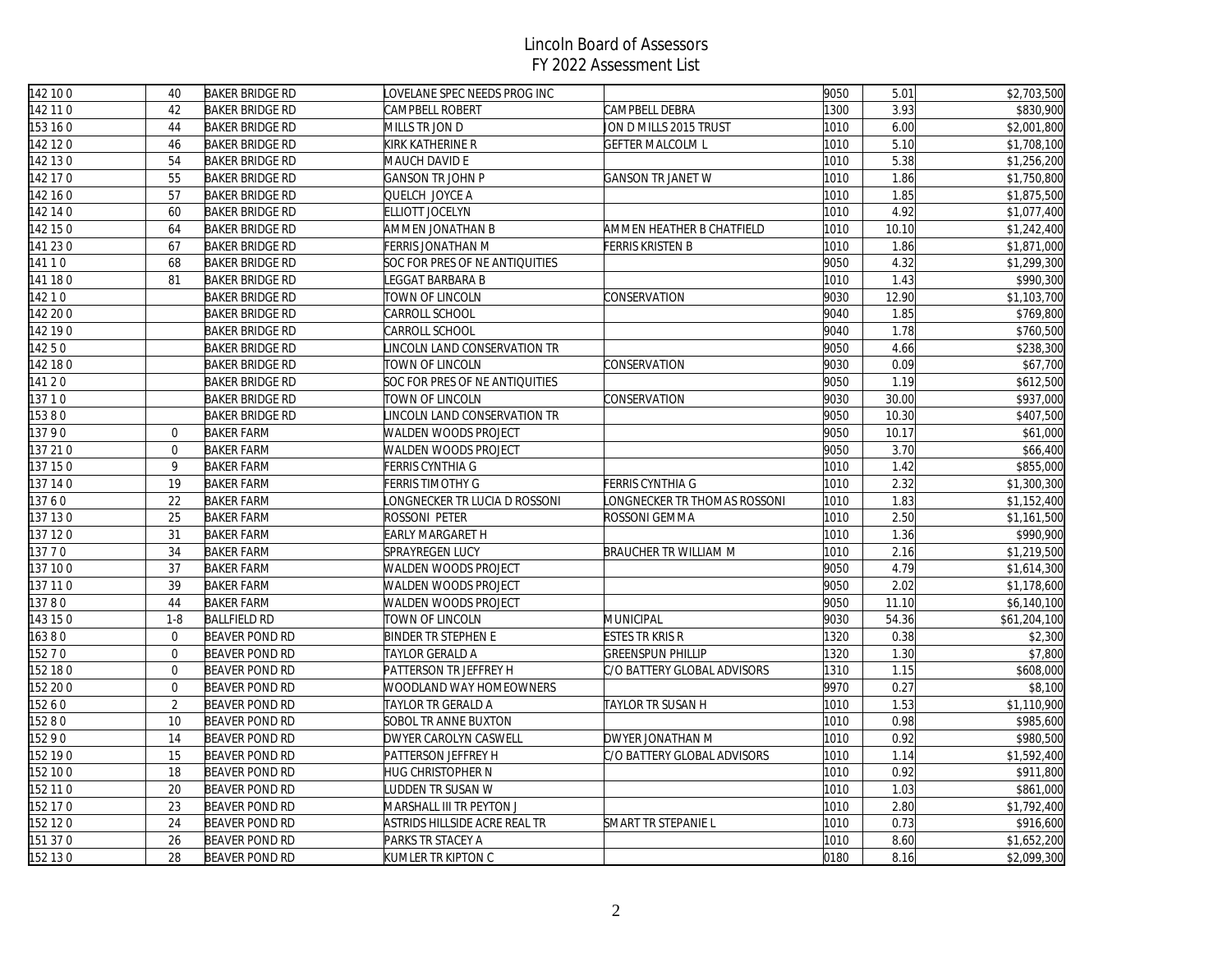| 152 14 0 | 30             | <b>BEAVER POND RD</b> | PETTICOAT PASTURES REALTY TR  | SMART TR STEPHANIE        | 1010 | 9.80 | \$2,095,100 |
|----------|----------------|-----------------------|-------------------------------|---------------------------|------|------|-------------|
| 152 150  | 32             | <b>BEAVER POND RD</b> | WILLIAMS JR BENJAMIN J        | WILLIAMS ELIZABETH        | 1010 | 1.80 | \$1,385,800 |
| 152 160  | 33             | <b>BEAVER POND RD</b> | <b>BRAINARD TR PATRICIA W</b> | LONG TR SHEILA D          | 1010 | 1.40 | \$1,013,200 |
| 16390    | 36             | <b>BEAVER POND RD</b> | <b>BINDER TR STEPHEN E</b>    | ESTES TR KRIS R           | 1010 | 3.18 | \$3,507,500 |
| 16370    | 37             | BEAVER POND RD        | SHEPARD RAY A                 | SHEPARD KATHLEEN C        | 1010 | 1.39 | \$1,012,200 |
| 163 100  | 40             | <b>BEAVER POND RD</b> | MARTIN STEPHEN A              | MARTIN KATHERINE J        | 1010 | 2.49 | \$1,521,500 |
| 163 120  | 44             | <b>BEAVER POND RD</b> | AWLER TR JUDITH A             |                           | 1010 | 3.10 | \$1,142,200 |
| 16360    | 47             | <b>BEAVER POND RD</b> | HUEBER JOHN W                 | <b>GNAGEY MARCIA G</b>    | 1010 | 3.70 | \$1,747,000 |
| 163 130  | 48             | <b>BEAVER POND RD</b> | DAVIDSON TR MALCOLM L         | THAYER TR PAMELA W        | 1010 | 4.05 | \$1,231,500 |
| 163 14 0 | 52             | <b>BEAVER POND RD</b> | PAUL CHRISTOPHER F            |                           | 1010 | 4.44 | \$1,789,500 |
| 16350    | 55             | <b>BEAVER POND RD</b> | HUEBER JOHN W                 | <b>GNAGEY MARCIA G</b>    | 1010 | 1.69 | \$971,600   |
| 163 150  | 56             | <b>BEAVER POND RD</b> | DAUTREMONT RUTH E             |                           | 1010 | 4.12 | \$986,200   |
| 163 16 0 | 58             | <b>BEAVER POND RD</b> | <b>BRONSTEIN ERICA</b>        |                           | 1010 | 2.72 | \$1,062,300 |
| 16340    | 61             | BEAVER POND RD        | HARDIGG ELINOR                | POPE JAMEY                | 1010 | 1.31 | \$2,076,500 |
| 163 17 0 | 62             | <b>BEAVER POND RD</b> | KHAFAGY TAMER                 |                           | 1010 | 1.49 | \$1,029,900 |
| 16330    | 65             | <b>BEAVER POND RD</b> | MANDELKORN RICHARD S          | WELSH SUSAN L             | 1010 | 1.50 | \$1,151,000 |
| 163 180  | 66             | <b>BEAVER POND RD</b> | <b>WILION HAROLD</b>          | JOHNSON ELIZABETH         | 1010 | 0.95 | \$1,218,900 |
| 163 190  | 72             | BEAVER POND RD        | MEADORS JAMES M               | MEADORS ELLEN B           | 1010 | 0.95 | \$882,300   |
| 113 36 0 | 8              | <b>BEDFORD LN</b>     | DELAHUNTY JR WILLIAM J        | DELAHUNTY JULIANA RILEY   | 1010 | 0.92 | \$837,500   |
| 113 60 0 | 9              | <b>BEDFORD LN</b>     | LEE JENG SHIN                 | YU SYIN YIN               | 1010 | 0.92 | \$993,800   |
| 113 37 0 | 10             | <b>BEDFORD LN</b>     | <b>BENNETT ANDREW</b>         | SHAMONSKY DOROTHY         | 1010 | 1.09 | \$895,800   |
| 113 590  | 17             | <b>BEDFORD LN</b>     | DORSEY E DEBORAH              | <b>BURNS ROBERT W</b>     | 1010 | 1.85 | \$836,000   |
| 113580   | 21             | <b>BEDFORD LN</b>     | LEVINE MITCHELL J             |                           | 1010 | 1.88 | \$1,365,100 |
| 113570   | 27             | <b>BEDFORD LN</b>     | MUSCOLO GABRIELLA             |                           | 1010 | 2.24 | \$998,700   |
| 113 56 0 | 31             | <b>BEDFORD LN</b>     | HOBSON DAVID A                | <b>HOBSON ELIZABETH R</b> | 1010 | 2.47 | \$1,710,500 |
| 108 38 0 | 58             | <b>BEDFORD LN</b>     | UNITED STATES OF AMERICA      | MINUTEMAN PARK            | 9000 | 0.92 | \$749,700   |
| 108 39 0 | 60             | <b>BEDFORD LN</b>     | JNITED STATES OF AMERICA      | MINUTEMAN PARK            | 9000 | 0.92 | \$741,800   |
| 108 37 0 |                | <b>BEDFORD LN</b>     | UNITED STATES OF AMERICA      | MINUTEMAN PARK            | 9000 | 0.92 | \$538,100   |
| 113 550  |                | <b>BEDFORD LN</b>     | UNITED STATES OF AMERICA      | MINUTEMAN PARK            | 9000 | 0.09 | \$55,800    |
| 12650    | $\overline{0}$ | <b>BEDFORD RD</b>     | TOWN OF LINCOLN               | CONSERVATION              | 9030 | 5.20 | \$146,400   |
| 120 18 0 | $\mathbf 0$    | <b>BEDFORD RD</b>     | INCOLN LAND CONSERVATION TR   |                           | 9050 | 3.40 | \$136,000   |
| 127 19 0 | $\mathbf 0$    | <b>BEDFORD RD</b>     | INCOLN LAND CONSERVATION TR   |                           | 9050 | 3.71 | \$93,800    |
| 127 130  | $\overline{0}$ | <b>BEDFORD RD</b>     | TRACEY JR ROBERT J            | RJT PROPERTIES LLC        | 4310 | 1.46 | \$1,297,600 |
| 134 11 0 | $\mathbf{0}$   | <b>BEDFORD RD</b>     | PENDERGAST TR EDWARD H        | C/O MICHAEL GERSTEIN      | 1300 | 3.50 | \$815,000   |
| 135 130  | $\mathbf{0}$   | <b>BEDFORD RD</b>     | WHITE TR CAROL K              |                           | 1320 | 1.54 | \$9,200     |
| 34 4 0   | $\mathbf 0$    | <b>BEDFORD RD</b>     | WHITE TR CAROL K              |                           | 1320 | 2.20 | \$13,200    |
| 127 14 0 | $\mathbf 0$    | <b>BEDFORD RD</b>     | TOWN OF LINCOLN               | MUNICIPAL                 | 9030 | 0.46 | \$449,600   |
| 144 14 0 | $\mathbf{0}$   | <b>BEDFORD RD</b>     | INCOLN LAND CONSERVATION TR   |                           | 9050 | 7.58 | \$45,500    |
| 134 26 0 | $\mathbf{0}$   | <b>BEDFORD RD</b>     | TOWN OF LINCOLN               | <b>WATER DEPT</b>         | 9030 | 1.37 | \$41,000    |
| 13430    | $\mathbf 0$    | <b>BEDFORD RD</b>     | WHITE CAROL K                 |                           | 9970 | 0.34 | \$10,100    |
| 127 11 0 | $\overline{0}$ | <b>BEDFORD RD</b>     | TOWN OF LINCOLN               | MUNICIPAL                 | 9030 | 4.88 | \$724,100   |
| 120 23 0 | $\mathbf{0}$   | <b>BEDFORD RD</b>     | TOWN OF LINCOLN               | CONSERVATION              | 9030 | 2.80 | \$661,700   |
| 135 14 1 | $\mathbf{0}$   | <b>BEDFORD RD</b>     | WHITE CAROL K                 |                           | 1320 | 1.74 | \$10,500    |
| 143 30 0 | $\overline{2}$ | <b>BEDFORD RD</b>     | ATTIMORE GERALDINE H          | LATTIMORE DAVID           | 1010 | 0.31 | \$845,400   |
| 14450    | 3              | <b>BEDFORD RD</b>     | TOWN OF LINCOLN               | MUNICIPAL                 | 9030 | 0.93 | \$6,860,000 |
| 143 32 0 | 8              | <b>BEDFORD RD</b>     | FLINT TR EPHRAIM B            | WEIR TR MARGARET M        | 0170 | 6.23 | \$912,122   |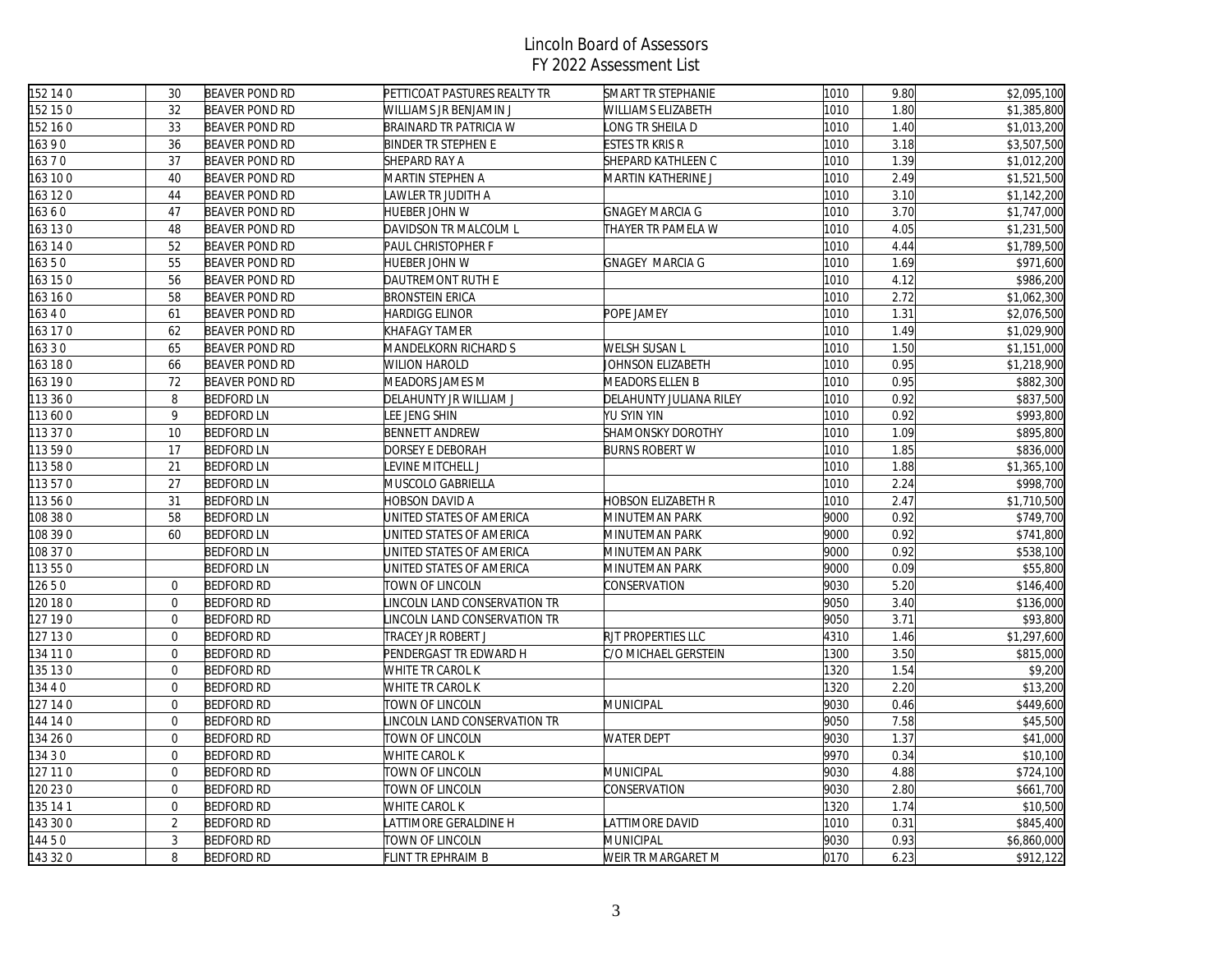| 144 10   | 14  | <b>BEDFORD RD</b> | FIRST PARISH CHURCH OF LINCOLN  |                          | 9060 | 1.40 | \$2,869,800 |
|----------|-----|-------------------|---------------------------------|--------------------------|------|------|-------------|
| 144 4 0  | 15  | <b>BEDFORD RD</b> | TOWN OF LINCOLN                 | MUNICIPAL                | 9030 | 1.20 | \$5,320,000 |
| 143 33 0 | 16  | <b>BEDFORD RD</b> | FIRST PARISH CHURCH OF LINCOLN  |                          | 9060 | 0.94 | \$898,500   |
| 14430    | 19  | <b>BEDFORD RD</b> | <b>WEBSTER ERIC T</b>           | <b>WEBSTER JOSEPH</b>    | 1010 | 2.40 | \$1,871,600 |
| 134 28 0 | 23  | <b>BEDFORD RD</b> | CLARKE BRUCE E                  | CLARKE KAREN J A         | 1010 | 6.25 | \$2,887,000 |
| 134 1 0  | 24  | <b>BEDFORD RD</b> | FAY ADRIAN A                    | <b>FAY MARIA T</b>       | 1010 | 2.00 | \$2,053,200 |
| 134 2 0  | 34  | <b>BEDFORD RD</b> | <b>THOMPSON JR RANDALL</b>      | THOMPSON DELIA H         | 1010 | 4.65 | \$2,788,400 |
| 134 27 0 | 37  | <b>BEDFORD RD</b> | <b>OGDEN LYDIA</b>              | CARLSON THADDEUS         | 1010 | 1.68 | \$1,228,100 |
| 135 14 0 | 38  | <b>BEDFORD RD</b> | <b>WHITE CAROL K</b>            |                          | 1010 | 3.76 | \$1,585,100 |
| 134 25 0 | 39  | <b>BEDFORD RD</b> | TOWN OF LINCOLN                 | <b>WATER DEPT</b>        | 9030 | 1.70 | \$754,200   |
| 134 24 0 | 41  | <b>BEDFORD RD</b> | YOUNG ANNE                      |                          | 1010 | 2.40 | \$1,538,000 |
| 13450    | 42  | <b>BEDFORD RD</b> | <b>GERTZ DWIGHT L</b>           | WELLES VIRGINIA C        | 1010 | 3.27 | \$1,289,100 |
| 13460    | 46  | <b>BEDFORD RD</b> | COLEMAN JERRY P                 | COLEMAN NICOLE           | 1010 | 0.55 | \$847,300   |
| 134 7 0  | 48  | <b>BEDFORD RD</b> | HOPKINS ROBERT P                | HOPKINS MARY W           | 1010 | 0.55 | \$877,700   |
| 134 23 0 | 49  | <b>BEDFORD RD</b> | MACLACHLAN LARA S               | MACLACHLAN JOHN A        | 1010 | 1.05 | \$958,800   |
| 13480    | 52  | <b>BEDFORD RD</b> | MACLELLAN STEPHEN J             | MACLELLAN PAULINE H      | 1010 | 0.86 | \$1,300,800 |
| 134 17 0 | 53  | <b>BEDFORD RD</b> | ROSEN TR SETH I                 | ROSEN TR LISA M          | 1010 | 1.80 | \$1,298,600 |
| 13490    | 54  | <b>BEDFORD RD</b> | ALEXANDER RAND L                | ALEXANDER CHERYL NAAS    | 1010 | 2.76 | \$1,808,200 |
| 134 10 0 | 58  | <b>BEDFORD RD</b> | PENDERGAST TR EDWARD H          | C/O MICHAEL GERSTEIN     | 1010 | 5.40 | \$2,170,200 |
| 134 16 0 | 61  | <b>BEDFORD RD</b> | <b>BOIT CHRISTOPHER S</b>       | <b>BOIT KATHRYN L</b>    | 1010 | 3.87 | \$1,311,000 |
| 134 12 0 | 66  | <b>BEDFORD RD</b> | CROWE MARY B                    |                          | 1010 | 3.73 | \$1,151,600 |
| 134 15 0 | 67  | <b>BEDFORD RD</b> | <b>IE JR HENRY W</b>            |                          | 1010 | 3.94 | \$1,302,100 |
| 127 1 0  | 70  | <b>BEDFORD RD</b> | IVES TR KATHERINE C             |                          | 1010 | 3.19 | \$1,278,800 |
| 127 20   | 76  | <b>BEDFORD RD</b> | DONOVAN TR NHI                  | DONOVAN TR ADAM          | 1010 | 2.41 | \$1,026,900 |
| 12740    | 90  | <b>BEDFORD RD</b> | MARLEY TR BRETT D               |                          | 1010 | 2.13 | \$762,100   |
| 127 120  | 100 | <b>BEDFORD RD</b> | <b>BIRCHES SCHOOL, INC</b>      |                          | 9050 | 3.91 | \$1,754,600 |
| 127 180  | 111 | <b>BEDFORD RD</b> | COMM OF MASS                    | <b>DPW</b>               | 9290 | 1.30 | \$92,400    |
| 119500   | 115 | <b>BEDFORD RD</b> | COMM OF MASS                    | <b>DPW</b>               | 9290 | 0.65 | \$19,500    |
| 119 48 0 | 123 | <b>BEDFORD RD</b> | FIELDING TR MARK F              | MACDOUGALL TR DIANE      | 1010 | 0.88 | \$724,900   |
| 119 19 0 | 124 | <b>BEDFORD RD</b> | <b>ELIOT CHRISTOPHER R</b>      | <b>STUART PATRICIA L</b> | 1010 | 0.95 | \$743,900   |
| 119 47 0 | 127 | <b>BEDFORD RD</b> | SAHLEIN WILLIAM J               |                          | 1010 | 1.30 | \$763,300   |
| 119 20 0 | 128 | <b>BEDFORD RD</b> | <b>DYCK VERNON</b>              | <b>CARPENTER VALERIE</b> | 1010 | 0.92 | \$840,400   |
| 119 21 0 | 132 | <b>BEDFORD RD</b> | <b>SPAULDING ARTHUR J</b>       | SPAULDING MARIE T        | 1010 | 0.94 | \$784,700   |
| 119 460  | 133 | <b>BEDFORD RD</b> | TAYLOR TR DOROTHY P             |                          | 1010 | 1.15 | \$884,200   |
| 119 22 0 | 134 | <b>BEDFORD RD</b> | WOOD JOANNE S                   |                          | 1010 | 1.23 | \$1,112,100 |
| 119 45 0 | 135 | <b>BEDFORD RD</b> | VALPEY JOHN B                   | VALPEY SUSAN D           | 1010 | 1.82 | \$1,540,300 |
| 119 23 0 | 138 | <b>BEDFORD RD</b> | <b>HARRIS TR ERIC A</b>         | <b>BROOKS TR SUSAN F</b> | 1040 | 3.51 | \$1,104,500 |
| 119 44 0 | 139 | <b>BEDFORD RD</b> | <b>HOLLISTER J SALLY BOSTON</b> |                          | 1010 | 2.20 | \$1,218,400 |
| 119 24 0 | 142 | <b>BEDFORD RD</b> | WU PAUL                         | WU REANNA                | 1010 | 1.03 | \$751,400   |
| 119 43 0 | 143 | <b>BEDFORD RD</b> | <b>CARSON DOUGLAS E</b>         | <b>CARSON SHAHINAZ E</b> | 1010 | 2.57 | \$920,400   |
| 119 25 0 | 146 | <b>BEDFORD RD</b> | <b>GINGRICH PAUL</b>            | <b>GINGRICH BELINDA</b>  | 1010 | 1.14 | \$808,000   |
| 119 36 0 | 153 | <b>BEDFORD RD</b> | KHAN ASAD                       |                          | 1010 | 1.87 | \$880,200   |
| 119 31 0 | 154 | <b>BEDFORD RD</b> | WHALEN TR DAVID                 | WHALEN TR JAQUELINE      | 1010 | 0.92 | \$911,900   |
| 119 35 0 | 157 | <b>BEDFORD RD</b> | <b>KEKA ARBEN</b>               | KEKA MARJANA             | 1010 | 1.15 | \$1,433,600 |
| 113610   | 158 | <b>BEDFORD RD</b> | <b>SHERRER RITA LYNN</b>        | KERR KIMBERLY            | 1010 | 0.92 | \$695,800   |
| 119 34 0 | 159 | <b>BEDFORD RD</b> | <b>OOF MARTIN</b>               | LOOF MELINDA A WEBSTER   | 1010 | 1.16 | \$685,500   |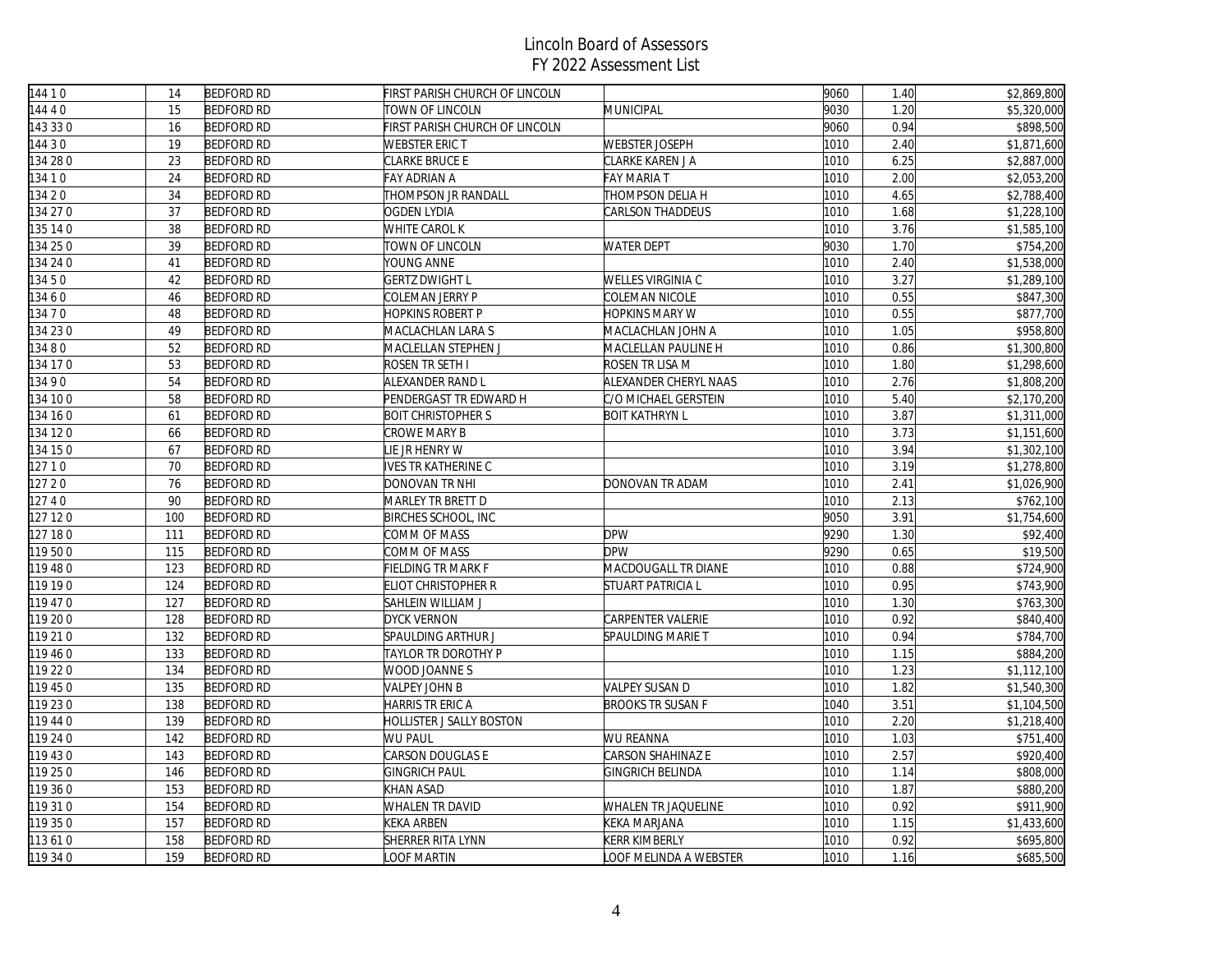| 113 62 0 | 160            | <b>BEDFORD RD</b>   | <b>GAILEY TIMOTHY H</b>          | <b>GAILEY MARY ELLEN</b>      | 1010 | 1.02                     | \$627,800   |
|----------|----------------|---------------------|----------------------------------|-------------------------------|------|--------------------------|-------------|
| 113 71 0 | 161            | <b>BEDFORD RD</b>   | <b>BRAND STEPHEN JAMES</b>       | WILLIAMS BLANDYNA TERESA      | 1010 | 1.09                     | \$789,200   |
| 113630   | 162            | <b>BEDFORD RD</b>   | GOODWIN VIRGINIA HAFER           | GOODWIN JUSTIN                | 1010 | 0.98                     | \$728,600   |
| 113700   | 165            | <b>BEDFORD RD</b>   | FONG TR COLLEEN                  |                               | 1010 | 1.20                     | \$682,700   |
| 113 64 0 | 166            | <b>BEDFORD RD</b>   | FREILINO JULIE A                 |                               | 1010 | 1.01                     | \$664,700   |
| 113690   | 167            | <b>BEDFORD RD</b>   | WHITTEMORE TR TODD A             | WHITTEMORE TR KIM RICE        | 1010 | 1.24                     | \$668,600   |
| 113 650  | 168            | <b>BEDFORD RD</b>   | ZHAO HUILIN                      | <b>WANG LAN</b>               | 1010 | 0.94                     | \$692,000   |
| 113680   | 169            | <b>BEDFORD RD</b>   | TOTH ADRIAN                      |                               | 1010 | 1.05                     | \$685,000   |
| 113 66 0 | 172            | <b>BEDFORD RD</b>   | ORR TR DEBRA                     | 172 BEDFORD ROAD REALTY TRUST | 1010 | 4.91                     | \$1,087,300 |
| 114 23 0 | 173            | <b>BEDFORD RD</b>   | KARTY KEVIN D                    | <b>BLACK MARCIE R</b>         | 1010 | 1.04                     | \$899,100   |
| 113670   | 176            | <b>BEDFORD RD</b>   | MOORE TR GEOFFREY P              | <b>GEOFFREY MOORE TRUST</b>   | 1010 | 0.92                     | \$662,000   |
| 114 22 0 | 177            | <b>BEDFORD RD</b>   | OVERING EMILY B                  |                               | 1010 | 2.90                     | \$908,300   |
| 11410    | 180            | <b>BEDFORD RD</b>   | MISRA BIJOY M                    | MISRA SUBARNA L               | 1010 | 0.94                     | \$752,800   |
| 114 21 0 | 181            | <b>BEDFORD RD</b>   | SHILLER BENJAMIN R               | <b>GRAY LAURIE B</b>          | 1010 | 1.20                     | \$1,155,400 |
| 11420    | 184            | <b>BEDFORD RD</b>   | IVANCHENKO BENJAMIN              |                               | 1010 | 0.94                     | \$673,100   |
| 11430    | 186            | <b>BEDFORD RD</b>   | WARNER TR ANNE T                 | ANNE WARNER REVOCABLE TRUST   | 1010 | 0.93                     | \$1,125,700 |
| 11440    | 190            | <b>BEDFORD RD</b>   | ALBERT JR RICHARD M              |                               | 1010 | 0.93                     | \$1,517,900 |
| 108 36 0 |                | <b>BEDFORD RD</b>   | JNITED STATES OF AMERICA         | MINUTEMAN PARK                | 9000 | 0.92                     | \$107,600   |
| 113 54 0 |                | <b>BEDFORD RD</b>   | JNITED STATES OF AMERICA         | MINUTEMAN PARK                | 9000 | 15.79                    | \$1,051,400 |
| 12040    |                | <b>BEDFORD RD</b>   | TOWN OF LINCOLN                  | CONSERVATION                  | 9030 | 17.15                    | \$1,092,100 |
| 12630    |                | <b>BEDFORD RD</b>   | TOWN OF LINCOLN                  | CONSERVATION                  | 9030 | 23.00                    | \$1,556,400 |
| 12640    |                | <b>BEDFORD RD</b>   | TOWN OF LINCOLN                  | CONSERVATION                  | 9030 | 11.60                    | \$1,060,800 |
| 120190   |                | <b>BEDFORD RD</b>   | TOWN OF LINCOLN                  | CONSERVATION                  | 9030 | 6.40                     | \$904,800   |
| 12660    |                | <b>BEDFORD RD</b>   | TOWN OF LINCOLN                  | CONSERVATION                  | 9030 | 2.50                     | \$787,800   |
| 12730    |                | <b>BEDFORD RD</b>   | INCOLN LAND CONSERVATION TR      |                               | 9050 | 19.00                    | \$322,300   |
| 135 10 0 |                | <b>BEDFORD RD</b>   | INCOLN LAND CONSERVATION TR      |                               | 9050 | 11.10                    | \$404,500   |
| 12690    |                | <b>BEDFORD RD</b>   | TOWN OF LINCOLN                  | CONSERVATION                  | 9030 | 4.20                     | \$25,200    |
| 135 120  |                | <b>BEDFORD RD</b>   | INCOLN LAND CONSERVATION TR      |                               | 9050 | 3.10                     | \$161,200   |
| 144 2 0  |                | <b>BEDFORD RD</b>   | FIRST PARISH CHURCH OF LINCOLN   |                               | 9060 | 2.75                     | \$795,400   |
| 143 31 0 |                | <b>BEDFORD RD</b>   | FIRST PARISH CHURCH OF LINCOLN   |                               | 9060 | 0.40                     | \$1,468,600 |
| 1756013  | $\mathfrak{Z}$ | <b>BIRCHWOOD LN</b> | AMOA KWAKU                       | DOUKOURE-AMOA ADJA M          | 1020 |                          | \$610,100   |
| 1756015  | 5              | <b>BIRCHWOOD LN</b> | <b>GREEN PHYLLIS</b>             |                               | 1020 |                          | \$494,700   |
| 1756017  | $\overline{7}$ | <b>BIRCHWOOD LN</b> | SPERLING ARNOLD L                | SPERLING CHARMIAN B           | 1020 |                          | \$620,400   |
| 1756029  | 9              | <b>BIRCHWOOD LN</b> | CRABTREE JOHN R                  | <b>CRABTREE CATHERINE B</b>   | 1020 |                          | \$569,300   |
| 17560211 | 11             | <b>BIRCHWOOD LN</b> | RUSH TR HELEN M                  |                               | 1020 |                          | \$553,900   |
| 17560812 | 12             | <b>BIRCHWOOD LN</b> | YURGELUN CHRISTINE W             |                               | 1020 |                          | \$567,100   |
| 17560313 | 13             | <b>BIRCHWOOD LN</b> | PERERA JOAN HULME                |                               | 1020 |                          | \$702,800   |
| 17560814 | 14             | <b>BIRCHWOOD LN</b> | KRUSINSKI THOMAS S               | KRUSINSKI CAROLYN L           | 1020 |                          | \$604,000   |
| 17560415 | 15             | <b>BIRCHWOOD LN</b> | <b>BROCKELMAN TR WEBSTER BJR</b> | BROCKELMAN TR JENNIE L        | 1020 |                          | \$653,000   |
| 17560716 | 16             | <b>BIRCHWOOD LN</b> | <b>BLACKLOW TR ROBERT S</b>      | <b>BLACKLOW TR WINIFRED Y</b> | 1020 |                          | \$611,000   |
| 17560517 | 17             | <b>BIRCHWOOD LN</b> | CLIMO TR LAWRENCE H              | CLIMO TR DIANE S              | 1020 | $\overline{\phantom{a}}$ | \$566,900   |
| 17560718 | 18             | <b>BIRCHWOOD LN</b> | RYACHOVSKY DMITRY                |                               | 1020 |                          | \$586,800   |
| 17560519 | 19             | <b>BIRCHWOOD LN</b> | WURM KATHERINE C                 |                               | 1020 |                          | \$537,200   |
| 17560620 | 20             | <b>BIRCHWOOD LN</b> | EVINE SHARLA F                   |                               | 1020 |                          | \$613,800   |
| 17560521 | 21             | <b>BIRCHWOOD LN</b> | DUBON ANTHONY M                  | LEE-DUBON MARY KATHERINE      | 1020 |                          | \$579,800   |
| 17560622 | 22             | <b>BIRCHWOOD LN</b> | <b>EMANUEL LINDA L</b>           |                               | 1020 |                          | \$500,900   |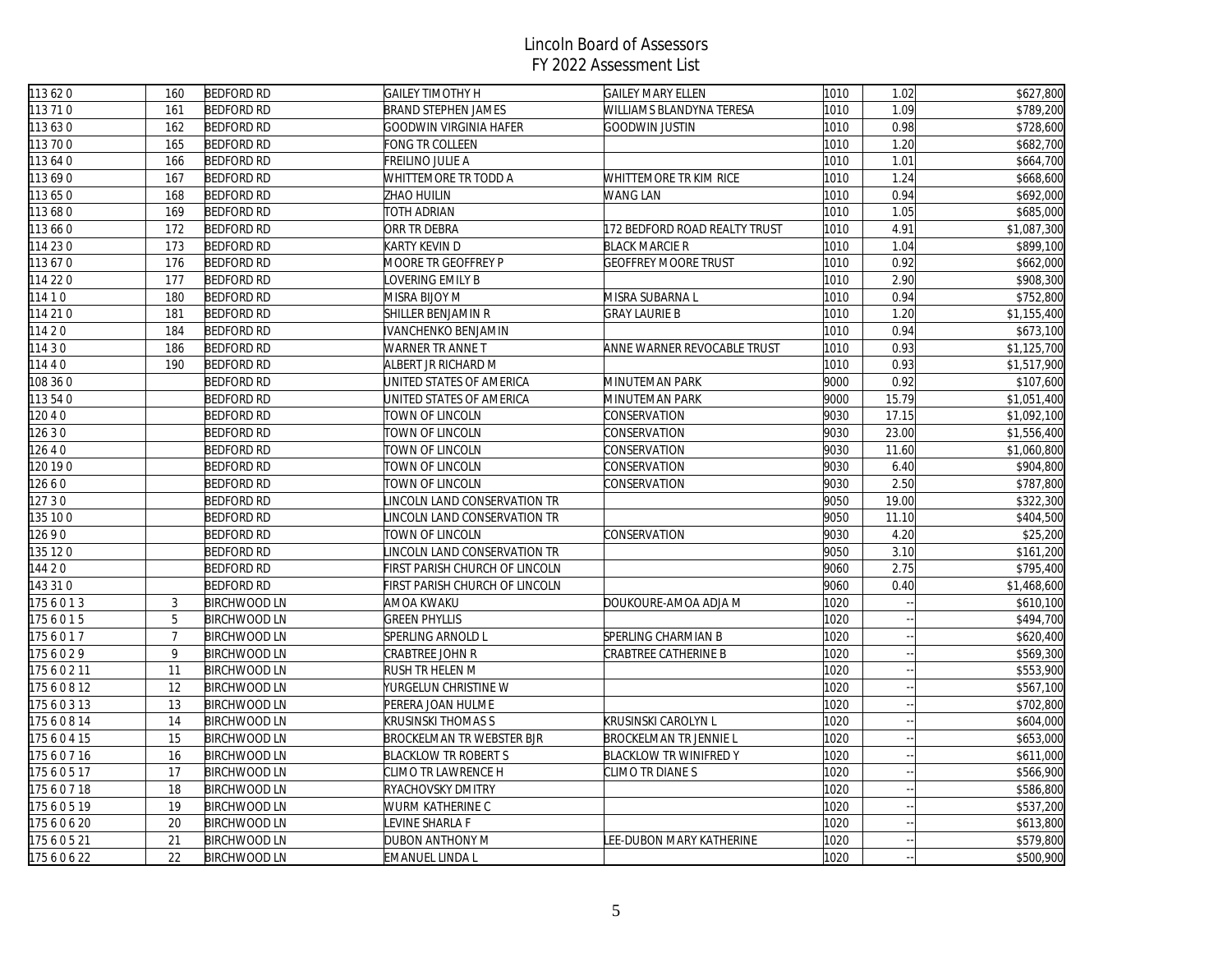| 15810123     | 23             | <b>BIRCHWOOD LN</b>    | <b>WELSH JEAN H</b>           |                          | 1020 |        | \$650,100   |
|--------------|----------------|------------------------|-------------------------------|--------------------------|------|--------|-------------|
| 17560624     | 24             | <b>BIRCHWOOD LN</b>    | MILLS SUSAN H                 |                          | 1020 |        | \$545,800   |
| 158 1 0 2 25 | 25             | <b>BIRCHWOOD LN</b>    | ZWEIDLER-MCKAY PATRICK        | ZWEIDLER-MCKAY ALIDA     | 1020 |        | \$621,300   |
| 158 1 0 2 27 | 27             | <b>BIRCHWOOD LN</b>    | SCHWARTZ STEVEN JAY           |                          | 1020 |        | \$567,500   |
| 158 1 0 2 29 | 29             | <b>BIRCHWOOD LN</b>    | MOSS KAREN M                  |                          | 1020 |        | \$570,500   |
| 158 1 0 2 31 | 31             | <b>BIRCHWOOD LN</b>    | <b>GWINNER TR SUZANNE C</b>   |                          | 1020 |        | \$636,700   |
| 158 1 0 3 33 | 33             | <b>BIRCHWOOD LN</b>    | MCCARTHY JANE S               |                          | 1020 |        | \$525,600   |
| 158 1 0 3 35 | 35             | <b>BIRCHWOOD LN</b>    | VERMA DHARMENDRA T            | SINCLAIR KAREN F         | 1020 |        | \$540,400   |
| 158 1 0 3 37 | 37             | <b>BIRCHWOOD LN</b>    | <b>HIGGINS JENNIFER K</b>     |                          | 1020 |        | \$542,200   |
| 158 1 0 3 39 | 39             | <b>BIRCHWOOD LN</b>    | <b>BEAUDRY FLORENCE B</b>     | <b>BEAUDRY ROBERT E</b>  | 1020 |        | \$591,100   |
| 158 1 0 4 41 | 41             | <b>BIRCHWOOD LN</b>    | <b>BUCKLEY TR TIMOTHY C</b>   | KEARNEY TR SUZANNE M     | 1020 |        | \$577,700   |
| 158 1 0 4 43 | 43             | <b>BIRCHWOOD LN</b>    | PEDULLA BARBARA M             |                          | 1020 |        | \$569,300   |
| 158 1 0 4 45 | 45             | <b>BIRCHWOOD LN</b>    | MORGAN NICHOLAS HEATH         |                          | 1020 |        | \$672,500   |
| 158 1 0 5 47 | 47             | <b>BIRCHWOOD LN</b>    | <b>MANGINI PAUL ANTHONY</b>   | MANGINI DOREEN FRANCES   | 1020 |        | \$615,100   |
| 158 1 0 5 49 | 49             | <b>BIRCHWOOD LN</b>    | JOHNSON TR LAURA STOOKEY      |                          | 1020 |        | \$642,600   |
| 158 4 0 7 52 | 52             | <b>BIRCHWOOD LN</b>    | WOLF ROBERT G                 | WOLF BRYCE M             | 1020 | $\sim$ | \$717,200   |
| 158 4 0 6 54 | 54             | <b>BIRCHWOOD LN</b>    | DAMON PRISCILLA A             |                          | 1020 |        | \$532,400   |
| 158 4 0 6 56 | 56             | <b>BIRCHWOOD LN</b>    | PREBLE DAVID H                | SHEPHERD MARIA L         | 1020 |        | \$568,500   |
| 158 4 0 6 58 | 58             | <b>BIRCHWOOD LN</b>    | MELTZER JOAN P                | MELTZER JAY H            | 1020 |        | \$539,900   |
| 158 4 0 6 60 | 60             | <b>BIRCHWOOD LN</b>    | <b>BAYLIES WINTHROP A</b>     | <b>BAYLIES MARY JANE</b> | 1020 | $\sim$ | \$659,600   |
| 158 4 0 5 62 | 62             | <b>BIRCHWOOD LN</b>    | <b>GREEN ROBERT V</b>         | <b>GREEN THERESE T</b>   | 1020 |        | \$688,200   |
| 158 4 0 4 64 | 64             | <b>BIRCHWOOD LN</b>    | <b>GLYNN TR WILLIAM J</b>     | OMBROSO TR ANNA C        | 1020 |        | \$642,700   |
| 158 4 0 3 66 | 66             | <b>BIRCHWOOD LN</b>    | <b>BEAL JR THOMAS P</b>       | BEAL BARBARA B           | 1020 |        | \$626,800   |
| 158 4 0 3 68 | 68             | <b>BIRCHWOOD LN</b>    | KEUTMANN MARIE                |                          | 1020 |        | \$633,900   |
| 158 4 0 2 70 | 70             | <b>BIRCHWOOD LN</b>    | PICKETT MARTHA                |                          | 1020 |        | \$537,000   |
| 158 4 0 2 72 | 72             | <b>BIRCHWOOD LN</b>    | <b>ODESSEY ANN I</b>          | <b>SANDMAN MARK</b>      | 1020 |        | \$537,600   |
| 158 4 0 2 74 | 74             | <b>BIRCHWOOD LN</b>    | <b>BURNS JOSEPH R</b>         | ETTERIE BARBARA J        | 1020 |        | \$568,800   |
| 158 4 0 2 76 | 76             | <b>BIRCHWOOD LN</b>    | POYDAR HENRY R                | POYDAR NANCY G           | 1020 |        | \$590,000   |
| 158 4 0 1 78 | 78             | <b>BIRCHWOOD LN</b>    | ROTE ANN CHATHAM              |                          | 1020 |        | \$624,300   |
| 158 2 0      | 80             | <b>BIRCHWOOD LN</b>    | WINCHELL CLARK D              | BRUSTOWICZ KATHERINE A   | 1010 | 3.30   | \$1,016,300 |
| 15830        | 82             | <b>BIRCHWOOD LN</b>    | MCALEER TR HAROLD T           | MCALEER TR SHIRLEY M     | 1010 | 1.86   | \$1,176,500 |
| 17580        |                | <b>BIRCHWOOD LN</b>    | INCOLN RIDGE CONSERVATION TR  |                          | 9050 | 5.31   | \$31,900    |
| 175 7 0      |                | <b>BIRCHWOOD LN</b>    | INCOLN RIDGE CONSERVATION TR  |                          | 9050 | 26.00  | \$156,000   |
| 158 12 0     |                | <b>BIRCHWOOD LN</b>    | UNITED STATES OF AMERICA      | <b>GREAT MEADOWS NWR</b> | 9000 | 2.00   | \$131,400   |
| 158 130      |                | <b>BIRCHWOOD LN</b>    | JNITED STATES OF AMERICA      | GREAT MEADOWS NWR        | 9000 | 2.40   | \$130,000   |
| 158 11 0     |                | <b>BIRCHWOOD LN</b>    | UNITED STATES OF AMERICA      | GREAT MEADOWS NWR        | 9000 | 1.90   | \$127,900   |
| 15810        |                | <b>BIRCHWOOD LN</b>    | INCOLN RIDGE CONDO            |                          | 9980 | 3.05   | \$669,100   |
| 5840         |                | <b>BIRCHWOOD LN</b>    | INCOLN RIDGE CONDO            |                          | 9980 | 4.58   | \$715,000   |
| 7560         |                | <b>BIRCHWOOD LN</b>    | INCOLN RIDGE CONDO            |                          | 9980 | 7.63   | \$806,700   |
| 185 21 0     | $\overline{0}$ | <b>BLACKBURNIAN RD</b> | WESTON FOREST AND TRAIL ASSOC |                          | 9050 | 0.16   | \$4,800     |
| 18680        | 11             | <b>BLACKBURNIAN RD</b> | O`NEILL JR PHILIP D           | ARROWOOD LISA G          | 1010 | 1.70   | \$1,361,200 |
| 18670        | 15             | <b>BLACKBURNIAN RD</b> | CYBULAK STEPHEN J             | CYBULAK LYNNE W          | 1010 | 1.70   | \$1,223,000 |
| 18660        | 21             | <b>BLACKBURNIAN RD</b> | WILLIAMSON MARY ALICE         |                          | 1010 | 1.84   | \$1,837,200 |
| 185 190      | 22             | <b>BLACKBURNIAN RD</b> | HOLZWARTH TR MICHAEL G        |                          | 1010 | 2.61   | \$1,436,400 |
| 185 230      | 31             | <b>BLACKBURNIAN RD</b> | WANG GIGI                     |                          | 1010 | 1.84   | \$1,514,300 |
| 185 20 0     | 34             | <b>BLACKBURNIAN RD</b> | JOSEPH THOMAS                 | JOSEPH LEELAMMA          | 1010 | 3.73   | \$1,307,400 |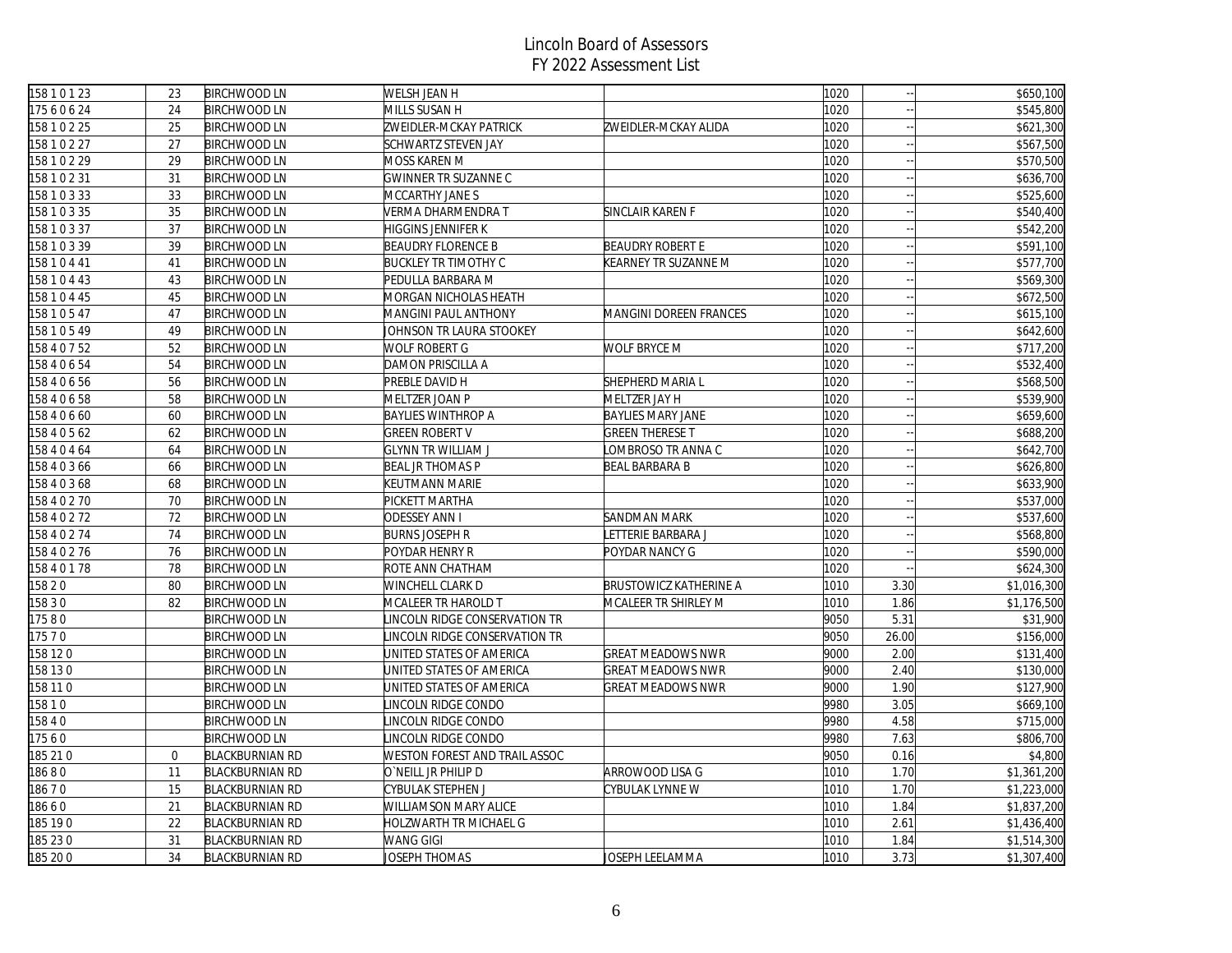| 185 22 0 | 37             | <b>BLACKBURNIAN RD</b> | <b>IEBLICH TR JASON</b>      | LIEBLICH TR ELIZABETH                         | 1010 | 1.84 | \$1,848,500 |
|----------|----------------|------------------------|------------------------------|-----------------------------------------------|------|------|-------------|
| 133 55 0 | 2              | <b>BLUEBERRY LN</b>    | MCGINTY KERRY                | <b>MCGINTY</b>                                | 1010 | 2.10 | \$1,313,300 |
| 133 65 0 | 3              | <b>BLUEBERRY LN</b>    | NAJARIAN TR K GEORGE         | NAJARIAN TR CAROLANN                          | 1010 | 1.40 | \$1,280,400 |
| 33 56 0  | 6              | <b>BLUEBERRY LN</b>    | <b>BISHOP SARAH R</b>        |                                               | 1010 | 2.09 | \$1,294,900 |
| 133 57 0 | 10             | <b>BLUEBERRY LN</b>    | SOLOMON TR MANSON J          |                                               | 1010 | 1.90 | \$914,600   |
| 133 64 0 | 11             | <b>BLUEBERRY LN</b>    | OVELL TR CAROL A             |                                               | 1010 | 1.49 | \$1,199,600 |
| 33 58 0  | 16             | <b>BLUEBERRY LN</b>    | OW STEPHEN R                 | OW BARBARA B                                  | 1010 | 1.70 | \$1,263,300 |
| 133 59 0 | 20             | <b>BLUEBERRY LN</b>    | SEMERJIAN EVAN Y             | SEMERJIAN BARBARA N                           | 1010 | 1.34 | \$1,130,900 |
| 33 62 0  | 23             | <b>BLUEBERRY LN</b>    | HODGES PETER W               | HODGES JEANINE M                              | 1010 | 1.43 | \$1,086,800 |
| 133 60 0 | 24             | <b>BLUEBERRY LN</b>    | SEMERJIAN TR EVAN Y          |                                               | 1320 | 1.20 | \$31,200    |
| 133 61 0 | 28             | <b>BLUEBERRY LN</b>    | GREENBERGER JOEL S           | GREENBERGER CATHERINE GUYTON                  | 1010 | 3.02 | \$1,377,600 |
| 17970    | 3              | <b>BOWLES TR</b>       | EWANDOWSKI MARC S            |                                               | 1010 | 1.03 | \$1,211,400 |
| 17950    | $\overline{4}$ | <b>BOWLES TR</b>       | HARRIS DAVID R               | HARRIS AMY L                                  | 1010 | 1.03 | \$697,000   |
| 17960    | $\overline{7}$ | <b>BOWLES TR</b>       | KELMAN JONATHAN L            | BOARDMAN PAMELA D                             | 1010 | 1.15 | \$1,066,400 |
| 186 470  | 8              | <b>BOWLES TR</b>       | <b>GUNDY JENNIFER MORRIS</b> | <b>GUNDY WALTER D</b>                         | 1010 | 2.02 | \$720,700   |
| 179 210  | $\overline{4}$ | <b>BOYCE FARM RD</b>   | STETSON DAVID B              | STETSON ATHENA N                              | 1010 | 1.85 | \$1,470,700 |
| 179 26 0 | 5              | <b>BOYCE FARM RD</b>   | ALTMAN JULIA G               | <b>ALTMAN SYLVIA I</b>                        | 1010 | 1.96 | \$1,160,300 |
| 179 220  | 8              | <b>BOYCE FARM RD</b>   | JAMES ANSON C                |                                               | 1010 | 1.85 | \$968,800   |
| 179 250  | 11             | <b>BOYCE FARM RD</b>   | MACLAURIN KURT               |                                               | 1010 | 1.85 | \$1,347,300 |
| 179 230  | 12             | <b>BOYCE FARM RD</b>   | MASSAQUOI STEVE              | MASSAQUOI JING SU                             | 1010 | 1.94 | \$991,000   |
| 179 24 0 | 17             | <b>BOYCE FARM RD</b>   | OLSON TR SETHA MARGARET      |                                               | 1010 | 1.84 | \$1,336,300 |
| 17890    | 20             | <b>BOYCE FARM RD</b>   | GOETEMANN MARK               |                                               | 1010 | 1.90 | \$765,800   |
| 178 150  | 23             | <b>BOYCE FARM RD</b>   | <b>FALLON ROBERT MARK</b>    | MONAGHAN JENNIFER                             | 1010 | 1.84 | \$1,256,100 |
| 178 100  | 28             | <b>BOYCE FARM RD</b>   | IEPINS ATIS A TR ETAL        | ATIS A LIEPINS 1999 FAMILY TR UND 1/2 IN 1010 |      | 2.19 | \$958,700   |
| 178 14 0 | 29             | <b>BOYCE FARM RD</b>   | KERREBROCK JACK L            | KERREBROCK ROSEMARY REDMOND                   | 1010 | 1.84 | \$1,117,000 |
| 178 130  | 31             | <b>BOYCE FARM RD</b>   | ENINGTON TR CAROLYN J        | LENINGTON TR ROBERT L                         | 1010 | 1.84 | \$971,500   |
| 178 11 0 | 32             | <b>BOYCE FARM RD</b>   | ACKNER GRAYBIEL JAMES R      | LACKNER GRAYBIEL ANN M                        | 1010 | 1.85 | \$1,101,900 |
| 113 38 0 | $\overline{0}$ | <b>BROOKS HL</b>       | <b>BROOKS HILL TRUST</b>     |                                               | 9990 | 6.12 | \$36,700    |
| 113 46 0 | $\overline{0}$ | <b>BROOKS HL</b>       | <b>BROOKS HILL TRUST</b>     |                                               | 9990 | 0.82 | \$4,900     |
| 113510   | $\mathbf 0$    | <b>BROOKS HL</b>       | <b>BROOKS HILL TRUST</b>     |                                               | 9990 | 4.80 | \$144,100   |
| 113 49 0 | $\overline{0}$ | <b>BROOKS HL</b>       | <b>BROOKS HILL TRUST</b>     |                                               | 9970 | 1.52 | \$45,600    |
| 113500   | $\overline{0}$ | <b>BROOKS HL</b>       | <b>BROOKS HILL TRUST</b>     |                                               | 9990 | 6.05 | \$181,400   |
| 113 39 0 | $\overline{4}$ | <b>BROOKS HL</b>       | PANG TR SAMUEL S             |                                               | 1010 | 3.66 | \$1,455,900 |
| 113 48 0 | 5              | <b>BROOKS HL</b>       | THERIAULT RICHARD H          | THERIAULT VITA S                              | 1010 | 3.65 | \$1,263,500 |
| 113 40 0 | 6              | <b>BROOKS HL</b>       | ALDEN SABRA D                | ALDEN JAMES M                                 | 1010 | 3.66 | \$1,402,300 |
| 113 47 0 | $\overline{7}$ | <b>BROOKS HL</b>       | HERLACHER TR LARRY R         |                                               | 1010 | 3.65 | \$1,097,100 |
| 113 41 0 | 8              | <b>BROOKS HL</b>       | CALLOW III ALLAD D           | CALLOW JESSICA BURKE                          | 1010 | 3.66 | \$1,305,800 |
| 113 45 0 | 9              | <b>BROOKS HL</b>       | KOCHMANN CAROL C             | RITZ JOHN J                                   | 1010 | 3.65 | \$1,115,600 |
| 113 42 0 | 10             | <b>BROOKS HL</b>       | I LIN                        | <b>SU JUDY</b>                                | 1010 | 3.65 | \$1,151,000 |
| 113 44 0 | 11             | <b>BROOKS HL</b>       | WINDROCK TRUST CO LLC TR     | OAK RIDGE REALTY TRUST IX                     | 1010 | 3.65 | \$1,056,500 |
| 113 43 0 | 12             | <b>BROOKS HL</b>       | GOODMAN DAVID                | GOODMAN JOHANNA KAROLINA STARK                | 1010 | 3.65 | \$1,161,400 |
| 112 37 0 | $\overline{0}$ | <b>BROOKS RD</b>       | TAM KIMO Y F                 | TAM ARADHANA NARULA                           | 1320 | 2.33 | \$14,000    |
| 112 40 0 | $\mathbf{1}$   | <b>BROOKS RD</b>       | DRUMMOND DARYL               | DRUMMOND JACKIE                               | 1010 | 0.96 | \$722,800   |
| 112 39 0 | 5              | <b>BROOKS RD</b>       | WALKER MARK A                | WALKER SANDRA BERLIN                          | 1010 | 1.17 | \$1,014,100 |
| 112 12 0 | 6              | <b>BROOKS RD</b>       | PRESHMAN MICHAEL             | TSAUR YULIYA                                  | 1010 | 1.60 | \$957,400   |
| 112 38 0 | $\overline{7}$ | <b>BROOKS RD</b>       | DURANTE STEVEN J             | <b>GREIFF ANDREA L</b>                        | 1010 | 1.00 | \$909,000   |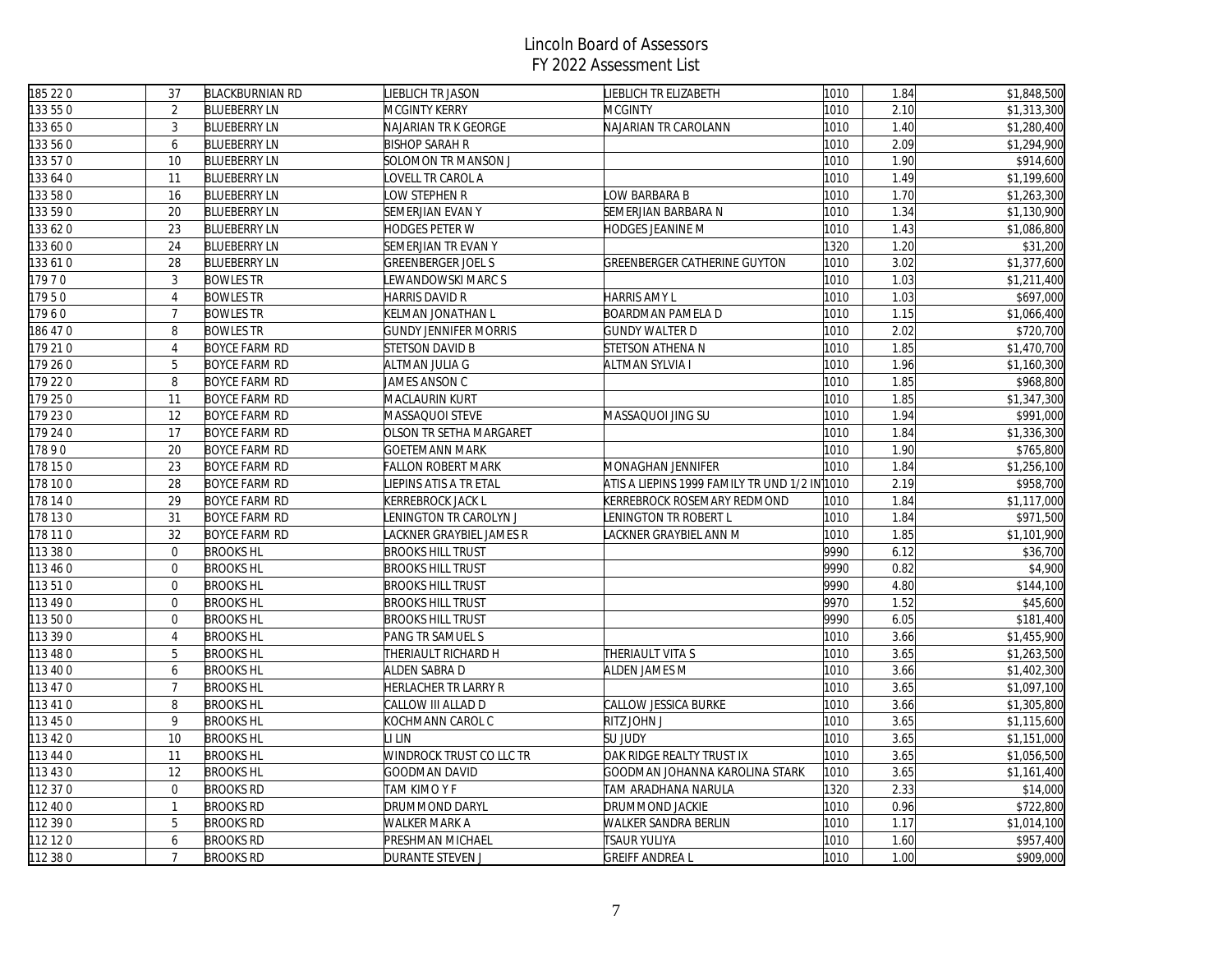| 112 13 0 | 10             | <b>BROOKS RD</b>   | VALENTINE VINCENT J         | VALENTINE ANNA MARIE          | 1010 | 1.91 | \$1,360,700 |
|----------|----------------|--------------------|-----------------------------|-------------------------------|------|------|-------------|
| 112 36 0 | 11             | <b>BROOKS RD</b>   | TAM KIMO Y F                | TAM ARADHANA NARULA           | 1010 | 1.60 | \$1,421,800 |
| 112 14 0 | 14             | <b>BROOKS RD</b>   | KLEIN MAX M                 | OAKLANDER ANNE LOUISE         | 1010 | 1.85 | \$1,455,900 |
| 112 34 0 | 19             | <b>BROOKS RD</b>   | JALET BRIAN N               | JALET KIMBERLY L              | 1010 | 2.94 | \$894,200   |
| 112 15 0 | 20             | <b>BROOKS RD</b>   | ARSEN ERIK                  | CHUN JEANNIE                  | 1010 | 1.99 | \$1,036,500 |
| 112 33 0 | 23             | <b>BROOKS RD</b>   | MITRA ANASUYA               |                               | 1010 | 1.61 | \$878,300   |
| 112 32 0 | 29             | <b>BROOKS RD</b>   | WIERCINSKI ROBERT A         | WIERCINSKI SUSAN AHERN        | 1010 | 3.10 | \$1,037,300 |
| 112 27 0 | 34             | <b>BROOKS RD</b>   | MCCARTHY DONALD I           | MCCARTHY NANINE               | 1010 | 1.00 | \$1,122,000 |
| 112 31 0 | 35             | <b>BROOKS RD</b>   | ANTHONY III ARTHUR J        | ANTHONY LARA L                | 1010 | 1.87 | \$1,190,900 |
| 112 28 0 | 36             | <b>BROOKS RD</b>   | CROSBY MARK E               | CROSBY SARAH T                | 1010 | 1.00 | \$723,100   |
| 109 10 0 | 38             | <b>BROOKS RD</b>   | ELDER DOUGLAS H             | ELDER LISA E                  | 1010 | 0.96 | \$1,085,200 |
| 10990    | 39             | <b>BROOKS RD</b>   | VERMA SANJEEV               | VERMA GIRIJA C                | 1010 | 1.86 | \$1,530,300 |
| 112 30 0 | 41             | <b>BROOKS RD</b>   | <b>BETHONEY JESSICA</b>     |                               | 1010 | 2.46 | \$1,484,900 |
| 109 11 0 | 42             | <b>BROOKS RD</b>   | FLANNERY TR STACEY M        |                               | 1010 | 1.84 | \$1,084,200 |
| 109 12 0 |                | <b>BROOKS RD</b>   | UNITED STATES OF AMERICA    | MINUTEMAN PARK                | 9000 | 0.37 | \$481,200   |
| 112 35 0 |                | <b>BROOKS RD</b>   | TOWN OF LINCOLN             | CONSERVATION                  | 9030 | 1.85 | \$633,200   |
| 16920    | 12             | <b>BROWNING LN</b> | French tr John B            | FRENCH TR DEBORAH C           | 1010 | 4.40 | \$1,214,400 |
| 16930    | 16             | <b>BROWNING LN</b> | TERPSTRA VICTOR J           |                               | 1010 | 2.56 | \$1,088,900 |
| 16940    | 20             | <b>BROWNING LN</b> | CAMPBELL TR BRUCE D         | BROWNING LANE REVOC LIV TRUST | 1010 | 5.23 | \$1,993,300 |
| 09 20 0  | 11             | <b>BYPASS RD</b>   | <b>DESANCTIS SUSAN</b>      |                               | 1010 | 4.40 | \$1,034,200 |
| 109 14 0 | 12             | <b>BYPASS RD</b>   | KANNER STEVEN R             | KANNER LINDA B                | 1010 | 2.41 | \$1,420,800 |
| 109 19 0 | 15             | <b>BYPASS RD</b>   | THE EDINBURG CENTER INC     |                               | 9050 | 0.95 | \$731,300   |
| 109 150  | 16             | <b>BYPASS RD</b>   | MCLEAN HOSPITAL CORPORATION | ATTN: DAVID LAGASSE           | 9050 | 3.11 | \$765,100   |
| 109 18 0 | 17             | <b>BYPASS RD</b>   | POULOS THEODORE             |                               | 1010 | 0.92 | \$637,800   |
| 109 17 0 | 19             | <b>BYPASS RD</b>   | RAZAVITOUSI SHOLEH          | HOSSEINZADEH JAFAR            | 1010 | 0.92 | \$683,300   |
| 11090    | 21             | <b>BYPASS RD</b>   | CONLEE CAROLYN              | FONG-MURDOCK BRIAN            | 1010 | 1.00 | \$665,700   |
| 109 16 0 | 22             | <b>BYPASS RD</b>   | MCLEAN HOSPITAL CORPORATION | ATTN: DAVID LAGASSE           | 1010 | 2.45 | \$2,120,200 |
| 11080    | 25             | <b>BYPASS RD</b>   | STRILIGAS STELA             | ALMODOVAR GABRIEL             | 1010 | 0.93 | \$743,300   |
| 11010    | 26             | <b>BYPASS RD</b>   | MRAKOVICH TR DAVID V        | MRAKOVICH TR GERTRUDE A       | 1010 | 2.20 | \$814,700   |
| 11070    | 27             | <b>BYPASS RD</b>   | MALONEY JR BERNARD C        |                               | 1010 | 0.93 | \$696,200   |
| 1060     | 31             | <b>BYPASS RD</b>   | <b>SELF CRAIG</b>           |                               | 1010 | 0.95 | \$701,300   |
| 11020    | 32             | <b>BYPASS RD</b>   | ZHU QI                      |                               | 1010 | 2.19 | \$967,200   |
| 11040    | 35             | <b>BYPASS RD</b>   | HE BING                     | <b>XAN XIAO</b>               | 1320 | 2.33 | \$69,900    |
| 111 14 0 | 36             | <b>BYPASS RD</b>   | I BAIQING                   | HAN MEI                       | 1010 | 2.38 | \$1,186,400 |
| 110 3 0  | 39             | <b>BYPASS RD</b>   | CARO JAMIE                  | HUNTING HEIDI ANN             | 6010 | 1.61 | \$192       |
| 111 150  | 40             | <b>BYPASS RD</b>   | <b>GURRIE LISA A</b>        | <b>GURRIE MICHAEL P</b>       | 1010 | 2.61 | \$913,100   |
| 111 160  | 42             | <b>BYPASS RD</b>   | VO HANHPHUONG               |                               | 1010 | 0.81 | \$976,800   |
| 111 17 0 | 46             | <b>BYPASS RD</b>   | <b>BARKAS MARY ANN</b>      | <b>GREGORY JAY S</b>          | 1010 | 0.95 | \$1,122,200 |
| 111 18 0 | 50             | <b>BYPASS RD</b>   | SAMARJIAN TR GREGORY L      | SAMARJIAN TR ANN MARIE        | 1010 | 2.20 | \$827,700   |
| 109 21 0 |                | <b>BYPASS RD</b>   | JNITED STATES OF AMERICA    | MINUTEMAN PARK                | 9000 | 4.23 | \$651,800   |
| 109 130  |                | <b>BYPASS RD</b>   | UNITED STATES OF AMERICA    | MINUTEMAN PARK                | 9000 | 1.90 | \$581,900   |
| 11050    |                | <b>BYPASS RD</b>   | JNITED STATES OF AMERICA    | MINUTEMAN PARK                | 9000 | 2.52 | \$600,500   |
| 111 130  | $\overline{0}$ | CAMBRIDGE TP       | COMM OF MASS                | DEPT OF HIGHWAYS              | 9010 | 2.90 | \$118,900   |
| 111 25 0 | $\mathbf 0$    | CAMBRIDGE TP       | COMM OF MASS                | DEPT OF HIGHWAYS              | 9010 | 3.50 | \$117,600   |
| 112 11 0 | $\overline{0}$ | CAMBRIDGE TP       | CHEN TR CHING CHIH          |                               | 1300 | 4.50 | \$659,900   |
| 120 12 0 | $\overline{0}$ | CAMBRIDGE TP       | CASSIDY TR BRIAN P          |                               | 1320 | 0.82 | \$24,600    |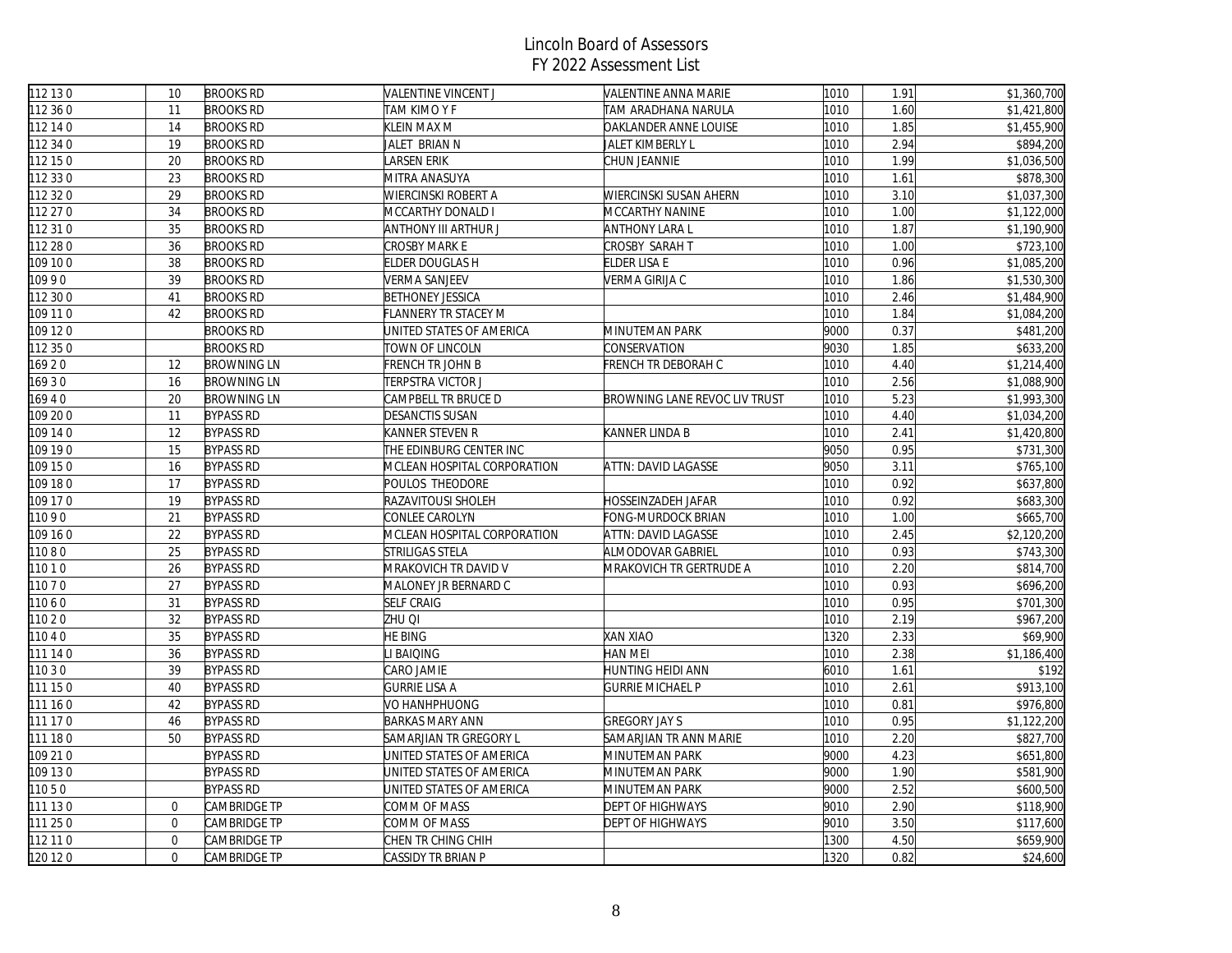| 127 150    | $\mathbf 0$    | CAMBRIDGE TP | <b>CITY OF CAMBRIDGE</b>         |                                | 9030 | 53.60 | \$1,055,300 |
|------------|----------------|--------------|----------------------------------|--------------------------------|------|-------|-------------|
| 127 160    | $\Omega$       | CAMBRIDGE TP | TENNESSEE GAS PIPELINE COMP      | C/O TAX DEPT                   | 1320 | 0.12  | \$3,600     |
| 128 1 0    | $\Omega$       | CAMBRIDGE TP | CITY OF CAMBRIDGE                |                                | 9030 | 58.57 | \$351,500   |
| 12820      | $\Omega$       | CAMBRIDGE TP | <b>CITY OF CAMBRIDGE</b>         |                                | 9030 | 19.60 | \$117,600   |
| 13160      | $\mathbf{0}$   | CAMBRIDGE TP | MCLAUGHLIN JAMES M               |                                | 1320 | 0.62  | \$18,600    |
| 12850      | $\mathbf 0$    | CAMBRIDGE TP | INCOLN LAND CONSERVATION TR      |                                | 9050 | 23.00 | \$228,300   |
| 13180      | $\mathbf{0}$   | CAMBRIDGE TP | MCLAUGHLIN JAMES M               |                                | 1320 | 0.01  | \$300       |
| 12940      | $\mathbf{0}$   | CAMBRIDGE TP | INCOLN LAND CONSERVATION TR      |                                | 9050 | 3.07  | \$587,400   |
| 12980      | $\mathbf{0}$   | CAMBRIDGE TP | <b>HOBBS BROOK FARM PROPERTY</b> | COMPANY LIMITED PARTNERSHIP    | 9990 | 9.65  | \$57,900    |
| 129 15 0   | $\overline{0}$ | CAMBRIDGE TP | HOBBS BROOK FARM PROPERTY        | COMPANY LIMITED PARTNERSHIP    | 9990 | 0.53  | \$3,200     |
| 129 16 0   | $\mathbf 0$    | CAMBRIDGE TP | HOBBS BROOK FARM PROPERTY        | COMPANY LIMITED PARTNERSHIP    | 9970 | 1.31  | \$7,800     |
| 12930      | $\mathbf{0}$   | CAMBRIDGE TP | INCOLN LAND CONSERVATION TR      |                                | 9050 | 4.65  | \$69,200    |
| 132 20 0   | $\mathbf 0$    | CAMBRIDGE TP | FARRINGTON MEMORIAL INC          |                                | 9050 | 0.43  | \$12,900    |
| 111 190    | $\overline{4}$ | CAMBRIDGE TP | COMM OF MASS                     | <b>DEPT OF HIGHWAYS</b>        | 9010 | 1.90  | \$967,300   |
| 111 200    | 8              | CAMBRIDGE TP | COMM OF MASS                     | <b>DEPT OF HIGHWAYS</b>        | 9010 | 1.40  | \$680,100   |
| 111 21 0   | 16             | CAMBRIDGE TP | COMM OF MASS                     | <b>DEPT OF HIGHWAYS</b>        | 9010 | 1.50  | \$766,600   |
| 111 22 0   | 18             | CAMBRIDGE TP | COMM OF MASS                     | <b>DEPT OF HIGHWAYS</b>        | 9010 | 1.30  | \$570,100   |
| 111 23 0   | 20             | CAMBRIDGE TP | COMM OF MASS                     | <b>DEPT OF HIGHWAYS</b>        | 9010 | 0.83  | \$591,400   |
| 111 24 0   | 24             | CAMBRIDGE TP | COMM OF MASS                     | <b>DEPT OF HIGHWAYS</b>        | 9010 | 0.59  | \$543,100   |
| 111 260    | 30             | CAMBRIDGE TP | COMM OF MASS                     | <b>DEPT OF HIGHWAYS</b>        | 9010 | 0.90  | \$561,700   |
| 111 27 0   | 32             | CAMBRIDGE TP | COMM OF MASS                     | <b>DEPT OF HIGHWAYS</b>        | 9010 | 1.00  | \$617,100   |
| 112 41 0   | 70             | CAMBRIDGE TP | FONG PEGGY                       |                                | 1060 | 0.49  | \$63,900    |
| 1910       | 131            | CAMBRIDGE TP | TRACEY TR ROBERT J               | ROBERT J TRACEY REVOCABLE TRST | 0310 | 0.91  | \$693,800   |
| 12960      | 254            | CAMBRIDGE TP | HAZARD JOHN K                    | SU CHUNYAN                     | 1010 | 2.10  | \$1,185,300 |
| 12950      | 256            | CAMBRIDGE TP | SONKUSALE SAMEER R               | PATEL KALYANI                  | 1010 | 1.84  | \$1,161,600 |
| 12970      | 258            | CAMBRIDGE TP | MORIZIO TR MICHAEL P             |                                | 1300 | 3.39  | \$515,700   |
| 12830      | 260            | CAMBRIDGE TP | ZARELLA TR ANTHONY N             |                                | 1310 | 16.31 | \$145,400   |
| 129 12 0   | 274            | CAMBRIDGE TP | SABLE VIVEKANAND                 | KITA MICHIKO                   | 1010 | 0.93  | \$607,600   |
| 129 13 0   | 276            | CAMBRIDGE TP | APRILLE JR THOMAS J              |                                | 1010 | 0.90  | \$584,600   |
| 32 27 0    | 279            | CAMBRIDGE TP | PANETTA TR THERESA J             |                                | 1010 | 14.10 | \$880,600   |
| 32 26 0    | 283            | CAMBRIDGE TP | PANETTA TR THERESA J             |                                | 0130 | 2.80  | \$831,200   |
| 132 25 0 1 | 291            | CAMBRIDGE TP | FARRINGTON MEMORIAL INC          | C/O SPRINT SPECT LP BS03XC205  | 4310 | 0.23  | \$662,800   |
| 132 25 0   | 295            | CAMBRIDGE TP | FARRINGTON MEMORIAL INC          |                                | 9050 | 74.64 | \$4,146,600 |
| 132 21 0   | 296            | CAMBRIDGE TP | SCOTTI REGINA M                  |                                | 1010 | 0.92  | \$599,900   |
| 132 22 0   | 298            | CAMBRIDGE TP | DEFRANCESCO DEBRA L              | DEFRANCESCO CHARLES X          | 1010 | 0.92  | \$282,000   |
| 13110      | 300            | CAMBRIDGE TP | JONES CLAYTON                    | JONES MEGAN                    | 1010 | 0.48  | \$293,900   |
| 13150      | 316            | CAMBRIDGE TP | PARTNERSHIP JPM FAMILY LIMITED   |                                | 1010 | 0.42  | \$528,400   |
| 13170      | 320            | CAMBRIDGE TP | MCLAUGHLIN PETER                 | MCLAUGHLIN JAMES               | 1300 | 0.20  | \$6,000     |
| 119 14 0   |                | CAMBRIDGE TP | TOWN OF LINCOLN                  | CONSERVATION                   | 9030 | 20.00 | \$1,124,900 |
| 120 36 0   |                | CAMBRIDGE TP | TOWN OF LINCOLN                  | CONSERVATION                   | 9030 | 45.25 | \$1,882,400 |
| 120 20 0   |                | CAMBRIDGE TP | TOWN OF LINCOLN                  | CONSERVATION                   | 9030 | 20.33 | \$1,187,500 |
| 12610      |                | CAMBRIDGE TP | TOWN OF LINCOLN                  | CONSERVATION                   | 9030 | 1.20  | \$567,000   |
| 119 17 0   |                | CAMBRIDGE TP | COMM OF MASS                     | <b>DPW</b>                     | 9290 | 1.10  | \$445,500   |
| 12840      |                | CAMBRIDGE TP | TOWN OF LINCOLN                  | MUNICIPAL                      | 9030 | 2.70  | \$106,500   |
| 13570      | $\mathbf{0}$   | CANAAN DR    | <b>BRIEDIS TR JOHN</b>           | <b>BRIEDIS TR IRENE</b>        | 1320 | 26.00 | \$156,000   |
| 13560      | $\mathbf{0}$   | CANAAN DR    | SMITH ROBERT LANPHIER            | JAHRLING CATHERINE H           | 1320 | 11.29 | \$67,800    |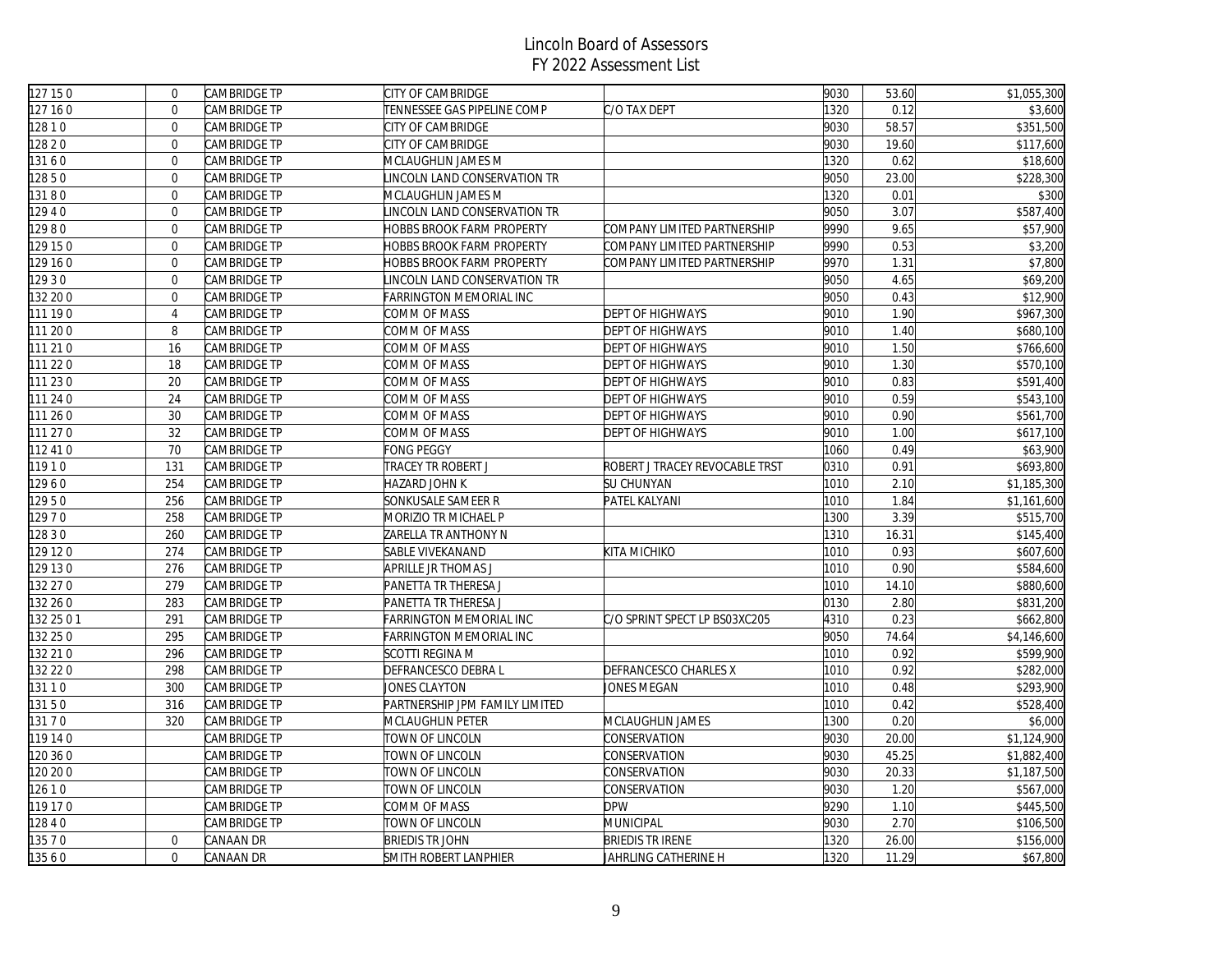| 135 11 0 | $\mathbf 0$    | CANAAN DR          | <b>BRIEDIS TR JOHN</b>     | <b>BRIEDIS TR IRENE</b>       | 1320 | 1.70  | \$10,200    |
|----------|----------------|--------------------|----------------------------|-------------------------------|------|-------|-------------|
| 13551    | $\mathbf{0}$   | CANAAN DR          | EGATES JOHN C              |                               | 1320 | 2.19  | \$13,100    |
| 143 34 1 | $\mathbf{0}$   | CANAAN DR          | JAHRLING ROBERT V          | JAHRLING CATHERINE H          | 1320 | 4.08  | \$24,500    |
| 3540     | 6              | CANAAN DR          | SMITH ROBERT LANPHIER      | SMITH NANCY WARRINER          | 1010 | 2.07  | \$1,475,800 |
| 143 34 0 | 10             | CANAAN DR          | JAHRLING ROBERT V          | JAHRLING CATHERINE H          | 1010 | 3.89  | \$2,091,600 |
| 13550    | 14             | CANAAN DR          | EGATES JOHN C              |                               | 1010 | 2.77  | \$1,476,300 |
| 13590    | 27             | CANAAN DR          | <b>BRIEDIS TR JOHN</b>     | <b>BRIEDIS TR IRENE</b>       | 1010 | 11.20 | \$2,021,800 |
| 12670    |                | CANAAN DR          | TOWN OF LINCOLN            | CONSERVATION                  | 9030 | 9.20  | \$374,500   |
| 13580    |                | CANAAN DR          | TOWN OF LINCOLN            | CONSERVATION                  | 9030 | 1.60  | \$147,700   |
| 160 29 0 | $\mathbf{1}$   | CEDAR RD           | PALENCIA ADELA & KIMBERLY  | DOFFINI ADAM                  | 1010 | 0.92  | \$642,200   |
| 160 25 0 | $\overline{4}$ | CEDAR RD           | <b>BARGMANN JOEL D</b>     | BARGMANN CAROLYN H            | 1010 | 0.92  | \$1,065,800 |
| 160 28 0 | 5              | CEDAR RD           | <b>BRADFORD TR MARK A</b>  | <b>BRADFORD TR SUSAN C</b>    | 1010 | 0.92  | \$734,700   |
| 160 27 0 | $\overline{7}$ | CEDAR RD           | WALLACE TR DEBORAH E       |                               | 1010 | 0.96  | \$900,500   |
| 160 26 0 | 8              | CEDAR RD           | WALLACE JAMES              | <b>WALLACE PATRICIA</b>       | 1010 | 1.09  | \$859,000   |
| 186 10 0 | 3              | CERULEAN WY        | NADERI GILA                |                               | 1010 | 1.85  | \$1,726,000 |
| 185 24 0 | $\overline{4}$ | <b>CERULEAN WY</b> | LIU TAK KUO                | LIU MANN-WEN                  | 1010 | 1.89  | \$2,874,800 |
| 19010    | 10             | CERULEAN WY        | NATHANIEL ROBERT           |                               | 1010 | 1.85  | \$2,465,900 |
| 9040     | 17             | CERULEAN WY        | ALTSHULER GREGORY B        | ALTSHULER NATASHA             | 1010 | 2.99  | \$1,504,800 |
| 190 2 0  | 18             | CERULEAN WY        | SCHMERGEL TR GREG E        | SCHMERGEL TR JOANNA O         | 1010 | 2.00  | \$1,823,600 |
| 19030    | 25             | <b>CERULEAN WY</b> | VERCOLLONE TR CARL R       | CARL VERCOLLONE REVOC TRUST   | 1010 | 5.06  | \$2,072,500 |
| 1746011  | 111            | CHESTNUT CR        | OSCHEN CHRISTOPHER T       | <b>GOLDEN E ALEXANDRA</b>     | 1020 |       | \$595,500   |
| 1746012  | 112            | CHESTNUT CR        | SMITH TR BEVERLY JEAN      |                               | 1020 |       | \$517,600   |
| 1746013  | 113            | CHESTNUT CR        | <b>TUREK LESLIE J</b>      |                               | 1020 |       | \$512,500   |
| 1746014  | 114            | CHESTNUT CR        | PIECE GEOFFREY B           | PIECE BETTE J                 | 1020 |       | \$551,600   |
| 1746015  | 115            | CHESTNUT CR        | RIES DAVID                 | <b>RIES ANN</b>               | 1020 |       | \$636,200   |
| 1746016  | 116            | CHESTNUT CR        | HINES STEPHEN              | PHILLIPS CONSTANCE            | 1020 |       | \$488,800   |
| 1746022  | 122            | CHESTNUT CR        | DE OLIVEIRA LUIZ           |                               | 1020 |       | \$621,000   |
| 1746023  | 123            | CHESTNUT CR        | <b>GALLUP JR WILLIAM A</b> | ROMANO PAMELA A               | 1020 |       | \$539,400   |
| 1746024  | 124            | CHESTNUT CR        | KINNE TR NORA S            | KINNE TR AARON W              | 1020 |       | \$531,800   |
| 1746025  | 125            | CHESTNUT CR        | REID ELIZABETH G           | CORCORAN JAMES J              | 1020 |       | \$595,300   |
| 1746026  | 126            | CHESTNUT CR        | SMOOT STEPHANIE E          |                               | 1020 |       | \$493,500   |
| 1746032  | 132            | CHESTNUT CR        | <b>GARDNER STEPHEN P</b>   | <b>GARDNER EDITH A</b>        | 1020 |       | \$546,900   |
| 1746033  | 133            | CHESTNUT CR        | <b>SUGAR SUSAN</b>         |                               | 1020 |       | \$541,800   |
| 1746034  | 134            | CHESTNUT CR        | PAGE DEBORAH               |                               | 1020 |       | \$528,600   |
| 1746035  | 135            | CHESTNUT CR        | KITTREDGE JUDITH R         |                               | 1020 |       | \$576,100   |
| 1746036  | 136            | CHESTNUT CR        | MCDONALD NANCY S           |                               | 1020 |       | \$464,800   |
| 1746041  | 141            | CHESTNUT CR        | KIMBALL TR HOPETON K       | KIMBALL TR GEORGE J           | 1020 |       | \$581,300   |
| 1746042  | 142            | CHESTNUT CR        | CALITRI MARY K             |                               | 1020 |       | \$493,600   |
| 1746043  | 143            | CHESTNUT CR        | KENNEDY DONALD G           | <b>KENNEDY JEAN</b>           | 1020 |       | \$518,000   |
| 1746044  | 144            | CHESTNUT CR        | HABLOW KENNETH G           | HABLOW JANET E                | 1020 |       | \$557,400   |
| 1746045  | 145            | CHESTNUT CR        | <b>BOYNTON DANIEL C</b>    | <b>BOYNTON JANET K</b>        | 1020 |       | \$614,200   |
| 1746046  | 146            | CHESTNUT CR        | HIXON TR MARGARET M        | MARGARET HIXON 2007 REV TRUST | 1020 |       | \$540,800   |
| 1746052  | 152            | CHESTNUT CR        | MILAN DONALD B             | MILAN ELLEN                   | 1020 |       | \$469,700   |
| 1746053  | 153            | CHESTNUT CR        | METZGER STEPHEN            | BUNKER CATHERINE ELIZABETH    | 1020 |       | \$513,800   |
| 1746054  | 154            | CHESTNUT CR        | MCELVENNY CHRISTINE        |                               | 1020 |       | \$539,600   |
| 1746055  | 155            | CHESTNUT CR        | ASCHHEIM FRANCES P         |                               | 1020 |       | \$566,600   |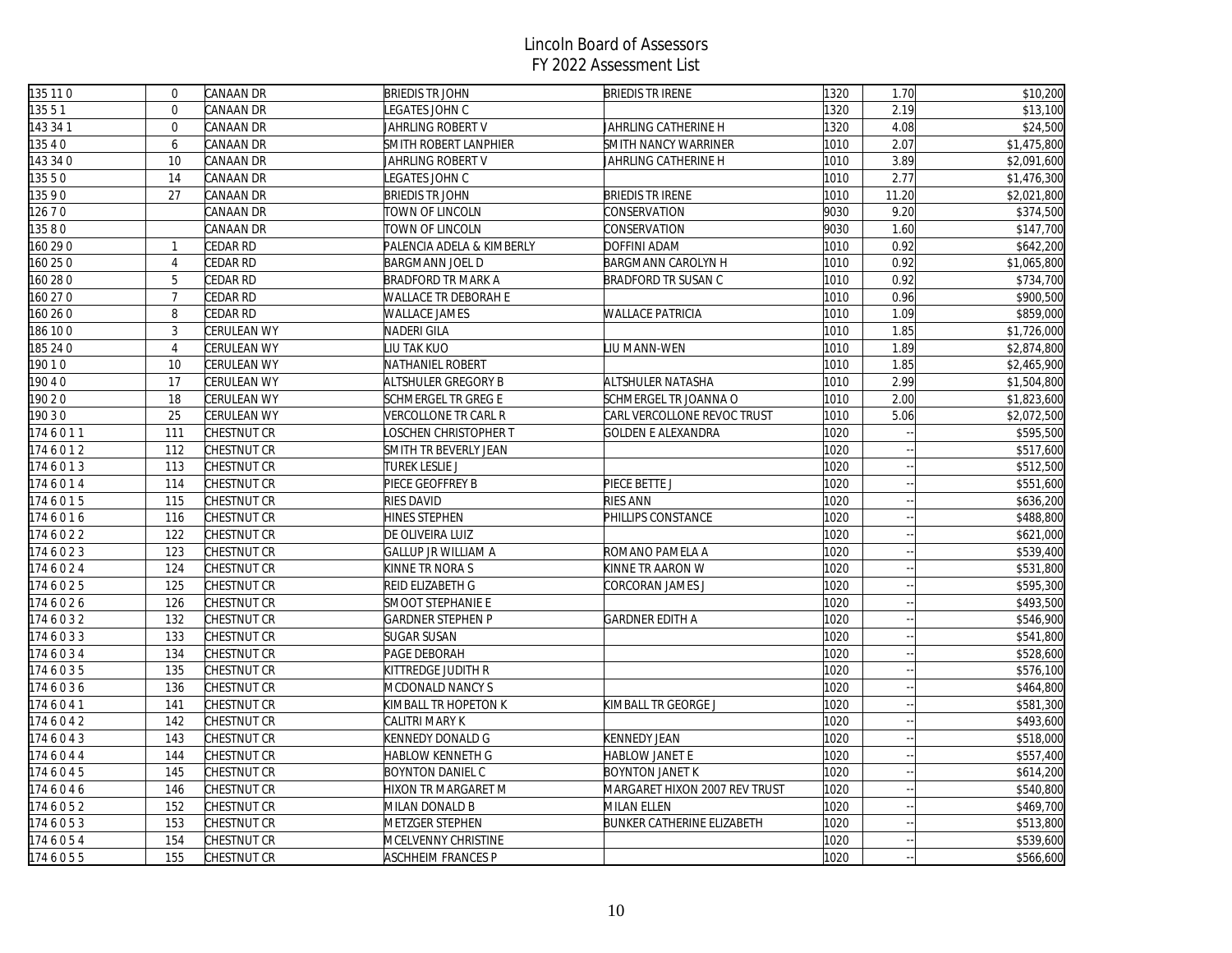| 1746056  | 156              | CHESTNUT CR      | <b>CASEY THOMAS</b>            | DIAZ CAROLINE TERESA GALLESE   | 1020 | $\sim$ | \$517,700   |
|----------|------------------|------------------|--------------------------------|--------------------------------|------|--------|-------------|
| 17460    |                  | CHESTNUT CR      | FARRAR POND CONDO              | C/O BARKAN MGMT CO             | 9980 | 9.56   | \$864,500   |
| 161 220  | 38               | CODMAN RD        | SOC FOR PRES OF NE ANTIQUITIES |                                | 9050 | 15.73  | \$1,173,800 |
| 161 230  | 58               | CODMAN RD        | TOWN OF LINCOLN                | CONSERVATION                   | 9030 | 18.92  | \$1,831,200 |
| 16190    | 72               | CODMAN RD        | SOO JONATHAN C                 | SOO KARA-LYNN A                | 1010 | 1.63   | \$1,042,400 |
| 17210    | 78               | CODMAN RD        | FUNKENSTEIN AMY B              | NOLAN JOHN                     | 1010 | 1.43   | \$1,200,100 |
| 17230    | 84               | CODMAN RD        | <b>BORDIUK JOHN</b>            | <b>MONTORI STACI</b>           | 1010 | 0.93   | \$1,032,900 |
| 17240    | 86               | CODMAN RD        | ADAMS RAMELLE F                |                                | 1010 | 1.00   | \$842,500   |
| 17250    | 90               | CODMAN RD        | <b>ELLIOTT MELODY</b>          |                                | 1010 | 2.14   | \$661,600   |
| 171 260  | 94               | CODMAN RD        | ENGLAND III TR ET AL DANIEL    | CERRI THEODORE                 | 1010 | 2.78   | \$846,900   |
| 171 270  | 98               | CODMAN RD        | ONIGMAN DAVID                  |                                | 1010 | 2.82   | \$749,900   |
| 171 280  | 104              | CODMAN RD        | <b>ANGIOLILLO CARL</b>         | HOROWITZ SHIRA R               | 1010 | 2.40   | \$1,059,100 |
| 171 290  | 108              | CODMAN RD        | TRIM CHARLOTTE                 |                                | 1010 | 2.00   | \$778,800   |
| 171 300  | 112              | CODMAN RD        | PLESS TR BENJAMIN              | BENJAMIN PLESS LIVING TRUST    | 1010 | 3.30   | \$1,399,400 |
| 172 11 0 |                  | CODMAN RD        | MASSACHUSETTS AUDUBON SOCIETY  |                                | 9050 | 37.00  | \$7,580,400 |
| 154 1 0  |                  | CODMAN RD        | TOWN OF LINCOLN                | CONSERVATION                   | 9030 | 42.97  | \$2,002,000 |
| 161 120  |                  | CODMAN RD        | TOWN OF LINCOLN                | CONSERVATION                   | 9030 | 52.80  | \$2,296,900 |
| 168 11 0 | $\overline{0}$   | CONANT RD        | TOWN OF LINCOLN                | CONSERVATION                   | 9030 | 4.30   | \$25,800    |
| 182 11 0 | $\mathbf 0$      | CONANT RD        | DUBOULOZ STEPHAN               | DUBOULOZ ANNE-FLORENCE         | 1320 | 2.22   | \$13,300    |
| 169 170  | $\overline{0}$   | CONANT RD        | DAVIS TR SHERMAN P             | DAVIS TR MARTHA S              | 1300 | 1.91   | \$687,000   |
| 18170    | $\overline{0}$   | CONANT RD        | DAVIS TR PHYLLIS M             | DAVIS TR MARTHA S              | 1300 | 2.17   | \$694,800   |
| 18140    | $\overline{0}$   | CONANT RD        | DAVIS TR SHERMAN P             | DAVIS TR PHYLLIS M             | 1300 | 1.90   | \$686,700   |
| 18160    | $\overline{0}$   | CONANT RD        | VANLEER RACHEL D               |                                | 1300 | 2.13   | \$693,600   |
| 18130    | $\Omega$         | CONANT RD        | DAVIS TR SHERMAN               | DAVIS TR PHYLLIS M             | 1320 | 0.90   | \$27,000    |
| 182 26 0 | $\boldsymbol{0}$ | CONANT RD        | VALLEY POND CORPORATION        |                                | 8110 | 30.60  | \$277,023   |
| 16910    | 10               | CONANT RD        | MNOOKIN TR JAMES P             | GEORGE REISER IRREVOCABLE TRST | 1010 | 2.00   | \$1,167,300 |
| 169 29 0 | 15               | CONANT RD        | CAREY WILLIAM C                | CAREY SCARLETT H               | 1090 | 2.06   | \$1,430,500 |
| 16950    | 16               | <b>CONANT RD</b> | CSIMMA ZOLTAN A                | CSIMMA CRISTINA I HAINES       | 1010 | 4.50   | \$2,173,500 |
| 169 280  | 19               | CONANT RD        | HARRIS MELVYN H                | HARRIS NANCY M                 | 1010 | 1.87   | \$1,123,300 |
| 16960    | 20               | CONANT RD        | PIKE JOHN A                    | PIKE MARY S                    | 1010 | 8.02   | \$1,363,400 |
| 169 27 0 | 23               | CONANT RD        | ARMSTRONG BENJAMIN             | EMANUEL GABRIELLE              | 1010 | 2.17   | \$1,520,400 |
| 16970    | 24               | CONANT RD        | FLORES JOE B                   |                                | 1010 | 2.80   | \$1,268,800 |
| 169 26 0 | 27               | CONANT RD        | KONDAVETI RUSSELL              | <b>BALA KEERTHI</b>            | 1010 | 1.90   | \$905,100   |
| 169 25 0 | 31               | CONANT RD        | MORNEAU TR CHARLES E           |                                | 1010 | 1.25   | \$1,723,700 |
| 169 24 0 | 33               | CONANT RD        | NOWAK MARTIN                   | NOWAK URSULA                   | 1010 | 4.00   | \$1,827,600 |
| 16980    | 34               | CONANT RD        | TEKSTEN RISA R                 |                                | 1010 | 2.13   | \$945,700   |
| 169 230  | 37               | CONANT RD        | ITTLE JOHN DC                  |                                | 1010 | 2.63   | \$963,500   |
| 16990    | 40               | CONANT RD        | MOLDAVE PETER M                | MOLK LAUREL D                  | 1010 | 3.14   | \$1,044,200 |
| 169 100  | 44               | CONANT RD        | THOMPSON CHRISTINA A           | PARANGI APERAHAMA L            | 1010 | 2.86   | \$1,255,900 |
| 169 190  | 47               | CONANT RD        | DAVIS TR SHERMAN P             | DAVIS TR PHYLLIS M             | 1010 | 1.20   | \$790,300   |
| 169 110  | 48               | CONANT RD        | YTTON TR MEGHAN K              | MICHAEL LYTTON REVOC TRUST     | 1010 | 2.32   | \$1,684,300 |
| 169 180  | 49               | CONANT RD        | DAVIS TR SHERMAN P             | DAVIS PHYLLIS M                | 1010 | 1.89   | \$843,300   |
| 169 120  | 54               | CONANT RD        | YTTON MEGHAN K                 |                                | 1010 | 4.01   | \$1,010,700 |
| 169 130  | 56               | CONANT RD        | JADE HATHAWAY FINDLAY          |                                | 1010 | 4.13   | \$1,703,900 |
| 169 14 0 | 58               | CONANT RD        | HOYT PAMELA W                  | <b>HOYT WILLIAM</b>            | 1010 | 6.38   | \$1,343,600 |
| 18150    | 59               | CONANT RD        | VANLEER R KARL                 | VANLEER RACHEL D               | 1010 | 7.32   | \$1,337,800 |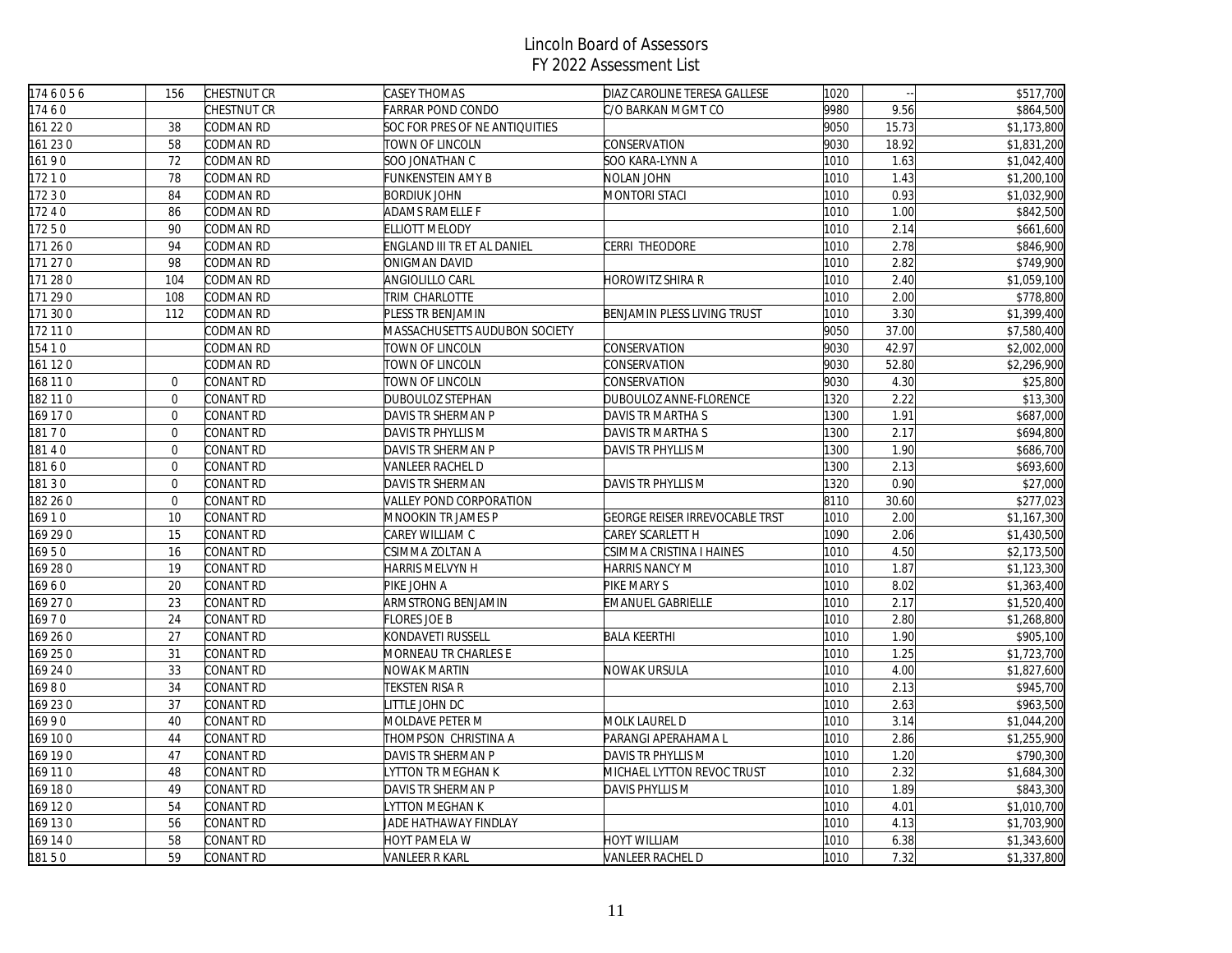| 16830    | 60               | CONANT RD  | KARMACHARYA RAKESH          | MANANDHAR MONICA             | 1010 | 6.14  | \$1,160,100           |
|----------|------------------|------------|-----------------------------|------------------------------|------|-------|-----------------------|
| 16820    | 62               | CONANT RD  | DESSAIN TR TATIANA          |                              | 1010 | 8.87  | \$1,955,300           |
| 18120    | 63               | CONANT RD  | MURRAY HEATHER E KOROSTOFF  |                              | 1010 | 2.38  | \$1,821,400           |
| 169 160  | 64               | CONANT RD  | LOUD ROBERT L               | OUD GWYNETH E                | 1010 | 1.13  | $\overline{$885,300}$ |
| 18110    | 67               | CONANT RD  | <b>BIO MATTHEW</b>          | MADRICK MATINA               | 1010 | 1.86  | \$1,528,600           |
| 16810    | 68               | CONANT RD  | HORWITZ TR PATRICIA F       |                              | 1010 | 3.61  | \$1,267,600           |
| 182 29 0 | 71               | CONANT RD  | MATTES SARA A               | RITZ JEROME                  | 1010 | 1.86  | \$1,316,600           |
| 182 28 0 | 75               | CONANT RD  | <b>ALLISON GEOFFREY P</b>   | <b>ALLISON LESLEY M</b>      | 1010 | 3.11  | \$1,255,000           |
| 182 27 0 | 81               | CONANT RD  | DAVIS TR SHERMAN P          | DAVIS TR PHYLLIS M           | 1090 | 1.86  | \$1,108,300           |
| 182 2 0  | 82               | CONANT RD  | <b>STEENSMA DAVID</b>       | ROEDE CAROL                  | 1010 | 8.20  | \$1,853,400           |
| 182 3 0  | 86               | CONANT RD  | <b>BLACKLER PETER</b>       | <b>BLACKLER LINDSAY S</b>    | 1010 | 3.17  | \$950,200             |
| 182 25 0 | 89               | CONANT RD  | DOE BARBARA                 |                              | 1010 | 1.87  | \$1,347,000           |
| 18240    | 90               | CONANT RD  | TRANCHINO JESSICA W         | TRANCHINO CHRISTOPER G       | 1010 | 1.86  | \$1,509,100           |
| 182 24 0 | 93               | CONANT RD  | HUMPHRYS MICHAEL D          | HUMPHRYS JANICE M            | 1010 | 1.89  | \$1,050,600           |
| 18250    | 94               | CONANT RD  | <b>GREENBAUM VERONICA A</b> |                              | 1010 | 2.13  | $\overline{$949,900}$ |
| 18260    | 96               | CONANT RD  | PATTERSON JONATHAN D        | PATTERSON LISA M             | 1010 | 1.60  | \$949,100             |
| 182 230  | 99               | CONANT RD  | LAGRECA TR CARL A           | ANIL KUMAR IRREVOCABLE TRUST | 1010 | 2.15  | \$1,968,700           |
| 182 22 0 | 103              | CONANT RD  | VALE LAWRENCE J             | DOBROW JULIA R               | 1010 | 2.20  | \$1,957,400           |
| 18390    | 109              | CONANT RD  | <b>MATHER WARREN</b>        | SELVAGE NANCY                | 1010 | 2.26  | \$1,090,700           |
| 18380    | 116              | CONANT RD  | KUNITAKE HIROKO             | DEMBOWSKI MICHAEL J          | 1010 | 2.34  | \$1,045,200           |
| 169 30 0 |                  | CONANT RD  | TOWN OF LINCOLN             | CONSERVATION                 | 9030 | 7.90  | \$866,700             |
| 169 150  |                  | CONANT RD  | TOWN OF LINCOLN             | <b>CONSERVATION</b>          | 9030 | 9.11  | \$371,700             |
| 16840    |                  | CONANT RD  | INCOLN LAND CONSERVATION TR |                              | 9050 | 6.57  | \$295,600             |
| 18210    |                  | CONANT RD  | TOWN OF LINCOLN             | CONSERVATION                 | 9030 | 20.00 | \$600,000             |
| 164 180  |                  | CONANT RD  | TOWN OF LINCOLN             | CONSERVATION                 | 9030 | 2.36  | \$783,700             |
| 164 190  |                  | CONANT RD  | TOWN OF LINCOLN             | CONSERVATION                 | 9030 | 11.20 | \$965,800             |
| 164 16 0 |                  | CONANT RD  | INCOLN LAND CONSERVATION TR |                              | 9050 | 4.67  | \$238,600             |
| 164 17 0 |                  | CONANT RD  | TOWN OF LINCOLN             | CONSERVATION                 | 9030 | 3.10  | \$805,900             |
| 177600   | $\overline{0}$   | CONCORD RD | <b>SLISKI ALAN</b>          | SLISKI SUSAN                 | 1320 | 0.05  | \$1,500               |
| 12480    | $\overline{0}$   | CONCORD RD | COMM OF MASS                | <b>WALDEN POND</b>           | 9100 | 38.00 | \$11,994,000          |
| 13730    | $\boldsymbol{0}$ | CONCORD RD | COMM OF MASS                | <b>WALDEN POND</b>           | 9100 | 1.80  | \$629,000             |
| 13850    | $\overline{0}$   | CONCORD RD | GUILFORD TRANSPORT IND INC  |                              | 1320 | 2.10  | \$128,200             |
| 140 3 0  | $\overline{0}$   | CONCORD RD | <b>DENORMANDIE THOMAS L</b> |                              | 1320 | 1.18  | \$35,300              |
| 160 34 0 | $\mathbf{0}$     | CONCORD RD | MALLOY JR ROBERT M          | MALLOY DAVID C               | 1060 | 1.00  | \$546,600             |
| 160 310  | $\overline{0}$   | CONCORD RD | GIMBEL KATHERINE            |                              | 1320 | 0.39  | \$11,700              |
| 173 600  | $\mathbf 0$      | CONCORD RD | WINCHELL TR GORDON D        |                              | 1320 | 4.05  | \$58,600              |
| 173670   | $\overline{0}$   | CONCORD RD | FEINBERG JONATHAN           | MCVETY KATHERINE M           | 1320 | 0.33  | \$2,000               |
| 173 630  | $\mathbf{0}$     | CONCORD RD | DAVOLI ROBERT               | C/O SIGMA PRIME VENTURES     | 1300 | 1.96  | \$925,300             |
| 173 64 0 | $\overline{0}$   | CONCORD RD | DAVOLI ROBERT               | C/O SIGMA PRIME VENTURES     | 1300 | 1.85  | \$921,700             |
| 160 14 0 | $\mathbf 0$      | CONCORD RD | HERTHEL LAURENCE D          |                              | 1010 | 3.10  | \$634,500             |
| 173 620  | $\mathbf 0$      | CONCORD RD | DAVOLI ROBERT               | C/O SIGMA PRIME VENTURES     | 1320 | 1.03  | \$30,900              |
| 15910    | $\overline{0}$   | CONCORD RD | HERTHEL TR LAURENCE D       | HERTHEL TR PAULINE           | 1320 | 2.90  | \$40,000              |
| 12490    | $\overline{2}$   | CONCORD RD | DAVIS TR ANDREW H           |                              | 1010 | 2.20  | \$1,023,900           |
| 141 120  | 96               | CONCORD RD | MCCABE ROBERT W             | DEVLIN MAUREEN E             | 1010 | 0.73  | \$716,700             |
| 141 130  | 98               | CONCORD RD | HEIRS OF WATSON TYLER       | C/O BEVERLY WHITE            | 1010 | 0.49  | \$596,300             |
| 141 14 0 | 100              | CONCORD RD | LAVELLE RISA M              |                              | 1010 | 0.60  | \$700,100             |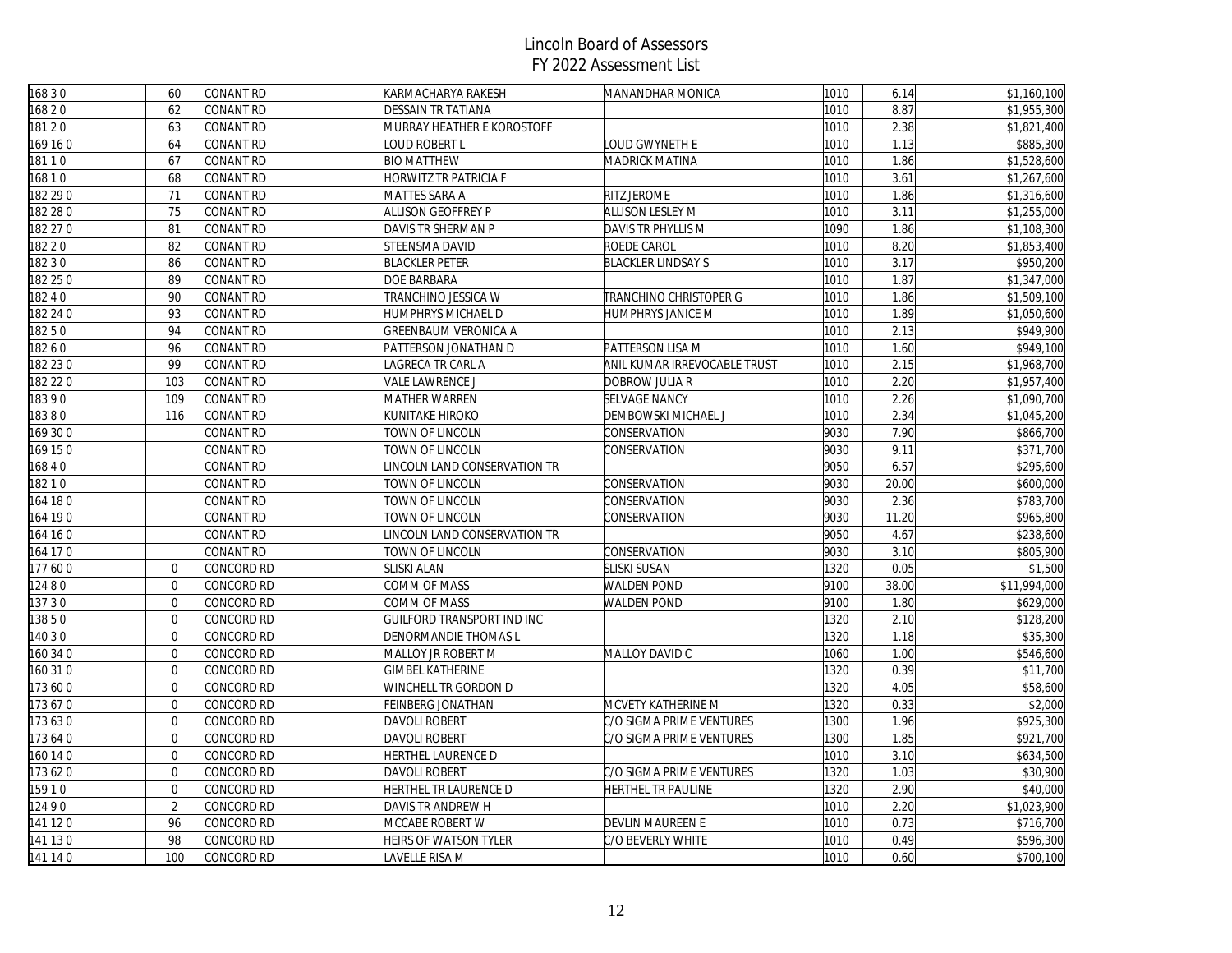| 141 150  | 102 | CONCORD RD | MCCARTHY CHESTER             | MCCARTHY MARGARET            | 1010 | 0.37 | \$666,800   |
|----------|-----|------------|------------------------------|------------------------------|------|------|-------------|
| 141 160  | 104 | CONCORD RD | FEINBERG NEIL                |                              | 1010 | 6.30 | \$1,182,800 |
| 141 170  | 106 | CONCORD RD | COTTERPOND NICHOLAS          | COTTERPOND LINDSAY           | 1010 | 0.46 | \$571,400   |
| 14010    | 108 | CONCORD RD | MASTERSON MAUREEN            | SANTAMARIA ROBERTO           | 1010 | 0.67 | \$726,600   |
| 140 2 0  | 110 | CONCORD RD | FORTI FRANK                  |                              | 3340 | 1.20 | \$808,000   |
| 155 11 0 | 129 | CONCORD RD | SALWITZ RICHARD D            | SALWITZ SUSAN FULMER         | 1010 | 0.99 | \$814,600   |
| 155 14 0 | 140 | CONCORD RD | KASPER CHRISTIAN G           | KASPER CAROLE M              | 1010 | 2.50 | \$1,348,200 |
| 155 4 0  | 147 | CONCORD RD | ST ANNES EPISCOPAL CHURCH    |                              | 9060 | 1.60 | \$5,490,200 |
| 155 3 0  | 149 | CONCORD RD | ST ANNES EPISCOPAL CHURCH    |                              | 9060 | 2.52 | \$1,069,600 |
| 155 1 0  | 161 | CONCORD RD | JENSEN TR RICHARD W          | SINGH TR SABITA              | 1010 | 1.98 | \$1,090,600 |
| 160 330  | 167 | CONCORD RD | <b>GIMBEL TR KATHERINE J</b> |                              | 1010 | 2.50 | \$939,400   |
| 160 32 0 | 173 | CONCORD RD | SIENKIEWICZ ERIN A           | STONE CHRISTOPHER J          | 1010 | 1.00 | \$949,800   |
| 160 35 0 | 174 | CONCORD RD | MORGAN EDWARD H              | MORGAN TERRI T               | 1010 | 1.20 | \$845,300   |
| 160 30 0 | 177 | CONCORD RD | YOCKEL SCOTT MYRON           | YOCKEL LAUREN VAUGHAN        | 1010 | 0.95 | \$709,000   |
| 160 43 0 | 184 | CONCORD RD | <b>BARNA LISA M</b>          |                              | 1010 | 1.50 | \$828,400   |
| 160 44 0 | 188 | CONCORD RD | CUMMINGS BRIAN F             |                              | 1010 | 1.30 | \$862,800   |
| 160 24 0 | 191 | CONCORD RD | STINSON DOUGLAS W            | STINSON CLAIRE C             | 1010 | 2.76 | \$974,500   |
| 60 45 0  | 192 | CONCORD RD | AHNSTEIN TR RICHARD K        |                              | 1010 | 1.07 | \$571,500   |
| 16060    | 198 | CONCORD RD | HAWKEY TIMOTHY J             | <b>BRADSHAW KAREN L</b>      | 1010 | 0.95 | \$720,000   |
| 16090    | 199 | CONCORD RD | HERTHEL LAURENCE D           | HERTHEL PAULINE              | 1010 | 2.39 | \$1,109,300 |
| 16070    | 202 | CONCORD RD | KENT JAMES L                 | KENT LI                      | 1010 | 1.87 | \$1,322,900 |
| 16080    | 203 | CONCORD RD | HERTHEL TR LAURENCE D        | HERTHEL TR PAULINE           | 1300 | 3.70 | \$688,600   |
| 173 660  | 207 | CONCORD RD | DARNALL GREGORY M            | DARNALL ERICA R              | 1010 | 1.49 | \$1,284,700 |
| 173 14 0 | 208 | CONCORD RD | MCMAHON IAN                  | LEE MEI YAN                  | 1010 | 1.96 | \$919,100   |
| 173650   | 209 | CONCORD RD | <b>DAVOLI ROBERT</b>         | C/O SIGMA PRIME VENTURES     | 1300 | 1.85 | \$768,400   |
| 173 150  | 212 | CONCORD RD | <b>SEELEY GEORGE W</b>       | SEELEY SUSAN A               | 1010 | 1.98 | \$893,500   |
| 173610   | 213 | CONCORD RD | 213 CONCORD STREET LLC       |                              | 1010 | 2.05 | \$1,577,600 |
| 173 59 0 | 215 | CONCORD RD | <b>DUBOIS CHRISTOPHER</b>    | <b>BELZ EMILY</b>            | 1010 | 1.64 | \$1,532,100 |
| 173 16 0 | 216 | CONCORD RD | KUPPERSTEIN ROBERT O         | MCCRORY EILEEN M             | 1010 | 2.36 | \$965,700   |
| 173 580  | 217 | CONCORD RD | FEINBERG JONATHAN            | MCVETY KATHERINE M           | 1010 | 1.49 | \$1,033,300 |
| 173 170  | 218 | CONCORD RD | RANKIN JESSICA K             |                              | 1010 | 4.61 | \$1,156,700 |
| 173 570  | 219 | CONCORD RD | SHEAHAN MICHAEL C            | RICE-SHEAHAN DIANA           | 1010 | 0.98 | \$764,000   |
| 173 560  | 221 | CONCORD RD | WINCHELL TR FREDRICK CLARKE  | MANNING TR THERESA M         | 1010 | 1.29 | \$836,900   |
| 173 180  | 222 | CONCORD RD | WOODINGTON MARY L            | WOODINGTON WALTER GORDON     | 1010 | 1.22 | \$685,000   |
| 173 190  | 226 | CONCORD RD | KATSUKI COLLEEN S            |                              | 1010 | 2.13 | \$1,106,000 |
| 173 20 0 | 230 | CONCORD RD | CAMPO TR CHRISTINE M         |                              | 1010 | 1.00 | \$802,900   |
| 173 48 0 | 233 | CONCORD RD | <b>BALES KELLY R</b>         | KINGSTON ANNE E              | 1010 | 1.97 | \$1,769,500 |
| 173 21 0 | 234 | CONCORD RD | KETTERINGHAM SUSAN M         |                              | 1010 | 0.92 | \$938,900   |
| 173 47 0 | 239 | CONCORD RD | INCOLN TBC LLC               |                              | 1400 | 1.84 | \$1,706,300 |
| 173 25 0 | 240 | CONCORD RD | ALDEN TR GAIL                | <b>GAIL ALDEN TRUST</b>      | 1010 | 0.91 | \$795,000   |
| 173 26 0 | 244 | CONCORD RD | DECESARE MARTHA JANE         |                              | 1010 | 1.20 | \$786,500   |
| 173 320  | 247 | CONCORD RD | MACNEIL RONALD L             | MACNEIL WENDY SNYDER         | 1010 | 0.90 | \$662,500   |
| 177 680  | 253 | CONCORD RD | HENDRICKSON TR ROBERT A      | <b>HENDRICKSON TR RUTH A</b> | 1010 | 1.20 | \$727,900   |
| 177 520  | 254 | CONCORD RD | RIGOTTI NANCY A              | ROWIN STANLEY L              | 1010 | 1.08 | \$1,204,700 |
| 177670   | 255 | CONCORD RD | <b>BRAIN J WALTER</b>        | <b>BRAIN PATRICIA L</b>      | 1010 | 0.53 | \$559,400   |
| 177660   | 257 | CONCORD RD | <b>CURTIN JASON B</b>        | CURTIN REBECCAS              | 1010 | 1.70 | \$1,061,700 |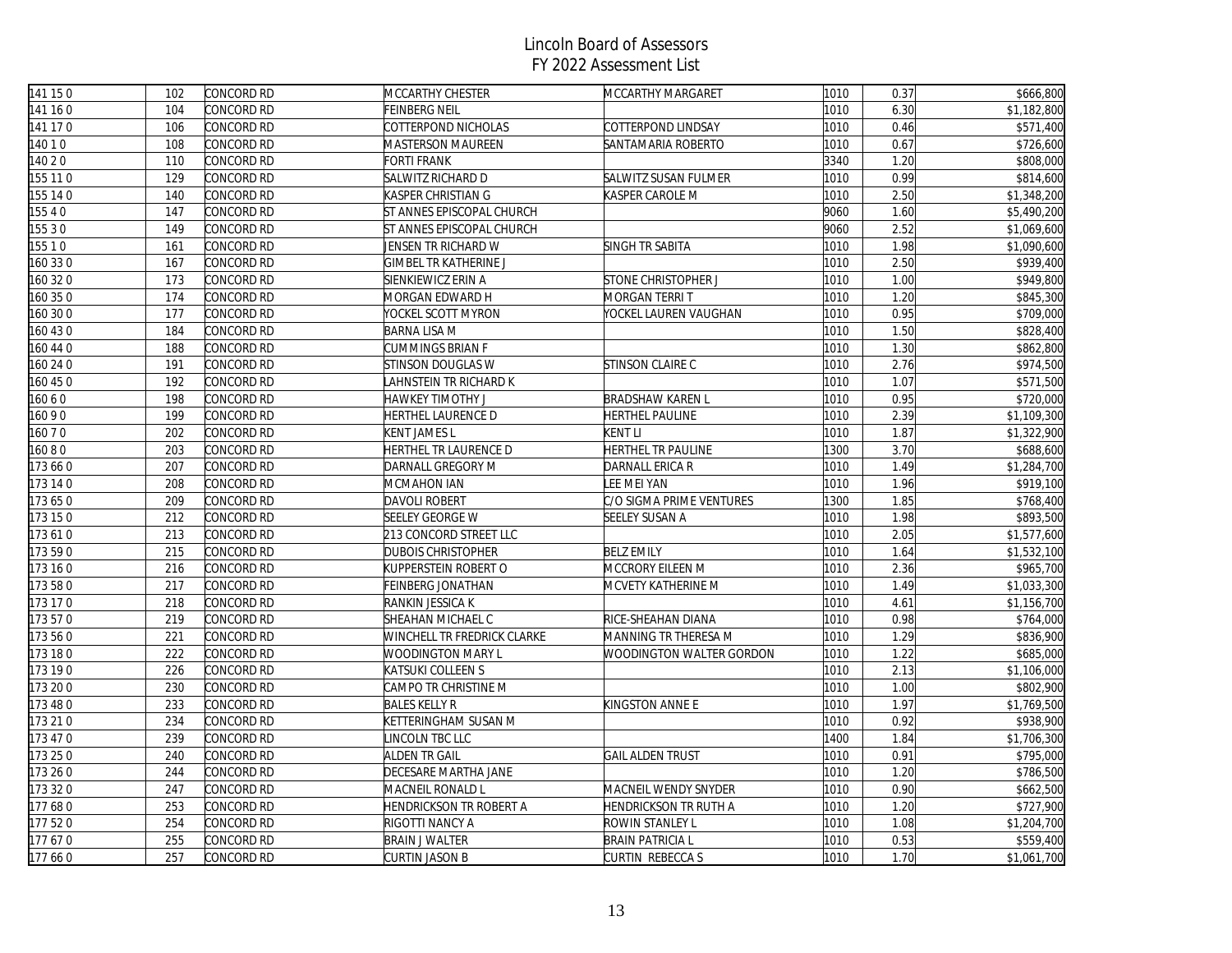| 177 530  | 258            | CONCORD RD        | NADOLSKI THOMAS                       |                                           | 1010 | 0.94  | \$627,900   |
|----------|----------------|-------------------|---------------------------------------|-------------------------------------------|------|-------|-------------|
| 177650   | 259            | CONCORD RD        | CMARC INC                             | C/O NUPATH, INC                           | 9050 | 1.00  | \$998,400   |
| 177640   | 261            | CONCORD RD        | VOLODIN ALEKSANDR                     |                                           | 1010 | 0.96  | \$834,000   |
| 177630   | 263            | CONCORD RD        | COVINO PROPERTIES LLC                 |                                           | 1010 | 1.85  | \$979,900   |
| 177 570  | 264            | CONCORD RD        | <b>GAGNE JOSEPH W</b>                 | <b>BEEBEE SUSAN W</b>                     | 1010 | 2.71  | \$1,079,800 |
| 177620   | 267            | CONCORD RD        | CHABOT JEFFREY R                      | ROTJAN RANDI D                            | 1010 | 1.84  | \$1,191,100 |
| 177 580  | 270            | CONCORD RD        | O`HAGAN TR PATRICIA M                 |                                           | 1010 | 2.36  | \$1,468,000 |
| 177610   | 273            | CONCORD RD        | <b>SLISKI ALAN PAUL</b>               | SLISKI SUSAN J KATZ                       | 0170 | 4.67  | \$829,740   |
| 177 590  | 274            | CONCORD RD        | RITCHIE JAMES R                       | RITCHIE NANCY M                           | 1010 | 1.10  | \$645,800   |
| 173 22 0 |                | CONCORD RD        | LINCOLN LAND CONSERVATION TR          |                                           | 9050 | 2.33  | \$119,000   |
| 174 24 0 |                | CONCORD RD        | <b>FARRAR POND CONSERVATION TRUST</b> | C/O WILLIAM F WINCHELL                    | 9050 | 12.69 | \$76,200    |
| 173 230  |                | CONCORD RD        | TOWN OF LINCOLN                       | CONSERVATION                              | 9030 | 12.40 | \$443,500   |
| 124 11 0 |                | CONCORD RD        | COMM OF MASS                          | <b>WALDEN POND</b>                        | 9100 | 1.60  | \$121,700   |
| 124 10 0 |                | CONCORD RD        | TOWN OF CONCORD                       |                                           | 9030 | 4.13  | \$701,600   |
| 124 12 0 |                | CONCORD RD        | COMM OF MASS                          | <b>WALDEN POND</b>                        | 9100 | 1.30  | \$624,800   |
| 124 13 0 |                | CONCORD RD        | COMM OF MASS                          | <b>WALDEN POND</b>                        | 9100 | 0.92  | \$107,600   |
| 124 14 0 |                | Concord RD        | COMM OF MASS                          | <b>WALDEN POND</b>                        | 9100 | 1.55  | \$603,200   |
| 124 7 0  |                | Concord RD        | COMM OF MASS                          | <b>WALDEN POND</b>                        | 9100 | 1.22  | \$569,100   |
| 12460    |                | CONCORD RD        | COMM OF MASS                          | <b>WALDEN POND</b>                        | 9100 | 0.14  | \$86,800    |
| 12450    |                | CONCORD RD        | COMM OF MASS                          | <b>WALDEN POND</b>                        | 9100 | 0.14  | \$469,800   |
| 13740    |                | CONCORD RD        | COMM OF MASS                          | <b>WALDEN POND</b>                        | 9100 | 0.29  | \$96,900    |
| 137 20   |                | CONCORD RD        | COMM OF MASS                          | <b>WALDEN POND</b>                        | 9100 | 25.47 | \$1,341,800 |
| 13750    |                | CONCORD RD        | TOWN OF LINCOLN                       | CONSERVATION                              | 9030 | 81.00 | \$3,007,700 |
| 137 160  |                | CONCORD RD        | TOWN OF LINCOLN                       | CONSERVATION                              | 9030 | 37.00 | \$1,822,900 |
| 161 290  |                | CONCORD RD        | COMM OF MASS                          | <b>MBTA</b>                               | 9290 | 13.60 | \$81,600    |
| 155 120  |                | CONCORD RD        | TOWN OF LINCOLN                       | CONSERVATION                              | 9030 | 4.10  | \$140,200   |
| 141 11 0 |                | CONCORD RD        | TOWN OF LINCOLN                       | CONSERVATION                              | 9030 | 31.00 | \$1,507,700 |
| 155 130  |                | CONCORD RD        | TOWN OF LINCOLN                       | CONSERVATION                              | 9030 | 32.00 | \$813,800   |
| 133 48 0 | 62             | DAVISON DR        | DESAI TR SAMIR A                      | DESAI TR NILIMA S                         | 1010 | 3.12  | \$1,647,700 |
| 133 47 0 | 64             | DAVISON DR        | NICKSON PHILIP                        | NICKSON KRISTEN                           | 1010 | 3.55  | \$1,420,600 |
| 14620    | 66             | DAVISON DR        | <b>SEVENTY PLUS LLC</b>               |                                           | 1300 | 3.43  | \$694,400   |
| 132 10 0 | 70             | DAVISON DR        | <b>SEVENTY PLUS LLC</b>               |                                           | 1010 | 3.81  | \$1,662,600 |
| 132 11 0 | 74             | <b>DAVISON DR</b> | <b>SEWALL TR SUSAN M</b>              | SEWALL TR STEVEN H                        | 1010 | 3.43  | \$1,494,000 |
| 132 130  | 76             | DAVISON DR        | NEELY CAMERON M                       | <b>NEELY PAULINA</b>                      | 1010 | 3.70  | \$2,198,100 |
| 132 14 0 | 80             | DAVISON DR        | PACE CHRISTOPHER G                    | PACE MEREDITH                             | 1010 | 2.26  | \$1,358,400 |
| 132 15 0 | 84             | <b>DAVISON DR</b> | <b>FU XIAORAN</b>                     | CARR JOHN F                               | 1010 | 2.39  | \$1,733,300 |
| 132 12 0 | 90             | <b>DAVISON DR</b> | PFUETZE TR GRETCHEN A                 |                                           | 1010 | 3.00  | \$1,339,800 |
| 132 16 0 | 92             | <b>DAVISON DR</b> | PFUETZE TR GRETCHEN A                 |                                           | 1300 | 2.88  | \$716,100   |
| 122 7 0  | $\mathfrak{Z}$ | DEER RUN RD       | <b>LEE CHAIN</b>                      | LEE ALICE                                 | 1010 | 1.87  | \$1,216,900 |
| 12260    | $\overline{7}$ | DEER RUN RD       | MCLAUGHLIN TR MARGARET L              | <b>BUCKALEW &amp; MCLAUGHLIN FAM TRST</b> | 1010 | 1.88  | \$1,604,100 |
| 122 2 0  | 8              | DEER RUN RD       | CLARK CHRISTOPHER F                   | <b>GAETA ANNE M</b>                       | 1010 | 1.89  | \$1,346,500 |
| 122 3 0  | 12             | DEER RUN RD       | NOPAKUN SUVITYA                       | NOPAKUN APILAJ                            | 1010 | 1.96  | \$1,261,800 |
| 12240    | 15             | DEER RUN RD       | li lu                                 | XUE QI                                    | 1010 | 1.91  | \$1,688,900 |
| 124 1 0  | 16             | DEER RUN RD       | FRAIMAN RICHARD B                     | FRAIMAN LENIE S                           | 1010 | 2.84  | \$1,333,600 |
| 124 20   | 18             | DEER RUN RD       | <b>HOPLAND JAN EGIL</b>               | HOPLAND BARBARA L                         | 1010 | 2.43  | \$1,543,400 |
| 124 3 0  | 20             | DEER RUN RD       | <b>BENDER LAURENCE H</b>              | <b>BENDER RUTH</b>                        | 1010 | 1.97  | \$1,302,100 |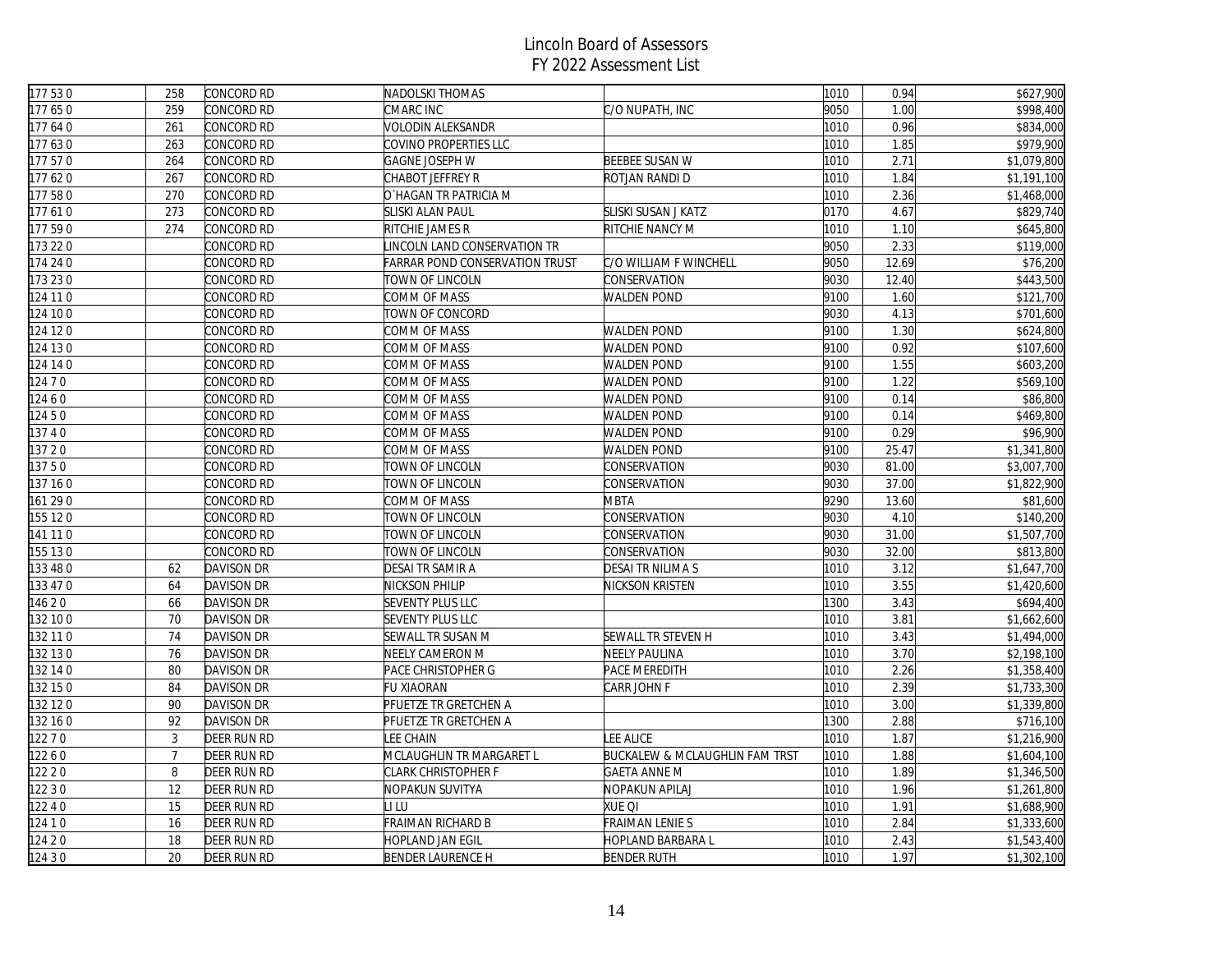| 12250     | 21             | <b>DEER RUN RD</b>  | <b>FUSILLO CONCETTA G</b>  |                             | 1010 | 1.93 | \$1,224,300 |
|-----------|----------------|---------------------|----------------------------|-----------------------------|------|------|-------------|
| 124 4 0   | 22             | DEER RUN RD         | DOMILICI NUNZIO            | DOMILICI DYANNA             | 1010 | 2.26 | \$1,870,500 |
| 121 23 01 | $\mathbf{0}$   | <b>DEERHAVEN RD</b> | UNKNOWN OWNER              | C/O TOWN OF LINCOLN         | 1320 | 0.42 | \$2,500     |
| 11210     | $\overline{4}$ | <b>DEERHAVEN RD</b> | <b>FISCALE JOSEPH</b>      | <b>FISCALE ROSANNA</b>      | 1010 | 1.90 | \$799,000   |
| 11220     | 5              | <b>DEERHAVEN RD</b> | YEH ROGER                  | YEH REBECCA                 | 1010 | 2.00 | \$1,090,700 |
| 120 25 0  | 10             | <b>DEERHAVEN RD</b> | HARPELL DIANE POULOS       |                             | 1010 | 1.91 | \$860,100   |
| 120 33 0  | 11             | <b>DEERHAVEN RD</b> | HALPIN MICHAEL G           | HALPIN LYNNE C              | 1010 | 1.90 | \$898,300   |
| 120 26 0  | 16             | DEERHAVEN RD        | SOLMAN III TR FRED JOHN    | FORTIER SOLMAN TR CLAIRE    | 1010 | 2.30 | \$897,600   |
| 120 27 0  | 20             | <b>DEERHAVEN RD</b> | PERKINS ALEXANDER          | PERKINS KATHRYN             | 1010 | 2.10 | \$1,021,900 |
| 120 28 0  | 22             | <b>DEERHAVEN RD</b> | MARANGOLY DIANE            | MARANGOLY JR GEORGE         | 1010 | 2.20 | \$1,020,300 |
| 120 32 0  | 23             | <b>DEERHAVEN RD</b> | MARANGOLY ELSIE            |                             | 1010 | 1.90 | \$936,000   |
| 120 29 0  | 26             | <b>DEERHAVEN RD</b> | KNUTSON CHARLES GF         | <b>KNUTSON SARAH K</b>      | 1010 | 1.90 | \$925,500   |
| 120 31 0  | 29             | <b>DEERHAVEN RD</b> | MASCARI TR RITA            | MASCARI TR LUCIANO          | 1010 | 2.50 | \$1,062,900 |
| 120 30 0  | 30             | <b>DEERHAVEN RD</b> | <b>BROOKS PHANWADEE L</b>  |                             | 1010 | 1.90 | \$863,800   |
| 121 27 0  | 35             | <b>DEERHAVEN RD</b> | JENSEN TR DAVID J          |                             | 1010 | 2.30 | \$935,000   |
| 121 28 0  | 36             | <b>DEERHAVEN RD</b> | <b>BOLLI JOHN R</b>        | <b>BOLLI LYNNE A</b>        | 1010 | 1.90 | \$961,000   |
| 121 26 0  | 39             | <b>DEERHAVEN RD</b> | VILASI CHARLENE            |                             | 1010 | 2.70 | \$979,800   |
| 121 25 0  | 43             | DEERHAVEN RD        | CHU TR CHAUNCY C           | CHAUNCEY CHU 1992 REV TRUST | 1010 | 3.00 | \$991,600   |
| 121 33 0  | 44             | <b>DEERHAVEN RD</b> | HAN CHENG                  | <b>FU LIRONG</b>            | 1010 | 1.90 | \$935,900   |
| 121 24 0  | 47             | <b>DEERHAVEN RD</b> | <b>GRIGGSJR THOMAS I</b>   |                             | 1010 | 3.00 | \$985,100   |
| 121 34 0  | 50             | <b>DEERHAVEN RD</b> | RAJAGOPAL JAYARAJ          | MYINT-U KHINLEI             | 1010 | 1.90 | \$995,600   |
| 121 23 0  | 53             | <b>DEERHAVEN RD</b> | <b>SEGAL DAVID J</b>       |                             | 1010 | 3.06 | \$876,700   |
| 120 21 0  |                | DEERHAVEN RD        | TOWN OF LINCOLN            | CONSERVATION                | 9030 | 4.38 | \$141,800   |
| 121 39 0  |                | DEERHAVEN RD        | TOWN OF CONCORD            |                             | 9030 | 3.00 | \$18,000    |
| 121 38 0  |                | <b>DEERHAVEN RD</b> | TOWN OF LINCOLN            | <b>HIGHWAY</b>              | 9030 | 0.92 | \$107,600   |
| 111 28 0  | $\overline{2}$ | <b>EMERSON ROAD</b> | <b>ALANOLY ALEX</b>        | <b>ALANOLY YUMI S</b>       | 1010 | 1.50 | \$769,000   |
| 11290     | $\overline{4}$ | <b>EMERSON ROAD</b> | CHU TAT WAN                | YUNG JESSIE W               | 1010 | 1.60 | \$725,400   |
| 112 10 0  | 6              | <b>EMERSON ROAD</b> | DAMIRJIAN TR SANDRA        | CELLUCCI DANIEL B           | 1010 | 2.80 | \$807,300   |
| 17660     | $\overline{0}$ | <b>FARRAR RD</b>    | <b>SEECKTS ELEANORTR</b>   | SEECKTS TR LIND D           | 1310 | 1.84 | \$632,800   |
| 173 330   | $\overline{4}$ | <b>FARRAR RD</b>    | <b>STEEDLY MARY M</b>      |                             | 1010 | 1.00 | \$993,300   |
| 173 46 0  | 5              | <b>FARRAR RD</b>    | DOUGHTY TR MARK            | <b>DOUGHTY TR PILAR</b>     | 1010 | 1.84 | \$1,297,300 |
| 173 34 0  | 8              | <b>FARRAR RD</b>    | TAUNTON-RIGBY TR ALISON    |                             | 1010 | 1.00 | \$919,800   |
| 173 35 0  | 10             | <b>FARRAR RD</b>    | CRAIG JAMES E              | CRAIG JULIA P               | 1010 | 1.00 | \$995,700   |
| 173 45 0  | 11             | <b>FARRAR RD</b>    | <b>BARMAKIAN NORMA D</b>   |                             | 1010 | 1.84 | \$1,439,000 |
| 173 36 0  | 12             | <b>FARRAR RD</b>    | <b>STEIN KITTY</b>         | LANGELL JR JOHN A           | 1010 | 1.87 | \$864,700   |
| 173 370   | 16             | <b>FARRAR RD</b>    | <b>DERMADY MARTIN B</b>    | CHIN DERMADY MARGIE         | 1010 | 0.98 | \$738,300   |
| 173 44 0  | 17             | <b>FARRAR RD</b>    | NEWCOMBE TR CHARLES A      |                             | 1010 | 1.84 | \$1,224,100 |
| 173 38 0  | 20             | <b>FARRAR RD</b>    | EDER DANIEL F              | <b>FLINT HANNAH</b>         | 1010 | 0.93 | \$1,194,400 |
| 173 430   | 21             | <b>FARRAR RD</b>    | MACLEAN JOHN K             | MACLEAN GRACE H             | 1010 | 0.88 | \$1,032,400 |
| 174 26 0  | 25             | <b>FARRAR RD</b>    | WILLIAMSON JAMES C         | WILLIAMSON ELIZABETH F      | 1010 | 0.92 | \$889,000   |
| 17620     | 26             | <b>FARRAR RD</b>    | <b>BOSSERT TR MARIEL K</b> |                             | 1010 | 0.38 | \$825,500   |
| 17630     | 28             | <b>FARRAR RD</b>    | MONTERO PETER C            | MONTERO RUTH W              | 1010 | 1.05 | \$982,400   |
| 174 190   | 29             | <b>FARRAR RD</b>    | MULCAHY DOUGLAS J          | MULCAHY BEVERLY T FERRIS    | 1010 | 0.97 | \$1,015,100 |
| 17640     | 32             | <b>FARRAR RD</b>    | <b>BEARD ANDREW D</b>      | <b>BEARD SUSAN S</b>        | 1010 | 1.47 | \$1,034,200 |
| 174 180   | 33             | <b>FARRAR RD</b>    | NEURATH PAUL               | NEURATH KAREN               | 1010 | 1.09 | \$800,300   |
| 17650     | 34             | <b>FARRAR RD</b>    | <b>EIP MICHAEL</b>         |                             | 1010 | 0.93 | \$642,600   |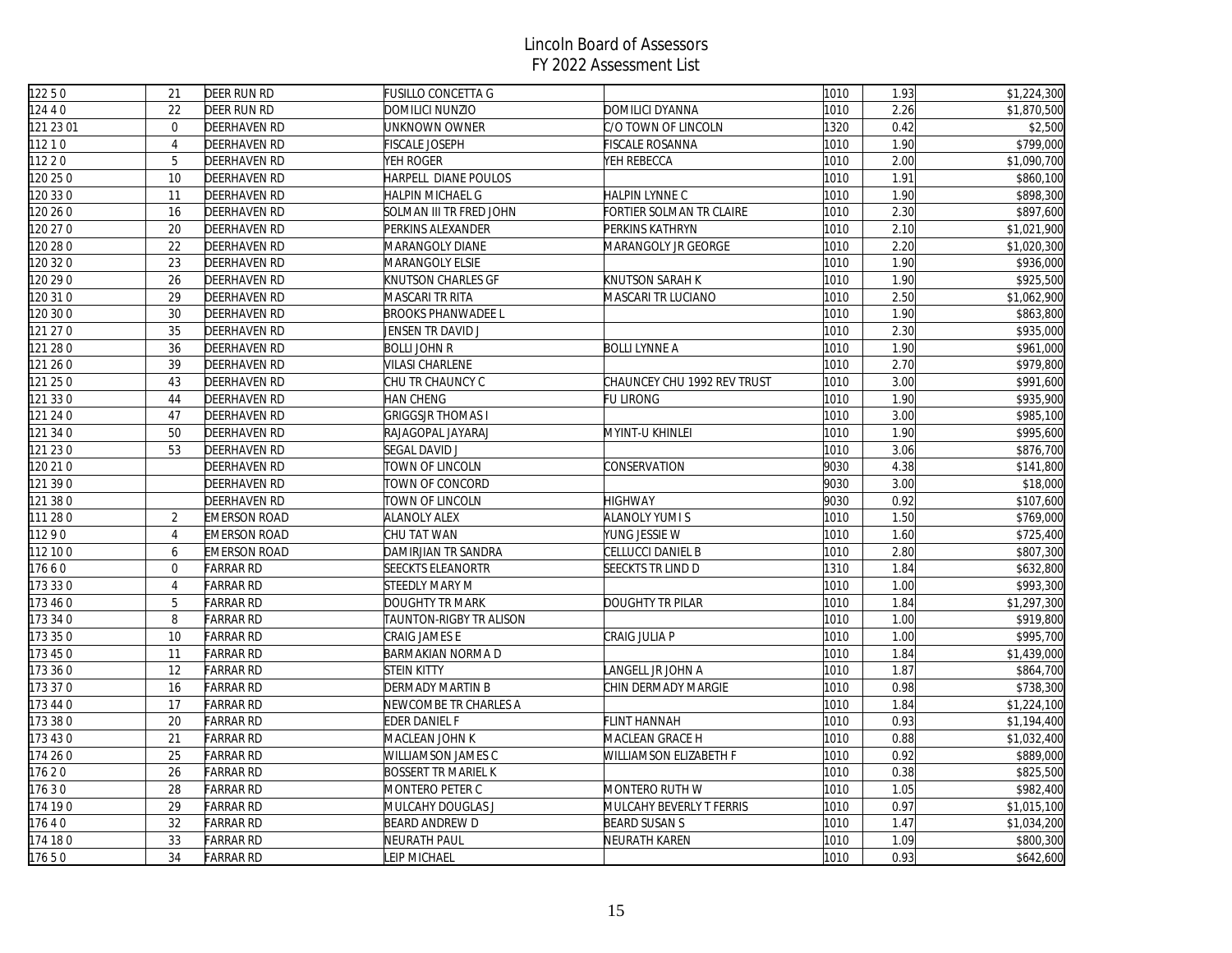| 174 17 0 | 37             | <b>FARRAR RD</b>        | <b>SEO KAREN</b>                      |                             | 1010 | 3.33  | \$1,068,400 |
|----------|----------------|-------------------------|---------------------------------------|-----------------------------|------|-------|-------------|
| 17670    | 40             | <b>FARRAR RD</b>        | <b>SEECKTS TR ELEANOR R</b>           | SEECKTS TR LINDA D          | 1010 | 1.29  | \$822,400   |
| 174 160  | 41             | <b>FARRAR RD</b>        | ABRAHAM ION C                         | ABRAHAM MELINDA K           | 1010 | 1.29  | \$931,600   |
| 17680    | 44             | <b>FARRAR RD</b>        | ASKEW GEORGE ROGER                    | <b>ASKEW KIM L</b>          | 1010 | 1.20  | \$891,300   |
| 174 150  | 45             | <b>FARRAR RD</b>        | <b>SELLERS TR KAREN D</b>             | DAWES TR EARL H             | 1010 | 2.90  | \$1,022,600 |
| 174 14 0 | 47             | <b>FARRAR RD</b>        | Dobrusin Igor                         | DOBRUSIN ROBIN              | 1010 | 1.00  | \$1,040,600 |
| 16880    | $\overline{0}$ | FORESTER RD             | TOWN OF LINCOLN                       | CONSERVATION                | 9030 | 12.30 | \$73,800    |
| 16780    | $\mathbf{1}$   | <b>FORESTER RD</b>      | MANOS CHRISTOPHER G                   | <b>MANOS LAURIE A</b>       | 1010 | 4.86  | \$1,272,500 |
| 16770    | $\overline{2}$ | FORESTER RD             | KELLY ERIN I                          | MCPHERSON LIONEL K          | 1040 | 3.84  | \$1,032,300 |
| 16860    | 5              | FORESTER RD             | NICHOLSON CRAIG                       | NICHOLSON KATHERINE         | 1010 | 0.78  | \$1,009,700 |
| 16870    | $\overline{7}$ | <b>FORESTER RD</b>      | MAGED BRADLEY M                       | ROST KRISTINA K             | 1320 | 0.50  | \$15,000    |
| 121 7 0  | $\overline{4}$ | FOX RUN RD              | <b>SPEERT PETER K</b>                 | <b>BERMAN FAYE</b>          | 1010 | 1.84  | \$1,108,100 |
| 122 21 0 | 10             | FOX RUN RD              | PARK PETER UNNAM                      | KIM KYUNGEUN                | 1010 | 1.88  | \$1,175,800 |
| 122 25 0 | 11             | FOX RUN RD              | <b>BODNAR KEITH E</b>                 | BODNAR KIMBERLY ANN         | 1010 | 1.10  | \$1,409,300 |
| 122 22 0 | 14             | FOX RUN RD              | MCINNES TR BARBARA J                  |                             | 1010 | 2.12  | \$1,061,200 |
| 122 23 0 | 15             | FOX RUN RD              | <b>GLANZ MARCY</b>                    |                             | 1010 | 2.28  | \$1,729,100 |
| 14730    | $\overline{0}$ | <b>FRIDOLIN HL</b>      | <b>ANTON CHARLES</b>                  | <b>TASKOR YESIM</b>         | 1320 | 0.22  | \$1,300     |
| 14710    | $\mathbf{0}$   | <b>FRIDOLIN HL</b>      | <b>ANTON CHARLES</b>                  | <b>TASKOR YESIM</b>         | 1320 | 4.19  | \$25,100    |
| 147 20   | $\Omega$       | <b>FRIDOLIN HL</b>      | <b>ANTON CHARLES</b>                  | TASKOR YESIM                | 1320 | 0.45  | \$13,500    |
| 132 24 0 | 5              | <b>FRIDOLIN HL</b>      | <b>TASKOR YESIM</b>                   | PIRNAR HALIL ALI            | 1010 | 1.80  | \$1,581,300 |
| 132 23 0 | 9              | <b>FRIDOLIN HL</b>      | <b>ANTON TR CHARLES</b>               | <b>ANTON TR TAMI</b>        | 1010 | 1.50  | \$1,820,500 |
| 121 44 0 | $\mathfrak{Z}$ | <b>GARLAND RD</b>       | DOYLE JOSEPH J                        | DOYLE MICHELLE A            | 1010 | 1.99  | \$1,692,400 |
| 121 160  | $\overline{4}$ | <b>GARLAND RD</b>       | GOLDMACHER KIMBERLY A                 | GOLDMACHER GREGORY V        | 1010 | 1.80  | \$1,915,400 |
| 121 43 0 | 9              | <b>GARLAND RD</b>       | PEYER SHARON A                        |                             | 1010 | 2.30  | \$1,756,100 |
| 121 17 0 | 10             | <b>GARLAND RD</b>       | <b>SACHS GARY S</b>                   | SACHS MARYANNE D            | 1010 | 1.90  | \$2,169,900 |
| 121 42 0 | 15             | <b>GARLAND RD</b>       | <b>LEE JEREMIAH</b>                   |                             | 1010 | 2.20  | \$2,003,000 |
| 121 180  | 16             | <b>GARLAND RD</b>       | COOPER THOMAS F                       |                             | 1010 | 2.00  | \$2,231,100 |
| 121 190  | 20             | <b>GARLAND RD</b>       | MEEKER DAVID                          |                             | 1010 | 2.07  | \$2,145,000 |
| 121 41 0 | 21             | <b>GARLAND RD</b>       | CLARK JOSEPH G                        | <b>GRECO KATHLEEN M</b>     | 1010 | 2.01  | \$2,097,100 |
| 121 20 0 | 26             | <b>GARLAND RD</b>       | 26 GARLAND ROAD LLC                   |                             | 1010 | 1.90  | \$2,211,800 |
| 121 40 0 | 29             | <b>GARLAND RD</b>       | SPILIAKOS TR JOHN S                   | SPILIAKOS TR SOPHIA B       | 1010 | 2.00  | \$1,809,200 |
| 121 21 0 | 30             | <b>GARLAND RD</b>       | NAJJAR TR MICHAEL E                   |                             | 1010 | 2.00  | \$1,693,200 |
| 121 22 0 | 34             | <b>GARLAND RD</b>       | ANDONIAN SAMUEL J                     | ANDONIAN JENNIFER L         | 1010 | 2.00  | \$1,934,100 |
| 173 24 0 | $\overline{0}$ | <b>GILES RD</b>         | HENDERSON TR JAMES R                  | <b>HENDERSON TR NANCY S</b> | 1320 | 1.10  | \$33,000    |
| 173 27 0 | $\overline{2}$ | <b>GILES RD</b>         | <b>BENSON NICOLE</b>                  | MISSIG GALEN                | 1010 | 0.91  | \$1,143,600 |
| 177510   | 5              | <b>GILES RD</b>         | KAFINA MARTIN J                       | KAFINA THERESA A            | 1010 | 0.92  | \$864,600   |
| 173 28 0 | 6              | <b>GILES RD</b>         | <b>HENDERSON TR JAMES R</b>           | JAMES R HENDERSON TRUST     | 1010 | 0.92  | \$875,400   |
| 177 500  | 9              | <b>GILES RD</b>         | RAMIREZ KRISTIN                       | RAMIREZ CARLOS L            | 1010 | 0.92  | \$952,200   |
| 173 290  | 10             | <b>GILES RD</b>         | SZETO SUSANNA                         | LEONG JOSEPH C              | 1010 | 1.22  | \$733,100   |
| 177 490  | 11             | <b>GILES RD</b>         | KING MICHAEL P                        | SMYERS KAREN J              | 1010 | 1.04  | \$1,134,500 |
| 173 300  | 14             | <b>GILES RD</b>         | FISHER-MARTIN TR MARGO P              | FISHER II TR WALTER F       | 1010 | 1.05  | \$1,081,400 |
| 177 480  | 15             | <b>GILES RD</b>         | CLAPP TR PAMELA H                     |                             | 1010 | 1.13  | \$902,000   |
| 173 31 0 | 17             | <b>GILES RD</b>         | JONG DIANA                            |                             | 1010 | 0.96  | \$1,245,500 |
| 13680    | $\overline{0}$ | <b>GLACIAL BEECH DR</b> | <b>GLACIAL BEECH DRIVE HOMEOWNERS</b> |                             | 9970 | 0.66  | \$19,800    |
| 122 13 0 | $\overline{0}$ | <b>GOOSE POND RD</b>    | COMM OF MASS                          | <b>WALDEN POND</b>          | 9100 | 0.22  | \$100,800   |
| 12140    | $\overline{3}$ | <b>GOOSE POND RD</b>    | MCGARR ROBERT M                       | MCGARR ANNE M CAVASSA       | 1010 | 1.84  | \$1,236,900 |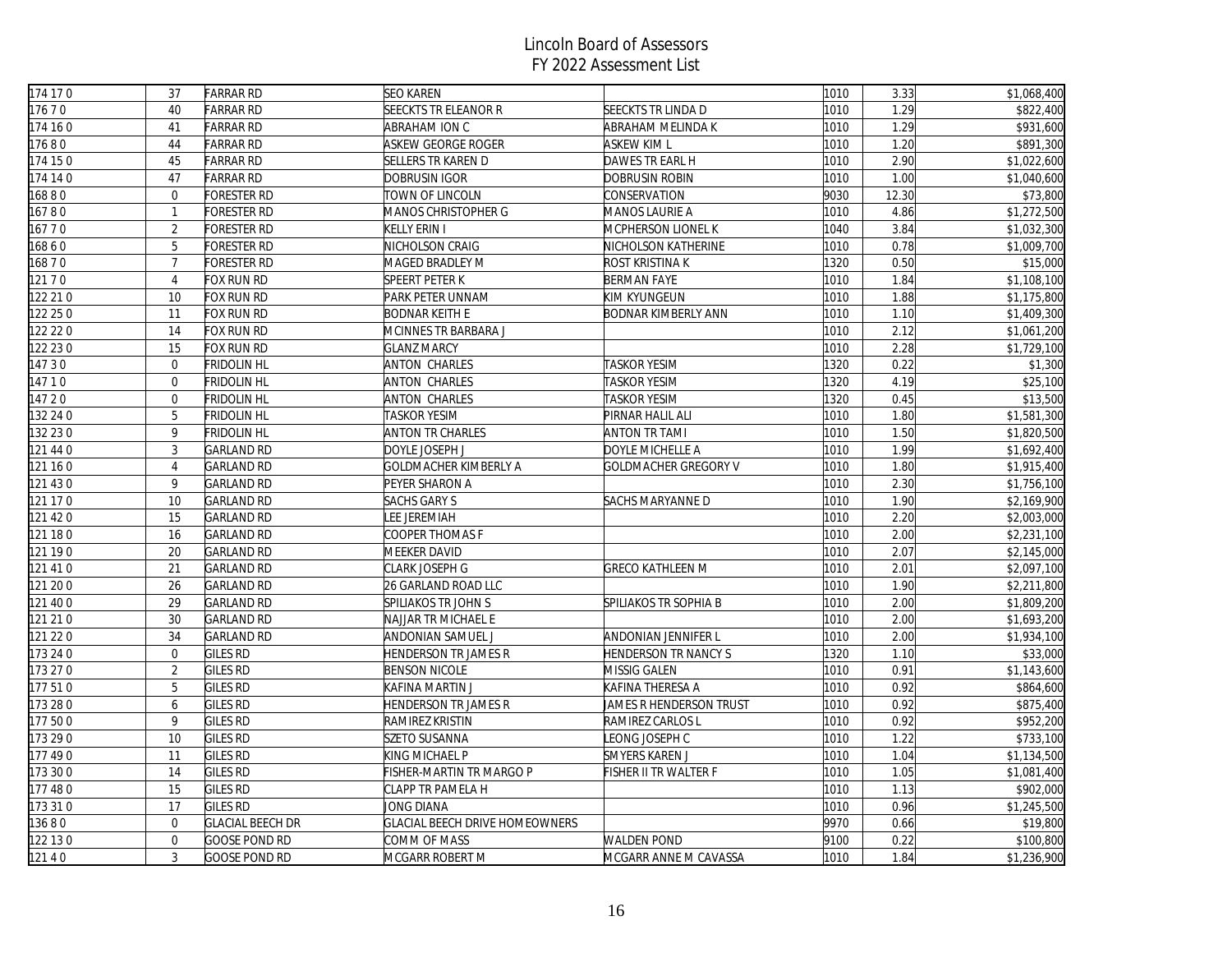| 121 3 0      | $\overline{4}$   | <b>GOOSE POND RD</b>  | MONTIE PAUL A                | MONTIE CAROLYN H           | 1010 | 1.90 | \$1,297,500 |
|--------------|------------------|-----------------------|------------------------------|----------------------------|------|------|-------------|
| 12210        | 6                | <b>GOOSE POND RD</b>  | AMA YESHE WISDOM ARCHIVE INC |                            | 1010 | 1.85 | \$345,800   |
| 122 20 0     | $\overline{7}$   | <b>GOOSE POND RD</b>  | FEHR DAVID W                 | MACDONALD KAREN A          | 1010 | 1.84 | \$1,123,000 |
| 122 190      | 15               | <b>GOOSE POND RD</b>  | SANTAMARIA ROBERTO C         | <b>MASTERSON MAUREEN E</b> | 1010 | 1.84 | \$1,267,200 |
| 122 18 0     | 19               | <b>GOOSE POND RD</b>  | CRESCENT ROAD LLC            | C/O PAUL HERMAN            | 1010 | 1.81 | \$1,247,700 |
| 12280        | 22               | <b>GOOSE POND RD</b>  | BOWMAN TR BEVERLY TOMASIC    | BOWMAN REALTY TRUST I      | 1010 | 1.80 | \$1,323,500 |
| 122 17 0     | 23               | GOOSE POND RD         | AY TR KENNETH W              | LAY TR VIRGINIA            | 1010 | 1.20 | \$1,084,300 |
| 122 15 0     | 29               | <b>GOOSE POND RD</b>  | CHUANG TR GEORGE C           | KUAN TR IRENE C            | 1010 | 1.60 | \$1,179,700 |
| 12290        | 30               | <b>GOOSE POND RD</b>  | GRAF ROBERT M                | MCCAULEY THERESA L         | 1010 | 1.80 | \$1,308,400 |
| 122 10 0     | 34               | <b>GOOSE POND RD</b>  | <b>EPPERSON CLINT</b>        | EPPERSON TERRY KAY         | 1010 | 2.10 | \$1,060,300 |
| 122 14 0     | 35               | <b>GOOSE POND RD</b>  | MASTERSON MARK R             | MASTERSON MARY B           | 1010 | 1.80 | \$1,187,200 |
| 122 11 0     | 36               | <b>GOOSE POND RD</b>  | <b>PAPOVSKY MIKHAIL</b>      |                            | 1010 | 2.94 | \$1,259,400 |
| 122 12 0     |                  | GOOSE POND RD         | COMM OF MASS                 | <b>WALDEN POND</b>         | 9100 | 2.10 | \$144,900   |
| 137 190      | $\overline{0}$   | <b>GRANVILLE RD</b>   | FRAZIER MICHAEL F            | FRAZIER JANET K            | 1320 | 1.50 | \$45,000    |
| 141 190      | $\overline{4}$   | <b>GRANVILLE RD</b>   | SHORTSLEEVE MICHAEL J        | SHORTSLEEVE CATHERINE F    | 1010 | 1.03 | \$1,024,800 |
| 141 220      | 5                | <b>GRANVILLE RD</b>   | CLARK ANDREW B               | HOLLERAN JENNIFER P        | 1010 | 1.86 | \$1,909,500 |
| 141 200      | 8                | <b>GRANVILLE RD</b>   | SVETZ TR PAUL J              | SVETZ TR LINDA M           | 1010 | 1.58 | \$943,000   |
| 141 21 0     | 9                | <b>GRANVILLE RD</b>   | TAYLOR JEANNINE L            |                            | 1010 | 1.01 | \$853,000   |
| 137 17 0     | 12               | <b>GRANVILLE RD</b>   | WHITMAN NICHOLAS L           | SHORTSLEEVE CATHERINE L    | 1010 | 1.48 | \$1,181,300 |
| 137 230      | 15               | <b>GRANVILLE RD</b>   | MOSYAK MAYA                  | MOSYAK ALEXANDER           | 1010 | 1.00 | \$776,400   |
| 137 180      | 16               | <b>GRANVILLE RD</b>   | FISHER III WILLIAM W         |                            | 1010 | 1.39 | \$1,012,700 |
| 137 20 0     | 18               | <b>GRANVILLE RD</b>   | RAZIER MICHAEL F             | FRAZIER JANET K            | 1010 | 4.59 | \$968,400   |
| 37 22 0      | 19               | <b>GRANVILLE RD</b>   | ADAMS TR F DOUGLAS           | ADAMS TR PATRICIA          | 1010 | 4.49 | \$1,030,300 |
| 145 23 0     | $\mathbf{1}$     | <b>GRASSHOPPER LN</b> | JOHNSON RICHARD              | JOHNSON MARGARET K         | 1010 | 1.71 | \$1,260,000 |
| 145 22 0     | 5                | <b>GRASSHOPPER LN</b> | <b>BLACKLOW PETER D</b>      |                            | 1010 | 1.46 | \$1,156,700 |
| 145 210      | 9                | GRASSHOPPER LN        | SHELDON TR MARY W            |                            | 1010 | 1.57 | \$1,045,300 |
| 145 29 0     | 10               | <b>GRASSHOPPER LN</b> | DAHMEN KATHERINE C           | DAHMEN LLOYD C             | 1010 | 1.68 | \$1,276,900 |
| 145 20 0     | 15               | <b>GRASSHOPPER LN</b> | MIRENDA ANTHONY              | CORNOGG TRACEY M           | 1010 | 2.01 | \$995,300   |
| 133 63 0     | 16               | <b>GRASSHOPPER LN</b> | COLLINS DONALD               | COLLINS SUSAN B            | 1010 | 1.82 | \$1,203,000 |
| 145 190      | 17               | <b>GRASSHOPPER LN</b> | <b>BIGELOW TR MARK BLAIR</b> | BIGELOW TR KATHRYN W       | 1010 | 1.76 | \$1,063,200 |
| 171 24 0 1 1 | $\overline{0}$   | <b>GREENRIDGE LN</b>  | INCOLN RIDGE ESTATES LLC     |                            | 1020 |      | \$212,300   |
| 171 24 0 1 2 | $\mathbf 0$      | <b>GREENRIDGE LN</b>  | INCOLN RIDGE ESTATES LLC     |                            | 1020 |      | \$212,300   |
| 171 24 0 1 3 | $\overline{0}$   | <b>GREENRIDGE LN</b>  | INCOLN RIDGE ESTATES LLC     |                            | 1020 |      | \$213,500   |
| 171 24 0 1 4 | $\overline{0}$   | <b>GREENRIDGE LN</b>  | INCOLN RIDGE ESTATES LLC     |                            | 1020 |      | \$213,500   |
| 171 24 0 2 1 | $\overline{0}$   | <b>GREENRIDGE LN</b>  | INCOLN RIDGE ESTATES LLC     |                            | 1020 |      | \$212,300   |
| 171 24 0 2 2 | $\overline{0}$   | <b>GREENRIDGE LN</b>  | INCOLN RIDGE ESTATES LLC     |                            | 1020 |      | \$212,300   |
| 171 24 0 3 2 | $\boldsymbol{0}$ | <b>GREENRIDGE LN</b>  | INCOLN RIDGE ESTATES LLC     |                            | 1020 |      | \$212,300   |
| 171 24 0 4 2 | $\mathbf 0$      | <b>GREENRIDGE LN</b>  | INCOLN RIDGE ESTATES LLC     |                            | 1020 |      | \$212,300   |
| 171 24 0 2 3 | $\overline{0}$   | <b>GREENRIDGE LN</b>  | INCOLN RIDGE ESTATES LLC     |                            | 1020 |      | \$213,500   |
| 171 24 0 2 4 | $\overline{0}$   | <b>GREENRIDGE LN</b>  | INCOLN RIDGE ESTATES LLC     |                            | 1020 |      | \$213,500   |
| 171 24 0 3 1 | $\mathbf{0}$     | <b>GREENRIDGE LN</b>  | INCOLN RIDGE ESTATES LLC     |                            | 1020 |      | \$212,300   |
| 171 24 0 4 1 | $\overline{0}$   | <b>GREENRIDGE LN</b>  | INCOLN RIDGE ESTATES LLC     |                            | 1020 |      | \$212,300   |
| 171 24 0 3 3 | $\boldsymbol{0}$ | <b>GREENRIDGE LN</b>  | INCOLN RIDGE ESTATES LLC     |                            | 1020 |      | \$213,500   |
| 171 24 0 3 4 | $\overline{0}$   | <b>GREENRIDGE LN</b>  | INCOLN RIDGE ESTATES LLC     |                            | 1020 |      | \$213,500   |
| 171 24 0 4 3 | $\overline{0}$   | GREENRIDGE LN         | INCOLN RIDGE ESTATES LLC     |                            | 1020 |      | \$214,500   |
| 171 24 0 4 4 | $\overline{0}$   | <b>GREENRIDGE LN</b>  | INCOLN RIDGE ESTATES LLC     |                            | 1020 |      | \$213,500   |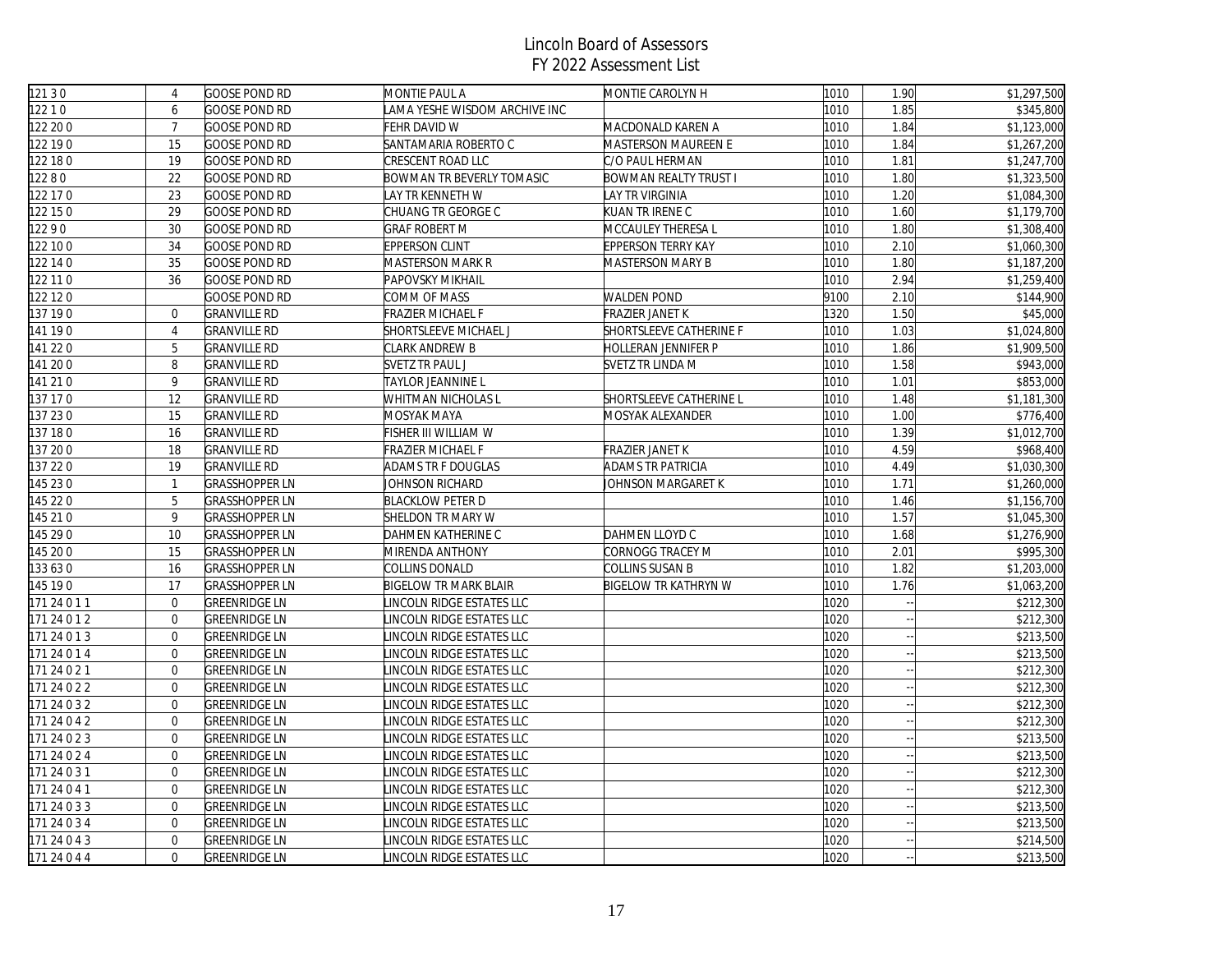| 171 22 0 1 2   | 11             | <b>GREENRIDGE LN</b> | PARKER LISA M                 |                          | 1020 |        | \$512,700    |
|----------------|----------------|----------------------|-------------------------------|--------------------------|------|--------|--------------|
| 171 22 0 1 4   | 12             | <b>GREENRIDGE LN</b> | <b>SCHIANO WILLIAM T</b>      |                          | 1020 |        | \$505,700    |
| 171 22 0 1 6   | 15             | <b>GREENRIDGE LN</b> | PATTERSON LISA MARCAURELLE    |                          | 1020 |        | \$539,200    |
| 171 22 0 1 8   | 16             | <b>GREENRIDGE LN</b> | CITY CHRISTOPHER              |                          | 1020 | $\sim$ | \$522,000    |
| 171 22 0 2 1   | 21             | <b>GREENRIDGE LN</b> | CHOICE TANISHIA               |                          | 1020 |        | \$514,000    |
| 171 22 0 2 3   | 22             | <b>GREENRIDGE LN</b> | LEE ISABEL S                  |                          | 1020 |        | \$497,100    |
| 171 22 0 2 5   | 23             | <b>GREENRIDGE LN</b> | HELLER ANN CZERWONKA          |                          | 1020 | $\sim$ | \$500,500    |
| 171 22 0 2 7   | 24             | <b>GREENRIDGE LN</b> | JIANG ZHOU                    |                          | 1020 |        | \$558,900    |
| 171 22 0 2 9   | 25             | <b>GREENRIDGE LN</b> | YUAN ZHAO                     |                          | 1020 | $\sim$ | \$560,600    |
| 171 22 0 2 11  | 26             | <b>GREENRIDGE LN</b> | HAMEL TR JOHN R               |                          | 1020 |        | \$517,200    |
| 171 22 0 2 13  | 27             | <b>GREENRIDGE LN</b> | <b>SHEA MELISSA</b>           | SHEA MARGARET            | 1020 |        | \$272,900    |
| 171 22 0 4 10  | 31             | <b>GREENRIDGE LN</b> | KELLETT MICHAEL J             | <b>KELLETT LINDA</b>     | 1020 | $\sim$ | \$549,500    |
| 171 22 0 4 12  | 32             | <b>GREENRIDGE LN</b> | <b>SLATER ELIZABETH T</b>     |                          | 1020 |        | \$484,200    |
| 171 22 0 4 14  | 33             | <b>GREENRIDGE LN</b> | ZHAO YUECHAO                  | LIU CHUQIAO              | 1020 |        | \$486,000    |
| 171 22 0 4 16  | 34             | <b>GREENRIDGE LN</b> | <b>MORAN THOMAS B</b>         |                          | 1020 | $\sim$ | \$215,300    |
| 171 22 0 4 18  | 35             | <b>GREENRIDGE LN</b> | MATTHEWS TR JUNE LORRAINE     |                          | 1020 | $\sim$ | \$533,200    |
| 171 22 0 4 20  | 36             | <b>GREENRIDGE LN</b> | HOFFENBERG STEVEN D           |                          | 1020 | $\sim$ | \$508,700    |
| 171 22 0 3 17  | 41             | <b>GREENRIDGE LN</b> | MCCARTHY CHRISTOPHER          | <b>DVASH NATALY</b>      | 1020 |        | \$496,500    |
| 171 22 0 3 19  | 42             | <b>GREENRIDGE LN</b> | GIESEKE ERIC J                | GIESEKE S DENISE         | 1020 |        | \$502,400    |
| 171 22 0 3 21  | 43             | <b>GREENRIDGE LN</b> | <b>WADSWORTH ROBERT R</b>     | MORITZ CATHERINE         | 1020 | $\sim$ | \$491,900    |
| 171 22 0 3 23  | 44             | <b>GREENRIDGE LN</b> | <b>BRUNELLE TIMOTHY</b>       |                          | 1020 | $\sim$ | \$494,400    |
| 171 22 0 3 25  | 45             | <b>GREENRIDGE LN</b> | OHLSTEN CONSTANCE K           | <b>OHLSTEN RICHARD E</b> | 1020 |        | \$500,500    |
| 171 22 0 3 27  | 46             | <b>GREENRIDGE LN</b> | <b>GRANICK JEAN</b>           |                          | 1020 |        | \$518,900    |
| 171 22 0 5 15  | 51             | <b>GREENRIDGE LN</b> | CANCIAN DAVID                 | HOXHA IRIS               | 1020 |        | \$437,300    |
| 171 22 0 5 15A | 52             | <b>GREENRIDGE LN</b> | <b>SANDERS AMY N</b>          |                          | 1020 |        | \$335,000    |
| 171 220        |                | <b>GREENRIDGE LN</b> | <b>GREENRIDGE CONDO</b>       |                          | 9980 | 6.41   | \$770,000    |
| 10440          |                | <b>HANSCOM BL</b>    | UNITED STATES OF AMERICA      | <b>HANSCOM FIELD</b>     | 9000 | 68.00  | \$2,617,700  |
| 10360          |                | HANSCOM FIELD        | MASSACHUSETTS PORT AUTHORITY  | C/O BARBARA PATZNER      | 9010 | 176.00 | \$19,838,800 |
| 111 120        | $\mathbf{1}$   | <b>HARVEST CR</b>    | <b>BSL/BN GROVES CCRC LLC</b> | C/O ALTUS GROUP          | 1120 | 0.00   | \$90,057,000 |
| 18310          | $\mathbf 0$    | <b>HAWK HILL RD</b>  | INCOLN LAND CONSERVATION TR   |                          | 9050 | 2.65   | \$79,500     |
| 182 20 0       | $\mathbf{1}$   | <b>HAWK HILL RD</b>  | AKEN STEVEN J                 | LAKEN HALEY A            | 1010 | 1.84   | \$1,754,900  |
| 182 21 0       | $\overline{2}$ | HAWK HILL RD         | TRAVERS DAVID                 |                          | 1010 | 1.92   | \$955,800    |
| 18360          | $\overline{4}$ | <b>HAWK HILL RD</b>  | EVERMANN GUNNAR               |                          | 1010 | 4.96   | \$1,611,600  |
| 182 190        | 5              | HAWK HILL RD         | KNOERR DAVID MICHAEL          |                          | 1010 | 3.10   | \$787,900    |
| 18350          | 8              | <b>HAWK HILL RD</b>  | THOONEN ROBRECHT              | <b>NOBRE PATRICIA</b>    | 1010 | 7.89   | \$1,163,000  |
| 18340          | 10             | <b>HAWK HILL RD</b>  | <b>BOCK JONATHAN E</b>        | <b>RIST ERIN E</b>       | 1010 | 4.07   | \$1,234,500  |
| 18330          | 12             | <b>HAWK HILL RD</b>  | GANDHI HIMANSHU V             | <b>GANDHI ESHITA H</b>   | 1010 | 5.33   | \$1,745,900  |
| 18320          | 15             | <b>HAWK HILL RD</b>  | SEITZ C CLAYTON               | <b>SEITZ ELLEN L</b>     | 1010 | 5.46   | \$1,428,200  |
| 182 18 0       | 17             | <b>HAWK HILL RD</b>  | REITER EDMUND C               | REITER DELAINE R         | 1010 | 6.30   | \$1,478,300  |
| 18450          | $\mathbf{1}$   | HAWTHORNE CR         | SMITH RALPH O                 |                          | 1010 | 1.87   | \$1,138,800  |
| 18440          | $\overline{3}$ | HAWTHORNE CR         | STEVENSON PHILIP D            | <b>STEVENSON JOAN L</b>  | 1010 | 1.84   | \$1,144,400  |
| 18430          | $\overline{4}$ | HAWTHORNE CR         | <b>BROWN MICHAEL G</b>        | GOLDSMITH ELIZABETH      | 1010 | 1.84   | \$1,031,300  |
| 174901311      | 311            | <b>HEMLOCK CR</b>    | TREMBICKI MICHAEL L           |                          | 1020 |        | \$479,100    |
| 174901312      | 312            | <b>HEMLOCK CR</b>    | CHASE TR ANDREA               | <b>BORIS TR CAROL</b>    | 1020 |        | \$513,000    |
| 174901313      | 313            | <b>HEMLOCK CR</b>    | SIDORCHUK R G                 | SIDORCHUK DELLA A        | 1020 | $\sim$ | \$514,400    |
| 174901314      | 314            | <b>HEMLOCK CR</b>    | <b>RYAN MARY</b>              |                          | 1020 |        | \$498,800    |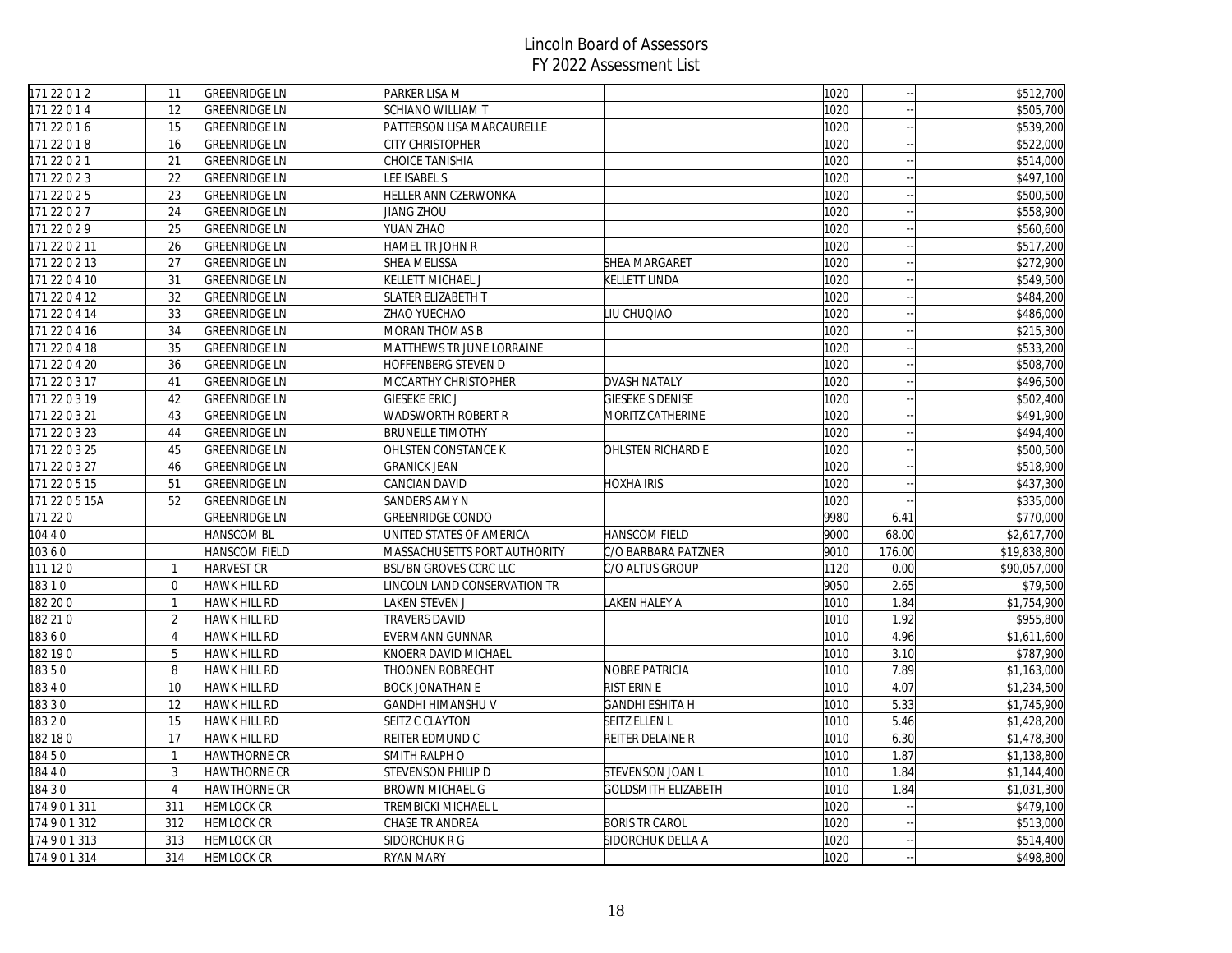| 174901315 | 315            | <b>HEMLOCK CR</b>  | MANSFIELD RICHARD S          | MANSFIELD MARY C             | 1020 |      | \$533,500   |
|-----------|----------------|--------------------|------------------------------|------------------------------|------|------|-------------|
| 174902321 | 321            | HEMLOCK CR         | <b>STAUFFER CHRISTOPHER</b>  | MATANI PARUL                 | 1020 |      | \$619,100   |
| 174902322 | 322            | <b>HEMLOCK CR</b>  | WOJNO JAMES A                | <b>HALLOCK MARILYN F</b>     | 1020 |      | \$524,300   |
| 174902323 | 323            | <b>HEMLOCK CR</b>  | <b>SIEGEL ARTHUR JAY</b>     | MCDONALD JANE                | 1020 |      | \$522,600   |
| 174902324 | 324            | <b>HEMLOCK CR</b>  | LEWIS TR PATRICIA            | <b>GLEINER TR J ARTHUR</b>   | 1020 |      | \$502,400   |
| 174902325 | 325            | <b>HEMLOCK CR</b>  | <b>TAYLOR KIYOKO</b>         |                              | 1020 |      | \$518,600   |
| 174902326 | 326            | <b>HEMLOCK CR</b>  | CISNEROS TR MARIA H          | 326 HEMLOCK REALTY TRUST     | 1020 |      | \$554,700   |
| 174903331 | 331            | <b>HEMLOCK CR</b>  | HAZEN ELLEN Z                |                              | 1020 |      | \$548,800   |
| 174903332 | 332            | <b>HEMLOCK CR</b>  | <b>EMMERICH TR STEVEN S</b>  | HORWITZ TR EVE T             | 1020 |      | \$504,000   |
| 174903333 | 333            | <b>HEMLOCK CR</b>  | ROWE JOHN                    | ROWE LINDA MULREAN           | 1020 |      | \$540,300   |
| 174903334 | 334            | <b>HEMLOCK CR</b>  | SAFFRAN JENNIFER L           | SAFFRAN RICHARD              | 1020 |      | \$525,100   |
| 174903335 | 335            | <b>HEMLOCK CR</b>  | SHERMAN JUDITH B             | <b>HALPERT PETER J</b>       | 1020 |      | \$546,600   |
| 174903336 | 336            | <b>HEMLOCK CR</b>  | <b>BRIEDIS TR JOHN</b>       |                              | 1020 |      | \$597,900   |
| 174904341 | 341            | <b>HEMLOCK CR</b>  | GREENBERG SANDRA L           | <b>GREENBERG HOWARD I</b>    | 1020 |      | \$636,200   |
| 174904342 | 342            | <b>HEMLOCK CR</b>  | <b>TEPPER HENRY</b>          |                              | 1020 |      | \$533,700   |
| 174904343 | 343            | <b>HEMLOCK CR</b>  | JOROFF TR MICHAEL            | JOROFF TR NANCY              | 1020 |      | \$553,600   |
| 174904344 | 344            | <b>HEMLOCK CR</b>  | LIPKIN LEV                   |                              | 1020 |      | \$556,200   |
| 174904345 | 345            | HEMLOCK CR         | EYERMANN CHARLES J           | <b>SCHRENK JANET L</b>       | 1020 |      | \$580,500   |
| 174905351 | 351            | <b>HEMLOCK CR</b>  | HENRY ALICE C                |                              | 1020 |      | \$497,000   |
| 174905352 | 352            | <b>HEMLOCK CR</b>  | LAU HELENA                   | CHEN CHRIS                   | 1020 |      | \$510,900   |
| 174905353 | 353            | <b>HEMLOCK CR</b>  | O'BRIEN JANET TISCHLER       |                              | 1020 |      | \$567,800   |
| 174905354 | 354            | <b>HEMLOCK CR</b>  | <b>BURT TR SUSAN M</b>       |                              | 1020 |      | \$572,000   |
| 174906361 | 361            | <b>HEMLOCK CR</b>  | <b>OSUR TR STACY</b>         | HEMLOCK CIRCLE NOMINEE TRUST | 1020 |      | \$472,700   |
| 174906362 | 362            | <b>HEMLOCK CR</b>  | <b>DOLGIN ARKADIY</b>        |                              | 1020 |      | \$502,600   |
| 174906363 | 363            | <b>HEMLOCK CR</b>  | O`LEARY MELINDA              |                              | 1020 |      | \$541,400   |
| 174906364 | 364            | <b>HEMLOCK CR</b>  | PARRILLO BENJAMIN J          | CRAIG JULIA P                | 1020 |      | \$468,100   |
| 17490     |                | <b>HEMLOCK CR</b>  | <b>FARRAR POND CONDO</b>     | C/O BARKAN MGMT CO           | 9980 | 8.38 | \$1,752,100 |
| 186 370   | $\overline{4}$ | HIDDENWOOD PT      | WU TR PEI RIN                | WU TR SUSAN                  | 1010 | 1.02 | \$863,500   |
| 186 410   | 9              | HIDDENWOOD PT      | <b>FRISCH ANDREW S</b>       |                              | 1010 | 1.86 | \$930,600   |
| 186 38 0  | 10             | HIDDENWOOD PT      | KOEHLER TR EDWARD F          | KOEHLER TR ARTHUR J          | 1010 | 1.34 | \$808,000   |
| 186 400   | 11             | HIDDENWOOD PT      | <b>ELIA FABIO</b>            | CARILLO-MARQUEZ VERONICA     | 1010 | 1.57 | \$666,800   |
| 186 39 0  | 12             | HIDDENWOOD PT      | MCDERMOTT ELANA              | DIGIANDO MICHAEL             | 1010 | 2.27 | \$938,100   |
| 186 420   |                | HIDDENWOOD PT      | LINCOLN LAND CONSERVATION TR |                              | 9050 | 6.43 | \$38,600    |
| 134 200   | $\overline{0}$ | <b>HILLIARD RD</b> | CROSBY TR DOUGLAS R          | <b>CROSBY TR LAURA</b>       | 1320 | 1.17 | \$35,100    |
| 134 22 0  | 5              | HILLIARD RD        | <b>SPIETH ANDREW</b>         | SPIETH ANITA MC              | 1010 | 2.20 | \$1,347,400 |
| 134 21 0  | 9              | <b>HILLIARD RD</b> | CROSBY TR DOUGLAS R          | CROSBY TR LAURA              | 1010 | 1.70 | \$1,088,100 |
| 134 18 0  | 14             | <b>HILLIARD RD</b> | <b>BERKERY MERRILL</b>       | <b>BERKERY GARRETT T</b>     | 1010 | 2.55 | \$1,154,500 |
| 134 190   | 21             | <b>HILLIARD RD</b> | SHELMAN TR PAUL J            | HSIEH TR SHING J             | 1010 | 2.80 | \$1,047,900 |
| 160 42 0  | 3              | <b>HILLSIDE RD</b> | UFT TR LUDWIG                | LUFT TR ANNE DORE            | 1010 | 1.50 | \$818,400   |
| 160 36 0  | $\overline{4}$ | <b>HILLSIDE RD</b> | MCNERNEY MARY E              | MITCHELL STEVEN J            | 1010 | 1.30 | \$804,400   |
| 160 41 0  | $\overline{7}$ | <b>HILLSIDE RD</b> | <b>EVI TR THOMAS C</b>       | KING TR JOYCE M              | 1010 | 1.80 | \$1,338,200 |
| 160 370   | 8              | <b>HILLSIDE RD</b> | MOLLICA TR RICHARD F         | CARLSON TR KAREN J           | 1010 | 2.00 | \$984,500   |
| 160 40 0  | 11             | <b>HILLSIDE RD</b> | MOSTUE BROOKS A              | MOSTUE PATRICIA M            | 1010 | 1.79 | \$708,700   |
| 160 38 0  | 14             | <b>HILLSIDE RD</b> | KIMBALL JOHN R H             | KIMBALL JOAN C F             | 1010 | 1.90 | \$961,500   |
| 160 390   | 15             | <b>HILLSIDE RD</b> | WYMAN JONATHAN               | <b>BERLAND LAURA</b>         | 1010 | 2.10 | \$961,900   |
| 161 130   | 20             | HILLSIDE RD        | O`KEEFE GAIL                 | <b>MELTON EMMA</b>           | 1010 | 1.80 | \$1,080,600 |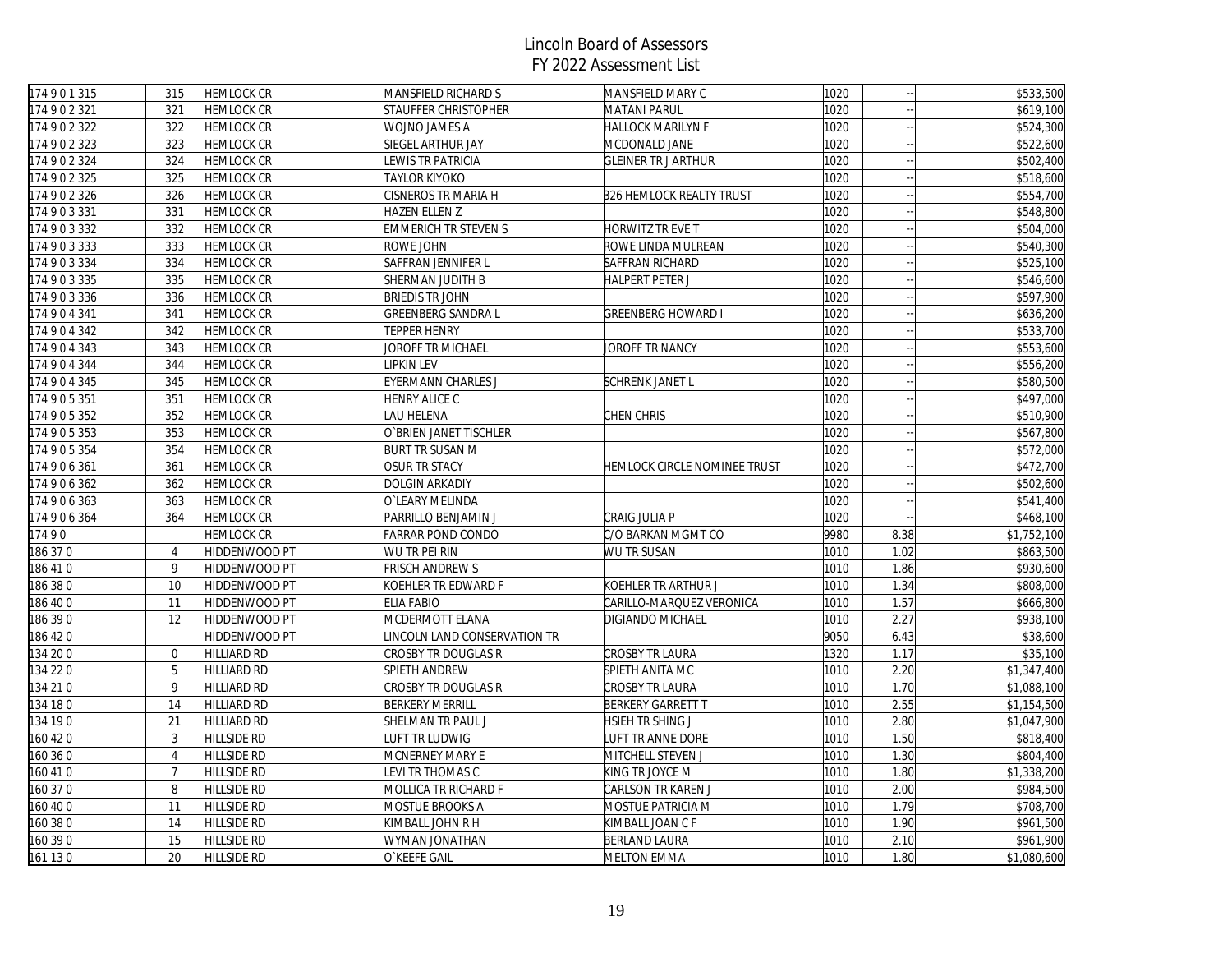| 161 210  | 21               | <b>HILLSIDE RD</b>     | 21 HILLSIDE LLC                    |                            | 1010 | 2.20  | \$915,400   |
|----------|------------------|------------------------|------------------------------------|----------------------------|------|-------|-------------|
| 161 140  | 24               | HILLSIDE RD            | <b>CLEMENS MARSHALL</b>            | <b>CLEMENS LINDSAY</b>     | 1010 | 1.80  | \$1,379,000 |
| 161 200  | 25               | <b>HILLSIDE RD</b>     | KILLICK SARAH                      | KILLICK MICHAEL J          | 1010 | 2.19  | \$1,157,400 |
| 161 150  | 28               | <b>HILLSIDE RD</b>     | <b>FAULKNER CYNTHIA LEE OWEN</b>   | <b>FAULKNER MARK</b>       | 1010 | 1.80  | \$833,900   |
| 161 190  | 31               | <b>HILLSIDE RD</b>     | <b>TSANG VINCENT</b>               | <b>TSANG CARA</b>          | 1010 | 2.21  | \$1,079,700 |
| 161 160  | 32               | <b>HILLSIDE RD</b>     | <b>GEORGES TR ALANNA</b>           | CRONIN TR KIM A            | 1010 | 2.10  | \$1,080,600 |
| 161 180  | 35               | <b>HILLSIDE RD</b>     | CRONIN KIM A                       |                            | 1010 | 2.72  | \$2,027,600 |
| 161 170  | 36               | <b>HILLSIDE RD</b>     | <b>GUTHKE KARL S</b>               | <b>GUTHKE DAGMAR C</b>     | 1010 | 3.40  | \$919,500   |
| 112 42 0 | 2                | <b>HORSES CROSSING</b> | FONG PEGGY                         |                            | 1010 | 2.00  | \$707,900   |
| 120 34 0 | $\overline{4}$   | <b>HORSES CROSSING</b> | FLANAGAN RICHARD J                 | FLANAGAN JENNIFER ZAISER   | 1010 | 2.20  | \$760,900   |
| 120 35 0 | 6                | <b>HORSES CROSSING</b> | CHURCHILL WILLIAM E                |                            | 1010 | 1.84  | \$924,700   |
| 121 31 0 | $\mathbf 0$      | <b>HORSESHOE LN</b>    | <b>DEERHAVEN LLC</b>               |                            | 1320 | 0.03  | \$900       |
| 121 29 0 | $\mathbf 0$      | HORSESHOE LN           | DEERHAVEN LLC                      |                            | 1320 | 0.66  | \$19,800    |
| 121 30 0 | 20               | <b>HORSESHOE LN</b>    | <b>SOLAR JOSHUA</b>                | <b>SOLAR DANIELLE</b>      | 1010 | 1.84  | \$1,307,500 |
| 121 320  | 29               | HORSESHOE LN           | DEERHAVEN LLC                      |                            | 1010 | 1.87  | \$1,002,200 |
| 149 50 0 | $\Omega$         | <b>HUCKLEBERRY HL</b>  | STRATFORD REALTY CO INC            | <b>ADLER BRUCE</b>         | 1320 | 2.80  | \$16,800    |
| 166 130  | $\boldsymbol{0}$ | <b>HUCKLEBERRY HL</b>  | LAGEMANN RAMANA                    | LAGEMANN JESSICA           | 1320 | 0.62  | \$3,700     |
| 166 14 0 | $\overline{0}$   | <b>HUCKLEBERRY HL</b>  | LAGEMANN RAMANA                    | AGEMANN JESSICA            | 1320 | 0.43  | \$12,800    |
| 149 190  | $\overline{2}$   | <b>HUCKLEBERRY HL</b>  | MARONI TR KEVIN J                  |                            | 1010 | 2.60  | \$1,540,300 |
| 149 40 0 | $\mathbf{3}$     | <b>HUCKLEBERRY HL</b>  | YAU MARTIN L                       | FARRINGTON VIRGINIA A      | 1010 | 0.94  | \$863,000   |
| 149 20 0 | 6                | <b>HUCKLEBERRY HL</b>  | MILLARD JR DONALD A                | MILLARD CATHERINE C        | 1010 | 2.30  | \$1,040,100 |
| 149 39 0 | $\overline{7}$   | <b>HUCKLEBERRY HL</b>  | FRANKEL DONALD G                   | FRANKEL PAULINE W          | 1010 | 0.95  | \$792,300   |
| 149 38 0 | 11               | <b>HUCKLEBERRY HL</b>  | <b>ELIOPOULOS TR PHILIP</b>        |                            | 1010 | 0.95  | \$965,200   |
| 149 21 0 | 12               | HUCKLEBERRY HL         | HILPERT TR PATRICIA M              |                            | 1010 | 1.80  | \$1,230,100 |
| 149 37 0 | 15               | <b>HUCKLEBERRY HL</b>  | <b>BROOKS MARK</b>                 | <b>BROOKS EILEEN</b>       | 1010 | 0.96  | \$1,000,600 |
| 149 22 0 | 16               | <b>HUCKLEBERRY HL</b>  | STANKARD STEPHANIE                 |                            | 1010 | 1.40  | \$1,062,800 |
| 149 36 0 | 17               | <b>HUCKLEBERRY HL</b>  | REALS JOAN E                       |                            | 1010 | 1.93  | \$1,531,500 |
| 149 350  | 19               | <b>HUCKLEBERRY HL</b>  | ZAITLIN TR MARK                    | ZAITLIN TR LINDA           | 1010 | 2.04  | \$2,315,300 |
| 149 230  | 20               | <b>HUCKLEBERRY HL</b>  | PLUKAS JOHN M                      | DELONE ANNE M              | 1010 | 1.50  | \$1,802,300 |
| 149 34 0 | 21               | <b>HUCKLEBERRY HL</b>  | <b>SELDEN RICHARD F</b>            |                            | 1010 | 2.34  | \$2,484,100 |
| 149 330  | 23               | <b>HUCKLEBERRY HL</b>  | <b>GAMMACK RICHARD</b>             | PALMER DAWN                | 1010 | 1.01  | \$998,600   |
| 149 24 0 | 24               | <b>HUCKLEBERRY HL</b>  | KAO TR PETER SIAO SUNG             | KAO TR MEI LIN             | 1010 | 1.40  | \$1,123,400 |
| 149 320  | 25               | <b>HUCKLEBERRY HL</b>  | DOYLE DANIEL K                     | DOYLE KATHRYN N            | 1010 | 4.32  | \$3,135,900 |
| 149 310  | 27               | <b>HUCKLEBERRY HL</b>  | <b>BECK JESSICA KO</b>             | <b>BECK AARON QUINN</b>    | 1010 | 0.97  | \$1,217,900 |
| 149 25 0 | 28               | <b>HUCKLEBERRY HL</b>  | <b>BUZNEY SHELDON</b>              | <b>BUZNEY JANE</b>         | 1010 | 2.30  | \$2,418,000 |
| 149 30 0 | 31               | <b>HUCKLEBERRY HL</b>  | CARLSON KARIN J                    |                            | 1010 | 1.13  | \$1,053,800 |
| 149 26 0 | 32               | <b>HUCKLEBERRY HL</b>  | HALES TR CHARLES A                 | HALES TR MARY ANN          | 1010 | 1.12  | \$998,500   |
| 149 29 0 | 33               | <b>HUCKLEBERRY HL</b>  | <b>GRACE CHRISTOPHER TR</b>        | HARWOOD KELLEY E TR        | 1010 | 3.95  | \$2,003,000 |
| 149 28 0 | 35               | <b>HUCKLEBERRY HL</b>  | EWIN EMANUEL G                     |                            | 1010 | 6.14  | \$1,770,200 |
| 149 27 0 | 36               | HUCKLEBERRY HL         | YANCHIK III JOSEPH A               | <b>HUGHES JAMILYN</b>      | 1010 | 0.92  | \$1,716,500 |
| 166 170  | 39               | <b>HUCKLEBERRY HL</b>  | STRATFORD REALTY CO INC            | <b>ADLER BRUCE</b>         | 1300 | 12.68 | \$1,004,700 |
| 166 120  | 40               | <b>HUCKLEBERRY HL</b>  | CHOMUT ALEXANDRA L                 | <b>BROOK CHRISTOPHER E</b> | 1010 | 1.30  | \$1,696,600 |
| 166 16 0 | 43               | <b>HUCKLEBERRY HL</b>  | <b>STANFILL CRAIG W</b>            | STANFILL SHARON B          | 1010 | 0.96  | \$1,386,500 |
| 166 150  | 44               | HUCKLEBERRY HL         | AGEMANN RAMANA                     | LAGEMANN JESSICA           | 1010 | 2.23  | \$1,112,100 |
| 174 220  | $\overline{0}$   | <b>HUNTLEY LN</b>      | BRAMBRINK & ADAMS TR TOBIAS & JILL | <b>BRODNEY TR LAWRENCE</b> | 1320 | 1.75  | \$10,500    |
| 173 420  | $\overline{7}$   | <b>HUNTLEY LN</b>      | FOLEY LAUREN H                     |                            | 1010 | 1.10  | \$1,273,400 |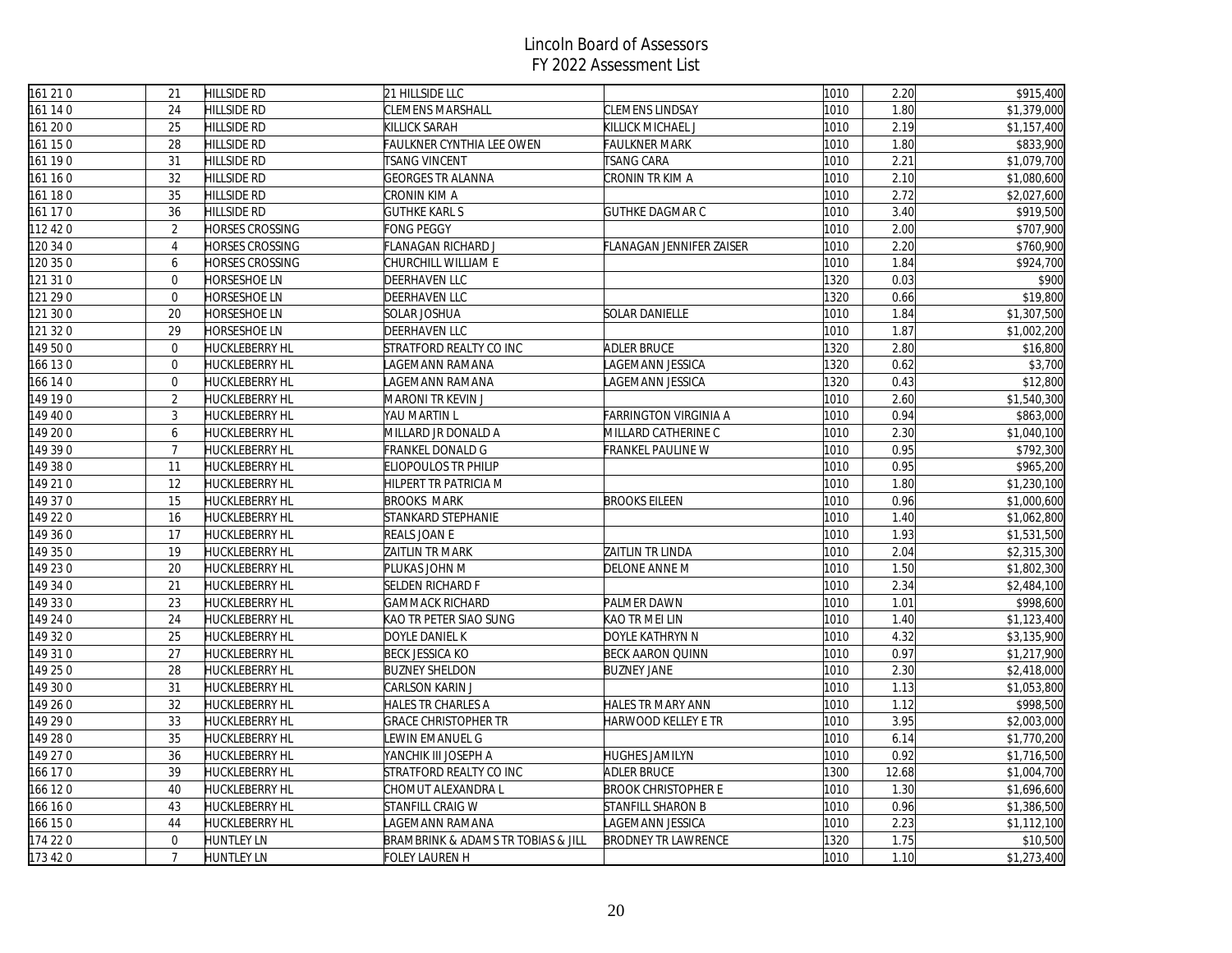| 174 200                      | 8  | <b>HUNTLEY LN</b>     | CAPPUCCI THOMAS A            | CAPPUCCI BARBARA A       | 1010 | 0.91 | \$892,500   |
|------------------------------|----|-----------------------|------------------------------|--------------------------|------|------|-------------|
| 173 41 0                     | 9  | <b>HUNTLEY LN</b>     | NUPATH INC                   |                          | 9050 | 1.32 | \$875,500   |
| 174 210                      | 10 | <b>HUNTLEY LN</b>     | <b>BRODNEY TR LAWRENCE G</b> | <b>BRODNEY TR MYRA Z</b> | 1010 | 1.12 | \$1,344,800 |
| 173 400                      | 11 | <b>HUNTLEY LN</b>     | ROEDER GILBERT M             |                          | 1010 | 1.25 | \$874,200   |
| 174 230                      | 12 | <b>HUNTLEY LN</b>     | BRAMBRINK TOBIAS O           | ADAMS JILL K             | 1010 | 2.13 | \$1,439,800 |
| 173 39 0                     | 15 | HUNTLEY LN            | MANDILE TR JOHN R            | C/O SIGMA PRIME VENTURES | 1300 | 1.25 | \$619,200   |
| 103 13 0 18 18L              | 18 | <b>INDIAN CAMP LN</b> | MEHRA FAMILY LLC             |                          | 1020 |      | \$566,000   |
| 103 13 0 18 18R              | 18 | <b>INDIAN CAMP LN</b> | <b>ENKUTIS GINTARAS</b>      | LENKUTIS JENNIFER        | 1020 |      | \$524,000   |
| 103 13 0 20 20L              | 20 | INDIAN CAMP LN        | FISHER ERNEST L              | FISHER YANA A            | 1020 |      | \$524,600   |
| 103 13 0 20 20R              | 20 | INDIAN CAMP LN        | <b>DAVIS TR GARY</b>         | DAVIS TR ELLEN LEE       | 1020 |      | \$558,900   |
| 103 13 0 22 22A              | 22 | INDIAN CAMP LN        | MCKEIGUE KATHERINE           |                          | 1020 |      | \$396,600   |
| 103 13 0 22 22B              | 22 | <b>INDIAN CAMP LN</b> | <b>MANUEL JOHN</b>           |                          | 1020 |      | \$163,200   |
| 103 13 0 22 22C              | 22 | INDIAN CAMP LN        | JOHNSON BARBARA A            |                          | 1020 |      | \$189,400   |
| 103 13 0 22 22D              | 22 | INDIAN CAMP LN        | <b>SILVER NANCY A</b>        | MARCELLINO JOSEPHINE M   | 1020 |      | \$209,500   |
| $\overline{103}$ 13 0 24 24L | 24 | INDIAN CAMP LN        | CHIN KOK HOW GEORGE          | CHEW CHIEW FONG          | 1020 |      | \$222,600   |
| 103 13 0 24 24R              | 24 | INDIAN CAMP LN        | WALLER KARLA                 |                          | 1020 |      | \$441,300   |
| 103 13 0 26 26A              | 26 | INDIAN CAMP LN        | AYTON JANE                   |                          | 1020 |      | \$159,100   |
| 103 13 0 26 26B              | 26 | INDIAN CAMP LN        | FELSHEIM NANCY E             |                          | 1020 |      | \$161,600   |
| 103 13 0 26 26C              | 26 | INDIAN CAMP LN        | POLITZER NANCY LOUISE        |                          | 1020 |      | \$196,300   |
| 103 13 0 26 26D              | 26 | <b>INDIAN CAMP LN</b> | NAJARIAN JAY J               | RILEY CHRISTINE E        | 1020 |      | \$413,900   |
| 103 13 0 28 28L              | 28 | <b>INDIAN CAMP LN</b> | <b>BYRD JUSTIN MANUEL</b>    | HORBATY-BYRD GABRIELLA   | 1020 |      | \$305,100   |
| 103 13 0 28 28R              | 28 | INDIAN CAMP LN        | NOCERA JEROME E              |                          | 1020 |      | \$303,400   |
| 103 13 0 30 30L              | 30 | INDIAN CAMP LN        | WELCH MICHAEL F              |                          | 1020 |      | \$186,500   |
| 103 13 0 30 30R              | 30 | INDIAN CAMP LN        | KEILEY EVELYN V              |                          | 1020 |      | \$281,700   |
| 103 13 0 32 32A              | 32 | <b>INDIAN CAMP LN</b> | Jordan jr Bruce R            | JORDAN MEGAN E           | 1020 |      | \$379,700   |
| 103 13 0 32 32B              | 32 | INDIAN CAMP LN        | DZIUBA OLEKSANDR             | ZOZULIA YULIIA           | 1020 |      | \$383,300   |
| 103 13 0 32 32C              | 32 | INDIAN CAMP LN        | YELLIN HELEN                 |                          | 1020 |      | \$138,600   |
| 103 13 0 32 32D              | 32 | INDIAN CAMP LN        | <b>HOGAN JAMES</b>           | HOGAN MARY JANE          | 1020 |      | \$289,200   |
| 103 13 0 34 34A              | 34 | INDIAN CAMP LN        | YONS CARA P                  |                          | 1020 |      | \$181,900   |
| 103 13 0 34 34B              | 34 | INDIAN CAMP LN        | <b>BUCKLEY ELAINE T</b>      |                          | 1020 |      | \$412,900   |
| 103 13 0 34 34C              | 34 | INDIAN CAMP LN        | PETERS TR MARY HILL          | MARY HILL PETERS TRUST   | 1020 |      | \$385,000   |
| 103 13 0 34 34D              | 34 | INDIAN CAMP LN        | O`BRIEN JUDITH A             |                          | 1020 |      | \$422,400   |
| 103 13 0 36 36A              | 36 | <b>INDIAN CAMP LN</b> | ELLIOTT JOAN WOLCOTT         | ELLIOTT CRAIG A          | 1020 |      | \$189,400   |
| 103 13 0 36 36B              | 36 | <b>INDIAN CAMP LN</b> | TUTIVEN FIDEL RAUL           |                          | 1020 |      | \$188,200   |
| 103 13 0 36 36C              | 36 | INDIAN CAMP LN        | CUMMING III WILLIAM J        | TOLPA CARYN L            | 1020 |      | \$396,200   |
| 103 13 0 36 36D              | 36 | INDIAN CAMP LN        | <b>BERKOWITZ MATTHEW</b>     | <b>BERKOWITZ PASCALE</b> | 1020 |      | \$458,900   |
| 103 13 0 38 38L              | 38 | INDIAN CAMP LN        | <b>EACH PRISCILLA</b>        |                          | 1020 |      | \$284,800   |
| 103 13 0 38 38R              | 38 | <b>INDIAN CAMP LN</b> | CELLA LISA ANN               |                          | 1020 |      | \$267,200   |
| 103 13 0 40 40L              | 40 | INDIAN CAMP LN        | GRAHAM CYNTHIA A             |                          | 1020 |      | \$189,500   |
| 103 13 0 40 40R              | 40 | INDIAN CAMP LN        | ROBSON III EDWIN A           | ROBSON ANN N             | 1020 |      | \$294,800   |
| 103 13 0 42 42A              | 42 | <b>INDIAN CAMP LN</b> | <b>ENICK BARRY J</b>         |                          | 1020 |      | \$156,500   |
| 103 13 0 42 42B              | 42 | <b>INDIAN CAMP LN</b> | HAUCK SHEILA I               |                          | 1020 |      | \$385,400   |
| 103 13 0 42 42C              | 42 | INDIAN CAMP LN        | <b>BRAITHWAITE VICKI M</b>   |                          | 1020 |      | \$168,500   |
| 103 13 0 42 42D              | 42 | INDIAN CAMP LN        | HOLBROOK GEORGE              | HOLBROOK SARAH           | 1020 |      | \$189,400   |
| 103 13 0 44 44L              | 44 | INDIAN CAMP LN        | BOMBARA ROSAMARIA P          | BOMBARA MARK A           | 1020 |      | \$193,000   |
| 103 13 0 44 44R              | 44 | INDIAN CAMP LN        | DAYMA YOGESH                 |                          | 1020 |      | \$182,100   |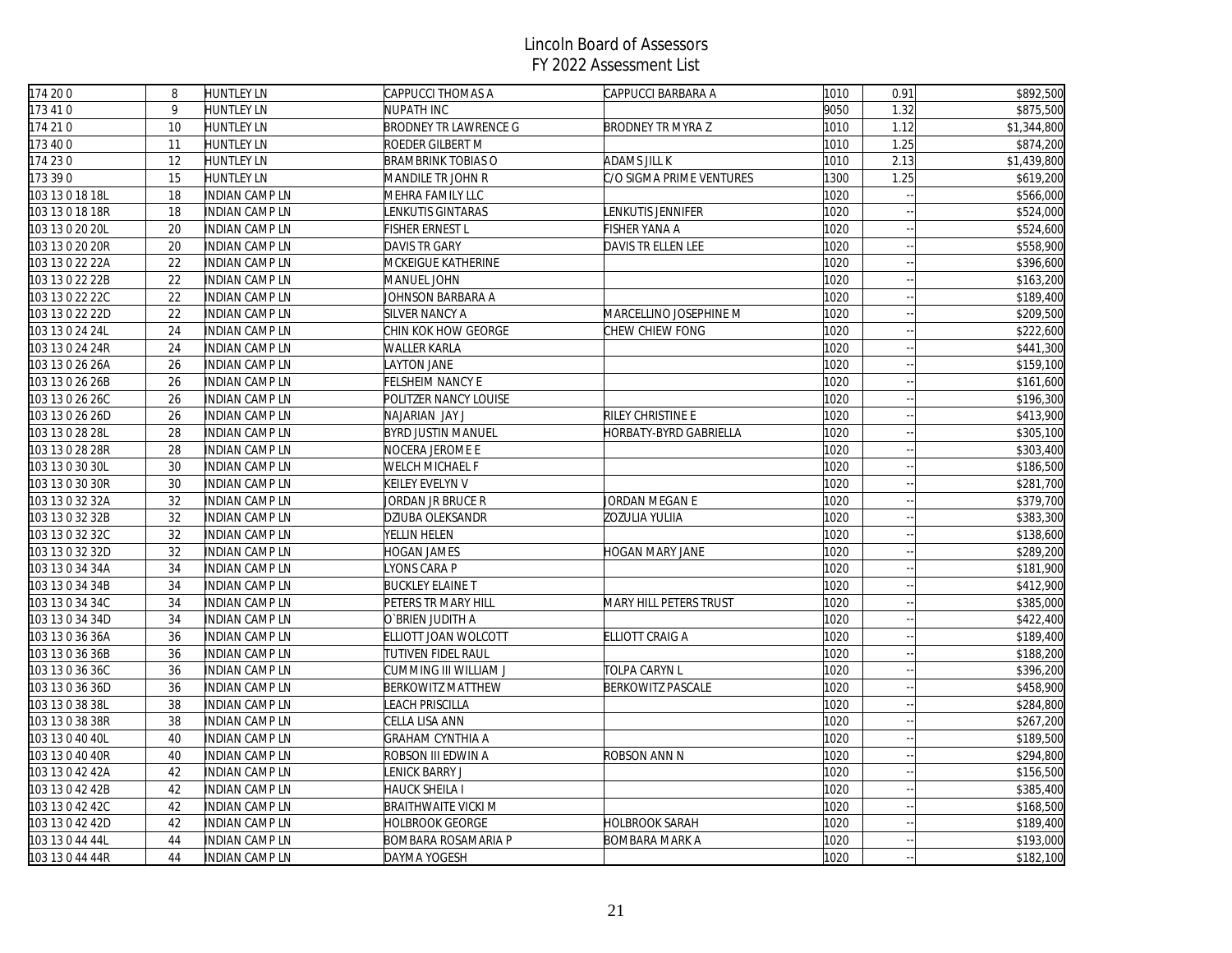| 103 13 0 46 46A | 46             | <b>INDIAN CAMP LN</b> | PARRELLA LEEANN                       |                         | 1020 |       | \$159,100   |
|-----------------|----------------|-----------------------|---------------------------------------|-------------------------|------|-------|-------------|
| 103 13 0 46 46B | 46             | INDIAN CAMP LN        | GOOGINS ALICIA ANNE                   |                         | 1020 |       | \$300,100   |
| 103 13 0 46 46C | 46             | <b>INDIAN CAMP LN</b> | FRIPP AMY J                           |                         | 1020 |       | \$193,500   |
| 103 13 0 46 46D | 46             | INDIAN CAMP LN        | HERZIG BENJAMIN                       | <b>HERZIG AMINAH</b>    | 1020 |       | \$295,700   |
| 119630          | $\overline{0}$ | JUNIPER RIDGE RD      | JUNIPER RIDGE HOMEOWNERS              |                         | 9970 | 1.10  | \$33,000    |
| 119 49 0        | $\overline{2}$ | JUNIPER RIDGE RD      | PURVIS ALSTON W                       | CULLATY-PURVIS SUSAN    | 1010 | 1.39  | \$690,800   |
| 119510          | $\overline{4}$ | JUNIPER RIDGE RD      | <b>BENSON JANET S</b>                 | <b>BENSON PETER F</b>   | 1010 | 0.81  | \$613,600   |
| 119620          | $\overline{7}$ | JUNIPER RIDGE RD      | TRYDER MICHAEL J                      | <b>TRYDER MAUREEN</b>   | 1010 | 1.69  | \$756,900   |
| 119610          | 9              | JUNIPER RIDGE RD      | <b>FOSTER CANDACE</b>                 |                         | 1010 | 1.09  | \$729,000   |
| 119600          | 11             | JUNIPER RIDGE RD      | HERBSTMAN BENJAMIN J                  | HERBSTMAN CONNIE S      | 1010 | 1.19  | \$884,200   |
| 119520          | 12             | JUNIPER RIDGE RD      | FITZGERALD TR DEREK J                 | FITZGERALD TR ELEANOR   | 1010 | 0.79  | \$696,600   |
| 119590          | 15             | JUNIPER RIDGE RD      | WYATT PETER W                         |                         | 1010 | 1.19  | \$751,000   |
| 119530          | 16             | JUNIPER RIDGE RD      | ACOSTA-SERAFINI PABLO M               | FILIPI ROMANA A         | 1010 | 1.36  | \$971,300   |
| 119540          | 18             | JUNIPER RIDGE RD      | CANCIAN TR DAVID J                    | CANCIAN TR MARY S       | 1010 | 1.16  | \$1,071,400 |
| 119580          | 19             | JUNIPER RIDGE RD      | SHAW ROBERT M                         | SMART CAROLINE          | 1010 | 1.29  | \$1,030,200 |
| 119550          | 20             | JUNIPER RIDGE RD      | KROUK-GORDON TR DAFNA                 |                         | 1010 | 1.09  | \$1,022,700 |
| 119570          | 21             | JUNIPER RIDGE RD      | GANDHI HIMANSHU K                     | <b>GANDHI SANGITA H</b> | 1010 | 1.98  | \$1,360,300 |
| 119560          | 22             | JUNIPER RIDGE RD      | LIU JINQUAN                           |                         | 1320 | 1.01  | \$30,200    |
| 17480           |                | <b>KETTLE HOLE DR</b> | <b>FARRAR VILLAGE CONSERVATION TR</b> |                         | 9050 | 37    | \$222,000   |
| 169 200         | $\overline{4}$ | LAUREL DR             | KNOX WENDELL J                        | KNOX LUCILE ALGERE      | 1010 | 1.54  | \$2,029,900 |
| 169 220         | 5              | LAUREL DR             | TINGLEY FREDERICK M                   | TINGLEY DILLA G         | 1010 | 1.78  | \$875,700   |
| 169 21 0        | 8              | LAUREL DR             | PALMISANO TR MARY JILL                |                         | 1010 | 1.51  | \$891,500   |
| 181 41 0        | 11             | LAUREL DR             | SNYDER ERIC P                         | SNYDER BARBARA G        | 1010 | 1.53  | \$1,585,900 |
| 18180           | 12             | LAUREL DR             | KOSTMAN TR MARY                       |                         | 1010 | 1.58  | \$1,086,600 |
| 181 14 0        | 26             | LAUREL DR             | JACOBS JESSICA HARTMAN                | <b>JACOBS JOHN</b>      | 1010 | 1.05  | \$1,178,000 |
| 181 22 0        | 27             | <b>LAUREL DR</b>      | ECKHARDT HOMER D                      |                         | 1010 | 1.50  | \$814,400   |
| 181 150         | 30             | LAUREL DR             | BERGER TR ALAN M                      | REITER TR ELAINE        | 1010 | 1.32  | \$925,300   |
| 181 21 0        | 31             | LAUREL DR             | ANDERSON GARY T                       | <b>EASTON ALLISON K</b> | 1010 | 0.95  | \$1,001,300 |
| 181 160         | 34             | LAUREL DR             | <b>FREUD SOPHIE</b>                   |                         | 1010 | 1.92  | \$1,014,000 |
| 181 200         | 37             | LAUREL DR             | DE BASSOLS CARLOTA VINALS Y           |                         | 1010 | 1.07  | \$1,425,200 |
| 181 17 0        | 38             | <b>LAUREL DR</b>      | FREEDMAN JOEL S                       | FREEDMAN ANN M RISSO    | 1010 | 1.43  | \$986,200   |
| 181 180         | 40             | LAUREL DR             | CORBIN TR KATHRYN                     | <b>BROWN TR JEFFREY</b> | 1010 | 1.74  | \$1,201,800 |
| 181 190         | 41             | <b>LAUREL DR</b>      | KERN JR TR EDWARD C                   | KERN TR PRISCILLA D     | 1010 | 1.70  | \$944,900   |
| 16160           | $\mathbf{1}$   | <b>LEWIS ST</b>       | KANA YAMAN M                          |                         | 1040 | 0.53  | \$668,800   |
| 161 1 0         | $\sqrt{2}$     | LEWIS ST              | 2 LEWIS LLC                           |                         | 0310 | 0.38  | \$1,062,500 |
| 16170           | 5              | <b>LEWIS ST</b>       | KANA BAYHAS M                         | POSTLETWAIT SARAH       | 1040 | 0.49  | \$658,500   |
| 16150           | 9              | <b>LEWIS ST</b>       | 9 LEWIS STREET LLC                    |                         | 3400 | 0.63  | \$914,500   |
| 161 20          | 10             | <b>LEWIS ST</b>       | THE FOOD PROJECT INC                  |                         | 3400 | 0.40  | \$287,400   |
| 16130           | 14             | LEWIS ST              | MATOT TR GAIL J                       | DUMONT TR LAURIE A      | 1040 | 0.29  | \$695,400   |
| 16140           | 15             | LEWIS ST              | INCOLN TREES LLC                      |                         | 3160 | 1.10  | \$1,106,900 |
| 162 38 0        | 26             | LEWIS ST              | MCCART TR ROBERT D                    |                         | 0130 | 0.50  | \$991,500   |
| 171 25 0        | 30             | <b>LEWIS ST</b>       | TOWN OF LINCOLN                       | C/O VERIZON WIRELESS    | 0940 | 3.99  | \$1,469,500 |
| 17220           | 34             | LEWIS ST              | CARROLL ELAINE M                      |                         | 1010 | 0.93  | \$733,700   |
| 133690          | $\overline{0}$ | LEXINGTON RD          | FLINT TR EPHRAIM B                    | WEIR TR MARGARET M      | 7180 | 32.78 | \$3,709     |
| 133 68 0        | $\overline{0}$ | LEXINGTON RD          | FLINT EPHRAIM B                       |                         | 1320 | 1.91  | \$11,500    |
| 144 15 0        | $\mathbf{0}$   | LEXINGTON RD          | <b>FLINT TR EPHRAIM B</b>             | WEIR TR MARGARET M      | 7130 | 17.62 | \$3,486     |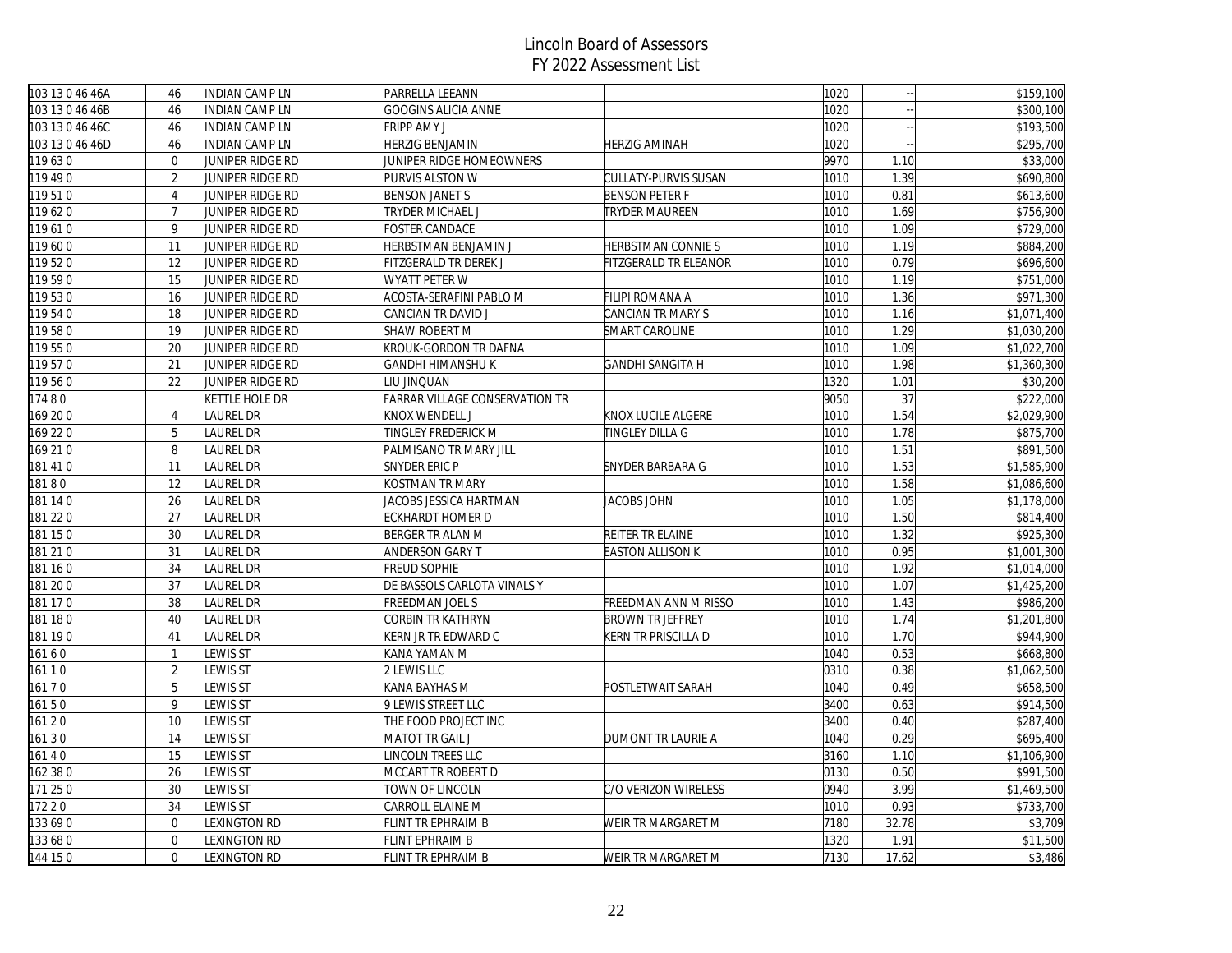| 129 14 0 | $\mathbf{0}$ | LEXINGTON RD        | <b>HOBBS BROOK FARM PROPERTY</b> | COMPANY LIMITED PARTNERSHIP | 9990 | 1.59 | \$9,500     |
|----------|--------------|---------------------|----------------------------------|-----------------------------|------|------|-------------|
| 133 41 0 | $\Omega$     | LEXINGTON RD        | APPLE MEADOW FARM HOME LLC       |                             | 9990 | 0.97 | \$29,000    |
| 144 200  | 3            | LEXINGTON RD        | MOSTUE TR BROOKS A               | MOSTUE TR PATRICIA M        | 1010 | 2.29 | \$988,300   |
| 144 190  | 11           | LEXINGTON RD        | ROGERS MATTHEW J                 | ROGERS JENNIFER MILLER      | 1010 | 2.16 | \$2,444,500 |
| 144 180  | 21           | <b>LEXINGTON RD</b> | HURD KENNETH E                   | <b>HURD PAMELA B</b>        | 1010 | 2.72 | \$1,792,500 |
| 144 170  | 27           | LEXINGTON RD        | FLINT MARGARET STEEVES           | FLINT SR WARREN F           | 1010 | 2.12 | \$964,700   |
| 134 29 0 | 28           | LEXINGTON RD        | FLINT SARAH A                    | FLINT SUSANNA P             | 1010 | 1.84 | \$672,000   |
| 144 16 0 | 33           | LEXINGTON RD        | FLINT TR EPHRAIM B               | WEIR TR MARGARET M          | 1010 | 2.12 | \$852,900   |
| 134 34 0 | 39           | LEXINGTON RD        | FLINT TR MARGARET PENDLETON      |                             | 1010 | 1.91 | \$1,103,900 |
| 133 35 0 | 80           | LEXINGTON RD        | <b>MORLEY PATRICK</b>            | <b>MORLEY TARA</b>          | 1010 | 2.38 | \$1,708,900 |
| 133 36 0 | 84           | LEXINGTON RD        | DALE SCOTT W                     | DALE LORI A                 | 1010 | 3.03 | \$1,896,700 |
| 133 53 0 | 85           | LEXINGTON RD        | WILBUR JEREMY D                  | SHAPLAND ELAINE B           | 1010 | 1.73 | \$1,435,600 |
| 133 52 0 | 89           | LEXINGTON RD        | ESHLEMAN DEAN B                  |                             | 1010 | 0.93 | \$568,200   |
| 133 37 0 | 90           | LEXINGTON RD        | HALLSTEIN III HAROLD A           | HALLSTEIN SUSAN RICHARDS    | 1010 | 2.32 | \$1,148,100 |
| 33510    | 91           | LEXINGTON RD        | <b>SECKLER DONALD A</b>          | SECKLER JOANN B SCHRIER     | 1010 | 1.10 | \$968,400   |
| 133 500  | 95           | <b>LEXINGTON RD</b> | JAY QUENTIN C                    | JAY JULIE WARD              | 1010 | 1.40 | \$798,500   |
| 33 38 0  | 96           | LEXINGTON RD        | <b>RUSSELL MILES C</b>           | RUSSELL ELAINE COGLIANO     | 1010 | 4.41 | \$1,338,400 |
| 133 49 0 | 101          | LEXINGTON RD        | MORGANTI VICTOR M                | MORGANTI HELGA              | 1010 | 2.96 | \$1,210,300 |
| 133 46 0 | 109          | LEXINGTON RD        | FINE DAVID H                     | FINE ANGELA G               | 1010 | 3.09 | \$1,385,800 |
| 133 45 0 | 111          | <b>LEXINGTON RD</b> | <b>PRANGE JONATHAN D</b>         | SHERLOCK SARAH P            | 1010 | 3.62 | \$1,553,800 |
| 133 39 0 | 114          | LEXINGTON RD        | MORTSOLF TIMOTHY G               |                             | 1010 | 2.59 | \$1,869,900 |
| 133 40 0 | 116          | <b>LEXINGTON RD</b> | ZALIECKAS JILL                   | <b>HALL JASON</b>           | 1010 | 1.05 | \$1,661,100 |
| 13290    | 117          | LEXINGTON RD        | FINKELSTEIN STAN                 | FINKELSTEIN JILL BENEDICT   | 1010 | 2.37 | \$1,039,100 |
| 133 42 0 | 118          | <b>LEXINGTON RD</b> | yee John D                       | CHUNG-YEE MIA               | 1010 | 1.23 | \$1,576,000 |
| 133 43 0 | 120          | LEXINGTON RD        | <b>SKOG JOHAN KARL OLAV</b>      | <b>BALAJ LEONORA</b>        | 1010 | 1.11 | \$1,911,200 |
| 133 44 0 | 122          | <b>LEXINGTON RD</b> | WEBB DALLAS JACOB                | KOSAR LEYLA ELHAN WEBB      | 1010 | 1.43 | \$1,742,600 |
| 13210    | 124          | <b>LEXINGTON RD</b> | CUNNINGHAM JAMES F               |                             | 1010 | 1.00 | \$728,100   |
| 132 2 0  | 126          | LEXINGTON RD        | <b>GEORGIOU PETER</b>            |                             | 1010 | 0.96 | \$812,900   |
| 13250    | 129          | LEXINGTON RD        | MAKRIGIANNIS LOU                 |                             | 1010 | 2.09 | \$1,543,700 |
| 132 3 0  | 130          | <b>LEXINGTON RD</b> | <b>IU DENNIS C</b>               | STEWART JAMIA L             | 1010 | 0.92 | \$1,316,000 |
| 13260    | 131          | LEXINGTON RD        | ROGATKIN TR VLADIMIR             |                             | 1010 | 2.09 | \$1,655,600 |
| 13280    | 133          | LEXINGTON RD        | MORITZ TR KATHY LEE              |                             | 1060 | 2.16 | \$673,600   |
| 12910    | 134          | <b>LEXINGTON RD</b> | ENILA JAMES K                    |                             | 1010 | 0.92 | \$662,300   |
| 13270    | 135          | LEXINGTON RD        | MORITZ TR KATHY LEE              |                             | 1010 | 2.40 | \$1,392,300 |
| 12920    | 138          | <b>LEXINGTON RD</b> | SANTHAMOORTHY TR SAROJ           | SANTHAMOORTHY TR RAJ        | 1010 | 0.96 | \$672,000   |
| 3240     | 139          | <b>LEXINGTON RD</b> | <b>GYURIS JENO</b>               | <b>GYURIS GERDA</b>         | 1010 | 1.94 | \$1,131,300 |
| 129 34 0 | 141          | <b>LEXINGTON RD</b> | DENEHY-LEO MARY                  |                             | 1010 | 2.30 | \$733,000   |
| 129 25 0 | 152          | LEXINGTON RD        | PELLEGRINI STEVEN                | PELLEGRINI MELANIE          | 1010 | 1.09 | \$732,400   |
| 129 33 0 | 153          | <b>LEXINGTON RD</b> | JOANNES TR AMYLEE O              |                             | 1010 | 2.68 | \$790,400   |
| 129 26 0 | 154          | LEXINGTON RD        | <b>BABROUDI IDA</b>              | <b>BABROUDI KAJAZ</b>       | 1010 | 1.12 | \$1,046,700 |
| 129 310  | 161          | <b>LEXINGTON RD</b> | <b>EVY TR MORRIS S</b>           | LEVY TR WENDY W             | 1010 | 0.96 | \$876,200   |
| 13050    | 165          | LEXINGTON RD        | <b>BUTTWIN WILLIAM G</b>         | <b>GRASSI ANITA MARIE</b>   | 1010 | 1.86 | \$1,133,900 |
| 131 2 0  | 167          | LEXINGTON RD        | AFAUCI TR SYLVIA A               |                             | 1010 | 2.02 | \$1,334,400 |
| 13140    | 169          | LEXINGTON RD        | CAO YUNFEI                       | WANG SHUHUI                 | 1010 | 1.80 | \$1,028,600 |
| 131 3 0  | 171          | <b>EXINGTON RD</b>  | <b>PAGE ROBERT</b>               |                             | 1010 | 2.71 | \$1,799,100 |
| 130 4 0  |              | <b>EXINGTON RD</b>  | CITY OF CAMBRIDGE                |                             | 9030 | 5.00 | \$71,000    |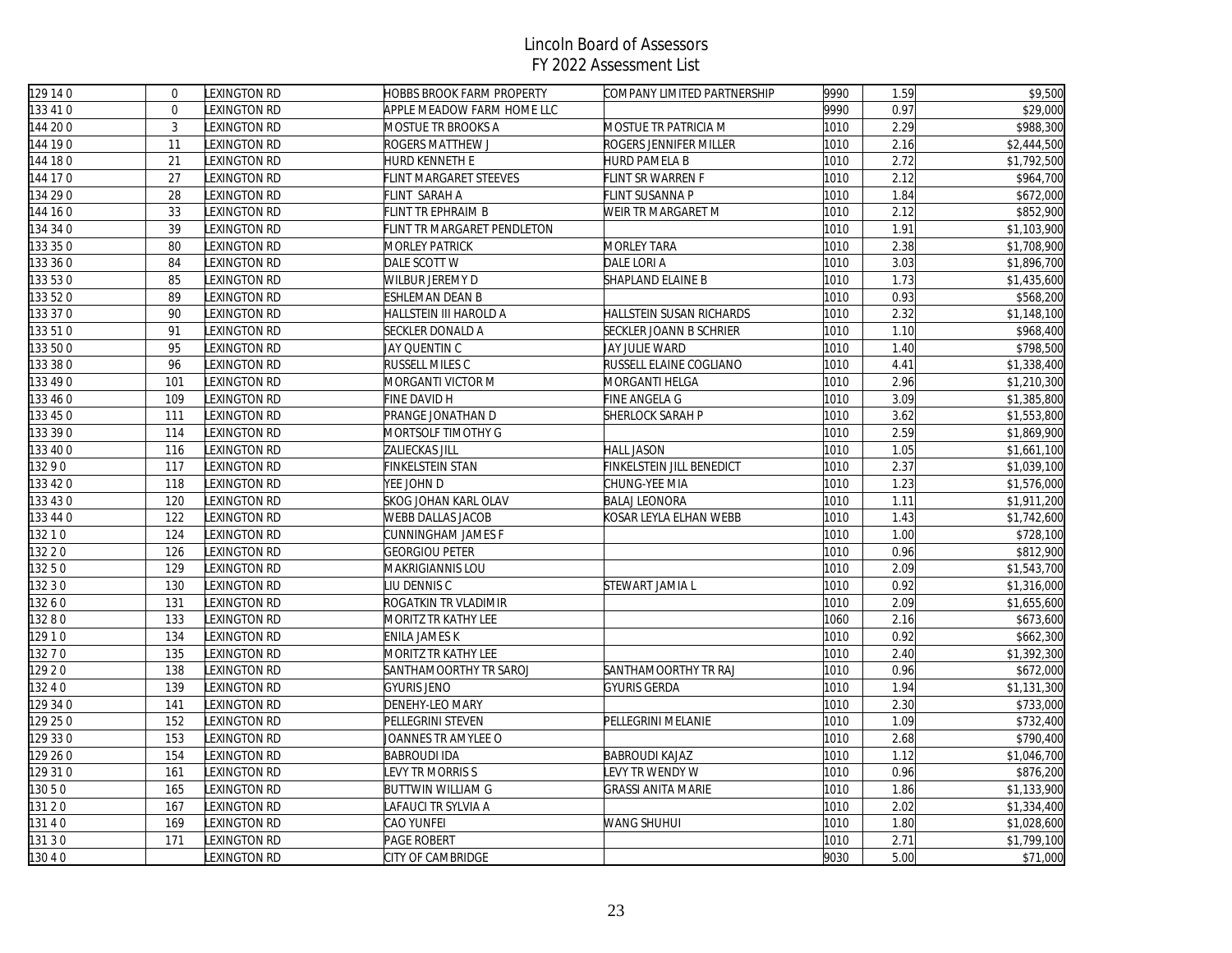| 129 32 0 |                | LEXINGTON RD        | COMM OF MASS                  | <b>DPW</b>                     | 9290 | 0.25  | \$93,800              |
|----------|----------------|---------------------|-------------------------------|--------------------------------|------|-------|-----------------------|
| 134 33 0 |                | <b>EXINGTON RD</b>  | TOWN OF LINCOLN               | <b>CEMETERIES</b>              | 9030 | 2.79  | \$661,400             |
| 133 2 0  |                | <b>EXINGTON RD</b>  | TOWN OF LINCOLN               | CONSERVATION                   | 9030 | 8.20  | \$823,700             |
| 13310    |                | <b>LEXINGTON RD</b> | TOWN OF LINCOLN               | CONSERVATION                   | 9030 | 7.30  | $\overline{$}796,700$ |
| 134 31 0 |                | LEXINGTON RD        | TOWN OF LINCOLN               | CEMETERIES                     | 9030 | 5.26  | \$649,800             |
| 134320   |                | LEXINGTON RD        | TOWN OF LINCOLN               | CEMETERIES                     | 9030 | 13.40 | \$979,700             |
| 134 30 0 |                | <b>EXINGTON RD</b>  | TOWN OF LINCOLN               | CONSERVATION                   | 9030 | 16.91 | \$1,139,500           |
| 144 21 0 |                | <b>LEXINGTON RD</b> | TOWN OF LINCOLN               | <b>CEMETERIES</b>              | 9030 | 0.82  | \$527,700             |
| 17710    | $\overline{0}$ | LINCOLN RD          | CONNOLLY TR SARAH T           | 232 LINCOLN ROAD NOMINEE TRUST | 1320 | 0.92  | \$5,500               |
| 177 31 0 | $\overline{0}$ | LINCOLN RD          | <b>GRIMANIS TR MICHAEL P</b>  | <b>GRIMANIS TR MARY A</b>      | 1320 | 0.04  | \$200                 |
| 16240    | $\overline{0}$ | LINCOLN RD          | RILEY JOHN P                  | DELORI EVELYNE L               | 1320 | 5.70  | \$82,400              |
| 162 230  | $\mathbf{0}$   | LINCOLN RD          | CHAN THEODORE                 | SLINGERLAND VICTORIA           | 1320 | 3.68  | \$42,000              |
| 161 31 0 | $\overline{0}$ | LINCOLN RD          | TOWN OF LINCOLN               | MUNICIPAL                      | 9030 | 1.26  | \$591,200             |
| 172 10 0 | $\mathbf 0$    | LINCOLN RD          | MASSACHUSETTS AUDUBON SOCIETY |                                | 9050 | 0.52  | \$3,100               |
| 177 420  | $\overline{0}$ | LINCOLN RD          | <b>BLODGETT STEPHEN H</b>     | C/O TOWN OF LINCOLN            | 1320 | 0.44  | \$2,600               |
| 162 430  | $\overline{0}$ | LINCOLN RD          | SANDERSON IAN C               | SANDERSON ANNE LH              | 1320 | 0.60  | \$18,000              |
| 140 39 0 | $\mathbf{0}$   | LINCOLN RD          | COMM OF MASS                  | <b>MBTA</b>                    | 9290 | 5.60  | \$249,900             |
| 179 310  | $\mathbf 0$    | LINCOLN RD          | COMM OF MASS                  | <b>MBTA</b>                    | 9290 | 7.10  | \$42,600              |
| 14380    | $\overline{7}$ | LINCOLN RD          | DARLING THOMAS W              | DARLING JILLIAN R HOSFORD      | 1010 | 2.23  | \$1,754,800           |
| 14370    | 15             | LINCOLN RD          | SOLURI ROBERT J               | MORI DEANNA L                  | 1010 | 0.69  | \$1,600,900           |
| 14310    | 16             | LINCOLN RD          | TOWN OF LINCOLN               | MUNICIPAL                      | 9310 | 4.10  | \$7,143,400           |
| 152 2 0  | 22             | LINCOLN RD          | <b>IU YANPING</b>             |                                | 1010 | 3.34  | \$1,030,200           |
| 14350    | 25             | LINCOLN RD          | LINCOLN OLD TOWN HALL CORP    |                                | 3400 | 2.63  | \$529,100             |
| 152 3 0  | 26             | LINCOLN RD          | MCQUAID RICHARD F             | MCQUAID JANICE L               | 1010 | 0.66  | \$1,221,400           |
| 15240    | 28             | LINCOLN RD          | <b>HERBERT ZACHARY T</b>      | HERBERT ELISABETH W            | 1010 | 1.15  | \$1,028,400           |
| 14340    | 29             | LINCOLN RD          | O`ROURKE TR JANE K            | MATULONIS TR URSULA A          | 1010 | 1.10  | \$1,287,900           |
| 15250    | 32             | LINCOLN RD          | CREEL IV BUCKNER M            | NICHOLS KATHLEEN               | 1010 | 0.53  | \$1,040,100           |
| 14330    | 33             | LINCOLN RD          | CONSTABLE TR WILLIAM MALCOLM  | CONSTABLE TR JULIE D           | 1010 | 2.94  | \$849,800             |
| 152 27 0 | 36             | LINCOLN RD          | RAWLS DEREK B                 | RAWLS ROBIN S                  | 1010 | 0.40  | \$876,600             |
| 152 590  | 37             | LINCOLN RD          | <b>BANERJI JULIAN</b>         | BANERJI LAURA OLSON            | 1010 | 1.30  | \$892,300             |
| 152 28 0 | 38             | LINCOLN RD          | CUMMINGS MATTHEW              | BARSAM-CUMMINGS JULIE R        | 1010 | 0.94  | \$1,048,200           |
| 14320    | 41             | LINCOLN RD          | HAINES GREGORY RAYMOND        | HAINES MELANIE SCHORR          | 1010 | 2.70  | \$1,122,800           |
| 152 510  | 46             | LINCOLN RD          | HOLDEN GARY H                 |                                | 1010 | 0.50  | \$678,900             |
| 152 52 0 | 50             | LINCOLN RD          | HOGUE ADAM M                  | <b>HOGUE CAITLIN D</b>         | 1010 | 0.50  | \$867,100             |
| 152 58 0 | 53             | LINCOLN RD          | O`ROURKE KEVIN                | O`ROURKE AMANDA N HILL         | 1010 | 1.49  | \$1,194,100           |
| 152 53 0 | 54             | LINCOLN RD          | MOHR BONNIE J                 |                                | 1010 | 0.96  | \$726,400             |
| 152 57 0 | 57             | LINCOLN RD          | CORVEZ MARIA                  |                                | 1010 | 1.13  | \$786,500             |
| 152 54 0 | 60             | LINCOLN RD          | FOLEY TR JOHN F               |                                | 1010 | 0.86  | $\overline{$825,600}$ |
| 152 550  | 67             | LINCOLN RD          | EDSALL STEPHEN                | <b>OWEN JANICE M</b>           | 1010 | 2.10  | \$1,150,400           |
| 153 150  | 79             | LINCOLN RD          | WINTHROP ESTATES LLC          |                                | 1010 | 5.75  | \$1,428,900           |
| 153 14 0 | 81             | LINCOLN RD          | <b>BLOOM MICHAEL T</b>        | <b>BLOOM LEAH J</b>            | 1010 | 2.10  | \$2,059,900           |
| 153 130  | 83             | LINCOLN RD          | <b>EDMONSTON CHRISTINE R</b>  | COBB PAULA K                   | 1010 | 4.40  | \$1,704,200           |
| 15310    | 88             | LINCOLN RD          | <b>BAU DAVID</b>              | YEH HEIDI                      | 1010 | 4.10  | \$2,153,500           |
| 162 2 0  | 94             | LINCOLN RD          | DEFILIPPO JOHN P              |                                | 1010 | 0.96  | \$970,600             |
| 162 500  | 97             | LINCOLN RD          | CLARK TIMOTHY J               | JOHNSEN KATE                   | 1010 | 1.55  | \$1,617,300           |
| 162 3 0  | 100            | LINCOLN RD          | RILEY JOHN P                  | DELORI EVELYNE L               | 1010 | 0.87  | \$1,319,600           |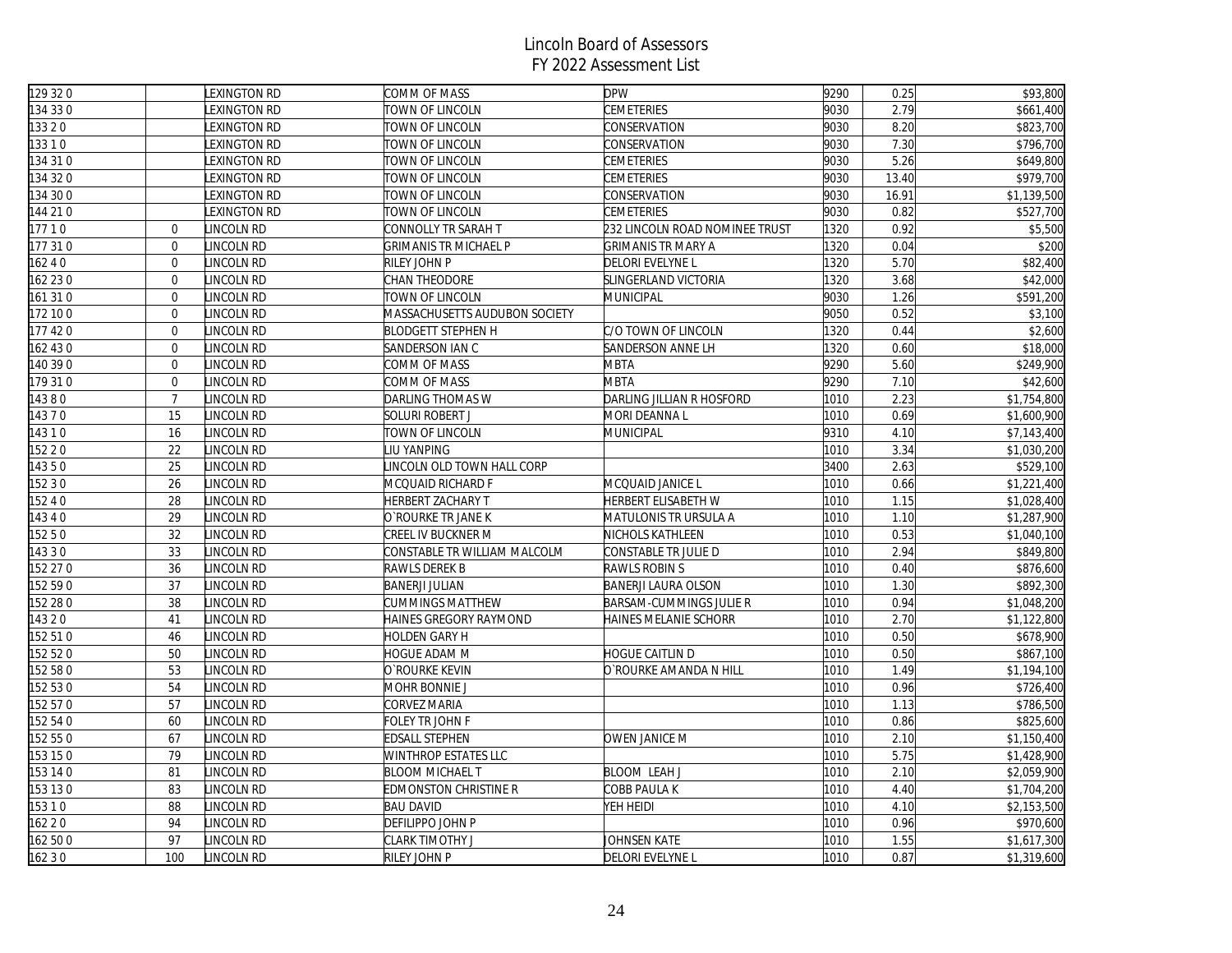| 162 490         | 101 | LINCOLN RD | <b>GALLO ROGER E</b>               |                                | 1010 | 1.85 | \$1,950,500             |
|-----------------|-----|------------|------------------------------------|--------------------------------|------|------|-------------------------|
| 16250           | 102 | LINCOLN RD | ESSELL EPHRAIM MATTHEW             |                                | 1010 | 2.89 | \$759,000               |
| 16260           | 104 | LINCOLN RD | <b>BLOOD TR DIANA BARNES</b>       | <b>BLOOD TR BERNARD</b>        | 1010 | 1.89 | \$1,068,700             |
| 162 48 0        | 105 | LINCOLN RD | THORNE DUNE DELAFIELD              | MCGAGHREN NEVILLE G            | 1010 | 2.21 | \$2,188,600             |
| 16270           | 108 | LINCOLN RD | WEBSTER STEVEN R                   | COLLINS ELIZABETH L            | 1010 | 2.06 | $\overline{$1,133,400}$ |
| 16280           | 110 | LINCOLN RD | <b>BILLINGS TR DESPENA FILLIOS</b> |                                | 1010 | 2.02 | \$1,081,800             |
| 162 21 0        | 116 | LINCOLN RD | <b>ABRAMS TR NANCY</b>             |                                | 1010 | 0.94 | \$674,000               |
| 162 47 0        | 117 | LINCOLN RD | CHEN SHU                           |                                | 1010 | 2.60 | \$1,289,300             |
| 162 22 0        | 120 | LINCOLN RD | MACMAHON TR LUCIA TODD             | LUCIA TODD MACMAHON TRUST 2012 | 1010 | 1.85 | \$789,000               |
| 162 46 0        | 123 | LINCOLN RD | STAMOS CHRISTOPHER W               | STAMOS CARRIE L                | 1010 | 2.01 | \$1,434,900             |
| 162 44 0        | 127 | LINCOLN RD | SANDERSON IAN C                    | SANDERSON ANNE LH              | 1010 | 8.57 | \$1,873,900             |
| 162 24 0        | 128 | LINCOLN RD | CHAN THEODORE                      | SLINGERLAND VICTORIA           | 1010 | 1.85 | \$987,400               |
| 162 42 0        | 131 | LINCOLN RD | CROWE ANNA ALISON                  | MCCONNELL RUSSELL ERNEST       | 1010 | 2.98 | \$876,200               |
| 162 410         | 133 | LINCOLN RD | POWERS TR MARTIN J                 | POWERS TR JAMES F              | 1010 | 0.37 | \$777,700               |
| 162 25 0        | 136 | LINCOLN RD | YNCH JOHN P                        | STEFFEK JENNIFER               | 1010 | 0.92 | \$631,300               |
| 162 26 0 1 10   | 140 | LINCOLN RD | <b>SHEA MARGARET</b>               |                                | 1020 |      | \$450,200               |
| 162 26 0 1 11   | 140 | LINCOLN RD | RYAN ESTATES # 11 LLC              |                                | 1020 |      | \$392,700               |
| 162 26 0 1 110  | 140 | INCOLN RD  | PRIVITERA TR SALVATORE S           | PRIVITERA TR DORIS S           | 1020 |      | \$435,300               |
| 162 26 0 1 111  | 140 | LINCOLN RD | CORREIA FAMILY LIMITED PARTNER     |                                | 1020 |      | \$419,800               |
| 162 26 0 1 112  | 140 | LINCOLN RD | <b>DIGIANNI CAROL</b>              | FAYE JULIETTE                  | 1020 |      | \$335,000               |
| 162 26 0 1 113  | 140 | LINCOLN RD | AHRABI REZA                        |                                | 1020 |      | \$318,500               |
| 162 26 0 1 114  | 140 | LINCOLN RD | CALLAHAN JAMES B                   | CALLAHAN DIANE M               | 1020 |      | \$414,100               |
| 162 26 0 1 115  | 140 | LINCOLN RD | CANCIAN TR MARY S                  | <b>GOUBEAUX TR SUSAN E</b>     | 1020 |      | \$399,200               |
| 162 26 0 1 116  | 140 | LINCOLN RD | JENAL TR IRENE D                   | c/o JENAL NANCY                | 1020 |      | \$417,600               |
| 162 26 0 1 117  | 140 | LINCOLN RD | CAMBRIDGE TRUST CO TR              | MCNERNEY TR JOHN P             | 1020 |      | \$474,000               |
| 162 26 0 1 210  | 140 | LINCOLN RD | CREIGHTON GEORGE ALEXANDER         | CREIGHTON ELIZABETH L          | 1020 |      | \$461,700               |
| 162 26 0 1 211  | 140 | LINCOLN RD | KALISKY TR ESTHER F                | KALISKY TR ILONA               | 1020 |      | \$416,100               |
| 162 26 0 1 212  | 140 | LINCOLN RD | MOORE DOROTHY P                    |                                | 1020 |      | \$399,200               |
| 162 26 0 1 213  | 140 | LINCOLN RD | DOYLE FRANCES T                    |                                | 1020 |      | \$408,500               |
| 162 26 0 1 214  | 140 | LINCOLN RD | <b>GRACE TR DEBORAH</b>            | REYNOLDS TR DAVID L            | 1020 |      | \$404,900               |
| 162 26 0 1 215  | 140 | LINCOLN RD | HARVEY TR ADELE P                  |                                | 1020 |      | \$427,000               |
| 162 26 0 1 216  | 140 | LINCOLN RD | <b>BROWNE TR GILES C</b>           | <b>FIORE TR LORRAINE E</b>     | 1020 |      | \$415,700               |
| 162 26 0 1 217  | 140 | LINCOLN RD | ANDERSON TR MARIAN E               | ME ANDERSON TRUST NO 1         | 1020 |      | \$404,900               |
| 162 26 0 1 218  | 140 | LINCOLN RD | DAKIN ELIZABETH H                  |                                | 1020 |      | \$432,900               |
| 162 26 0 1 310  | 140 | LINCOLN RD | HOLMES GORDON A                    |                                | 1020 |      | \$530,000               |
| 162 26 0 1 311  | 140 | LINCOLN RD | COWLES JOHN O                      | COWLES DIANA A                 | 1020 |      | \$454,900               |
| 162 26 0 1 312  | 140 | LINCOLN RD | NICHOLS KATHLEEN POTEE             |                                | 1020 |      | \$462,200               |
| 162 26 0 1 313  | 140 | LINCOLN RD | <b>SHAHROKH ZAHRA</b>              |                                | 1020 |      | \$474,900               |
| 162 26 0 1 314  | 140 | LINCOLN RD | TUROWSKI JOSEPHINE E               |                                | 1020 |      | \$466,400               |
| 162 26 0        | 140 | LINCOLN RD | RYAN ESTATE CONDO                  | C/O BOARD OF GOVERNORS         | 9980 | 7.96 | \$816,400               |
| 162 27 0        | 142 | LINCOLN RD | ST JOSEPHS CATHOLIC CHURCH         |                                | 9060 | 0.51 | \$1,524,200             |
| 162 28 0 1 144  | 144 | LINCOLN RD | INCOLN RD REALTY LLC               |                                | 3430 | 0.60 | \$698,300               |
| 162 28 0        | 144 | LINCOLN RD | INCOLN VILLAGE CENTER CONDO        |                                | 9980 | 0.60 | \$505,000               |
| 162 390         | 145 | LINCOLN RD | RLF LINCOLN STATION LLC            | C/O WILLIAM JACKSON ASSOC.     | 3230 | 4.04 | \$6,279,500             |
| 162 28 0 2 146A | 146 | LINCOLN RD | INCOLN BAY LLC                     |                                | 3430 |      | \$360,600               |
| 162 28 0 2 146B | 146 | LINCOLN RD | SMITH STEPHEN H                    |                                | 1020 |      | \$302,600               |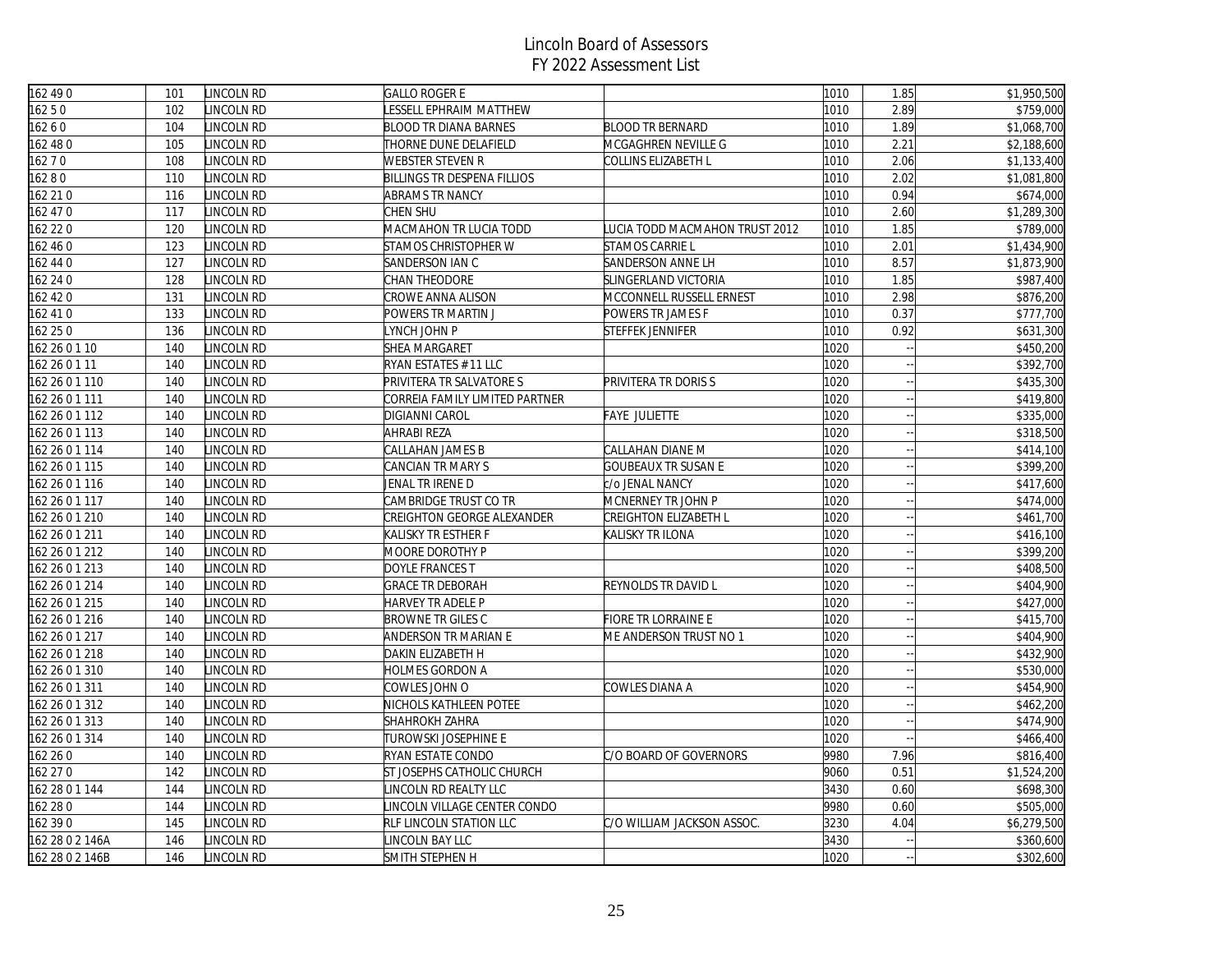| 162 29 0 | 148 | LINCOLN RD | <b>HEALY ETHAN M</b>                | <b>HEALY BRIDGET E</b>         | 1010 | 1.10 | \$796,500               |
|----------|-----|------------|-------------------------------------|--------------------------------|------|------|-------------------------|
| 162 30 0 | 150 | LINCOLN RD | TEABO PRINCE C                      | TEABO ELIZABETH T              | 1010 | 2.08 | \$891,100               |
| 162 33 0 | 152 | LINCOLN RD | HASSEY EDWARD H                     |                                | 3400 | 0.57 | \$1,661,100             |
| 162 32 0 | 154 | LINCOLN RD | <b>STARK ADAM</b>                   | RAMANI VEENA                   | 1040 | 0.60 | \$1,144,400             |
| 162 37 0 | 160 | LINCOLN RD | 160 LINCOLN ROAD LLC                |                                | 3230 | 0.72 | $\overline{$1,137,600}$ |
| 161 260  | 161 | LINCOLN RD | DOHERTY'S GARAGE INC                |                                | 3340 | 1.16 | \$1,174,400             |
| 16180    | 168 | LINCOLN RD | DWYER TR ANDREA L                   |                                | 1010 | 1.47 | \$848,700               |
| 161 11 0 | 169 | LINCOLN RD | TOWN OF LINCOLN                     | C/O CINGULAR WIRELESS          | 9350 | 1.90 | \$3,796,200             |
| 161 100  | 177 | LINCOLN RD | NIEMIEC GARRICK L                   | NIEMIEC DOROTHY                | 1010 | 1.84 | \$1,071,300             |
| 172 330  | 181 | LINCOLN RD | <b>BUILDERS CLUB OF LINCOLN INC</b> |                                | 9050 | 2.10 | \$934,400               |
| 172 32 0 | 185 | LINCOLN RD | <b>AHLERT ROBERT</b>                | <b>WALP KAREN</b>              | 1010 | 3.00 | \$1,228,900             |
| 17260    | 188 | LINCOLN RD | IGHT JONATHAN F                     | LIGHT PAULA L                  | 1010 | 1.99 | \$1,327,300             |
| 172 310  | 189 | LINCOLN RD | <b>SHAW LYNETTE</b>                 |                                | 1010 | 1.84 | \$1,328,700             |
| 17270    | 190 | LINCOLN RD | HANLEY TR TERESA C                  | HANLEY TR LORRAINE             | 1010 | 2.23 | \$1,620,900             |
| 17280    | 194 | LINCOLN RD | ARSHAD UMAR                         | JAN AMBAREEN GUL               | 1010 | 1.84 | \$1,390,600             |
| 172 30 0 | 195 | LINCOLN RD | <b>SHARE MICHAEL</b>                | MIZELL BENJAMIN                | 1010 | 1.84 | \$1,836,500             |
| 17290    | 198 | LINCOLN RD | KRZYWICKI TR JOHN E                 | <b>BRIGGS TR MARY H</b>        | 1010 | 1.84 | \$1,359,800             |
| 172 190  | 203 | LINCOLN RD | FREEMAN MASON                       | <b>HAYDOCK GALE S</b>          | 1010 | 2.20 | \$1,403,500             |
| 172 180  | 207 | LINCOLN RD | DESANTIS TR JOSEPH M                | SOLOMON TR SHERYL R            | 1010 | 1.40 | \$1,437,200             |
| 172 17 0 | 209 | LINCOLN RD | KUSIK CHARLES L                     | <b>KUSIK WENDY L</b>           | 1010 | 1.40 | \$1,012,900             |
| 172 160  | 211 | LINCOLN RD | PRINCE KAREN                        | <b>HACKER JEFFREY</b>          | 1010 | 1.40 | \$1,478,500             |
| 172 150  | 215 | LINCOLN RD | PO JAY                              | PO SEAN                        | 1010 | 4.40 | \$1,865,800             |
| 172 14 0 | 221 | LINCOLN RD | FURFINE ERIC                        |                                | 1010 | 1.04 | \$1,089,400             |
| 172 130  | 227 | LINCOLN RD | ASLAM TR SHAKIL                     | GONELLA TR ERICA A             | 1010 | 2.51 | \$2,097,900             |
| 178 200  | 232 | LINCOLN RD | CONNOLLY TR SARAH T                 | 232 LINCOLN ROAD NOMINEE TRUST | 1010 | 5.20 | \$2,475,000             |
| 177 47 0 | 233 | LINCOLN RD | FROST TR ET AL OCTOBER CULLUM       |                                | 1010 | 2.20 | \$898,200               |
| 178 210  | 236 | LINCOLN RD | SALM MICHAEL V                      | PATTON SUSAN E                 | 1010 | 5.30 | \$2,700,600             |
| 177 460  | 237 | LINCOLN RD | REINER KURT A                       | REINER VIRGINIA E              | 1010 | 1.90 | \$1,162,400             |
| 177 450  | 241 | LINCOLN RD | <b>FARNY TR ETHEL H</b>             | FARNY TR CALEB AND NATHANIEL   | 1010 | 1.90 | \$780,600               |
| 17720    | 244 | LINCOLN RD | <b>BERGERON LOUISE</b>              |                                | 1010 | 1.00 | \$973,400               |
| 177 44 0 | 245 | LINCOLN RD | <b>HUBER KENNIE</b>                 | RICHARDS CATHERINE A           | 1010 | 1.90 | \$736,900               |
| 177 430  | 247 | LINCOLN RD | MACNEIL BRUCE M                     |                                | 1010 | 1.80 | \$1,168,600             |
| 17730    | 248 | LINCOLN RD | RAGHAVAN TR BADRI                   | RAGHAVAN TR KELLY              | 1010 | 1.09 | \$984,400               |
| 177 410  | 251 | LINCOLN RD | RITSHER TR CYNTHIA W                | RITSHER W TR/RITSHER K TR      | 1010 | 2.00 | \$802,900               |
| 177 140  | 252 | LINCOLN RD | PETRI CAMILLE                       | CAMERON MICHAEL                | 1010 | 0.97 | \$992,800               |
| 177 400  | 253 | LINCOLN RD | <b>GERSTEIN CLAIRE R</b>            |                                | 1010 | 1.90 | \$799,700               |
| 177 390  | 255 | LINCOLN RD | GERSTEIN DEBORAH A                  |                                | 1010 | 2.00 | \$809,200               |
| 177 150  | 256 | LINCOLN RD | MCLEAN ALEXANDRA M                  | O`REILLY PADRAIC M             | 1010 | 1.00 | \$857,200               |
| 177 380  | 259 | LINCOLN RD | ELLIOTT MARK CHAPMAN                |                                | 1010 | 3.10 | \$904,000               |
| 177 160  | 260 | LINCOLN RD | SNELLING TR CAROLYN R               |                                | 1010 | 0.75 | \$746,700               |
| 177 170  | 262 | LINCOLN RD | <b>BUONOPANE PAUL J</b>             | <b>BUONOPANE MARY</b>          | 1010 | 0.75 | \$759,300               |
| 177 370  | 263 | LINCOLN RD | MATOT TR GAIL J                     | DUMONT TR LAURIE A             | 1010 | 2.00 | \$1,135,400             |
| 177 180  | 264 | LINCOLN RD | SIZE CHRISTINE                      | <b>KERBER KELLY</b>            | 1010 | 0.75 | \$674,500               |
| 177 190  | 266 | LINCOLN RD | DIARBAKERLY MARK                    | DIARBAKERLY REGINA             | 1010 | 1.03 | \$963,300               |
| 177 200  | 270 | LINCOLN RD | DOUYON PIERRE-GUY F                 | YANG CELINE D                  | 1010 | 1.05 | \$812,700               |
| 177 210  | 274 | LINCOLN RD | TELFER TR BRIAN A                   | <b>TEMPELMAN TR LINDA A</b>    | 1010 | 1.08 | \$896,100               |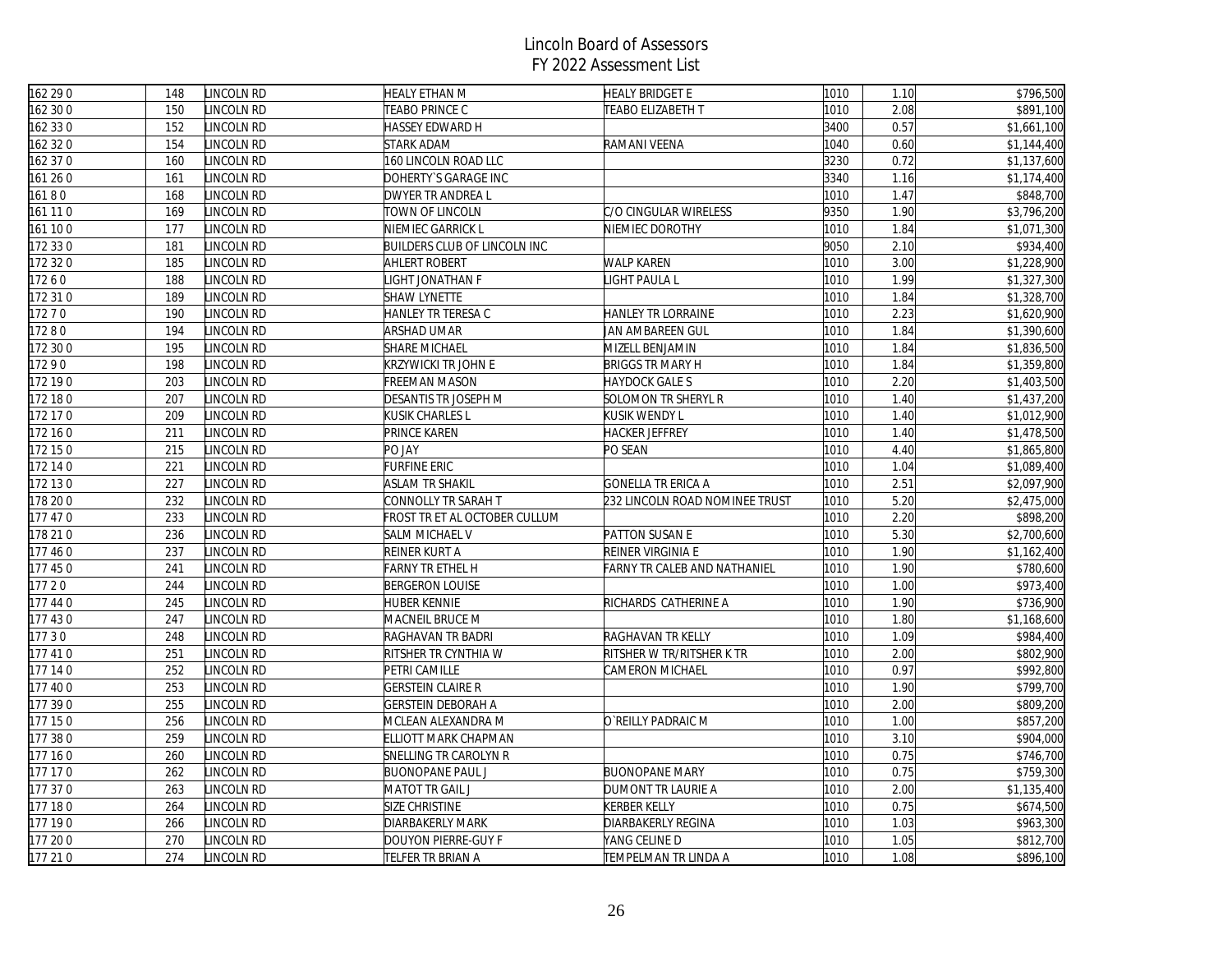| 152 56 0            |                | LINCOLN RD       | TOWN OF LINCOLN              | <b>MUNICIPAL</b>          | 9030 | 1.56  | \$653,900   |
|---------------------|----------------|------------------|------------------------------|---------------------------|------|-------|-------------|
| 154 2 0             |                | LINCOLN RD       | INCOLN LAND CONSERVATION TR  |                           | 9050 | 25.00 | \$831,900   |
| 154 3 0             |                | LINCOLN RD       | TOWN OF LINCOLN              | CONSERVATION              | 9030 | 46.80 | \$280,800   |
| 162 450             |                | LINCOLN RD       | TOWN OF LINCOLN              | CONSERVATION              | 9030 | 9.13  | \$986,800   |
| 15320               |                | LINCOLN RD       | TOWN OF LINCOLN              | <b>HIGHWAY</b>            | 9030 | 0.16  | \$91,900    |
| 162 510             |                | LINCOLN RD       | TOWN OF LINCOLN              | CONSERVATION              | 9030 | 5.58  | \$33,500    |
| 16210               |                | LINCOLN RD       | TOWN OF LINCOLN              | CONSERVATION              | 9030 | 5.97  | \$808,800   |
| 161 250             |                | LINCOLN RD       | TOWN OF LINCOLN              | CONSERVATION              | 9030 | 0.27  | \$8,100     |
| 61 27 0             |                | INCOLN RD        | TOWN OF LINCOLN              | MUNICIPAL                 | 9030 | 0.13  | \$3,900     |
| 161 28 0            |                | LINCOLN RD       | TOWN OF LINCOLN              | <b>HIGHWAY</b>            | 9030 | 0.27  | \$8,100     |
| 161 24 0            |                | LINCOLN RD       | TOWN OF LINCOLN              | CONSERVATION              | 9030 | 1.15  | \$561,800   |
| 161 30 0            |                | LINCOLN RD       | TOWN OF LINCOLN              | <b>HIGHWAY</b>            | 9030 | 0.04  | \$24,800    |
| $\frac{1}{177}$ 220 | $\overline{2}$ | LINWAY RD        | <b>MELLEN PETER</b>          | <b>MELLEN LAURA</b>       | 1060 | 0.50  | \$20,900    |
| 177 230             | $\overline{4}$ | INWAY RD         | O`BRIEN TR JOSEPH A          | O`BRIEN TR VIRGINIA B     | 1010 | 1.05  | \$875,700   |
| 177 290             | $\overline{7}$ | LINWAY RD        | EVERITT JONATHAN             | EVERITT ELIZABETH BUTLER  | 1010 | 1.32  | \$834,500   |
| 177 24 0            | 8              | <b>LINWAY RD</b> | FASCIANO CHRISTOPHER J       | <b>FASCIANO REBECCA S</b> | 1010 | 1.03  | \$1,304,600 |
| 177 250             | 10             | LINWAY RD        | COLEMAN ANDREW               | COLEMAN SANDRA            | 1010 | 0.97  | \$938,100   |
| 177 280             | 11             | LINWAY RD        | EHRHOFF JACOB                | <b>GNATOWSKI PHILANA</b>  | 1010 | 1.15  | \$906,900   |
| 177 260             | 14             | LINWAY RD        | DUMONT JOHN E                |                           | 1010 | 1.12  | \$783,100   |
| 177 27 0            | 15             | LINWAY RD        | DUTKEWYCH MARK Y             | FREEDMAN LISA A           | 1010 | 1.13  | \$892,200   |
| 178 180             | $\mathbf{0}$   | LONG MEADOW RD   | <b>SALM MICHAEL V</b>        | PATTON SUSAN E            | 1320 | 0.44  | \$13,200    |
| 177 130             | 5              | ONG MEADOW RD    | COOPER LISETTE               |                           | 1010 | 0.92  | \$1,300,600 |
| 177 120             | $\overline{7}$ | LONG MEADOW RD   | HARDING SUSAN SHELBY         |                           | 1010 | 1.20  | \$991,300   |
| 17740               | 8              | LONG MEADOW RD   | WILMOT TR J THOMAS           | LYMAN TR DIANA L          | 1010 | 1.23  | \$1,112,300 |
| 177 11 0            | 11             | LONG MEADOW RD   | CHASE KERRY                  | CHASE STEPHANIE           | 1010 | 1.20  | \$1,590,900 |
| 17750               | 12             | LONG MEADOW RD   | PICKETT ANDREW C             |                           | 1010 | 1.23  | \$1,302,000 |
| 178 16 0            | 16             | LONG MEADOW RD   | MATATHIA TR ELLEN M          |                           | 1010 | 1.44  | \$1,267,300 |
| 177 100             | 17             | LONG MEADOW RD   | <b>BRUSH DAVID C</b>         | <b>BRUSH DALE M</b>       | 1010 | 0.93  | \$1,104,700 |
| 178 17 0            | 20             | LONG MEADOW RD   | SIEGEL RONALD D              | <b>ARONS GINA</b>         | 1010 | 1.14  | \$1,141,500 |
| 17790               | 21             | LONG MEADOW RD   | COUGHLIN TR BEVERLY S        |                           | 1010 | 1.06  | \$1,021,200 |
| 17780               | 25             | LONG MEADOW RD   | HOENIG STEPHEN J             | DERMAN MELANIE P          | 1010 | 0.98  | \$1,341,300 |
| 178 24 0            | 26             | LONG MEADOW RD   | HOBBS WILLIAM                | MITCHELL CAROLINE         | 1010 | 1.49  | \$1,366,500 |
| 178 25 0            | 28             | LONG MEADOW RD   | <b>BELT MAUREEN COSTELLO</b> |                           | 1010 | 0.92  | \$897,800   |
| 17770               | 29             | LONG MEADOW RD   | OEWENSTEIN DAVIDA G          |                           | 1010 | 0.98  | \$1,037,600 |
| 178 26 0            | 32             | ONG MEADOW RD    | FERRI EDWARD J               | FERRI ELEANOR J           | 1010 | 0.93  | \$968,400   |
| 17760               | 33             | LONG MEADOW RD   | MURPHY MATTHEW N             | MURPHY SALLY A            | 1010 | 1.01  | \$1,421,600 |
| 18810               | 36             | LONG MEADOW RD   | <b>BORDEN PETER</b>          | BORDEN MIRIAM SHERMAN     | 1010 | 0.92  | \$1,208,800 |
| 18830               | 37             | LONG MEADOW RD   | SULLIVAN JOHN C              | SULLIVAN JULIA C          | 1010 | 1.01  | \$1,025,300 |
| 18820               | 38             | ONG MEADOW RD    | <b>GROVER ARVIND</b>         | CRANDALL CAROLYN          | 1010 | 0.93  | \$1,127,200 |
| 153 120             | $\mathbf{0}$   | MACKINTOSH LN    | MACKINTOSH LN HOMEOWNERS     |                           | 9970 | 0.70  | \$21,000    |
| 15361               | $\overline{0}$ | MACKINTOSH LN    | CARSON TR ROBERT L           |                           | 1320 | 0.52  | \$3,100     |
| 153 7 1             | $\mathbf 0$    | MACKINTOSH LN    | FLINT JONATHAN A             | <b>FLINT ALICE L</b>      | 1320 | 13.05 | \$78,300    |
| 15330               | 8              | MACKINTOSH LN    | JOHNSON RICHARD              | JOHNSON DONNA             | 1010 | 2.85  | \$1,331,400 |
| 15340               | 12             | MACKINTOSH LN    | MANSFIELD FREDRICK L         | MANSFIELD M JOAN F        | 1010 | 1.09  | \$1,072,000 |
| 153 11 0            | 15             | MACKINTOSH LN    | COVINO JR TR NICHOLAS        |                           | 1010 | 1.34  | \$1,190,600 |
| 153 100             | 19             | MACKINTOSH LN    | CIRASO JOHN                  | <b>FOX JUDY</b>           | 1010 | 1.46  | \$955,100   |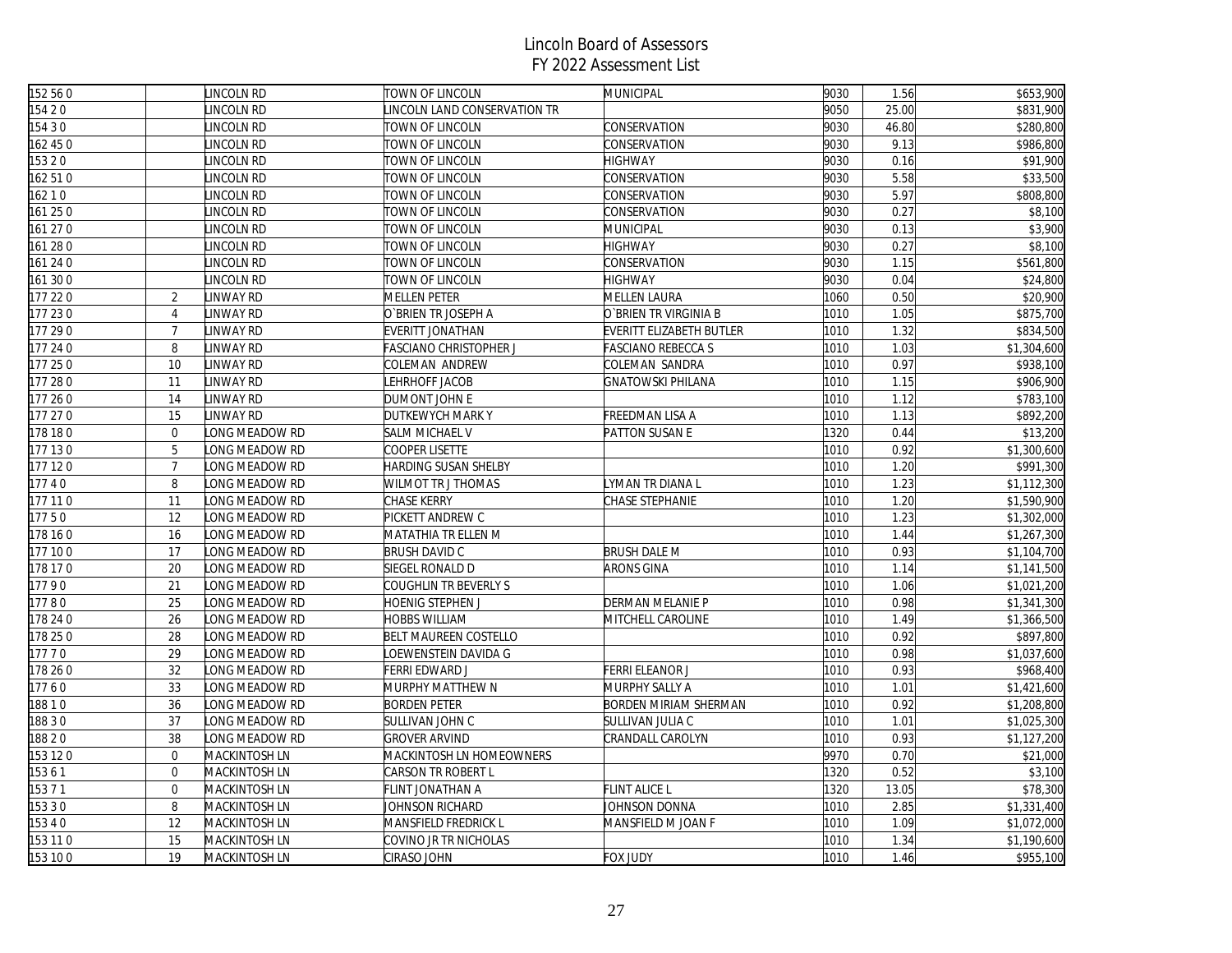| 15360    | 20               | MACKINTOSH LN    | CARSON TR ROBERT L             |                           | 1010 | 2.59  | \$1,718,000  |
|----------|------------------|------------------|--------------------------------|---------------------------|------|-------|--------------|
| 15370    | 22               | MACKINTOSH LN    | FLINT JONATHAN A               | FLINT ALICE L             | 1010 | 6.16  | \$2,614,900  |
| 15390    |                  | MACKINTOSH LN    | INCOLN LAND CONSERVATION TR    |                           | 9050 | 7.06  | \$293,700    |
| 15350    |                  | MACKINTOSH LN    | TOWN OF LINCOLN                | CONSERVATION              | 9030 | 50.00 | \$1,598,400  |
| 115 10 0 | 758              | MARRETT RD (PVT) | MINUTEMAN TECH VHS             |                           | 9040 | 36.01 | \$1,657,900  |
| 111 100  | $\overline{0}$   | MARY'S WAY       | CIVICO ORIOLE LINCOLN LLC      |                           | 4310 | 3.00  | \$603,500    |
| 111 11 0 | $\mathbf{1}$     | MARY'S WAY       | CIVICO ORIOLE LINCOLN LLC      | ATTN: CHRIS FERNANDEZ     | 1120 | 3.00  | \$14,457,700 |
| 11180    | 3                | MARY'S WAY       | O`BRIEN CATHERINE              |                           | 1010 | 1.27  | \$1,036,500  |
| 11170    | 5                | MARY'S WAY       | O`BRIEN TR MARY                | MARY O`BRIEN FAMILY TRUST | 1010 | 1.00  | \$649,300    |
| 11160    | $\overline{7}$   | MARY'S WAY       | SHAIKH AMJAD H                 | SHAIKH RAZIA H            | 1010 | 1.19  | \$628,300    |
| 11190    | 9                | MARY`S WAY       | MILLER TR DAVID A              | YAGJIAN TR JOHN           | 0410 | 9.90  | \$918,700    |
| 11140    | 11               | MARY'S WAY       | <b>SEGAL DAVID J</b>           |                           | 1010 | 3.43  | \$684,800    |
| 172 25 0 | $\mathbf{1}$     | MEADOWBROOK RD   | MUIR AYR M                     | MUIR BROOKE R DYER        | 1010 | 1.12  | \$762,500    |
| 172 23 0 | $\overline{4}$   | MEADOWBROOK RD   | OHL JOHN W                     | OHL KATRINA S             | 1010 | 0.94  | \$894,600    |
| 172 24 0 | 8                | MEADOWBROOK RD   | SANDOSKI MARIA                 | SANDOSKI AARON            | 1010 | 1.92  | \$1,348,300  |
| 17360    | 9                | MEADOWBROOK RD   | PALY JONATHAN JUDD             | PALY VICTORIA F           | 1010 | 1.87  | \$1,192,200  |
| 17320    | 12               | MEADOWBROOK RD   | YARDIMCI EFE                   | KRUTIAK JULIE ANN         | 1010 | 7.10  | \$1,355,100  |
| 17350    | 15               | MEADOWBROOK RD   | GIENAPP ERICA L                |                           | 1010 | 2.15  | \$1,043,300  |
| 17340    | 17               | MEADOWBROOK RD   | YEON SUSAN B                   |                           | 1010 | 3.60  | \$1,447,700  |
| 17330    | 20               | MEADOWBROOK RD   | HENKEN H DAVID                 | MILLS MELISSA D           | 1010 | 5.37  | \$1,816,100  |
| 162 11 0 | 10               | MEADOWDAM RD     | WINSHIP SUSAN                  | KOENIG JOHN L             | 1010 | 2.14  | \$1,112,100  |
| 162 12 0 | 14               | MEADOWDAM RD     | NICHOLSON KATHRYN M            |                           | 1010 | 2.36  | \$1,277,100  |
| 11730    | $\boldsymbol{0}$ | MILL ST          | CITY OF CAMBRIDGE              |                           | 9030 | 21.00 | \$1,207,700  |
| 115 15 0 | $\overline{0}$   | MILL ST          | MINUTEMAN TECH VHS             |                           | 9040 | 1.11  | \$6,700      |
| 117 30 0 | $\overline{0}$   | MILL ST          | SQUIBB MILDRED G               |                           | 1320 | 0.14  | \$4,200      |
| 115 130  | 10               | MILL ST          | MINUTEMAN TECH VHS             |                           | 9040 | 1.84  | \$876,700    |
| 115 14 0 | 12               | <b>MILL ST</b>   | <b>MINUTEMAN TECH VHS</b>      |                           | 9040 | 2.02  | \$638,300    |
| 115 16 0 | 14               | MILL ST          | MINUTEMAN TECH VHS             |                           | 9040 | 2.18  | \$643,000    |
| 115 17 0 | 16               | MILL ST          | MINUTEMAN TECH VHS             |                           | 9040 | 1.84  | \$899,300    |
| 115 18 0 | 20               | MILL ST          | MINUTEMAN TECH VHS             |                           | 9040 | 1.84  | \$969,500    |
| 11820    | 21               | MILL ST          | DOMNITZ ROBERT                 |                           | 1010 | 11.90 | \$1,154,200  |
| 117 21 0 | 27               | MILL ST          | <b>GENOVESE JOSEPH C</b>       | <b>GENOVESE LINDA J</b>   | 1010 | 2.40  | \$1,277,500  |
| 117 20 0 | 31               | <b>MILL ST</b>   | EE YOUNG HO                    | <b>SUH LAWON</b>          | 1010 | 2.70  | \$2,054,100  |
| 117 190  | 33               | MILL ST          | DAMICO JR RALPH P              | DMAICO EDWINA             | 1010 | 2.63  | \$812,800    |
| 11710    | 36               | MILL ST          | SQUIBB MILDRED G               |                           | 1010 | 0.88  | \$662,300    |
| 117 180  | 37               | MILL ST          | DAMICO JR RALPH P              | DAMICO EDWINA P           | 1010 | 3.50  | \$823,300    |
| 11720    | 48               | MILL ST          | EVANGELISTA TR FLORENZO        |                           | 1010 | 2.10  | \$771,000    |
| 11740    | 60               | MILL ST          | ZHANG FAMILY RETREAT CENTER LL |                           | 1010 | 12.62 | \$2,599,900  |
| 11610    | 82               | MILL ST          | <b>BYRNES MICHAEL</b>          | BYRNES MARGARET LARSEN    | 1010 | 4.35  | \$1,363,800  |
| 129 29 0 | 84               | MILL ST          | APSLER ROBERT                  | APSLER JACQUELINE         | 1010 | 2.25  | \$1,450,000  |
| 13010    | 90               | MILL ST          | GROTZER TR TINA ANN            |                           | 1010 | 3.10  | \$1,374,500  |
| 13020    | 94               | MILL ST          | I WEI                          | ZHANG XIAOCHUN            | 1010 | 1.60  | \$1,367,300  |
| 129 27 0 | 115              | MILL ST          | <b>FONG PEGGY</b>              |                           | 1010 | 0.95  | \$766,600    |
| 115 21 0 |                  | MILL ST          | JNITED STATES OF AMERICA       | MINUTEMAN PARK            | 9000 | 2.79  | \$661,300    |
| 115 20 0 |                  | MILL ST          | JNITED STATES OF AMERICA       | MINUTEMAN PARK            | 9000 | 2.05  | \$639,200    |
| 115 11 0 |                  | MILL ST          | UNITED STATES OF AMERICA       | MINUTEMAN PARK            | 9000 | 16.00 | \$1,057,700  |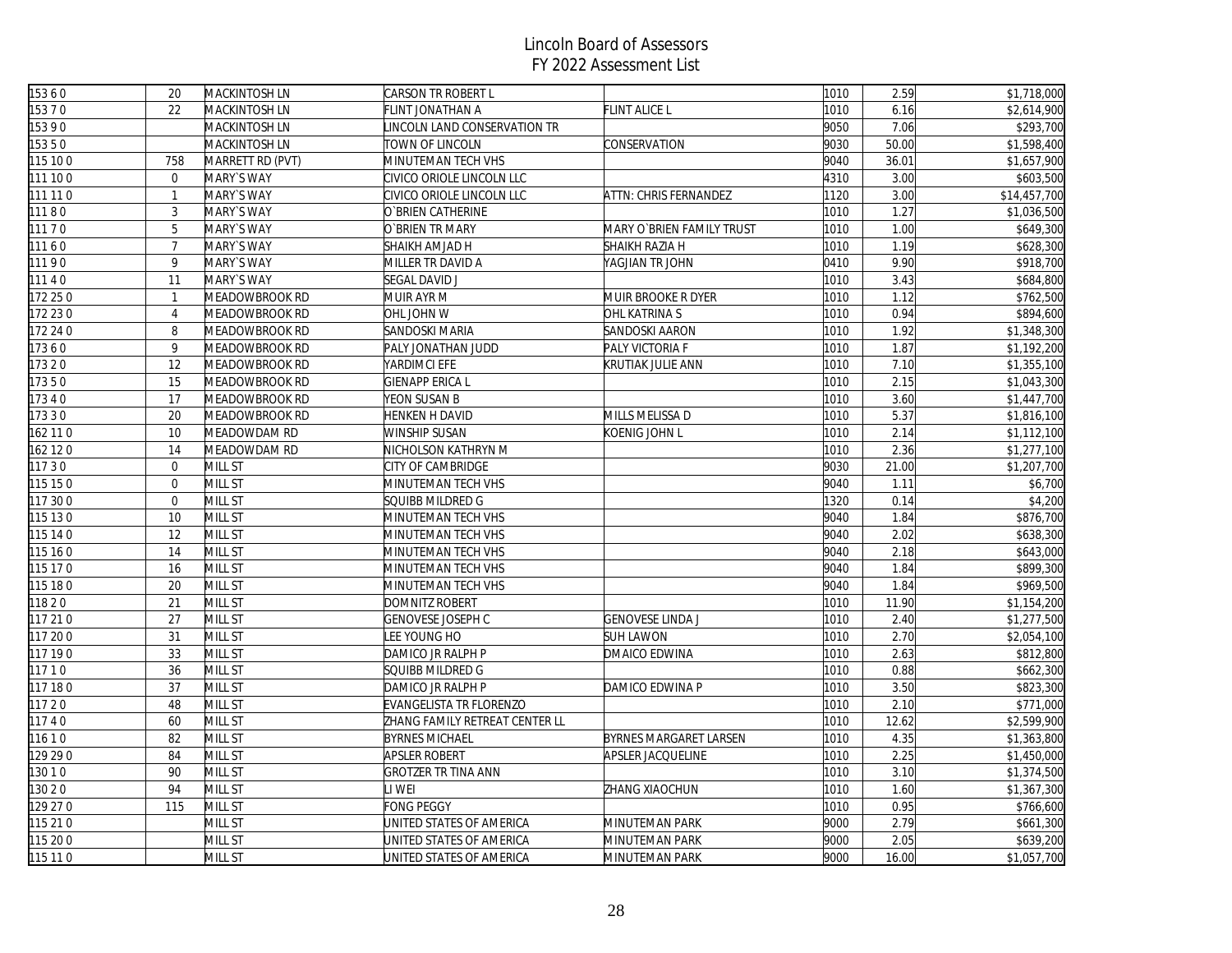| 11750    |                | MILL ST            | CITY OF CAMBRIDGE           |                                     | 9030 | 83.00 | \$3,067,700 |
|----------|----------------|--------------------|-----------------------------|-------------------------------------|------|-------|-------------|
| 130 3 0  |                | MILL ST            | CITY OF CAMBRIDGE           |                                     | 9030 | 7.90  | \$119,400   |
| 129 30 0 |                | MILL ST            | TOWN OF LINCOLN             | <b>HIGHWAY</b>                      | 9030 | 0.18  | \$92,300    |
| 11760    | 6              | MILL STREET EX     | DAMICO CHRISTINE L          |                                     | 1010 | 2.17  | \$757,600   |
| 11770    | 8              | MILL STREET EX     | <b>BELGE MATTHEW</b>        | ROBBAT MARY ANN                     | 1010 | 3.12  | \$1,076,200 |
| 117 100  | 9              | MILL STREET EX     | TSAI TZUFU                  | DUH HUEYFEN M                       | 1010 | 3.89  | \$1,094,800 |
| 11790    | 11             | MILL STREET EX     | DAMICO RALPH P              | DAMICO ELVIRA                       | 1010 | 3.40  | \$773,000   |
| 129 28 0 | 15             | MILL STREET EX     | DAMICO MARK P               |                                     | 1010 | 3.20  | \$831,800   |
| 11780    | 17             | MILL STREET EX     | YOS JERROLD M               | YOS ANN B                           | 1010 | 4.80  | \$885,200   |
| 170 15 0 | $\mathbf{0}$   | MILLSTONE LN       | WHEELOCK JOSEPH A           | <b>WHEELOCK ANDRONICA T STANLEY</b> | 1320 | 2.15  | \$12,900    |
| 170 17 0 | $\mathbf 0$    | MILLSTONE LN       | HARRINGTON JR TR WINTHROP W | HARRINGTON TR ANDREA L              | 1320 | 1.21  | \$7,300     |
| 170 130  | $\mathbf{1}$   | MILLSTONE LN       | <b>BRENT BENJAMIN K</b>     | <b>BRENT SARAH TM</b>               | 1010 | 1.92  | \$1,045,800 |
| 18040    | $\overline{2}$ | MILLSTONE LN       | LAUPHEIMER JOHN             | LAUPHEIMER DEBORAH                  | 1010 | 2.41  | \$1,771,800 |
| 170 14 0 | $\mathbf{3}$   | MILLSTONE LN       | VALLEAU TR ROBERT D         | VALLEAU TR PAMELA M                 | 1010 | 2.10  | \$1,790,500 |
| 180 3 0  | $\overline{4}$ | MILLSTONE LN       | HARRINGTON WENDY            |                                     | 1010 | 10.69 | \$1,713,600 |
| 18020    | 6              | MILLSTONE LN       | WHEELOCK JOSEPH A           | WHEELOCK ANDRONICA T STANLEY        | 1010 | 15.50 | \$1,608,000 |
| 18010    | $\, 8$         | MILLSTONE LN       | WHEELOCK JOSEPH A           | WHEELOCK ANDRONICA T STANLEY        | 1300 | 1.90  | \$768,400   |
| 170 16 0 | 10             | MILLSTONE LN       | WHEELOCK TR JOSEPH A        |                                     | 8030 | 9.99  | \$204,228   |
| 144 230  | $\mathbf{0}$   | MINEBROOK RD       | DENORMANDIE ALICE W         |                                     | 1300 | 3.31  | \$693,600   |
| 144 22 0 | $\overline{4}$ | MINEBROOK RD       | DENORMANDIE ALICE W         | SHAH SURENDRA V                     | 1010 | 1.86  | \$1,113,000 |
| 144 28 0 | $\overline{7}$ | MINEBROOK RD       | <b>FARGO TR SUSAN C</b>     | FARGO JR TR FOSTER M                | 1010 | 3.44  | \$1,078,500 |
| 144 270  | 11             | MINEBROOK RD       | WEBBER SHEILA               | <b>WEBBER DAVID S</b>               | 1010 | 2.33  | \$1,279,700 |
| 144 24 0 | 14             | MINEBROOK RD       | <b>GREESON JOSEPH B</b>     | <b>GREESON JENNIE L</b>             | 1010 | 2.81  | \$1,177,900 |
| 144 26 0 | 15             | MINEBROOK RD       | WILLS JOANNA                | KALUZNIACKI ANDREW                  | 1010 | 13.10 | \$1,736,000 |
| 144 25 0 | 16             | MINEBROOK RD       | PAIK SUNGIK FRANCIS         | PAIK WANDA Y                        | 1010 | 2.94  | \$1,223,600 |
| 181 24 0 | $\mathbf{1}$   | MOCCASIN HL        | PEARSON BRADLEY             | PEARSON CANDACE                     | 1010 | 1.24  | \$821,700   |
| 181 390  | $\overline{4}$ | MOCCASIN HL        | O`NEIL DAVID                | O`NEIL BARBARA M                    | 1010 | 1.99  | \$998,800   |
| 181 230  | $\overline{7}$ | MOCCASIN HL        | SMULOWICZ BRONISLAW         | SMULOWICZ SAWERA                    | 1010 | 1.34  | \$979,500   |
| 181 400  | 8              | MOCCASIN HL        | LLOYD LEWIS L               | LLOYD ROSEMARY                      | 1010 | 1.64  | \$979,900   |
| 181 130  | 11             | MOCCASIN HL        | KASS JASON                  | BERNASCONI COURTNEY                 | 1010 | 1.25  | \$1,079,000 |
| 18190    | 14             | MOCCASIN HL        | FINCKE NANCY BOUCHARD       | FINCKE GREGORY LEO                  | 1010 | 1.38  | \$845,000   |
| 181 120  | 15             | MOCCASIN HL        | ZIMAROWSKI MARY JANE        |                                     | 1010 | 1.52  | \$873,500   |
| 181 100  | 18             | MOCCASIN HL        | RAJDEV NEAL H               | RAJDEV KIMBERLY A                   | 1010 | 1.93  | \$1,040,800 |
| 181 11 0 | 19             | <b>MOCCASIN HL</b> | JARRELL KEVIN A             | JARRELL BRENDA H                    | 1010 | 2.57  | \$1,018,600 |
| 119 26 0 | $\overline{4}$ | MORNINGSIDE LN     | SHERIDAN HEATHER            | <b>WAMPLER PHYLLIS</b>              | 1010 | 1.13  | \$991,800   |
| 119 30 0 | 5              | MORNINGSIDE LN     | KAMPOURES GEORGE            | KAMPOURES SOFIA                     | 1010 | 0.94  | \$1,111,000 |
| 119 29 0 | 9              | MORNINGSIDE LN     | CONWAY MARK                 | SCATAMACCHIA MARY                   | 1010 | 0.96  | \$1,044,100 |
| 119 27 0 | 10             | MORNINGSIDE LN     | PELTZ TR LAWRENCE           | RIEMER TR NANCY                     | 1010 | 1.20  | \$904,400   |
| 119 28 0 | 12             | MORNINGSIDE LN     | MUSMAN JEFFREY L            | O'DOHERTY CECELIA NUNEZ             | 1010 | 1.09  | \$800,000   |
| 11310    | 14             | MORNINGSIDE LN     | <b>FRANK ESPEN</b>          | FRANK CYNTHIA                       | 1010 | 0.98  | \$717,900   |
| 113 35 0 | 15             | MORNINGSIDE LN     | SIMOES OSVALDO F            |                                     | 1010 | 0.95  | \$733,200   |
| 113 34 0 | 17             | MORNINGSIDE LN     | PEYSAKHOV EDUARD            | TURKENICH LARISA                    | 1010 | 1.20  | \$1,406,000 |
| 113 33 0 | 19             | MORNINGSIDE LN     | SILVA JOHN                  | SILVA BELINDA                       | 1010 | 1.09  | \$799,800   |
| 11320    | 20             | MORNINGSIDE LN     | KIM YANG J                  | KIM JANE                            | 1010 | 0.94  | \$800,100   |
| 113 32 0 | 23             | MORNINGSIDE LN     | WEINSTEIN SHARON R          |                                     | 1010 | 0.91  | \$783,000   |
| 113 31 0 | 25             | MORNINGSIDE LN     | NICHOLS ALEXANDER J         | CHEUNG ANN FENG                     | 1010 | 0.93  | \$748,500   |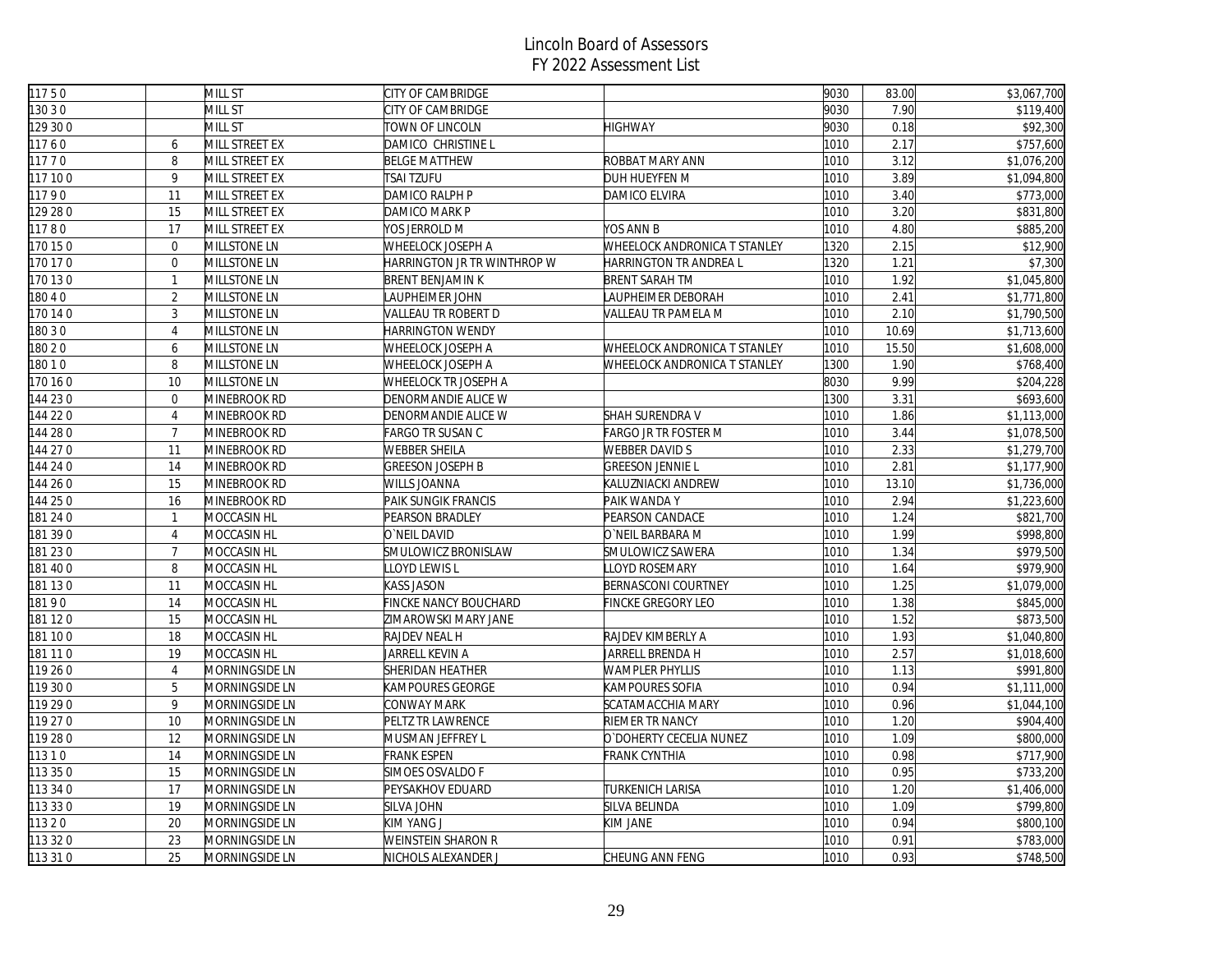| 11330           |                |                                  |                                    |                                 | 1010 |              |                        |
|-----------------|----------------|----------------------------------|------------------------------------|---------------------------------|------|--------------|------------------------|
| 113 30 0        | 26<br>27       | MORNINGSIDE LN<br>MORNINGSIDE LN | PAYNE SCOTT L<br>MERULLO ANTHONY D | PAYNE JILL G<br>MERULLO DONNA M | 1010 | 0.94<br>0.91 | \$725,400<br>\$778,300 |
| 11340           | 30             | MORNINGSIDE LN                   | RICHARD TR JOHN J                  | RICHARD TR JENNIFER GINSBURG    | 1010 | 0.97         | \$762,800              |
| 113 29 0        | 31             |                                  | <b>BRIGGS RANDAL L</b>             |                                 | 1010 | 0.96         | \$901,600              |
|                 | 34             | MORNINGSIDE LN                   |                                    |                                 |      |              |                        |
| 11350           |                | MORNINGSIDE LN                   | <b>BRENNAN WILLIAM L</b>           | BRENNAN ELEANOR A               | 1010 | 1.10         | \$764,700              |
| 11360           | 36             | MORNINGSIDE LN                   | ASADORIAN ALAN A                   | HAGOPIAN ASADORIAN MELANIE      | 1010 | 1.28         | \$850,200              |
| 11370           | 38             | MORNINGSIDE LN                   | SERVI LESLIE DAVID                 |                                 | 1010 | 1.15         | \$817,500              |
| 113 10 0        | 39             | MORNINGSIDE LN                   | MURPHY TR BARTHOLOMEW D            | SILVERSTEIN TR SARA             | 1010 | 0.96         | \$751,600              |
| 11380           | 40             | MORNINGSIDE LN                   | <b>DIADIUK TR VICKY</b>            |                                 | 1010 | 1.08         | \$704,200              |
| 11390           | 41             | MORNINGSIDE LN                   | DAVID WILLIAM S                    | HAAS-DAVID HEDY                 | 1010 | 0.94         | \$812,700              |
| 106 3 0         |                | NELSON RD                        | HANSCOM FAMILY HOUSING LLC         |                                 | 9000 | 179.67       | \$5,967,700            |
| 11530           |                | Nelson RD                        | UNITED STATES OF AMERICA           | MINUTEMAN PARK                  | 9000 | 1.50         | \$598,000              |
| 11540           |                | NELSON RD                        | UNITED STATES OF AMERICA           | MINUTEMAN PARK                  | 9000 | 6.80         | \$781,600              |
| 11550           |                | NELSON RD                        | UNITED STATES OF AMERICA           | MINUTEMAN PARK                  | 9000 | 0.82         | \$527,700              |
| 10640           |                | NELSON RD                        | UNITED STATES OF AMERICA           | HANSCOM FIELD                   | 9000 | 1.20         | \$567,400              |
| 103 13 0 2 2A   | $\overline{2}$ | NORTH COMMONS                    | <b>STASON WILLIAM</b>              | STASON MIRIAM                   | 1020 | 0.00         | \$268,900              |
| 103 13 0 2 2B   | $\overline{2}$ | NORTH COMMONS                    | <b>DAMON CHRISTINE H</b>           |                                 | 1020 | 0.00         | \$383,400              |
| 103 13 0 2 2C   | $\overline{2}$ | NORTH COMMONS                    | KILGORE LESLIE A                   |                                 | 1020 | 0.00         | \$281,200              |
| 103 13 0 2 2D   | $\overline{2}$ | NORTH COMMONS                    | LEWIS TR KAREN A                   |                                 | 1020 | 0.00         | \$425,500              |
| 103 13 0 4 4L   | $\overline{4}$ | NORTH COMMONS                    | DIBYA DEEPAK                       | ARORA POOJA                     | 1020 | 0.00         | \$473,400              |
| 103 13 0 4 4R   | $\overline{4}$ | NORTH COMMONS                    | WHITE ARNETTA M                    | WHITE HOPE F                    | 1020 | 0.00         | \$293,100              |
| 103 13 0 6 6A   | 6              | NORTH COMMONS                    | MODDAEINAMA NOSRAT                 |                                 | 1020 | 0.00         | \$156,900              |
| 103 13 0 6 6B   | 6              | NORTH COMMONS                    | <b>DESAI DHRUV</b>                 | <b>DESAI DEVANSHI</b>           | 1020 | 0.00         | \$394,300              |
| 103 13 0 6 6C   | 6              | NORTH COMMONS                    | PARK DONGWOO                       | PARK HEE KYUNG                  | 1020 | 0.00         | \$495,900              |
| 103 13 0 6 6D   | 6              | NORTH COMMONS                    | WU MICHAEL M                       |                                 | 1020 | 0.00         | $\overline{$}534,600$  |
| 103 13 0 8 8A   | 8              | NORTH COMMONS                    | <b>GROSS GERALD R</b>              | <b>GROSS CINDY B</b>            | 1020 | 0.00         | \$448,500              |
| 103 13 0 8 8B   | 8              | NORTH COMMONS                    | GOODWIN MARGARET M                 |                                 | 1020 | 0.00         | \$175,900              |
| 103 13 0 8 8C   | 8              | NORTH COMMONS                    | YUE SHANSHAN                       |                                 | 1020 | 0.00         | \$406,700              |
| 103 13 0 8 8D   | 8              | NORTH COMMONS                    | <b>BARBIASZ MARY ELLEN</b>         |                                 | 1020 | 0.00         | \$314,600              |
| 103 13 0 10 10A | 10             | NORTH COMMONS                    | CROWDER CHERYL D                   |                                 | 1020 | 0.00         | \$330,500              |
| 103 13 0 10 10B | 10             | NORTH COMMONS                    | KOLLER LAURA F                     |                                 | 1020 | 0.00         | \$274,000              |
| 103 13 0 10 10C | 10             | NORTH COMMONS                    | WANG TINA Y                        | KJAERSGAARD FRANK               | 1020 | 0.00         | \$463,400              |
| 103 13 0 10 10D | 10             | NORTH COMMONS                    | JAMIESON WENDY J                   |                                 | 1020 | 0.00         | \$546,000              |
| 103 13 0 12 12L | 12             | NORTH COMMONS                    | LEE CHAIN                          | LEE ALICE                       | 1020 | 0.00         | \$523,800              |
| 103 13 0 12 12R | 12             | NORTH COMMONS                    | PEREZ CRISTINA                     |                                 | 1020 | 0.00         | \$527,100              |
| 103 13 0 14 14A | 14             | NORTH COMMONS                    | KINDLEBERGER SARAH                 |                                 | 1020 | 0.00         | \$452,500              |
| 103 13 0 14 14B | 14             | NORTH COMMONS                    | <b>KRUPSAW BRIANNE</b>             |                                 | 1020 | 0.00         | \$381,700              |
| 103 13 0 14 14C | 14             | NORTH COMMONS                    | PINA ALEXANDER                     | <b>ZHANG LU</b>                 | 1020 | 0.00         | \$458,800              |
| 103 13 0 14 14D | 14             | NORTH COMMONS                    | MYER ANITA KREMGOLD                | MYER SR DAVID E                 | 1020 | 0.00         | \$474,300              |
| 103 13 0 16 16A | 16             | NORTH COMMONS                    | <b>ISEC MARISSA</b>                |                                 | 1020 | 0.00         | \$270,800              |
| 103 13 0 16 16B | 16             | NORTH COMMONS                    | <b>IBMAN MARCIA R</b>              |                                 | 1020 | 0.00         | \$441,100              |
| 103 13 0 16 16C | 16             | NORTH COMMONS                    | KIM ADELINE                        |                                 | 1020 | 0.00         | \$468,900              |
| 103 13 0 16 16D | 16             | NORTH COMMONS                    | KING WAYNE M                       | KOOIMA SARA N                   | 1020 | 0.00         | \$538,000              |
| 10950           | $\mathbf 0$    | NORTH GREAT RD                   | <b>BROOKS LINCOLN REALTY TRUST</b> | BROOKS BREWSTER ST REALTY TR    | 9970 | 0.58         | \$17,400               |
| 11520           | $\mathbf 0$    | NORTH GREAT RD                   | UNITED STATES OF AMERICA           | MINUTEMAN PARK                  | 9000 | 1.90         | \$639,400              |
|                 | 33             |                                  |                                    |                                 |      |              |                        |
| 10970           |                | NORTH GREAT RD                   | UNITED STATES OF AMERICA           | MINUTEMAN PARK                  | 9000 | 13.16        | \$1,683,600            |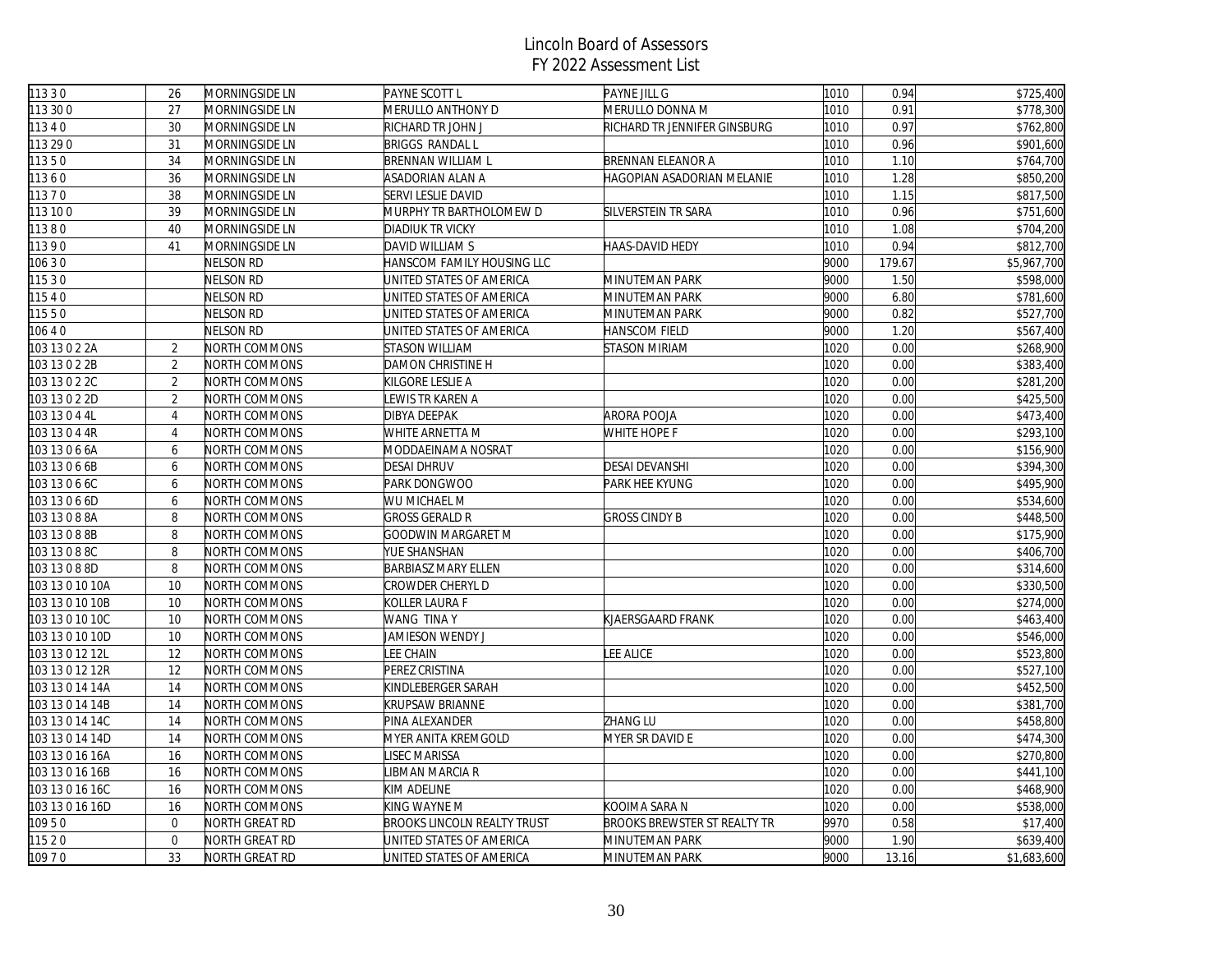| 10960    | 35  | NORTH GREAT RD | <b>STOWE TR ROSALIND BROOKS</b> |                    | 1010 | 1.39  | \$1,732,000 |
|----------|-----|----------------|---------------------------------|--------------------|------|-------|-------------|
| 112 29 0 | 37  | NORTH GREAT RD | MIARA LINCOLN J                 | MIARA MARIA E      | 1010 | 3.00  | \$1,259,900 |
| 109 4 0  | 39  | NORTH GREAT RD | HAMANDI HENRY                   | EL JENAYNATI ZEINA | 1010 | 1.27  | \$695,000   |
| 109 30   | 41  | NORTH GREAT RD | UNITED STATES OF AMERICA        | MINUTEMAN PARK     | 9000 | 1.53  | \$785,500   |
| 10890    | 59  | NORTH GREAT RD | UNITED STATES OF AMERICA        | MINUTEMAN PARK     | 9000 | 1.20  | \$741,000   |
| 113520   | 97  | NORTH GREAT RD | UNITED STATES OF AMERICA        | MINUTEMAN PARK     | 9000 | 6.50  | \$945,500   |
| 108 68 0 | 100 | NORTH GREAT RD | UNITED STATES OF AMERICA        | MINUTEMAN PARK     | 9000 | 1.99  | \$637,300   |
| 113530   | 101 | NORTH GREAT RD | UNITED STATES OF AMERICA        | MINUTEMAN PARK     | 9000 | 0.79  | \$731,600   |
| 10710    | 112 | NORTH GREAT RD | UNITED STATES OF AMERICA        | MINUTEMAN PARK     | 9000 | 0.97  | \$757,200   |
| 114 14 0 | 142 | NORTH GREAT RD | JNITED STATES OF AMERICA        | MINUTEMAN PARK     | 9000 | 1.90  | \$811,200   |
| 114 16 0 | 165 | NORTH GREAT RD | UNITED STATES OF AMERICA        | MINUTEMAN PARK     | 9000 | 6.80  | \$939,100   |
| 115 19 0 | 169 | NORTH GREAT RD | TOWN OF LINCOLN                 | MUNICIPAL          | 9030 | 36.61 | \$1,523,100 |
| 11510    | 190 | NORTH GREAT RD | UNITED STATES OF AMERICA        | MINUTEMAN PARK     | 9000 | 22.00 | \$1,504,000 |
| 11560    | 200 | NORTH GREAT RD | JNITED STATES OF AMERICA        | MINUTEMAN PARK     | 9000 | 5.50  | \$1,363,100 |
| 114 18 0 |     | NORTH GREAT RD | UNITED STATES OF AMERICA        | MINUTEMAN PARK     | 9000 | 4.90  | \$724,600   |
| 114 20 0 |     | NORTH GREAT RD | UNITED STATES OF AMERICA        | MINUTEMAN PARK     | 9000 | 4.64  | \$716,800   |
| 114 7 0  |     | NORTH GREAT RD | UNITED STATES OF AMERICA        | MINUTEMAN PARK     | 9000 | 0.03  | \$93,000    |
| 11460    |     | NORTH GREAT RD | JNITED STATES OF AMERICA        | MINUTEMAN PARK     | 9000 | 0.92  | \$538,100   |
| 11450    |     | NORTH GREAT RD | UNITED STATES OF AMERICA        | MINUTEMAN PARK     | 9000 | 0.85  | \$530,800   |
| 114 11 0 |     | NORTH GREAT RD | UNITED STATES OF AMERICA        | MINUTEMAN PARK     | 9000 | 0.92  | \$538,100   |
| 114 12 0 |     | NORTH GREAT RD | UNITED STATES OF AMERICA        | MINUTEMAN PARK     | 9000 | 0.92  | \$538,100   |
| 114 130  |     | NORTH GREAT RD | UNITED STATES OF AMERICA        | MINUTEMAN PARK     | 9000 | 2.50  | \$652,600   |
| 08 60 0  |     | NORTH GREAT RD | UNITED STATES OF AMERICA        | MINUTEMAN PARK     | 9000 | 0.92  | \$538,100   |
| 108 610  |     | NORTH GREAT RD | UNITED STATES OF AMERICA        | MINUTEMAN PARK     | 9000 | 0.92  | \$538,100   |
| 108 620  |     | NORTH GREAT RD | UNITED STATES OF AMERICA        | MINUTEMAN PARK     | 9000 | 2.98  | \$667,000   |
| 108 63 0 |     | NORTH GREAT RD | UNITED STATES OF AMERICA        | MINUTEMAN PARK     | 9000 | 2.94  | \$665,800   |
| 108 64 0 |     | NORTH GREAT RD | UNITED STATES OF AMERICA        | MINUTEMAN PARK     | 9000 | 3.21  | \$673,900   |
| 108 650  |     | NORTH GREAT RD | UNITED STATES OF AMERICA        | MINUTEMAN PARK     | 9000 | 3.48  | \$682,000   |
| 108 66 0 |     | NORTH GREAT RD | UNITED STATES OF AMERICA        | MINUTEMAN PARK     | 9000 | 2.78  | \$661,000   |
| 108 670  |     | NORTH GREAT RD | UNITED STATES OF AMERICA        | MINUTEMAN PARK     | 9000 | 2.80  | \$661,600   |
| 08 70 0  |     | NORTH GREAT RD | UNITED STATES OF AMERICA        | MINUTEMAN PARK     | 9000 | 1.10  | \$556,700   |
| 108 69 0 |     | NORTH GREAT RD | UNITED STATES OF AMERICA        | MINUTEMAN PARK     | 9000 | 0.93  | \$539,100   |
| 108 2 0  |     | NORTH GREAT RD | UNITED STATES OF AMERICA        | MINUTEMAN PARK     | 9000 | 4.60  | \$715,600   |
| 108 3 0  |     | NORTH GREAT RD | UNITED STATES OF AMERICA        | MINUTEMAN PARK     | 9000 | 1.10  | \$714,700   |
| 10810    |     | NORTH GREAT RD | JNITED STATES OF AMERICA        | MINUTEMAN PARK     | 9000 | 8.00  | \$817,600   |
| 108 10 0 |     | NORTH GREAT RD | UNITED STATES OF AMERICA        | MINUTEMAN PARK     | 9000 | 4.27  | \$653,000   |
| 10980    |     | NORTH GREAT RD | UNITED STATES OF AMERICA        | MINUTEMAN PARK     | 9000 | 8.07  | \$819,700   |
| 109 2 0  |     | NORTH GREAT RD | UNITED STATES OF AMERICA        | MINUTEMAN PARK     | 9000 | 14.68 | \$1,018,100 |
| 108 11 0 |     | NORTH GREAT RD | UNITED STATES OF AMERICA        | MINUTEMAN PARK     | 9000 | 3.30  | \$676,700   |
| 10880    |     | NORTH GREAT RD | UNITED STATES OF AMERICA        | MINUTEMAN PARK     | 9000 | 1.21  | \$520,600   |
| 109 230  |     | NORTH GREAT RD | UNITED STATES OF AMERICA        | MINUTEMAN PARK     | 9000 | 1.05  | \$505,500   |
| 110 10 0 |     | NORTH GREAT RD | UNITED STATES OF AMERICA        | MINUTEMAN PARK     | 9000 | 0.11  | \$62,500    |
| 109 22 0 |     | NORTH GREAT RD | JNITED STATES OF AMERICA        | MINUTEMAN PARK     | 9000 | 1.84  | \$580,100   |
| 109 24 0 |     | NORTH GREAT RD | UNITED STATES OF AMERICA        | MINUTEMAN PARK     | 9000 | 0.16  | \$421,200   |
| 113 14 0 |     | NORTH GREAT RD | TOWN OF LINCOLN                 | CONSERVATION       | 9030 | 43.00 | \$1,867,600 |
| 114 190  |     | NORTH GREAT RD | TOWN OF LINCOLN                 | CONSERVATION       | 9030 | 95.00 | \$1,089,600 |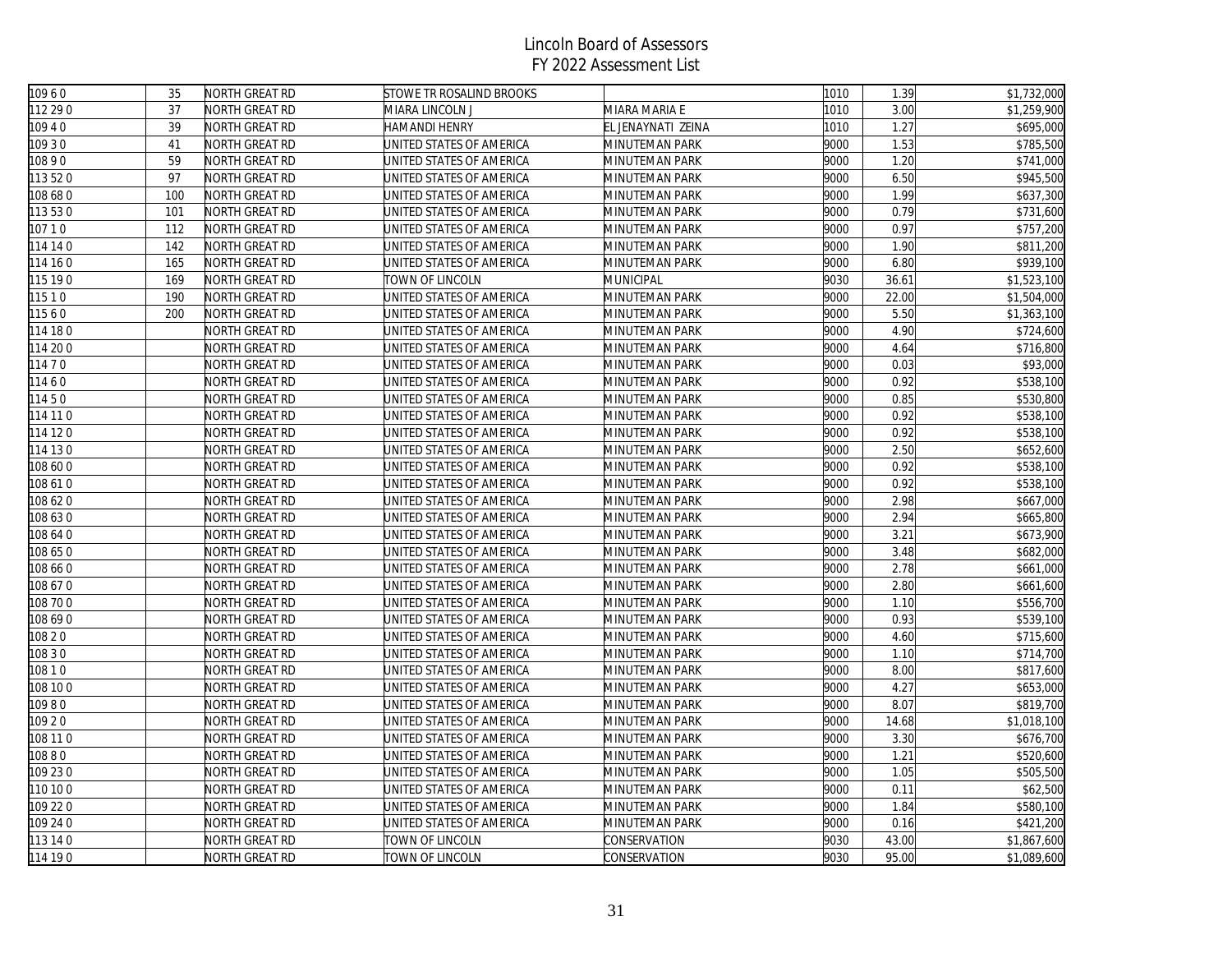| 114 17 0 |                  | NORTH GREAT RD | UNITED STATES OF AMERICA           | MINUTEMAN PARK                       | 9000 | 9.40  | \$859,600               |
|----------|------------------|----------------|------------------------------------|--------------------------------------|------|-------|-------------------------|
| 114 15 0 |                  | NORTH GREAT RD | UNITED STATES OF AMERICA           | MINUTEMAN PARK                       | 9000 | 10.00 | \$877,600               |
| 115 23 0 |                  | NORTH GREAT RD | UNITED STATES OF AMERICA           | MINUTEMAN PARK                       | 9000 | 4.30  | \$706,700               |
| 115 22 0 |                  | NORTH GREAT RD | UNITED STATES OF AMERICA           | MINUTEMAN PARK                       | 9000 | 1.26  | \$573,200               |
| 115 12 0 |                  | NORTH GREAT RD | UNITED STATES OF AMERICA           | MINUTEMAN PARK                       | 9000 | 0.96  | \$542,200               |
| 11580    |                  | NORTH GREAT RD | UNITED STATES OF AMERICA           | MINUTEMAN PARK                       | 9000 | 2.20  | \$643,700               |
| 11590    |                  | NORTH GREAT RD | UNITED STATES OF AMERICA           | MINUTEMAN PARK                       | 9000 | 0.83  | \$528,800               |
| 10910    |                  | NORTH GREAT RD | COMM OF MASS                       | <b>MASSPORT ATTN STEWART DALZELL</b> | 9190 | 14.20 | \$1,003,600             |
| 11570    |                  | NORTH GREAT RD | UNITED STATES OF AMERICA           | MINUTEMAN PARK                       | 9000 | 2.80  | \$661,600               |
| 12770    | $\mathbf{0}$     | OAK KNOLL RD   | TOWN OF LINCOLN                    | CONSERVATION                         | 9030 | 3.42  | \$102,600               |
| 119120   | $\mathbf{3}$     | OAK KNOLL RD   | HSU CHENG PEI                      | HSU MAGGIE WW                        | 1010 | 1.10  | \$831,300               |
| 11960    | $\overline{4}$   | OAK KNOLL RD   | MURPHY PATRICK J                   | COLBY CHARLENE J                     | 1010 | 0.93  | \$762,800               |
| 119 11 0 | $\overline{7}$   | OAK KNOLL RD   | GOUZIE EVAN MICHAEL                | MARGESON KRISTEN ASTRID              | 1010 | 1.20  | \$842,500               |
| 11970    | 8                | OAK KNOLL RD   | COLBY TR CHARLENE J                | COLBY TR WILLIAM A                   | 1010 | 0.93  | \$698,300               |
| 119 10 0 | 9                | OAK KNOLL RD   | <b>GRIFFITH JOHN</b>               | <b>GRIFFITH MARGIT</b>               | 1010 | 0.95  | \$748,400               |
| 11990    | 11               | OAK KNOLL RD   | CLARY SCOTT A                      | CLARY HEATHER L                      | 1010 | 0.94  | \$622,900               |
| 11980    | 12               | OAK KNOLL RD   | O'CONNELL JOHN J                   | <b>HTOO RHONDA</b>                   | 1010 | 0.98  | \$759,000               |
| 12790    |                  | OAK KNOLL RD   | TOWN OF LINCOLN                    | CONSERVATION                         | 9030 | 1.37  | \$41,100                |
| 133 180  | $\overline{0}$   | OAK MEADOW     | OAK MEADOW HOMEOWNERS ASSOC        |                                      | 9990 | 8.38  | \$251,400               |
| 133 28 0 | $\overline{0}$   | OAK MEADOW     | OAK MEADOW HOMEOWNERS ASSOC        |                                      | 9990 | 0.74  | \$22,200                |
| 133 33 0 | $\overline{0}$   | OAK MEADOW     | OAK MEADOW HOMEOWNERS ASSOC        |                                      | 9990 | 1.82  | \$54,600                |
| 133 22 0 | $\boldsymbol{0}$ | OAK MEADOW     | OAK MEADOW HOMEOWNERS ASSOC        |                                      | 9990 | 8.34  | \$250,200               |
| 133 27 0 | $\overline{0}$   | OAK MEADOW     | OAK MEADOW HOMEOWNERS ASSOC        |                                      | 9990 | 0.11  | \$3,400                 |
| 12880    | $\overline{0}$   | OAK MEADOW     | OAK MEADOW HOMEOWNERS ASSOC        |                                      | 9990 | 9.13  | \$54,800                |
| 13330    | $\overline{0}$   | OAK MEADOW     | OAK MEADOW HOMEOWNERS ASSOC        |                                      | 9990 | 8.37  | \$50,200                |
| 13360    | $\overline{0}$   | OAK MEADOW     | OAK MEADOW HOMEOWNERS ASSOC        |                                      | 9990 | 1.14  | \$34,200                |
| 133 10 0 | $\mathbf{0}$     | OAK MEADOW     | OAK MEADOW HOMEOWNERS ASSOC        |                                      | 9990 | 1.04  | \$31,200                |
| 133 11 0 | $\overline{0}$   | OAK MEADOW     | <b>OAK MEADOW HOMEOWNERS ASSOC</b> |                                      | 9990 | 1.91  | \$57,300                |
| 133 15 0 | $\overline{0}$   | OAK MEADOW     | OAK MEADOW HOMEOWNERS ASSOC        |                                      | 9990 | 1.57  | \$47,100                |
| 133 34 0 | $\overline{0}$   | OAK MEADOW     | OAK MEADOW HOMEOWNERS ASSOC        |                                      | 9990 | 0.85  | \$5,100                 |
| 12890    | $\overline{0}$   | OAK MEADOW     | OAK MEADOW HOMEOWNERS ASSOC        |                                      | 9990 | 1.24  | \$7,400                 |
| 13370    | $\mathbf{1}$     | OAK MEADOW     | RHEAULT TR SUSANNE                 | KELLOG TR MORRIS                     | 1010 | 2.59  | \$1,225,700             |
| 13380    | 2                | OAK MEADOW     | KAWAF TAREEF                       | DARWISH RAND                         | 1010 | 2.72  | \$1,181,200             |
| 13390    | 3                | OAK MEADOW     | ELMES TR DAVID C                   | ELMES TR LINN C PARRISH              | 1010 | 2.56  | \$1,095,600             |
| 13350    | $\overline{4}$   | OAK MEADOW     | ANDERS MICHAEL J                   | LANDERS VICTORIA A                   | 1010 | 2.56  | \$1,200,700             |
| 133 120  | 5                | OAK MEADOW     | CHIRITA DIANA M                    | <b>VOGEL JEAN MARIE</b>              | 1010 | 3.06  | \$1,160,800             |
| 133 130  | 6                | OAK MEADOW     | VANDEBROEK SOPHIE V                | DEL ALAMO JESUS A                    | 1010 | 2.69  | \$1,345,300             |
| 133 14 0 | $\overline{7}$   | OAK MEADOW     | ANSIN MARIA ADRIANA TAMBELLINI     |                                      | 1010 | 2.70  | $\overline{$1,272,300}$ |
| 133 16 0 | 8                | OAK MEADOW     | FORMAN TR IAN                      | FORMAN TR CAROLYN ROSEMARY           | 1010 | 2.57  | \$1,207,800             |
| 133 17 0 | 9                | OAK MEADOW     | WRIGHT ANDREW                      | <b>WRIGHT GRETA</b>                  | 1010 | 2.52  | \$1,050,300             |
| 12860    | 10               | OAK MEADOW     | KAMAN CHARLES H                    | MALIN MAUREEN A                      | 1010 | 2.53  | \$1,085,600             |
| 12870    | 11               | OAK MEADOW     | <b>HURRIE MARK</b>                 | SINGH-HURRIE PARUL                   | 1010 | 2.56  | \$1,043,800             |
| 128 10 0 | 12               | OAK MEADOW     | STEWART SCOTT A                    | STEWART MING-YI                      | 1010 | 3.21  | \$1,062,400             |
| 128 11 0 | 13               | OAK MEADOW     | PEATTIE DEBRA                      |                                      | 1010 | 2.65  | \$1,067,100             |
| 133 190  | 14               | OAK MEADOW     | MOVASSAGHI MOHAMMAD                |                                      | 1010 | 2.55  | \$1,145,900             |
| 133 32 0 | 15               | OAK MEADOW     | CROVETTI SEAN MICHAEL              | CROVETTI ELIZABETH FALLON            | 1010 | 2.52  | \$1,071,000             |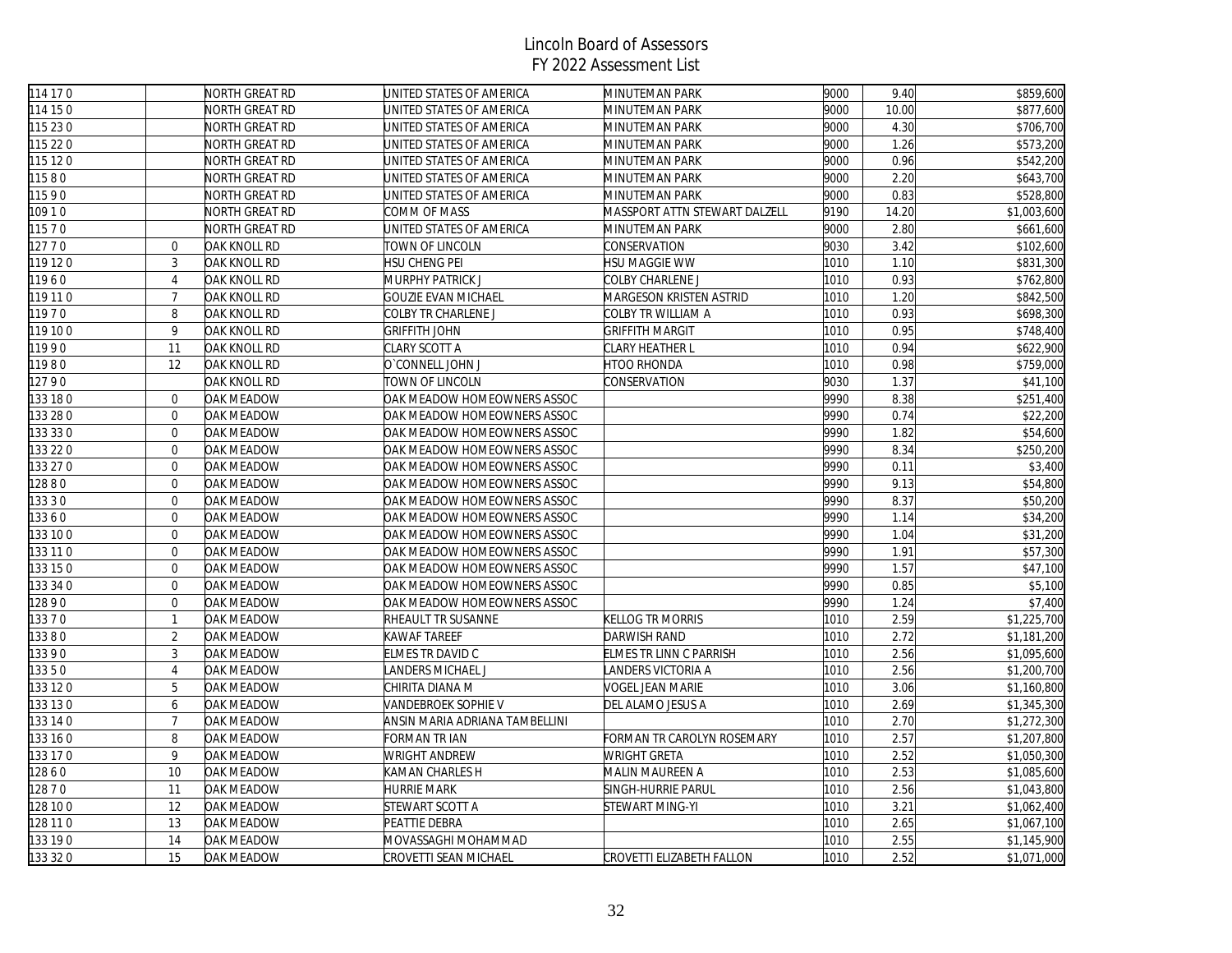| 133 29 0 | 16              | OAK MEADOW        | <b>ESHGHI KATHARINE BOLLAND</b> | ESHGHI NIMA R                 | 1010 | 2.64  | \$1,398,300  |
|----------|-----------------|-------------------|---------------------------------|-------------------------------|------|-------|--------------|
| 133 30 0 | 17              | OAK MEADOW        | <b>GRAVES TR FRANK C</b>        | DUGAN TR CHRISTINE M          | 1010 | 2.86  | \$1,360,400  |
| 133 31 0 | 18              | OAK MEADOW        | AMRITE ANIRUDDHA C              | <b>BADRI PRAJAKTA S</b>       | 1010 | 2.67  | \$1,156,900  |
| 128 12 0 | 19              | OAK MEADOW        | VALLEAU ROBERT D                | VALLEAU PAMELA M              | 1010 | 2.56  | \$1,166,600  |
| 128 13 0 | 20              | OAK MEADOW        | PEARSON SAMUEL J                | <b>BUTTON JULIE E</b>         | 1010 | 2.56  | \$1,110,400  |
| 133 20 0 | 21              | OAK MEADOW        | HOCHMAN MARK                    |                               | 1010 | 2.83  | \$896,600    |
| 133 21 0 | 22              | OAK MEADOW        | NARAYAN RAMESH                  | NARAYAN VANI                  | 1010 | 2.48  | \$1,087,500  |
| 133 23 0 | 23              | OAK MEADOW        | LI MINGCHE M                    | LI JUNE K                     | 1010 | 2.54  | \$1,236,500  |
| 133 24 0 | 24              | OAK MEADOW        | MOTCH ALAN                      | <b>WALTCH AMY</b>             | 1010 | 2.81  | \$1,287,800  |
| 133 25 0 | 25              | OAK MEADOW        | RIAZ FARHANA                    | RIAZ JAVED                    | 1010 | 2.56  | \$1,084,000  |
| 133 26 0 | 26              | OAK MEADOW        | <b>STROCK TR BRUCE P</b>        | <b>STROCK TR DEBORAH E</b>    | 1010 | 2.50  | \$1,165,900  |
| 13340    |                 | OAK MEADOW        | OAK MEADOW HOMEOWNERS ASSOC     |                               | 9970 | 4.00  | \$120,000    |
| 117 15 0 | $\mathbf{1}$    | <b>OAKDALE LN</b> | HALSTED III M                   | <b>HALSTED REGINA L</b>       | 1010 | 1.91  | \$1,446,900  |
| 117 16 0 | 3               | <b>OAKDALE LN</b> | EPHRAIM NORMAN A                | RASSIGA EVE                   | 1010 | 3.07  | \$1,246,100  |
| 117 17 0 | 5               | <b>OAKDALE LN</b> | OBRIEN TR MARIA C               | MARIA C OBRIEN 2021 REV TRUST | 1010 | 6.20  | \$1,370,400  |
| 117 11 0 | 6               | <b>OAKDALE LN</b> | HUNTER IAN W                    | JONES LYNETTE A               | 1010 | 2.32  | \$1,482,000  |
| 117 14 0 | $\overline{7}$  | <b>OAKDALE LN</b> | EWIS WILLIAM D                  |                               | 1010 | 3.88  | \$1,194,600  |
| 117 130  | 9               | <b>OAKDALE LN</b> | JASKIEVIC ADAM                  | <b>MORTON ANDREW</b>          | 1010 | 3.40  | \$1,412,300  |
| 117 120  | 10              | <b>OAKDALE LN</b> | <b>IEM HETTY K</b>              | <b>JEM TR HETTY K</b>         | 1010 | 3.11  | \$1,298,900  |
| 11810    | 11              | OAKDALE LN        | AFONTAINE SERGE R               |                               | 1010 | 4.00  | \$1,123,900  |
| 108 23 0 | $\overline{0}$  | OLD BEDFORD RD    | UNITED STATES OF AMERICA        | MINUTEMAN PARK                | 9000 | 0.60  | \$504,900    |
| 103 13 0 | $\mathbf 0$     | OLD BEDFORD RD    | INCOLN HOUSE ASSOCIATES         | KEEN DEVELOPMENT CORP         | 9980 | 24.10 | \$1,590,600  |
| 108 12 0 | $\overline{4}$  | OLD BEDFORD RD    | UNITED STATES OF AMERICA        | MINUTEMAN PARK                | 9000 | 0.91  | \$751,900    |
| 108 13 0 | 8               | OLD BEDFORD RD    | UNITED STATES OF AMERICA        | MINUTEMAN PARK                | 9000 | 1.70  | \$777,900    |
| 108 53 0 | $\overline{17}$ | OLD BEDFORD RD    | UNITED STATES OF AMERICA        | MINUTEMAN PARK                | 9000 | 0.92  | \$733,100    |
| 108 16 0 | 18              | OLD BEDFORD RD    | UNITED STATES OF AMERICA        | MINUTEMAN PARK                | 9000 | 1.80  | \$629,000    |
| 103 14 0 | 55              | OLD BEDFORD RD    | RCS-BEDFORD (DM) (PARKSIDE)LLC  | C/O CRANBERRY HILL ASSOC INC  | 3400 | 9.56  | \$20,059,200 |
| 104 1 0  | 72              | OLD BEDFORD RD    | MASSACHUSETTS PORT AUTHORITY    | C/O BARBARA PATZNER           | 9190 | 1.70  | \$618,700    |
| 104 2 0  | 76              | OLD BEDFORD RD    | MASSACHUSETTS PORT AUTHORITY    | C/O BARBARA PATZNER           | 9190 | 1.48  | \$595,900    |
| 108 54 0 |                 | OLD BEDFORD RD    | UNITED STATES OF AMERICA        | MINUTEMAN PARK                | 9000 | 0.92  | \$539,000    |
| 108 520  |                 | OLD BEDFORD RD    | UNITED STATES OF AMERICA        | MINUTEMAN PARK                | 9000 | 2.06  | \$640,300    |
| 108 51 0 |                 | OLD BEDFORD RD    | UNITED STATES OF AMERICA        | MINUTEMAN PARK                | 9000 | 0.92  | \$539,000    |
| 108 50 0 |                 | OLD BEDFORD RD    | UNITED STATES OF AMERICA        | MINUTEMAN PARK                | 9000 | 0.92  | \$539,000    |
| 108 14 0 |                 | OLD BEDFORD RD    | UNITED STATES OF AMERICA        | MINUTEMAN PARK                | 9000 | 1.51  | \$599,900    |
| 108 15 0 |                 | OLD BEDFORD RD    | UNITED STATES OF AMERICA        | MINUTEMAN PARK                | 9000 | 3.10  | \$671,500    |
| 108 590  |                 | old bedford RD    | UNITED STATES OF AMERICA        | MINUTEMAN PARK                | 9000 | 1.10  | \$572,300    |
| 108 58 0 |                 | OLD BEDFORD RD    | UNITED STATES OF AMERICA        | MINUTEMAN PARK                | 9000 | 0.92  | \$539,000    |
| 108 57 0 |                 | OLD BEDFORD RD    | UNITED STATES OF AMERICA        | MINUTEMAN PARK                | 9000 | 0.92  | \$539,000    |
| 108 56 0 |                 | OLD BEDFORD RD    | UNITED STATES OF AMERICA        | MINUTEMAN PARK                | 9000 | 0.92  | \$539,000    |
| 108 55 0 |                 | OLD BEDFORD RD    | UNITED STATES OF AMERICA        | MINUTEMAN PARK                | 9000 | 0.92  | \$539,000    |
| 10460    |                 | OLD BEDFORD RD    | UNITED STATES OF AMERICA        | HANSCOM FIELD                 | 9000 | 1.29  | \$576,600    |
| 103 11 0 |                 | OLD BEDFORD RD    | MASSACHUSETTS PORT AUTHORITY    | C/O BARBARA PATZNER           | 9190 | 1.11  | \$557,700    |
| 10450    |                 | OLD BEDFORD RD    | COMM OF MASS                    | MASSPORT ATTN STEWART DALZELL | 9190 | 4.20  | \$703,700    |
| 104 3 0  |                 | OLD BEDFORD RD    | COMM OF MASS                    | MASSPORT ATTN STEWART DALZELL | 9190 | 1.40  | \$587,700    |
| 103 12 0 |                 | OLD BEDFORD RD    | MASSACHUSETTS PORT AUTHORITY    | C/O BARBARA PATZNER           | 9190 | 4.56  | \$714,400    |
| 108 24 0 |                 | OLD BEDFORD RD    | UNITED STATES OF AMERICA        | MINUTEMAN PARK                | 9000 | 1.10  | \$556,700    |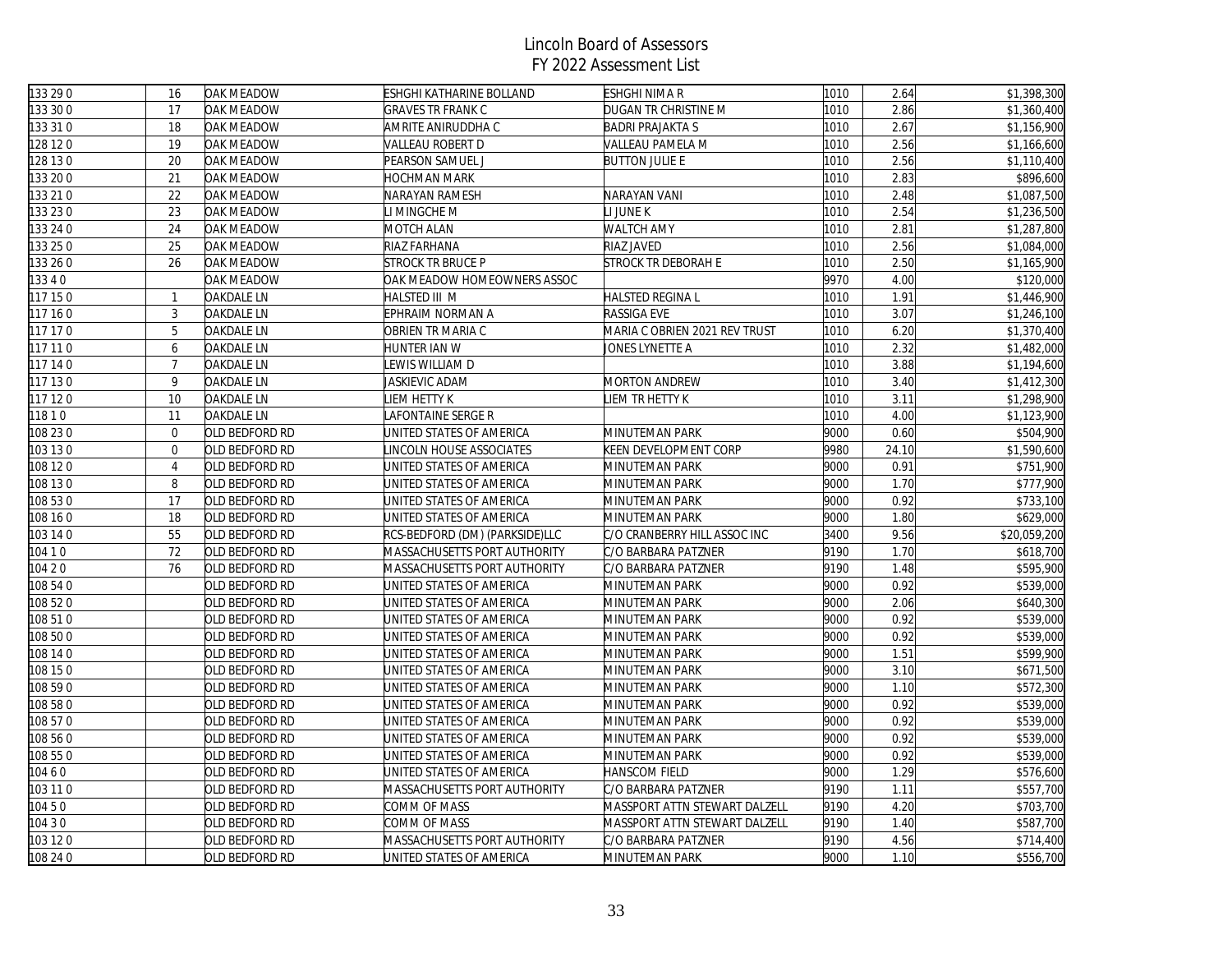| 108 25 0 |                  | OLD BEDFORD RD   | UNITED STATES OF AMERICA     | MINUTEMAN PARK                         | 9000 | 1.35  | \$116,500   |
|----------|------------------|------------------|------------------------------|----------------------------------------|------|-------|-------------|
| 108 21 0 |                  | OLD BEDFORD RD   | JNITED STATES OF AMERICA     | MINUTEMAN PARK                         | 9000 | 2.80  | \$661,600   |
| 108 20 0 |                  | OLD BEDFORD RD   | JNITED STATES OF AMERICA     | MINUTEMAN PARK                         | 9000 | 0.96  | \$542,200   |
| 108 19 0 |                  | OLD BEDFORD RD   | UNITED STATES OF AMERICA     | MINUTEMAN PARK                         | 9000 | 4.28  | \$706,000   |
| 108 18 0 |                  | OLD BEDFORD RD   | JNITED STATES OF AMERICA     | MINUTEMAN PARK                         | 9000 | 0.96  | \$542,200   |
| 108 17 0 |                  | OLD BEDFORD RD   | JNITED STATES OF AMERICA     | MINUTEMAN PARK                         | 9000 | 1.19  | \$566,300   |
| 108 27 0 |                  | OLD BEDFORD RD   | TOWN OF LINCOLN              | CONSERVATION                           | 9030 | 6.86  | \$783,400   |
| 11280    | 5                | OLD CAMBRIDGE TP | MCLEAN HOSPITAL CORPORATION  | ATTN: DAVID LAGASSE                    | 9050 | 2.70  | \$1,576,700 |
| 120 24 0 | 12               | OLD CAMBRIDGE TP | <b>SHEAPARE RYAN</b>         | SHEAPARE RHIANNON                      | 1010 | 2.29  | \$605,900   |
| 1230     | 14               | OLD CAMBRIDGE TP | OCKWOOD MOLLYE ANN           | LOCKWOOD TODD ANDREW                   | 1010 | 2.00  | \$1,208,100 |
| 11240    | 16               | OLD CAMBRIDGE TP | DIMAMBRO GERMANO             |                                        | 1010 | 1.06  | \$668,300   |
| 11250    | 18               | OLD CAMBRIDGE TP | EMANUEL LINDA                |                                        | 1010 | 1.04  | \$609,600   |
| 11260    | 20               | OLD CAMBRIDGE TP | TOOMEY TR DEBORAH            | SEGAL TR DAVID                         | 1010 | 1.10  | \$583,100   |
| 11270    | 22               | OLD CAMBRIDGE TP | <b>KONSTANDAKIS NICHOLAS</b> | KONSTANDAKIS VICKI                     | 1010 | 2.51  | \$1,112,900 |
| 11150    | 26               | OLD CAMBRIDGE TP | CAPONE ALBERT                | CAPONE MARY                            | 1010 | 2.47  | \$1,075,000 |
| 120 16 0 |                  | OLD CART RD      | TOWN OF LINCOLN              | CONSERVATION                           | 9030 | 0.34  | \$95,600    |
| 12620    |                  | OLD CART RD      | TOWN OF LINCOLN              | CONSERVATION                           | 9030 | 7.20  | \$793,600   |
| 12750    |                  | OLD CART RD      | TOWN OF LINCOLN              | CONSERVATION                           | 9030 | 18.00 | \$1,117,700 |
| 168 100  | $\overline{0}$   | OLD CONANT RD    | POLAROID CORPORATION         | C/O CRANEHILL CAPITAL LLC              | 1320 | 4.80  | \$103,700   |
| 16890    | $\overline{0}$   | OLD CONANT RD    | TOWN OF LINCOLN              | MUNICIPAL                              | 9030 | 2.99  | \$639,700   |
| 182 14 0 | $\mathbf{0}$     | OLD CONANT RD    | INCOLN LAND CONSERVATION TR  |                                        | 9050 | 6.13  | \$207,400   |
| 182 12 0 | $\overline{0}$   | OLD CONANT RD    | DUBOULOZ STEPHAN             | DUBOULOZ ANNE-FLORENCE                 | 1300 | 1.84  | \$632,800   |
| 18370    | $\sqrt{2}$       | OLD CONANT RD    | <b>KATZ ROY</b>              | DUBOSARSKY MIA                         | 1010 | 1.84  | \$979,300   |
| 18270    | 3                | OLD CONANT RD    | HEINICKE TR ELISABETH        | LEVIN TR MICHAEL R                     | 1010 | 1.98  | \$1,248,200 |
| 18280    | 5                | OLD CONANT RD    | WANG TUAN-YU                 | KING CHIALIN                           | 1010 | 1.92  | \$1,099,200 |
| 18290    | $\overline{7}$   | OLD CONANT RD    | RAPPERPORT TR LUCY H         | RAPPERPORT TR EUGENE J                 | 1010 | 1.92  | \$954,100   |
| 182 10 0 | 9                | OLD CONANT RD    | DUBOULOZ STEPHAN             | DUBOULOZ ANNE-FLORENCE                 | 1010 | 1.85  | \$963,300   |
| 182130   | 15               | OLD CONANT RD    | RANI BALAJI                  | SHALIGRAM DEEPIKA                      | 1010 | 1.84  | \$985,800   |
| 13940    | $\mathbf{0}$     | OLD CONCORD RD   | TOWN OF LINCOLN              | CONSERVATION                           | 9030 | 4.00  | \$24,000    |
| 140 26 0 | $\mathbf{0}$     | OLD CONCORD RD   | <b>GRINDLAY JONATHAN E</b>   | <b>GRINDLAY SANDRAK</b>                | 1320 | 2.46  | \$21,500    |
| 140 29 0 | $\mathbf 0$      | OLD CONCORD RD   | RHINES MICHAEL E             | RHINES BARBARA M                       | 1320 | 4.33  | \$26,000    |
| 140 31 0 | $\boldsymbol{0}$ | OLD CONCORD RD   | MITCHELL MATTHEW J           | MITCHELL DANA J                        | 1320 | 3.60  | \$21,600    |
| 15610    | $\mathbf 0$      | OLD CONCORD RD   | MCCUNE JR WILLIAM J          | MCCUNE ELISABETH J                     | 1320 | 3.85  | \$115,500   |
| 140 25 1 | $\mathbf{0}$     | OLD CONCORD RD   | TODD CONRAD                  |                                        | 1320 | 7.14  | \$42,800    |
| 140 30 1 | $\mathbf{0}$     | OLD CONCORD RD   | MITCHELL MATTHEW J           | MITCHELL DANA J                        | 1320 | 1.24  | \$7,400     |
| 140 38 1 | $\mathbf 0$      | OLD CONCORD RD   | PEERY ASHTON                 | WOLF KATHERINE A                       | 1320 | 2.10  | \$12,600    |
| 140 23 1 | $\mathbf 0$      | OLD CONCORD RD   | WALDEN PUDDLE LLC            |                                        | 1320 | 1.44  | \$8,600     |
| 155 100  | 3                | OLD CONCORD RD   | WARD JANE L                  |                                        | 1010 | 1.12  | \$669,200   |
| 15590    | 9                | OLD CONCORD RD   | JOHANSSON TR SONJA           | SONJA JOHANSSON REVOC TRUST SONJA 1010 |      | 0.99  | \$907,100   |
| 155 5 0  | 10               | OLD CONCORD RD   | KURTZ ARTHUR N               | DONNELL MOIRA                          | 1010 | 1.86  | \$1,200,500 |
| 4040     | 11               | OLD CONCORD RD   | DENORMANDIE THOMAS L         | DENORMANDIE PENELOPE PEREZ             | 1010 | 1.48  | \$954,200   |
| 15580    | 13               | OLD CONCORD RD   | PICCO DION                   | PICCO TIA                              | 1010 | 1.06  | \$842,600   |
| 15560    | 14               | OLD CONCORD RD   | MCCUNE HEATHER H             |                                        | 1010 | 2.90  | \$794,500   |
| 155 7 0  | 16               | OLD CONCORD RD   | <b>BRIGGS TR DAVID L</b>     | BRIGGS TR ELAINE M                     | 1010 | 2.60  | \$1,373,300 |
| 140 14 0 | 17               | OLD CONCORD RD   | HARDMAN ANNA M               | IOANNIDES YANNIS M                     | 1010 | 1.11  | \$1,006,000 |
| 140 15 0 | 20               | OLD CONCORD RD   | CRAWFORD III JOHN D          | NICHOLS JENNIFER D                     | 1010 | 2.50  | \$1,095,400 |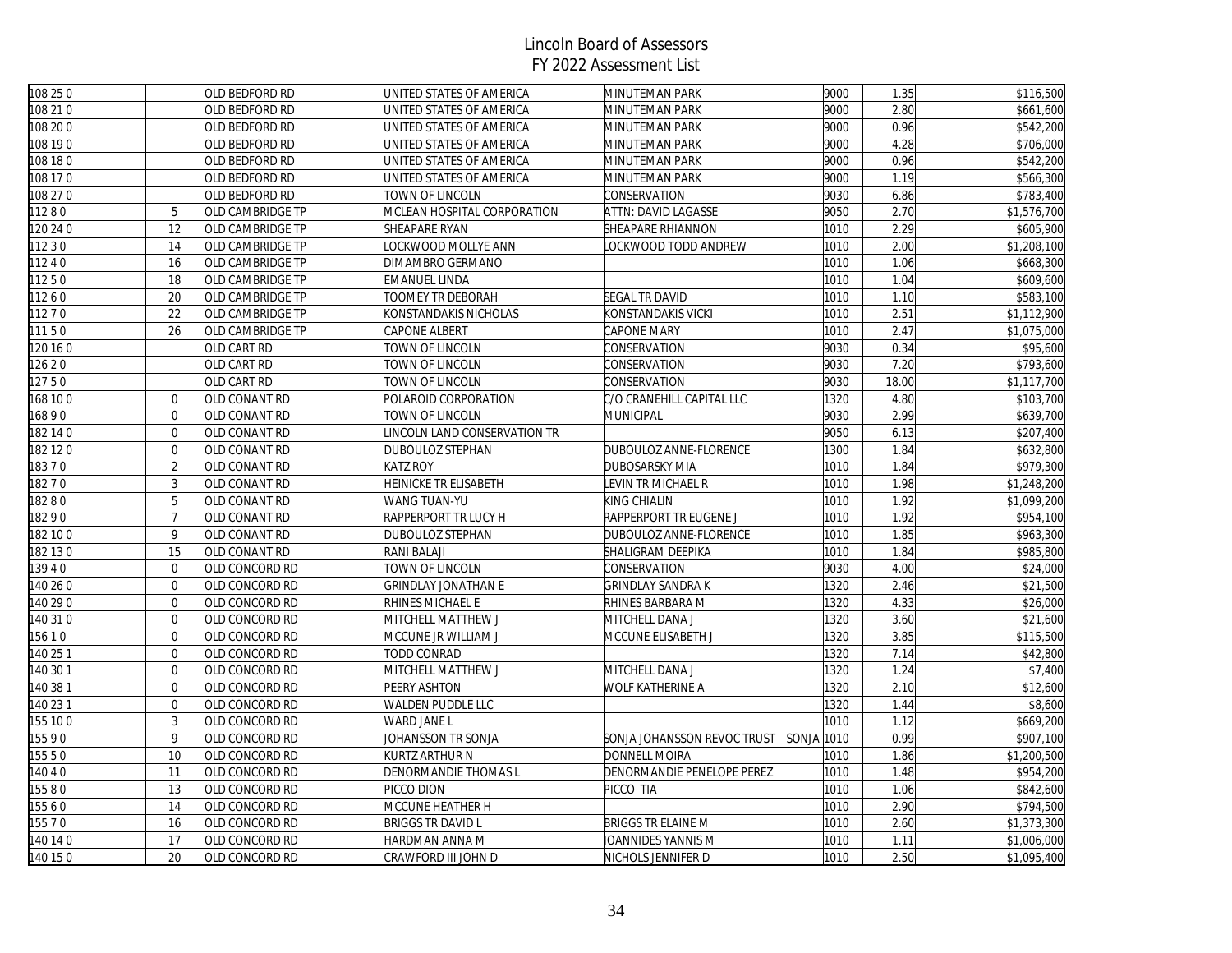| 140 13 0 | 21             | OLD CONCORD RD | <b>RISLEY CURTIS A</b>         | RISLEY JEAN F                                               | 1010 | 1.70  | \$866,000                |
|----------|----------------|----------------|--------------------------------|-------------------------------------------------------------|------|-------|--------------------------|
| 140 16 0 | 28             | OLD CONCORD RD | PATTON RICHARD R               | PATTON ANDREA O                                             | 1010 | 5.52  | $\overline{\$1,991,400}$ |
| 140 12 0 | 31             | OLD CONCORD RD | <b>DWYER JAMES</b>             |                                                             | 1310 | 3.33  | \$641,700                |
| 140 11 0 | 33             | OLD CONCORD RD | SAIDNAWEY THOMAS M             | SAIDNAWEY DENNA A                                           | 1010 | 1.84  | \$1,927,900              |
| 140 33 0 | 36             | OLD CONCORD RD | <b>STATHIS GREGORY</b>         | DURAND MARJORIE                                             | 1010 | 3.00  | \$1,134,200              |
| 140 10 0 | 37             | OLD CONCORD RD | MYGATT SAMUEL G                | MYGATT SUSAN HALL                                           | 1010 | 1.89  | \$1,492,300              |
| 14090    | 41             | OLD CONCORD RD | ROSEN PHILIP BRADLEY           | STECKLER ERICA LYNN                                         | 1010 | 1.84  | \$1,656,800              |
| 14080    | 43             | OLD CONCORD RD | SADOSKI TR CORINNE E           |                                                             | 1010 | 1.84  | \$1,417,800              |
| 14050    | 45             | OLD CONCORD RD | <b>IOFFMAN TR KERRY CLARKE</b> | HOFFMAN TR PAUL A                                           | 1010 | 1.84  | \$1,322,300              |
| 4060     | 47             | OLD CONCORD RD | AYOUB PHILLIP                  | AYOUB SUZANNE REYNOLDS                                      | 1010 | 1.84  | \$1,438,600              |
| 140 38 0 | 50             | OLD CONCORD RD | PEERY ASHTON                   | WOLF KATHERINE A                                            | 1010 | 2.90  | \$1,437,000              |
| 4070     | 51             | OLD CONCORD RD | MCGEAN TR GEOFFREY B           | MCGEAN TR PATRICIA E                                        | 1010 | 0.69  | \$762,200                |
| 140 32 0 | 109            | OLD CONCORD RD | COMJEAN MARLIES                |                                                             | 1010 | 3.80  | \$1,295,100              |
| 40 17 0  | 110            | OLD CONCORD RD | FLEMING JAMES                  | FLEMING NANCY                                               | 1010 | 3.00  | \$1,402,000              |
| 140 30 0 | 121            | OLD CONCORD RD | MITCHELL MATTHEW J             | MITCHELL DANA J                                             | 1010 | 2.75  | \$1,837,900              |
| 140 25 0 | 126            | OLD CONCORD RD | TODD CONRAD                    |                                                             | 1010 | 3.48  | \$1,495,500              |
| 140 28 0 | 137            | OLD CONCORD RD | RHINES MICHAEL E               | RHINES BARBARA M                                            | 1010 | 2.85  | \$1,149,900              |
| 3930     | 145            | OLD CONCORD RD | GRINDLAY JONATHAN E            | <b>GRINDLAY SANDRA K</b>                                    | 1010 | 7.44  | \$1,512,600              |
| 139 2 0  | 151            | OLD CONCORD RD | ROBBAT JR JOSEPH               | ROBBAT DANA E WERTZ                                         | 1010 | 6.80  | \$1,690,300              |
| 140 24 0 | 207            | OLD CONCORD RD | <b>MASON ROBERT</b>            | MASON ERICA                                                 | 1010 | 5.11  | \$2,458,800              |
| 140 18 0 | 208            | OLD CONCORD RD | NICHOLS RICHARD K              |                                                             | 1010 | 3.30  | \$1,856,400              |
| 140 23 0 | 219            | OLD CONCORD RD | WALDEN PUDDLE LLC              |                                                             | 1010 | 2.80  | \$1,158,900              |
| 40 22 0  | 225            | OLD CONCORD RD | TASCHIOGLOU KEMON P            | TASCHIOGLOU RHODA K                                         | 1010 | 3.18  | \$1,182,700              |
| 140 19 0 | 228            | OLD CONCORD RD | MCCUNE WILLIAM J               |                                                             | 1010 | 7.21  | \$1,218,800              |
| 140 210  | 231            | OLD CONCORD RD | DANZIGER TR ELIZABETH L        | 231 OLD CONCORD RD REALTY TRST                              | 1010 | 6.58  | \$2,857,100              |
| 140 20 0 | 233            | OLD CONCORD RD | SODOWICK ADAM C                | LOUSADA ISABELLE                                            | 1010 | 5.18  | \$2,016,200              |
| 13910    | 237            | OLD CONCORD RD | ORGEL TR ROBERT S              | ORGEL TR ELIZABETH N                                        | 1010 | 8.71  | \$1,887,100              |
| 15670    | 241            | OLD CONCORD RD | WISE TR JOANNE D               |                                                             | 0180 | 5.79  | \$1,486,150              |
| 15660    | 247            | OLD CONCORD RD | <b>BOQUIST WALLACE P</b>       | C/O GREGORY BOQUIST                                         | 1010 | 5.30  | \$854,700                |
| 15650    | 253            | OLD CONCORD RD | ALLEN SEAN T                   | LAWKINS STEPHANIE J                                         | 1010 | 2.12  | \$1,112,200              |
| 15640    | 259            | OLD CONCORD RD | BRADLEE TR SANDRA N            | BRADLEE III TR / ALLEN TR HENRY G / SUSAI <mark>1010</mark> |      | 4.84  | \$1,696,400              |
| 156 20   | 262            | OLD CONCORD RD | MCCUNE JR WILLIAM J            | MCCUNE ELISABETH J                                          | 1060 | 5.67  | \$840,400                |
| 15630    | 263            | OLD CONCORD RD | FAIRHAVEN BAY LINCOLN LLC      | C/O PAUL MCCOY FAMILY OFF SERV                              | 1010 | 7.08  | \$2,606,500              |
| 13860    |                | OLD CONCORD RD | INCOLN LAND CONSERVATION TR    |                                                             | 9050 | 3.91  | \$23,500                 |
| 13840    |                | OLD CONCORD RD | TOWN OF LINCOLN                | CONSERVATION                                                | 9030 | 38.10 | \$1,720,700              |
| 46 32 0  | $\overline{0}$ | OLD COUNTY RD  | CSENDES CHRISTOPHER N          | CSENDES ASAKO A                                             | 1320 | 8.67  | \$52,000                 |
| 16680    | $\overline{0}$ | OLD COUNTY RD  | KENNEDY ALBERT E               | CAROLYN KENNEDY                                             | 1320 | 0.62  | \$3,700                  |
| 16761    | $\overline{0}$ | OLD COUNTY RD  | ARSHAD GULREZ                  | ARSHAD SARA C                                               | 1320 | 2.71  | \$81,200                 |
| 131 100  | 11             | OLD COUNTY RD  | <b>BLOUNT TR DAPHNE A</b>      | 11 OLD COUNTY REAL ESTATE TRST                              | 1010 | 0.92  | \$851,200                |
| 13190    | 15             | OLD COUNTY RD  | KADLEC SCOTT                   | KADLEC ANGELA                                               | 1010 | 1.89  | \$1,358,100              |
| 149 14 0 | 73             | OLD COUNTY RD  | HADLEY TR JANNA P              | TRUST OF JANNA P HADLEY                                     | 1010 | 2.83  | \$910,100                |
| 149 16 0 | 107            | OLD COUNTY RD  | MILLER TR NATALIE S            |                                                             | 1010 | 1.50  | \$1,021,300              |
| 166 110  | 111            | OLD COUNTY RD  | JUNG KENNETH HUBER             | WU MIN                                                      | 1010 | 1.86  | \$1,402,600              |
| 66 10 0  | 121            | OLD COUNTY RD  | BERLOWITZ DAN R                | <b>GREEN BETTY L</b>                                        | 1010 | 2.24  | \$1,101,200              |
| 16690    | 131            | OLD COUNTY RD  | <b>BRANDT MARILYN R</b>        |                                                             | 1010 | 1.47  | \$975,800                |
| 16670    | 141            | OLD COUNTY RD  | SIZER CHARLES E                | SIZER COLLETTE J                                            | 1010 | 2.50  | \$857,400                |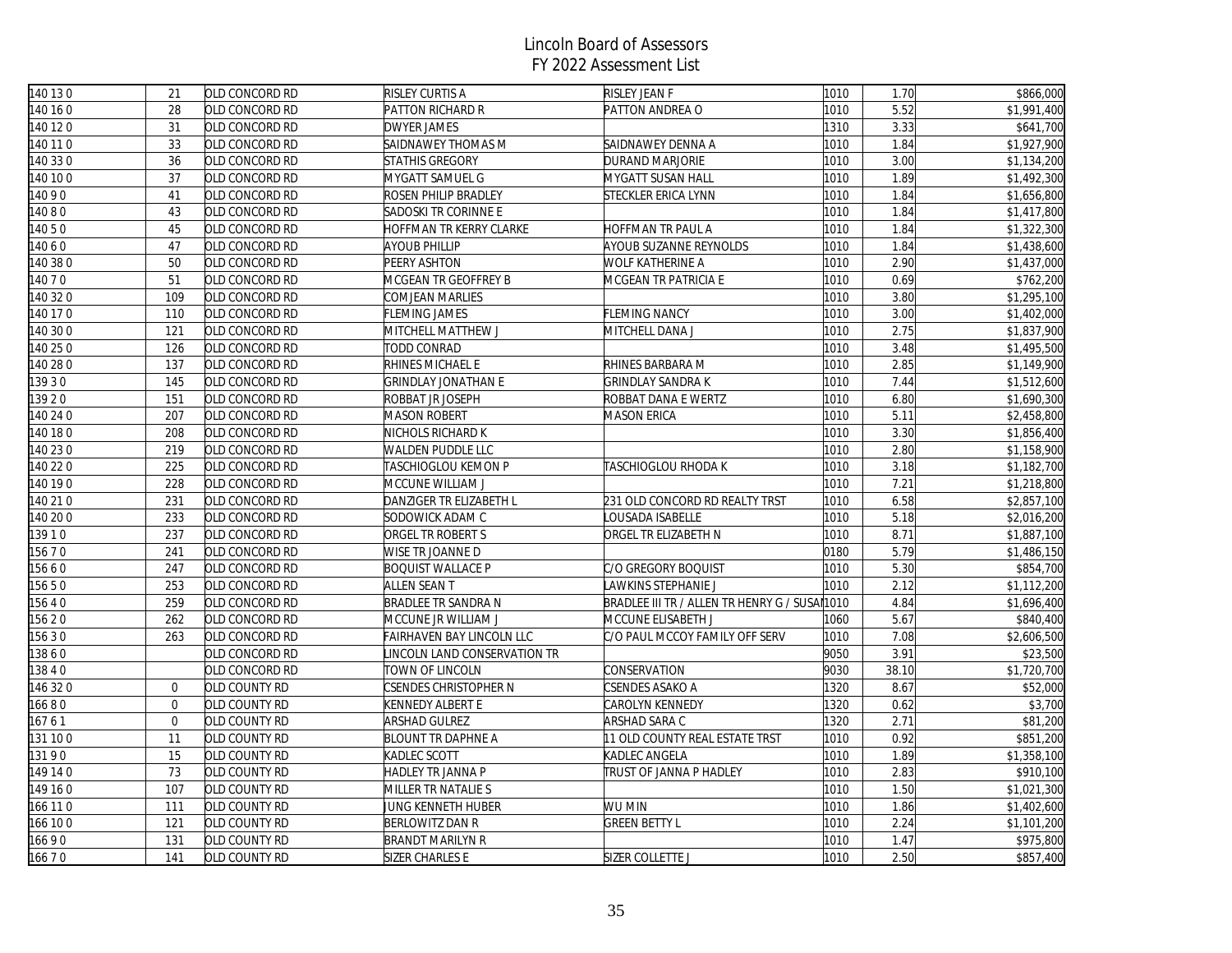| 16660    | 147              | <b>OLD COUNTY RD</b> | <b>ASADA HARUHIKO</b>            | ASADA KUMIKO                | 1010 | 2.26  | \$1,540,600 |
|----------|------------------|----------------------|----------------------------------|-----------------------------|------|-------|-------------|
| 16650    | 149              | OLD COUNTY RD        | KUPERWASSER CHARLOTTE            | <b>GUPTA PIYUSH</b>         | 1010 | 2.08  | \$1,264,400 |
| 16760    | 160              | OLD COUNTY RD        | <b>GRUBER JOSEPH</b>             | <b>GRUBER LISA K</b>        | 1010 | 5.95  | \$1,728,200 |
| 131 11 0 |                  | OLD COUNTY RD        | CITY OF CAMBRIDGE                |                             | 9030 | 11.60 | \$925,700   |
| 14740    |                  | OLD COUNTY RD        | CITY OF CAMBRIDGE                |                             | 9030 | 48.00 | \$1,366,900 |
| 149 150  |                  | OLD COUNTY RD        | CITY OF CAMBRIDGE                |                             | 9030 | 99.00 | \$3,547,700 |
| 133 54 0 | $\overline{4}$   | OLD FARM RD          | PARKER SUZANNE                   | LAU JULIE A                 | 1010 | 2.80  | \$992,400   |
| 133 67 0 | $\overline{7}$   | OLD FARM RD          | <b>FINNERTY RICHARD E</b>        | <b>FINNERTY WENDY M</b>     | 1010 | 1.85  | \$1,077,000 |
| 133 66 0 | 17               | OLD FARM RD          | ROSE BEN Z                       |                             | 1010 | 3.69  | \$925,500   |
| 145 27 0 | 22               | OLD FARM RD          | <b>COUSINS DANIEL</b>            | COUSINS SARAH S             | 1010 | 1.40  | \$1,045,700 |
| 145 26 0 | 23               | OLD FARM RD          | PERRY CHRISTOPHER D              | PERRY SYLVIA K              | 1010 | 2.77  | \$1,286,400 |
| 145 28 0 | 26               | OLD FARM RD          | <b>GIBER TR DAVID J</b>          | GIBER TR BRIGITTE L         | 1010 | 1.49  | \$1,447,900 |
| 145 25 0 | 27               | OLD FARM RD          | <b>ENGSTROM HAROLD H</b>         | <b>ENGSTROM LYNDA B</b>     | 1010 | 2.99  | \$1,293,200 |
| 145 24 0 | 31               | OLD FARM RD          | <b>BEEKMAN HUGO</b>              | BEEKMAN EMILY PARKER        | 1010 | 7.82  | \$1,500,600 |
| 144 6 0  | $\mathbf{1}$     | OLD LEXINGTON RD     | DONALDSON TR MAGRUDER C          | DONALDSON TR JENNIFER W     | 1010 | 0.92  | \$1,132,700 |
| 144 120  | $\overline{7}$   | OLD LEXINGTON RD     | DONALDSON JONATHAN D             |                             | 1010 | 3.40  | \$1,553,100 |
| 144 11 0 | 17               | OLD LEXINGTON RD     | CONSTABLE WILLIAM G              | CONSTABLE NANCY F           | 1010 | 0.81  | \$1,058,600 |
| 144 130  |                  | OLD LEXINGTON RD     | TOWN OF LINCOLN                  | CEMETERIES                  | 9030 | 0.31  | \$514,000   |
| 178 120  | $\overline{0}$   | OLD SUDBURY RD       | MASSACHUSETTS AUDUBON SOCIETY    |                             | 9050 | 44.41 | \$1,962,000 |
| 187 100  | $\overline{0}$   | OLD SUDBURY RD       | LINCOLN LAND CONSERVATION TR     |                             | 9050 | 4.87  | \$775,800   |
| 18780    | $\overline{0}$   | OLD SUDBURY RD       | <b>SCHAYOWITZ ADAM</b>           | <b>SCHAYOWITZ ALEXIS</b>    | 1320 | 0.11  | \$700       |
| 187 130  | $\boldsymbol{0}$ | OLD SUDBURY RD       | MASSACHUSETTS AUDUBON SOCIETY    |                             | 9050 | 12.04 | \$72,200    |
| 18720    | $\overline{0}$   | OLD SUDBURY RD       | MASSACHUSETTS AUDUBON SOCIETY    |                             | 9050 | 74.51 | \$450,100   |
| 18730    | $\overline{0}$   | OLD SUDBURY RD       | TOWN OF LINCOLN                  | CONSERVATION                | 9030 | 21.00 | \$129,000   |
| 179 290  | 5                | OLD SUDBURY RD       | STANKARD JR CHARLES E            | STANKARD JEAN C             | 1010 | 1.56  | \$863,000   |
| 179 28 0 | 9                | OLD SUDBURY RD       | WEBBER BENJAMIN PRICE            | <b>WEBBER ALICE TYLER</b>   | 1010 | 2.17  | \$1,460,200 |
| 179 150  | 10               | OLD SUDBURY RD       | DURSO TR VINCENT                 | DURSO TR SUZETTE            | 1010 | 3.60  | \$904,000   |
| 179 27 0 | 15               | OLD SUDBURY RD       | WARF TR BENJAMIN C               | WARF TR CYNTHIA S           | 1010 | 2.05  | \$1,474,000 |
| 179 160  | 16               | OLD SUDBURY RD       | SOLAIRE LLC NID                  |                             | 1010 | 8.90  | \$2,330,200 |
| 179 17 0 | 18               | OLD SUDBURY RD       | SMITH CHRISTOPHER                | SMITH ANALESA               | 1010 | 0.80  | \$807,900   |
| 186 48 0 | 20               | OLD SUDBURY RD       | CONRAD TR PETER F                | BRADSHAW TR YLISABYTH S     | 1090 | 10.57 | \$1,088,300 |
| 186 49 0 | 22               | OLD SUDBURY RD       | <b>HURKO OREST</b>               | HURKO VICTORIA REED         | 1010 | 3.80  | \$1,247,600 |
| 186 500  | 24               | OLD SUDBURY RD       | ROOKS TRISTAN ALEXANDER          |                             | 1010 | 5.61  | \$1,095,800 |
| 179 180  | 26               | OLD SUDBURY RD       | KNIGHT TIMOTHY                   | KNIGHT NANCY GOLDSTEIN      | 1010 | 0.26  | \$764,200   |
| 179 19 0 | 28               | OLD SUDBURY RD       | <b>BOYCE II MANLEY B</b>         |                             | 1010 | 0.46  | \$659,800   |
| 179 200  | 30               | OLD SUDBURY RD       | CHAPMAN PAUL                     | ROUSH KATRIN                | 1010 | 1.50  | \$1,391,600 |
| 17880    | 31               | OLD SUDBURY RD       | <b>BOYCE MANLEY B</b>            | <b>BOYCE KAREN K</b>        | 1010 | 3.69  | \$1,028,900 |
| 17810    | 34               | OLD SUDBURY RD       | <b>BANKS DAMON</b>               | SZPAKOWSKI SEBASTIAN        | 1010 | 0.92  | \$1,343,100 |
| 17820    | 36               | OLD SUDBURY RD       | <b>ZUELKE KARL</b>               | PYNE KAREN                  | 1010 | 2.24  | \$830,000   |
| 17870    | 39               | OLD SUDBURY RD       | HARRIS TR DAVID R W              | HARRIS TR GLENN P           | 1010 | 0.98  | \$811,100   |
| 17830    | 40               | OLD SUDBURY RD       | RAJA TR ELLEN A                  |                             | 1010 | 2.98  | \$860,400   |
| 17840    | 42               | OLD SUDBURY RD       | <b>WILLIAMS JOHN D</b>           |                             | 1010 | 0.56  | \$752,000   |
| 17860    | 43               | OLD SUDBURY RD       | CARMEL NINA                      |                             | 1010 | 1.99  | \$846,700   |
| 17850    | 47               | OLD SUDBURY RD       | PINGEON JAMES R                  | <b>GRAVER ELIZABETH</b>     | 1010 | 1.84  | \$1,008,300 |
| 18740    | 76               | OLD SUDBURY RD       | <b>BUCKLAND TR EUNICE L CHEN</b> | <b>BUCKLAND TR ARTHUR R</b> | 1300 | 1.99  | \$685,700   |
| 187 120  | 79               | OLD SUDBURY RD       | <b>BROWN MERRITT C</b>           | <b>BROWN MARGARET C</b>     | 0170 | 8.97  | \$1,440,121 |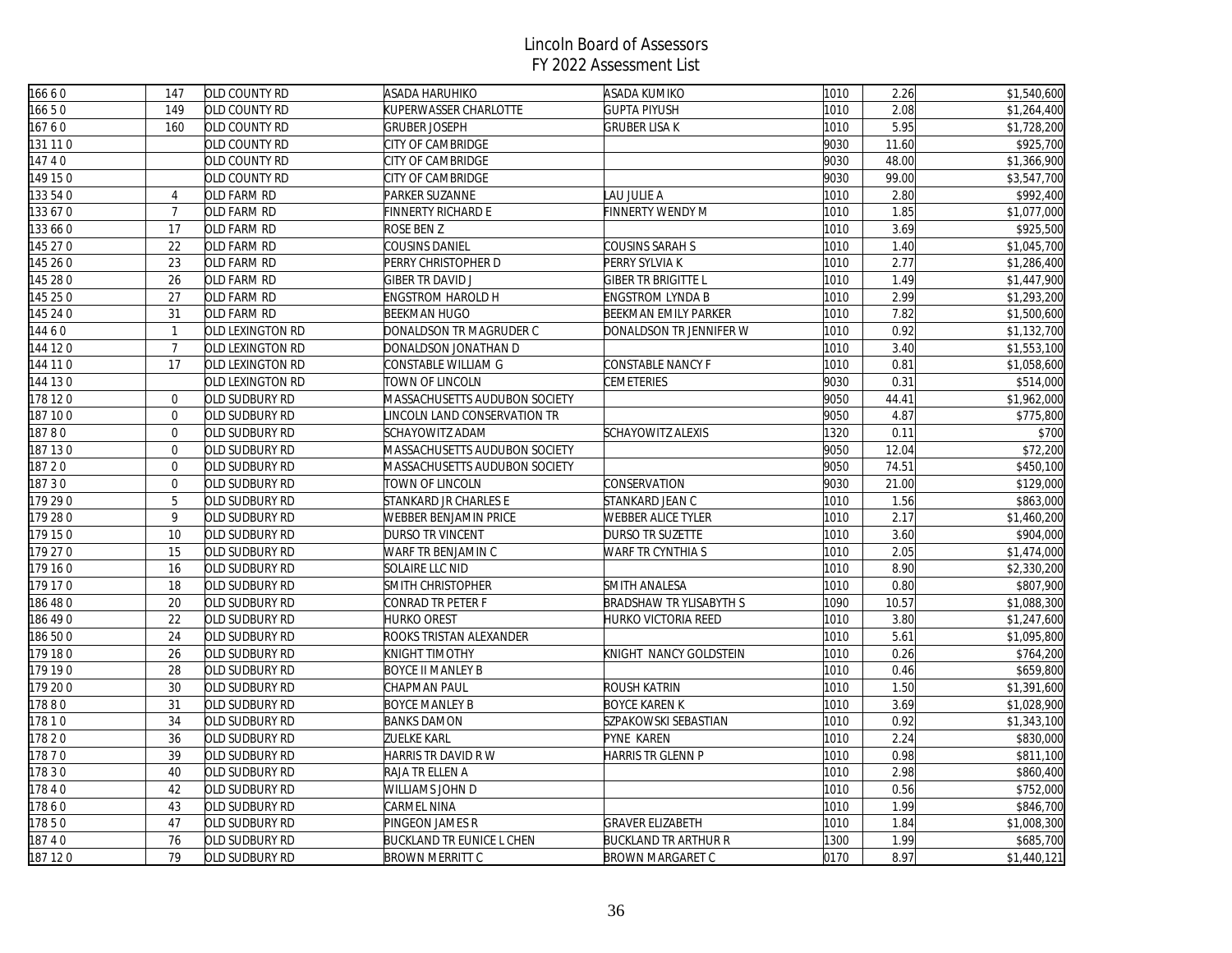| 18750    | 80             | OLD SUDBURY RD    | OCONNOR KELLY ANNE           | <b>VOLPONE CHARLES J</b>   | 1010 | 0.96 | \$792,000             |
|----------|----------------|-------------------|------------------------------|----------------------------|------|------|-----------------------|
| 18760    | 84             | OLD SUDBURY RD    | <b>BURNS BRIAN T</b>         | ZEIS JENNIFER M            | 1010 | 0.45 | \$725,100             |
| 187 110  | 87             | OLD SUDBURY RD    | <b>WILFERT TR JOHN F</b>     | BEATTEAY TR JUDITH S       | 1010 | 1.84 | \$825,300             |
| 18770    | 88             | OLD SUDBURY RD    | UHRICH CHRISTOPHER A         | <b>BROGAN JULIE A</b>      | 1010 | 0.28 | \$927,000             |
| 18790    | 93             | OLD SUDBURY RD    | SHILLING ANDREW J            | SHILLING KIRSTEN N         | 1010 | 1.87 | \$1,896,200           |
| 177 300  | 109            | OLD SUDBURY RD    | <b>BUREAU TR SANDYS M</b>    |                            | 1010 | 1.34 | \$1,396,500           |
| 150 520  | $\overline{0}$ | OLD WINTER ST     | <b>DENORMANDIE THOMAS L</b>  | DENORMANDIE KATHERINE B    | 7220 | 2.62 | \$136                 |
| 165 36 0 | 5              | OLD WINTER ST     | MCLAUGHLIN MICHAEL J         | MCLAUGHLIN BETH A          | 1010 | 1.87 | \$1,147,800           |
| 165 30 0 | 8              | OLD WINTER ST     | <b>BEENHOUWER TROWEN</b>     |                            | 1010 | 2.52 | \$1,055,100           |
| 165 310  | 12             | OLD WINTER ST     | THOMAS JR GEORGE W           | THOMAS JANE C              | 1010 | 0.89 | \$731,800             |
| 165 32 0 | 14             | OLD WINTER ST     | ANGELINI PAULA F             |                            | 1010 | 6.99 | \$2,528,200           |
| 165 330  | 16             | OLD WINTER ST     | <b>ELLIS PETER ANDREW</b>    | ELLIS HATHAWAY FIOCCHI     | 0170 | 8.61 | \$954,756             |
| 165 34 0 | 18             | OLD WINTER ST     | SACHS SAVANNAH LEAH          | SACHS CLAYTON ERICH        | 1010 | 2.60 | \$1,438,800           |
| 150 47 0 | 22             | OLD WINTER ST     | <b>MANGINI TIMOTHY J</b>     | WINCHELL JANE M            | 1010 | 2.90 | \$895,100             |
| 150 45 0 | 25             | OLD WINTER ST     | <b>EATON ANNE</b>            |                            | 1010 | 0.96 | \$755,500             |
| 150 48 0 | 26             | OLD WINTER ST     | ANDERSEN-MILLER MATT A       | ANDERSEN-MILLER JON B      | 1010 | 2.57 | \$941,900             |
| 150 49 0 | 28             | OLD WINTER ST     | MINIER MATTHEW R             | BERGH KATARINA N           | 1010 | 1.18 | \$781,200             |
| 150 44 0 | 31             | OLD WINTER ST     | ATLAS STEPHEN D              | WILKERSON ROBIN E          | 1010 | 1.90 | \$905,300             |
| 150 50 0 | 34             | OLD WINTER ST     | MURPHY CHRISTOPHER ALDEN     | MURPHY SUSAN FREDHOLM      | 1010 | 1.86 | \$905,500             |
| 150 43 0 | 35             | OLD WINTER ST     | DONNELLY III WILLIAM J       | DONNELLY ALLISON W         | 1010 | 0.92 | \$1,308,400           |
| 150 510  | 38             | OLD WINTER ST     | HOPSON JUSTIN                | <b>HOPSON KRISTEN</b>      | 1010 | 1.40 | \$1,565,400           |
| 150 530  | 50             | OLD WINTER ST     | CHRISTENFELD TIMOTHY         | CAIRNS-SMITH SARAH         | 1010 | 6.90 | \$2,032,000           |
| 164 100  |                | OLD WINTER ST     | LINCOLN LAND CONSERVATION TR |                            | 9050 | 9.00 | \$351,900             |
| 16490    |                | OLD WINTER ST     | INCOLN LAND CONSERVATION TR  |                            | 9050 | 4.80 | \$225,900             |
| 120 2 0  | 2              | <b>ORCHARD LN</b> | <b>REPKO BRUCE</b>           | <b>BRILHART KATHLEEN K</b> | 1010 | 0.95 | $\overline{$}794,000$ |
| 120 11 0 | 3              | ORCHARD LN        | COLLURA SHARON MAHONEY       |                            | 1010 | 0.91 | \$685,900             |
| 120 3 0  | 6              | <b>ORCHARD LN</b> | KING PAY SHIN                | KING TONG I                | 1010 | 1.37 | \$771,200             |
| 120 10 0 | $\overline{7}$ | <b>ORCHARD LN</b> | SANTA JOHN T                 |                            | 1010 | 1.08 | \$646,300             |
| 12090    | 11             | <b>ORCHARD LN</b> | FLYNN WILLIAM                | <b>FLYNN THRESE MARIE</b>  | 1010 | 1.15 | \$882,700             |
| 12060    | 14             | ORCHARD LN        | SUMMER DAVID B               | SUMMER LAURA J             | 1010 | 1.11 | \$830,800             |
| 12080    | 15             | ORCHARD LN        | IN TR AUGUSTINE              | IN TR SUSAN                | 1010 | 0.92 | \$763,700             |
| 120 7 0  | 17             | <b>ORCHARD LN</b> | HSU TR BO YEE LEUNG          | HSU TR NIEN HSI            | 1010 | 1.97 | \$1,373,500           |
| 120 17 0 |                | <b>ORCHARD LN</b> | TOWN OF LINCOLN              | CONSERVATION               | 9030 | 0.82 | \$422,300             |
| 12050    |                | <b>ORCHARD LN</b> | TOWN OF LINCOLN              | CONSERVATION               | 9030 | 1.52 | \$480,200             |
| 120 1 0  |                | <b>ORCHARD LN</b> | TOWN OF LINCOLN              | CONSERVATION               | 9030 | 2.90 | \$538,200             |
| 17440    | $\overline{0}$ | OXBOW RD          | <b>SIMMONS SCOTT R</b>       | SIMMONS ANNA M             | 1320 | 0.06 | \$400                 |
| 17690    | $\Omega$       | OXBOW RD          | HUSS WILLIAM R               |                            | 1320 | 0.08 | \$500                 |
| 17540    | $\mathbf 0$    | <b>OXBOW RD</b>   | <b>WILSON JOHN S</b>         | <b>WAYBOURN LORAINE</b>    | 1320 | 0.01 | \$100                 |
| 17530    | $\overline{0}$ | OXBOW RD          | <b>SEARLS NEIL P</b>         | <b>SEARLS WENDY</b>        | 1320 | 0.02 | \$100                 |
| 17520    | $\overline{0}$ | OXBOW RD          | MCLAIN BRIAN C               | MCLAIN AMANDA M            | 1320 | 0.07 | \$400                 |
| 17510    | $\overline{0}$ | OXBOW RD          | REILLY TR DENNIS J           |                            | 1320 | 0.02 | \$100                 |
| 17430    | $\overline{0}$ | OXBOW RD          | ROBICHAUD DONNA L            |                            | 1320 | 0.11 | \$700                 |
| 17420    | $\overline{0}$ | OXBOW RD          | <b>SAINT PETERS PARISH</b>   |                            | 9060 | 0.30 | \$1,800               |
| 17550    | $\overline{0}$ | OXBOW RD          | STRAUSS LEONARD H            | STRAUSS HEIDI              | 1320 | 0.03 | \$200                 |
| 174 130  | 55             | OXBOW RD          | YOUNG ALEXANDER              | MCGRATH ALISON             | 1010 | 5.00 | \$1,508,900           |
| 174 120  | 59             | OXBOW RD          | AHMED SHIHAB U               | AHMED MARLENE MAJOR        | 1010 | 1.89 | \$935,100             |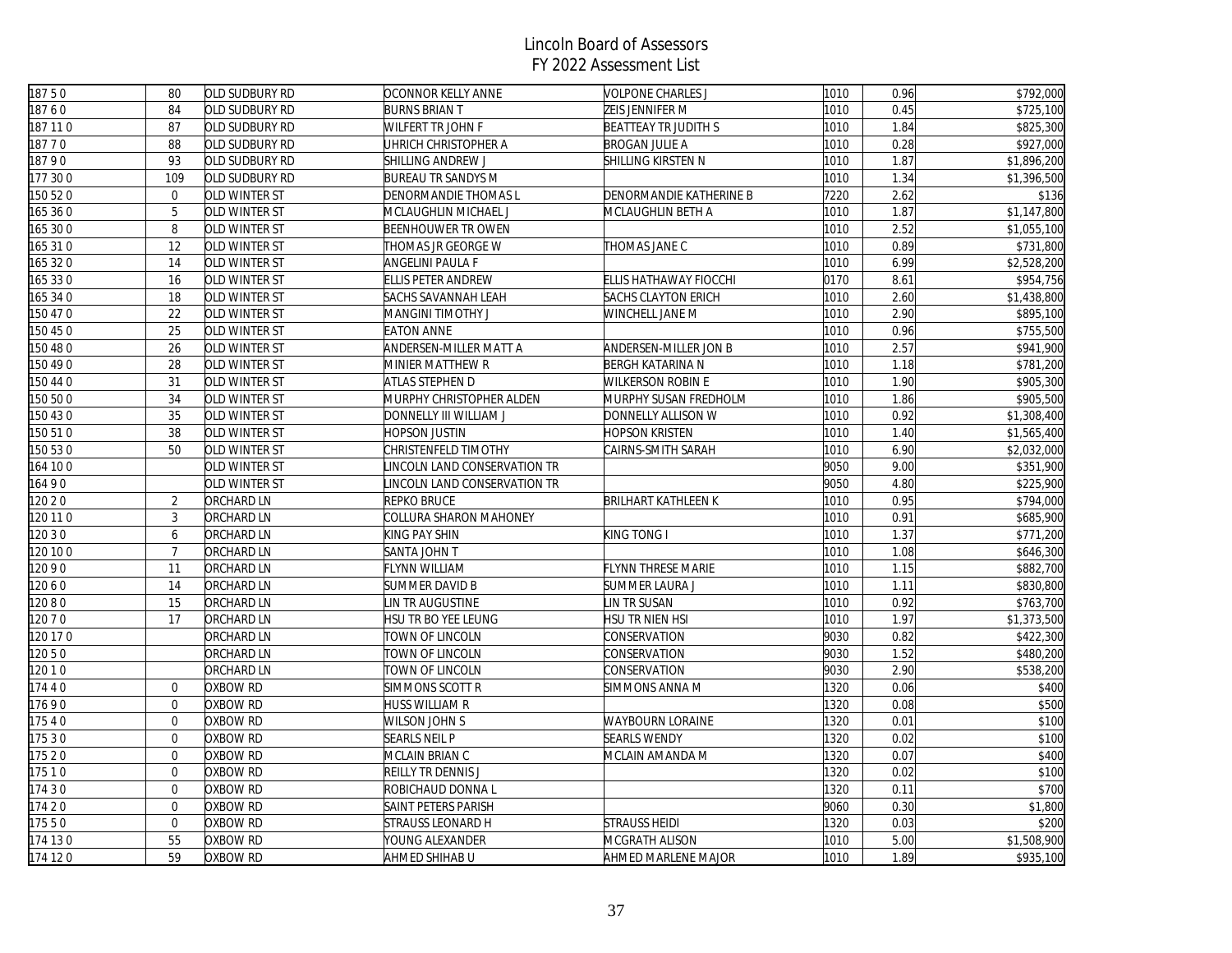| 174 11 0 | 61             | OXBOW RD            | <b>HOLTROP TR MARIJKE E</b>           |                              | 1010 | 3.10  | \$1,260,700 |
|----------|----------------|---------------------|---------------------------------------|------------------------------|------|-------|-------------|
| 17410    | 62             | OXBOW RD            | TRAVIS GEORGE F                       | TRAVIS LENORE H              | 1010 | 0.50  | \$717,100   |
| 174 100  | 65             | OXBOW RD            | <b>SOLLNER GERHARD</b>                | SOLLNER PATRICIA M           | 1010 | 2.78  | \$1,574,200 |
| 17450    |                | OXBOW RD            | TOWN OF LINCOLN                       | CONSERVATION                 | 9030 | 0.28  | \$1,700     |
| 15860    |                | OXBOW RD            | <b>FARRAR POND CONSERVATION TRUST</b> | C/O WILLIAM F WINCHELL       | 9050 | 31.41 | \$188,500   |
| 174 250  |                | OXBOW RD            | <b>FARRAR POND CONSERVATION TRUST</b> | C/O WILLIAM F WINCHELL       | 9050 | 36.00 | \$216,000   |
| 146 11 0 | $\overline{0}$ | PAGE FARM RD        | LINCOLN LAND CONSERVATION TR          |                              | 9050 | 17.82 | \$106,900   |
| 146 100  | $\overline{0}$ | PAGE FARM RD        | LINCOLN LAND CONSERVATION TR          |                              | 9050 | 4.76  | \$772,500   |
| 145 30 0 | $\overline{2}$ | PAGE FARM RD        | INCOLN LAND CONSERVATION TR           |                              | 9050 | 1.03  | \$594,600   |
| 145 320  | $\mathfrak{Z}$ | PAGE FARM RD        | <b>GREWAL MONICA</b>                  | RUBERTI JEFFREY              | 1010 | 1.41  | \$1,591,600 |
| 14660    | 6              | PAGE FARM RD        | <b>HUSSEY PETER S</b>                 | CAVANAUGH-HUSSEY MARGARET W  | 1010 | 0.99  | \$1,316,200 |
| 145 31 0 | 9              | PAGE FARM RD        | WEIGEL LYNN B                         | WEIGEL IRENE M               | 1010 | 1.74  | \$1,802,700 |
| 14670    | 12             | PAGE FARM RD        | <b>GREENHILL LINCOLN J</b>            | <b>GREENHILL KELLY M</b>     | 1010 | 0.97  | \$1,253,600 |
| 14690    | 14             | PAGE FARM RD        | NOAH ROBERT B                         | WITHROW ELLEN S              | 1010 | 1.98  | \$1,649,300 |
| 14680    | 18             | PAGE FARM RD        | MULLETT WILLIAM                       | DEMBSKI MARLENE              | 1010 | 8.25  | \$1,311,600 |
| 145 16 0 | $\overline{0}$ | PAGE RD             | HOWLAND III WESTON                    | HOWLAND SUSANAH B            | 1320 | 3.46  | \$103,800   |
| 145 14 0 | $\overline{0}$ | PAGE RD             | HOWLAND III TR WESTON                 |                              | 1320 | 4.13  | \$24,800    |
| 145 13 0 | $\overline{0}$ | PAGE RD             | HOWLAND TR SUSANAH B                  | CLAPP III TR CHARLES E       | 1300 | 1.76  | \$624,900   |
| 145 120  | $\overline{0}$ | PAGE RD             | INCOLN LAND CONSERVATION TR           |                              | 9050 | 1.95  | \$668,900   |
| 145 36 0 | $\overline{0}$ | <b>PAGE RD</b>      | LINCOLN LAND CONSERVATION TR          |                              | 9050 | 1.53  | \$650,400   |
| 145 38 0 | $\overline{0}$ | PAGE RD             | INCOLN LAND CONSERVATION TR           |                              | 9050 | 1.13  | \$605,800   |
| 150 4 0  | $\mathbf 5$    | PAGE RD             | ISAACS KENNETH C A                    | <b>ISAACS ROBIN F</b>        | 1010 | 1.84  | \$1,822,500 |
| 145 39 0 | 9              | PAGE RD             | <b>STEVENSON ANDREW L</b>             |                              | 1010 | 2.47  | \$2,353,200 |
| 145 11 0 | 18             | PAGE RD             | <b>BOSTON UNIBO CORP</b>              |                              | 1010 | 12.01 | \$3,943,600 |
| 145 37 0 | 25             | PAGE RD             | <b>REMLEY MICAH</b>                   | REMLEY CATHERINE J           | 1010 | 1.32  | \$1,138,400 |
| 145 35 0 | 29             | PAGE RD             | CROSBY ANNE M                         | <b>CROSBY GREGORY</b>        | 1010 | 1.49  | \$1,138,900 |
| 145 34 0 | 33             | PAGE RD             | MARCKS RONALD H                       | MARCKS BARBARA W             | 1010 | 1.41  | \$988,800   |
| 145 33 0 | 37             | PAGE RD             | <b>BASSETT KENNETH E</b>              | LORENZ MARY HELEN            | 1010 | 1.51  | \$1,452,100 |
| 145 15 0 | 40             | PAGE RD             | HOWLAND III WESTON                    | HOWLAND SUSANAH B            | 1010 | 3.56  | \$2,091,000 |
| 145 170  | 44             | PAGE RD             | SPITZ MARY REBECCA                    |                              | 1010 | 1.38  | \$880,600   |
| 145 180  | 50             | <b>PAGE RD</b>      | CORCORAN DONNA R                      | KNOLLMEYER CHRISTOPHER J     | 1010 | 4.80  | \$2,339,300 |
| 14650    | 51             | PAGE RD             | <b>STAPLES TR CHARLES O</b>           |                              | 1010 | 2.51  | \$1,263,200 |
| 14640    | 55             | PAGE RD             | <b>FALENDER ANDREW J</b>              | ENTH JACQUELYN A             | 1010 | 6.14  | \$1,577,500 |
| 14610    | 58             | PAGE RD             | <b>BURCKETT-PICKER JENIFER</b>        |                              | 1010 | 2.35  | \$1,040,700 |
| 14630    | 69             | PAGE RD             | NALLICHERI TR NARAYAN V               | NALLICHERI TR MELANIE I      | 1010 | 11.94 | \$3,544,300 |
| 132 31 0 | 75             | <b>PAGE RD</b>      | OREN ADAM S                           | LOREN JACQUELYN S            | 1010 | 1.90  | \$2,296,800 |
| 132 32 0 | 79             | PAGE RD             | DICKSON JEFFREY L                     | FINSTHWAIT WILLIAM PETERSON  | 1010 | 2.80  | \$2,878,900 |
| 132 33 0 | 83             | PAGE RD             | KOLCHINSKY JOSEPH MARK                | KOLCHINSKY JENNIFER ROSE     | 1010 | 7.37  | \$2,553,200 |
| 132 17 0 | 94             | PAGE RD             | <b>GORMAN EVAN K</b>                  |                              | 1010 | 2.68  | \$933,600   |
| 132 18 0 | 96             | PAGE RD             | KAHN DAVID                            | PARHAM ANNELISE              | 1010 | 2.07  | \$946,000   |
| 132 30 0 | 99             | <b>PAGE RD</b>      | PANETTA JR RICHARD J                  | PANETTA HEATHER M            | 1010 | 0.96  | \$645,300   |
| 132 190  | 100            | <b>PAGE RD</b>      | SUTHERLAND JEFFREY                    | SUTHERLAND ARLINE            | 1010 | 1.86  | \$1,692,200 |
| 132 29 0 | 103            | PAGE RD             | DOBLER KLAUS                          | DOBLER IWONA                 | 1010 | 1.01  | \$677,800   |
| 132 28 0 | 109            | PAGE RD             | PANETTA JR TR FRANK J                 |                              | 1010 | 3.21  | \$1,136,400 |
| 121 37 0 | 3              | PARTRIDGE LN        | CHAN TR CATHERINE T                   | CHAN TR EDWARD               | 1010 | 1.90  | \$984,500   |
| 121 36 0 | 5              | <b>PARTRIDGE LN</b> | <b>HAGGERTY TR JOHN S</b>             | <b>HAGGERTY TR MARY JO B</b> | 1010 | 2.20  | \$969,800   |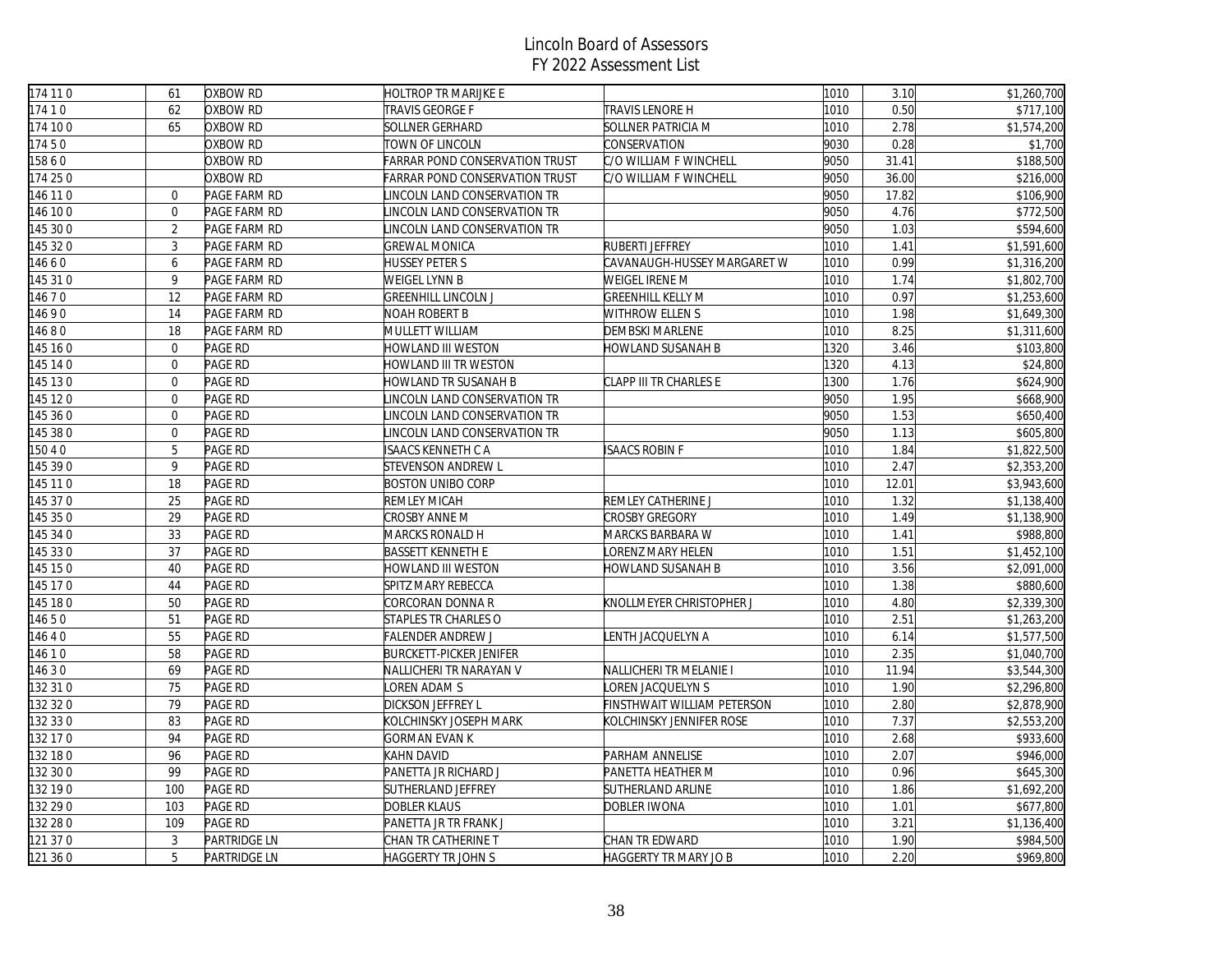| 121 350       | 6                | <b>PARTRIDGE LN</b>    | HSU NIEN HSI                  |                         | 1010 | 1.70  | \$909,900   |
|---------------|------------------|------------------------|-------------------------------|-------------------------|------|-------|-------------|
| 152 45 0      | $\mathbf{3}$     | PEIRCE HILL RD         | JRION DAVID K                 | CHOATE DEBORAH          | 1010 | 2.30  | \$1,191,100 |
| 152 46 0      | 8                | PEIRCE HILL RD         | STEINBROOK TR ROBERT L        | THOMPSON TR CHRISTINE M | 1010 | 1.41  | \$1,149,800 |
| 122 16 0      | $\overline{0}$   | PHEASANT LN            | YOUNG PETER M                 | YOUNG BEVERLY G         | 1320 | 0.04  | \$200       |
| 177 700       | $\overline{0}$   | PINE RIDGE RD          | DENORMANDIE PHILIP Y          | RATHBORNE ERNESTINE     | 1300 | 2.47  | \$651,700   |
| 17610         | $\mathbf{1}$     | PINE RIDGE RD          | CHU IRENE H                   | DECHRISTOFARO CYNTHIA A | 1010 | 1.87  | \$1,228,800 |
| 177 730       | $\overline{7}$   | PINE RIDGE RD          | <b>SYLVIA PAUL L</b>          | SYLVIA CRAIG L          | 1010 | 0.94  | \$813,700   |
| 177690        | 8                | PINE RIDGE RD          | FRETLAND ADRIAN J             | FRETLAND JENNIFER L     | 1010 | 2.53  | \$922,100   |
| 177 720       | 15               | PINE RIDGE RD          | <b>BELL ROGER A</b>           | WEINSTEIN BARBARA G     | 1010 | 1.01  | \$810,700   |
| 177 710       | 16               | PINE RIDGE RD          | YON II ROBERT LOWELL          | LYON MORGAN CERVO       | 1010 | 1.20  | \$847,100   |
| 120 15 0      | $\mathbf{1}$     | RED MAPLE LANE         | TAN DUONG T                   | TAN KAREN K             | 1010 | 1.10  | \$712,400   |
| 120 13 0      | 3                | <b>RED MAPLE LANE</b>  | CASSIDY TR BRIAN P            |                         | 1010 | 1.10  | \$567,000   |
| 119 130       | 5                | <b>RED MAPLE LANE</b>  | Neri tr John P                | NERI TR INGRID M        | 1010 | 0.89  | \$744,600   |
| 11950         | $\overline{7}$   | RED MAPLE LANE         | MARCOTTE JR ROBERT E          | MARCOTTE SARAH G        | 1010 | 0.88  | \$722,300   |
| 120140        |                  | RED MAPLE LANE         | COMM OF MASS                  | DEPT OF HIGHWAYS        | 9010 | 0.55  | \$529,300   |
| 13830         | $\overline{0}$   | <b>RED RAIL FARM</b>   | RED RAIL FARM CLUSTER TRUST   |                         | 1320 | 4.47  | \$26,800    |
| 140 35 0      | $\overline{0}$   | <b>RED RAIL FARM</b>   | IOHNSON KIMMOND ALLAN         |                         | 7180 | 10.33 | \$2,221     |
| 3870          | $\mathbf 0$      | RED RAIL FARM          | RED RAIL FARM CLUSTER TRUST   |                         | 1320 | 2.00  | \$12,000    |
| 140 34 0      | 12               | RED RAIL FARM          | KEUTMANN MARIE                |                         | 1010 | 1.32  | \$637,600   |
| 140 36 0      | 22               | <b>RED RAIL FARM</b>   | IOHNSON KIMMOND ALLAN         |                         | 0170 | 1.50  | \$1,164,672 |
| 13890         | 25               | <b>RED RAIL FARM</b>   | <b>GILL CHRISTOPHER J</b>     | <b>GILL JENNIFER M</b>  | 1010 | 1.56  | \$1,455,800 |
| 13810         | 26               | <b>RED RAIL FARM</b>   | <b>BROBECK KATHERINE KNOX</b> |                         | 1010 | 1.63  | \$822,400   |
| 3880          | 31               | <b>RED RAIL FARM</b>   | SABIN DEBORAH                 | PERKINS BRIAN           | 1010 | 1.40  | \$1,374,300 |
| 13820         |                  | RED RAIL FARM          | TOWN OF LINCOLN               | CONSERVATION            | 9030 | 3.79  | \$22,700    |
| 140 37 0      |                  | RED RAIL FARM          | TOWN OF LINCOLN               | CONSERVATION            | 9030 | 12.50 | \$75,000    |
| 140 27 0      |                  | RED RAIL FARM          | TOWN OF LINCOLN               | CONSERVATION            | 9030 | 10.06 | \$60,400    |
| 129 24 0      | $\mathbf{1}$     | REILING POND RD        | PANETTA TR FRANK J            |                         | 1300 | 2.16  | \$634,700   |
| 129 23 0      | 3                | <b>REILING POND RD</b> | <b>BROWN TR WILLIAM G</b>     |                         | 1300 | 2.22  | \$635,100   |
| 129 22 0      | 5                | REILING POND RD        | THREATTE KERMIT G             | NAKABAYASHI MARI        | 1010 | 2.20  | \$1,776,100 |
| 129 110       | 6                | REILING POND RD        | WANG SHE LING                 |                         | 1010 | 2.79  | \$1,520,500 |
| 129 21 0      | $\overline{7}$   | REILING POND RD        | DOO BRYAN                     | DOO BRIANNA             | 1010 | 2.11  | \$1,420,100 |
| 129 10 0      | 8                | REILING POND RD        | AZOCAR RUBEN J                | AZOCAR MARAY            | 1010 | 2.54  | \$1,548,300 |
| 129 20 0      | 9                | REILING POND RD        | SAHAI INDERNEEL               | HUSAIN AMJAD            | 1010 | 2.22  | \$1,628,500 |
| 12990         | 10               | REILING POND RD        | BREITER CHRISTINA REILING     | <b>BREITER HANS C R</b> | 1010 | 9.42  | \$1,192,100 |
| 129 19 0      | 11               | REILING POND RD        | WIRTJES SEAN                  | <b>JASWAL NIVI</b>      | 1010 | 2.39  | \$1,880,700 |
| 129 17 0      | 12               | REILING POND RD        | <b>BURKE JAMES R</b>          | <b>BURKE LAURA M</b>    | 1010 | 2.16  | \$1,872,000 |
| 129 180       | 14               | REILING POND RD        | DOHERTY CHARLES J             | DOHERTY CHRISTINE E     | 1010 | 2.11  | \$1,966,600 |
| 162 34 0      | $\overline{0}$   | RIDGE RD               | TOWN OF LINCOLN               | <b>HIGHWAY</b>          | 9030 | 0.26  | \$94,000    |
| 171 24 0 9 1  | $\boldsymbol{0}$ | RIDGE RD               | INCOLN RIDGE ESTATES LLC      |                         | 1020 |       | \$212,300   |
| 171 24 0 9 3  | $\overline{0}$   | RIDGE RD               | INCOLN RIDGE ESTATES LLC      |                         | 1020 |       | \$213,500   |
| 171 24 0 9 4  | $\overline{0}$   | RIDGE RD               | INCOLN RIDGE ESTATES LLC      |                         | 1020 |       | \$213,500   |
| 171 24 0 11 4 | $\overline{0}$   | RIDGE RD               | INCOLN RIDGE ESTATES LLC      |                         | 1020 |       | \$213,500   |
| 171 24 0 11 3 | $\overline{0}$   | RIDGE RD               | INCOLN RIDGE ESTATES LLC      |                         | 1020 |       | \$213,500   |
| 171 24 0 11 1 | $\overline{0}$   | RIDGE RD               | INCOLN RIDGE ESTATES LLC      |                         | 1020 |       | \$212,300   |
| 171 24 0 11 2 | $\overline{0}$   | RIDGE RD               | INCOLN RIDGE ESTATES LLC      |                         | 1020 |       | \$212,300   |
| 171 24 0 19 1 | $\Omega$         | RIDGE RD               | INCOLN RIDGE ESTATES LLC      |                         | 1020 |       | \$212,300   |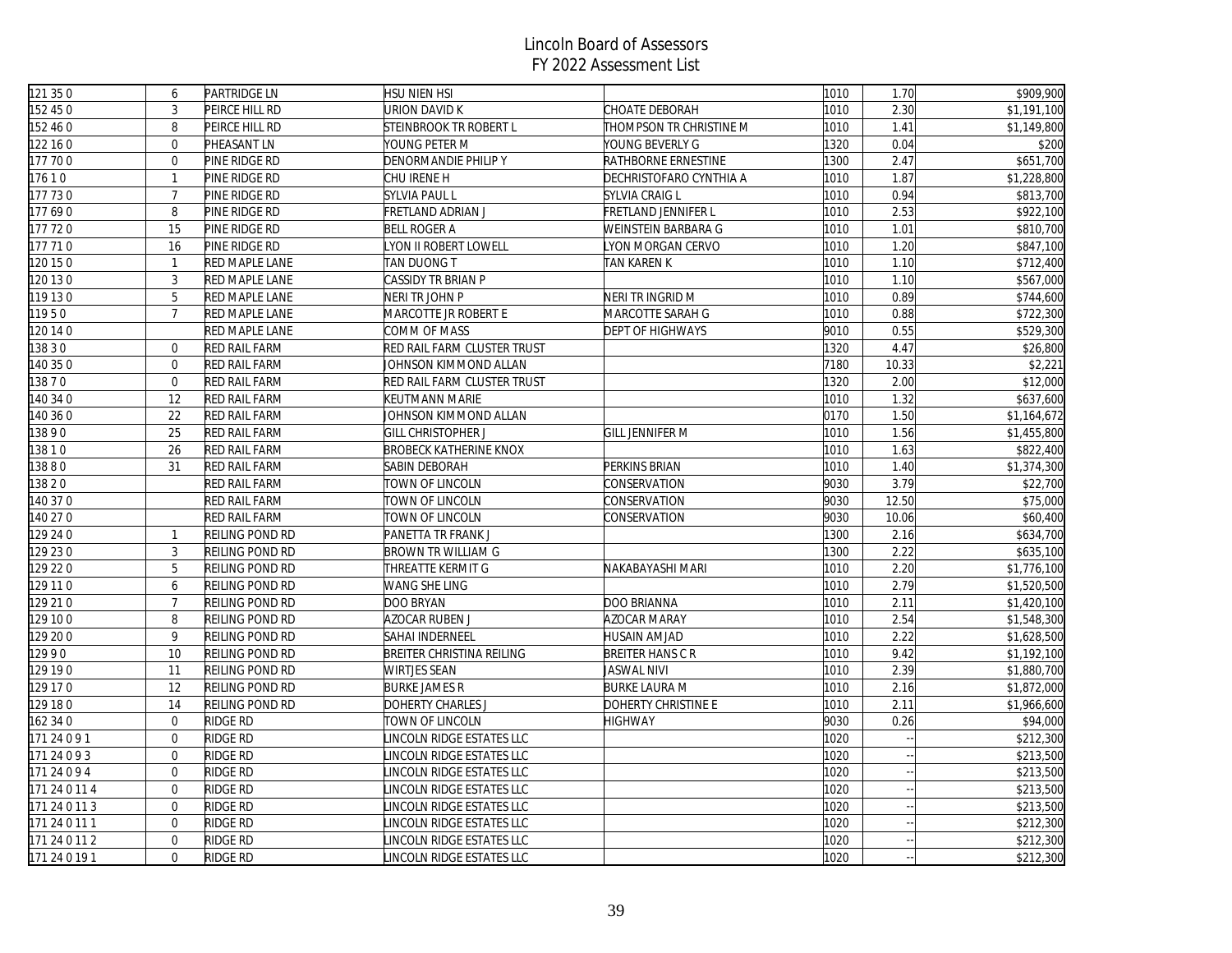| 171 24 0 17 1 | $\mathbf 0$    | RIDGE RD             | LINCOLN RIDGE ESTATES LLC  |                              | 1020 |      | \$212,300   |
|---------------|----------------|----------------------|----------------------------|------------------------------|------|------|-------------|
| 171 24 0 15 2 | $\Omega$       | <b>RIDGE RD</b>      | INCOLN RIDGE ESTATES LLC   |                              | 1020 |      | \$212,300   |
| 171 24 0 17 2 | $\mathbf 0$    | RIDGE RD             | INCOLN RIDGE ESTATES LLC   |                              | 1020 |      | \$212,300   |
| 171 24 0 19 2 | $\overline{0}$ | RIDGE RD             | INCOLN RIDGE ESTATES LLC   |                              | 1020 |      | \$212,300   |
| 171 24 0 17 3 | $\overline{0}$ | <b>RIDGE RD</b>      | LINCOLN RIDGE ESTATES LLC  |                              | 1020 |      | \$213,500   |
| 171 24 0 19 3 | $\overline{0}$ | RIDGE RD             | INCOLN RIDGE ESTATES LLC   |                              | 1020 |      | \$213,500   |
| 171 24 0 15 4 | $\overline{0}$ | RIDGE RD             | LINCOLN RIDGE ESTATES LLC  |                              | 1020 |      | \$213,500   |
| 171 24 0 17 4 | $\Omega$       | RIDGE RD             | INCOLN RIDGE ESTATES LLC   |                              | 1020 |      | \$213,500   |
| 171 24 0 19 4 | $\mathbf 0$    | RIDGE RD             | LINCOLN RIDGE ESTATES LLC  |                              | 1020 |      | \$213,500   |
| 162 360       | $\overline{7}$ | RIDGE RD             | HEBB JUSTIN W              |                              | 1050 |      | \$641,800   |
| 162 35 0 1 1  | 8              | RIDGE RD             | COOR TR FREDERICK          | DORR TR JOHN C               | 1020 |      | \$423,800   |
| 162 35 0 1 2  | 8              | RIDGE RD             | <b>EVINSON TR MARK</b>     |                              | 1020 |      | \$276,100   |
| 162 35 0 1 3  | 8              | RIDGE RD             | ETCHEVERRY JULIANNE        |                              | 1020 |      | \$385,800   |
| 162 35 0 1 4  | 8              | RIDGE RD             | PEPPER AMANDA G            |                              | 1020 |      | \$314,500   |
| 162 350       | 8              | RIDGE RD             | RIDGE ROAD CONDO           |                              | 9980 | 0.82 | \$528,000   |
| 171 24 0      | 9              | RIDGE RD             | RIDGE COURT CONDOMINIUM    |                              | 9980 | 6.65 | \$850,100   |
| 171 24 0 9 2  | 9              | RIDGE RD             | LINCOLN RIDGE ESTATES LLC  |                              | 1020 |      | \$222,600   |
| 171 24 0 15 1 | 15             | RIDGE RD             | CARMEN STEPHEN             |                              | 1020 |      | \$216,300   |
| 171 24 0 15 3 | 15             | <b>RIDGE RD</b>      | CARMEN STEPHEN             |                              | 1020 |      | \$217,500   |
| 11940         | 5              | ROCKWOOD LN          | ROBINSON CURTISS PAULA M   |                              | 1010 | 1.30 | \$651,000   |
| 11920         | 6              | ROCKWOOD LN          | DAIGLE STEVE D             | DAIGLE AMY A                 | 1010 | 0.85 | \$744,400   |
| 11930         | 9              | ROCKWOOD LN          | SALIFU ROSALINE R          | ALHASSAN ANDY K              | 1010 | 1.40 | \$690,500   |
| 12780         | 11             | ROCKWOOD LN          | CUNNINGHAM ROBERT M        |                              | 1010 | 1.50 | \$646,100   |
| 184 1 0       | $\overline{0}$ | ROUND HILL RD        | HUYNH THOMAS H             | CHAU MONGCHOUR V             | 1320 | 0.09 | \$500       |
| 18420         | 25             | ROUND HILL RD        | YIN NANYING                | CHANG XIAO JIA               | 1010 | 1.84 | \$1,261,200 |
| 18580         | 26             | ROUND HILL RD        | DELIA TR JOHN A            | DELIA CARMELA                | 1010 | 1.85 | \$1,037,600 |
| 185 130       | 31             | ROUND HILL RD        | PERLMAN TR MARJORIE E      | MARJORIE E PERLMAN REV TRUST | 1010 | 3.38 | \$2,421,800 |
| 18590         | 34             | ROUND HILL RD        | <b>BROOKS MELISSA M</b>    | ZAKARIAN ROBERT A            | 1010 | 1.84 | \$1,979,600 |
| 185 120       | 35             | ROUND HILL RD        | CAMPANELLO RUSSELL J       | YEATS BETSEY J               | 1010 | 1.87 | \$1,384,700 |
| 185 10 0      | 38             | ROUND HILL RD        | QUIGLEY MAUREEN E          | QUIGLEY ENDA                 | 1010 | 1.84 | \$1,705,300 |
| 185 110       | 42             | ROUND HILL RD        | FAUBERT JR FRANK J         | HAZEN CAROLINE A             | 1010 | 2.13 | \$1,669,000 |
| 180 33 0      | 43             | ROUND HILL RD        | MCCARTHY JR STEPHEN JOSEPH |                              | 1010 | 1.82 | \$1,281,600 |
| 180 28 0      | 46             | ROUND HILL RD        | DELCROIX STEPHANIE RAYNAUD | <b>ODELL JEFFREY</b>         | 1010 | 1.84 | \$1,968,100 |
| 180 32 0      | 49             | ROUND HILL RD        | AWTREY CHRISTOPHER S       | AWTREY SLOANE STEPHENS       | 1010 | 1.86 | \$1,736,800 |
| 180 29 0      | 52             | ROUND HILL RD        | O'CONNOR JOSEPH C          | <b>GERSH TONI M</b>          | 1010 | 1.87 | \$1,993,600 |
| 180 30 0      | 56             | ROUND HILL RD        | HSU MICHAEL SHIH           | <b>HSU DORA WU</b>           | 1010 | 1.96 | \$1,217,600 |
| 12590         | $\overline{0}$ | <b>SANDY POND RD</b> | TOWN OF LINCOLN            | CONSERVATION                 | 9030 | 7.14 | \$42,800    |
| 143 22 0      | $\mathbf 0$    | <b>SANDY POND RD</b> | <b>GLEYSTEEN MARCUS</b>    | <b>GLEYSTEEN JUDITH</b>      | 1320 | 2.36 | \$156,800   |
| 143 12 1      | $\mathbf 0$    | SANDY POND RD        | TOWN OF LINCOLN            | CONSERVATION                 | 9030 | 2.80 | \$60,900    |
| 14390         | $\overline{2}$ | SANDY POND RD        | MOYNIHAN TIMOTHY J         | MOYNIHAN JESSIE A            | 1010 | 0.55 | \$1,333,500 |
| 143 29 0      | 5              | SANDY POND RD        | <b>LUPKAS SCOTT</b>        | LUPKAS SARA                  | 1010 | 1.84 | \$1,461,400 |
| 143 10 0      | 8              | SANDY POND RD        | DYER STEPHEN P             |                              | 1010 | 1.90 | \$914,400   |
| 143 28 0      | 9              | SANDY POND RD        | MUNROE JR WILLIAM C        | MUNROE MARY W                | 1010 | 0.57 | \$1,028,900 |
| 143 27 0      | 15             | SANDY POND RD        | ORY ANDREW D               | ORY LINDA G HAMMETT          | 1010 | 8.17 | \$4,574,200 |
| 143 26 0      | 23             | SANDY POND RD        | MURDOUGH III THOMAS G      | MURDOUGH TINA TOLIS          | 1010 | 0.57 | \$1,379,900 |
| 143 120       | 24             | <b>SANDY POND RD</b> | HARGREAVES HEALD GEOFFREY  | HARGREAVES HEALD BROOKE      | 1010 | 3.46 | \$1,415,100 |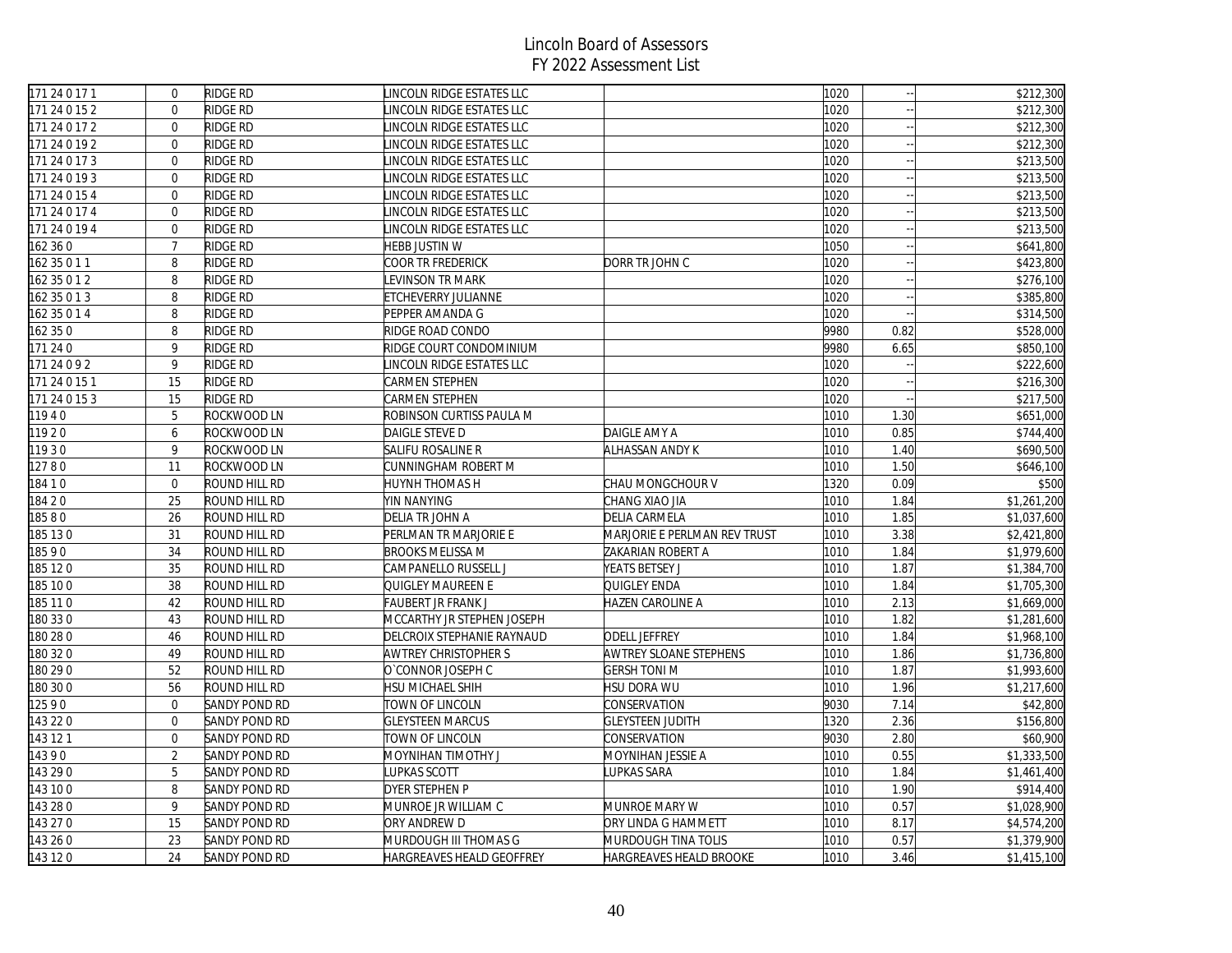| 143 25 0 | 29  | SANDY POND RD        | <b>STASON TR WILLIAM B</b> | STASON TR SUSAN B           | 1010 | 2.32  | \$1,252,600  |
|----------|-----|----------------------|----------------------------|-----------------------------|------|-------|--------------|
| 143 130  | 30  | SANDY POND RD        | STEVENS TR SHARI REAM      |                             | 1010 | 5.50  | \$1,467,700  |
| 143 24 0 | 35  | <b>SANDY POND RD</b> | CHESWORTH RICHARD          | CHESWORTH CHRISTINE A       | 1010 | 3.12  | \$1,730,100  |
| 143 14 0 | 38  | SANDY POND RD        | RIZZO JR WILLIAM J         | RIZZO JANE L                | 1010 | 2.02  | \$1,151,700  |
| 143 21 0 | 39  | <b>SANDY POND RD</b> | <b>GLEYSTEEN MARCUS</b>    | <b>GLEYSTEEN JUDITH</b>     | 1010 | 2.15  | \$1,450,400  |
| 143 19 0 | 45  | <b>SANDY POND RD</b> | WILLMANN WERNER S          | WILLMANN MARGARET M         | 1010 | 2.55  | \$1,547,400  |
| 135 2 0  | 51  | <b>SANDY POND RD</b> | DECORDOVA MUSEUM           |                             | 0940 | 20.00 | \$20,291,900 |
| 143 16 0 | 52  | SANDY POND RD        | VOLPE A GEORGE             | STEWART JANE E              | 1010 | 4.00  | \$1,635,600  |
| 135 1 0  | 55  | SANDY POND RD        | HIGGINS PETER I            | HIGGINS BONNIE H            | 1010 | 4.20  | \$4,143,500  |
| 143 17 0 | 56  | <b>SANDY POND RD</b> | <b>GNAZZO ANDREW</b>       | <b>GNAZZO TRINTJE A</b>     | 1010 | 1.80  | \$2,197,200  |
| 143 180  | 58  | SANDY POND RD        | PAGE TR SUSAN F            | PAGE JR TR WALTER H         | 1010 | 3.14  | \$1,341,200  |
| 142 26 0 | 61  | <b>SANDY POND RD</b> | <b>BLANCHFIELD PAUL M</b>  | <b>BLANCHFIELD REBECCAS</b> | 1010 | 2.00  | \$1,834,100  |
| 36 11 0  | 67  | SANDY POND RD        | MITCHELL KENNETH           | MITCHELL TARA L             | 1010 | 2.04  | \$2,983,300  |
| 142 25 0 | 71  | SANDY POND RD        | ATKINS TR JAMIE N          | ATKINS TR JOHN J            | 1010 | 0.97  | \$1,260,600  |
| 136 10 0 | 77  | SANDY POND RD        | TOWN OF LINCOLN            | <b>WATER DEPT</b>           | 9030 | 0.47  | \$732,300    |
| 13620    | 80  | SANDY POND RD        | TOWN OF LINCOLN            | <b>WATER DEPT</b>           | 9030 | 2.48  | \$1,331,500  |
| 3630     | 134 | SANDY POND RD        | ROSSITER TR SELINA G       | ROSSITER TR W ALLEN         | 1010 | 1.47  | \$991,000    |
| 3640     | 138 | <b>SANDY POND RD</b> | TAYLOR ALEXANDER J         | ANTHONY AMY R               | 1010 | 1.49  | \$820,800    |
| 13650    | 142 | SANDY POND RD        | PISTORIO JUDITH C          | YANKUM STEPHEN J            | 1010 | 1.03  | \$794,300    |
| 3660     | 144 | <b>SANDY POND RD</b> | <b>VENTIANNI LLC</b>       |                             | 1010 | 6.95  | \$4,861,700  |
| 3670     | 146 | SANDY POND RD        | <b>BATHE MARK</b>          |                             | 1010 | 4.88  | \$1,995,900  |
| 12550    | 148 | <b>SANDY POND RD</b> | <b>EPAGE KENNETH</b>       | PARKER MARIANNA             | 1010 | 5.63  | \$2,668,300  |
| 12560    | 152 | SANDY POND RD        | KRAMP RUSSELL K            | KRAMP STEPHANIE A           | 1010 | 2.00  | \$893,900    |
| 12570    | 158 | <b>SANDY POND RD</b> | <b>SPEERT REBECCA</b>      |                             | 1010 | 1.86  | \$967,800    |
| 12580    | 164 | <b>SANDY POND RD</b> | WATSON CHRISTOPHER T       | LIM WATSON MICHELLE         | 1010 | 1.60  | \$1,276,800  |
| 25 10 0  | 170 | SANDY POND RD        | MAZUR ERIC                 |                             | 1010 | 2.14  | \$1,590,500  |
| 125 11 0 | 174 | <b>SANDY POND RD</b> | ROBERTS TR GEORGE T        | ROBERTS TR MARY T           | 1010 | 1.49  | \$1,002,000  |
| 121 46 0 | 179 | <b>SANDY POND RD</b> | MELLO JON                  | KEEGAN NANCY                | 1010 | 2.10  | \$1,526,700  |
| 121 45 0 | 183 | <b>SANDY POND RD</b> | CURHAN SHARON G            |                             | 1010 | 8.20  | \$2,344,400  |
| 125 13 0 | 192 | SANDY POND RD        | WANG XIAOHUI L             |                             | 1010 | 2.13  | \$1,397,200  |
| 12110    | 196 | <b>SANDY POND RD</b> | <b>SUSSMAN CRAIG</b>       |                             | 1010 | 1.89  | \$1,047,700  |
| 121 2 0  | 200 | SANDY POND RD        | PACKINEAU JASON A          | PACKINEAU JESSICA T         | 1010 | 1.91  | \$1,086,100  |
| 121 15 0 | 203 | <b>SANDY POND RD</b> | <b>MAFEI</b>               | SHEN PING                   | 1010 | 1.90  | \$1,770,800  |
| 121 14 0 | 207 | SANDY POND RD        | OLDFIELD TR TIMOTHY J      | MCMILLIAN TR LINDA T        | 1010 | 2.27  | \$890,900    |
| 121 13 0 | 211 | <b>SANDY POND RD</b> | THORNHILL III ARTHUR H     | LOWER LUCY B                | 1010 | 1.10  | \$1,828,100  |
| 121 11 0 | 213 | SANDY POND RD        | MORNEAU TODD               | MORNEAU SARA                | 1010 | 2.13  | \$1,434,600  |
| 121 10 0 | 215 | <b>SANDY POND RD</b> | <b>GOODMAN BRUCE G</b>     | SHAW LINDA S                | 1010 | 2.24  | \$1,531,700  |
| 12190    | 217 | <b>SANDY POND RD</b> | MOURTZINOU GEORGIA         | PASCHALIDIS IOANNIS         | 1010 | 2.42  | \$1,545,000  |
| 12180    | 219 | <b>SANDY POND RD</b> | TABOR ENIANA J             | TABOR JACOB N               | 1010 | 2.28  | \$1,018,600  |
| 12150    | 220 | <b>SANDY POND RD</b> | MECSAS MICHAEL E           | MECSAS MARY J               | 1010 | 2.00  | \$993,400    |
| 111 20   | 223 | <b>SANDY POND RD</b> | <b>SARKAR ABJIJIT</b>      | BHATTACHARYA DEBARATI       | 1010 | 2.31  | \$928,500    |
| 111 1 0  | 225 | <b>SANDY POND RD</b> | <b>BAKER CALEBS</b>        | <b>BAKER SUZANNE M</b>      | 1010 | 2.53  | \$854,400    |
| 12160    | 228 | SANDY POND RD        | COLE ANDREW J              | COLE HOLLY BR               | 1010 | 2.29  | \$1,208,300  |
| 121 12 0 |     | SANDY POND RD        | TOWN OF LINCOLN            | CONSERVATION                | 9030 | 2.02  | \$12,100     |
| 125 19 0 |     | SANDY POND RD        | TOWN OF LINCOLN            | CONSERVATION                | 9030 | 2.94  | \$717,900    |
| 125 180  |     | SANDY POND RD        | TOWN OF LINCOLN            | CONSERVATION                | 9030 | 3.20  | \$725,700    |
|          |     |                      |                            |                             |      |       |              |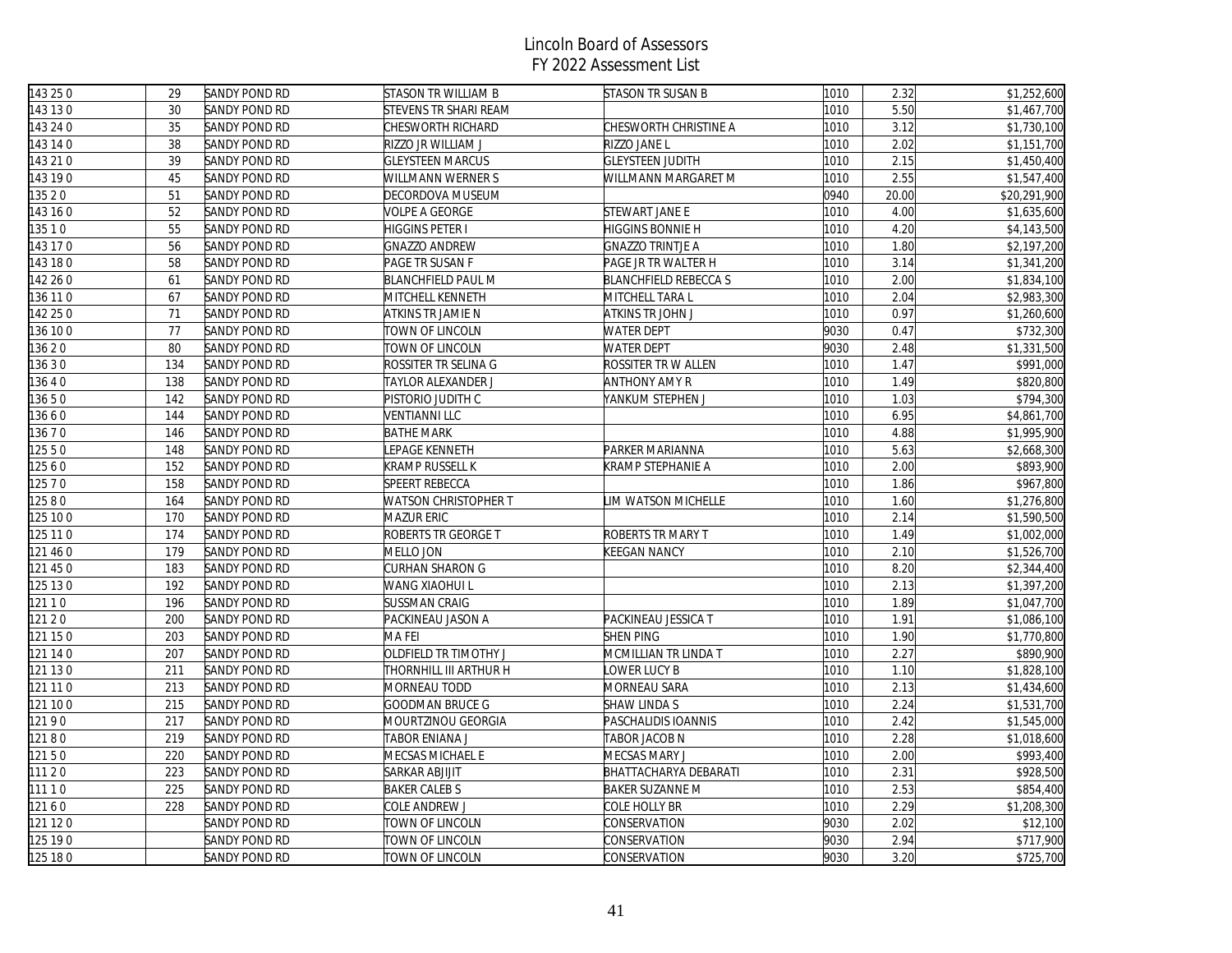| 121 47 0 |                  | SANDY POND RD                    | TOWN OF LINCOLN             | CONSERVATION                     | 9030 | 3.57   | \$736,700            |
|----------|------------------|----------------------------------|-----------------------------|----------------------------------|------|--------|----------------------|
| 125 17 0 |                  | SANDY POND RD                    | TOWN OF LINCOLN             | CONSERVATION                     | 9030 | 1.89   | \$686,400            |
| 125 16 0 |                  | SANDY POND RD                    | TOWN OF LINCOLN             | CONSERVATION                     | 9030 | 1.80   | \$680,700            |
| 125 20 0 |                  | SANDY POND RD                    | INCOLN LAND CONSERVATION TR |                                  | 9050 | 8.40   | \$881,700            |
| 12680    |                  | SANDY POND RD                    | TOWN OF LINCOLN             | <b>WATER DEPT</b>                | 9030 | 14.00  | \$420,000            |
| 125 15 0 |                  | SANDY POND RD                    | TOWN OF LINCOLN             | <b>WATER DEPT</b>                | 9030 | 164.00 | \$4,920,000          |
| 120 22 0 |                  | SANDY POND RD                    | TOWN OF LINCOLN             | CONSERVATION                     | 9030 | 20.29  | \$1,238,300          |
| 121 48 0 |                  | SANDY POND RD                    | TOWN OF LINCOLN             | CONSERVATION                     | 9030 | 14.72  | \$1,071,200          |
| 125 14 0 |                  | SANDY POND RD                    | TOWN OF LINCOLN             | CONSERVATION                     | 9030 | 6.92   | \$837,200            |
| 125 21 0 |                  | SANDY POND RD                    | INCOLN LAND CONSERVATION TR |                                  | 9050 | 4.20   | \$755,600            |
| 13690    |                  | SANDY POND RD                    | TOWN OF LINCOLN             | CONSERVATION                     | 9030 | 25.00  | \$1,379,700          |
| 125 2 0  |                  | SANDY POND RD                    | TOWN OF LINCOLN             | CONSERVATION                     | 9030 | 0.23   | \$101,000            |
| 12530    |                  | SANDY POND RD                    | <b>TOWN OF LINCOLN</b>      | CONSERVATION                     | 9030 | 0.59   | \$109,000            |
| 125 1 0  |                  | SANDY POND RD                    | TOWN OF LINCOLN             | CONSERVATION                     | 9030 | 0.40   | \$104,800            |
| 12540    |                  | SANDY POND RD                    | TOWN OF LINCOLN             | CONSERVATION                     | 9030 | 0.62   | \$109,700            |
| 125 12 0 |                  | SANDY POND RD                    | TOWN OF LINCOLN             | CONSERVATION                     | 9030 | 29.20  | \$1,453,700          |
| 13610    |                  | SANDY POND RD                    | TOWN OF LINCOLN             | CONSERVATION                     | 9030 | 74.31  | \$3,095,900          |
| 35 3 0   |                  | SANDY POND RD                    | DECORDOVA MUSEUM            |                                  | 9030 | 5.77   | \$302,300            |
| 136 12 0 |                  | SANDY POND RD                    | TOWN OF CONCORD             |                                  | 9030 | 0.03   | \$22,600             |
| 143 20 0 |                  | SANDY POND RD                    | DECORDOVA MUSEUM            |                                  | 9030 | 2.64   | \$792,100            |
| 143 23 0 |                  | SANDY POND RD                    | INCOLN LAND CONSERVATION TR |                                  | 9050 | 1.78   | \$10,700             |
| 143 11 0 |                  | SANDY POND RD                    | TOWN OF LINCOLN             | CONSERVATION                     | 9030 | 4.06   | \$834,700            |
| 171 180  | 5                | SHORT HILL RD                    | AHERN MARK W                |                                  | 1010 | 2.43   | \$1,055,800          |
| 171 160  | 6                | SHORT HILL RD                    | COOPER MILDRED JANE         |                                  | 1010 | 2.81   | \$895,900            |
| 171 170  | 8                | SHORT HILL RD                    | <b>GOLDBLATT MARK J</b>     | KAUFFMAN CAROL                   | 1010 | 1.90   | \$1,137,800          |
| 119 330  | 9                | SILVER BIRCH LN                  | MARSDEN PETER V             | MARSDEN MARY E                   | 1010 | 1.06   | \$803,800            |
| 11830    | 10               | <b>SILVER BIRCH LN</b>           | <b>BOULDIN RYAN MICHAEL</b> | BOULDIN ELIZABETH ROBERTSON LEVY | 1010 | 1.70   | \$1,092,000          |
| 119 320  | 11               | SILVER BIRCH LN                  | WANG ANNE                   | WANG ANDREW                      | 1010 | 1.76   | \$886,100            |
| 11840    | 12               | SILVER BIRCH LN                  | VITALE CHRISTINE            | VITALE MARK                      | 1010 | 2.70   | \$807,000            |
| 11850    | 14               | SILVER BIRCH LN                  | <b>BALTAY MICHAEL M</b>     | BALTAY MICHELLE M                | 1010 | 2.50   | \$1,127,600          |
| 151 150  | $\mathbf{0}$     | SILVER HILL RD                   | INCOLN LAND CONSERVATION TR |                                  | 9050 | 0.91   | \$782,700            |
| 151 190  | $\mathbf{0}$     | SILVER HILL RD                   | SCHLIEMANN TR PETER C       | CROWLEY TR WILLIAM B             | 1320 | 0.12   | \$700                |
| 15170    | $\overline{0}$   | SILVER HILL RD                   | SCHLIEMANN TR PETER C       | CROWLEY TR WILLIAM B             | 1320 | 1.80   | \$10,800             |
| 151 180  | $\mathbf 0$      | SILVER HILL RD                   | SCHLIEMANN TR PETER C       | CROWLEY TR WILLIAM B             | 1320 | 2.50   | \$15,000             |
| 151 130  | $\mathbf 0$      | SILVER HILL RD                   | SCHLIEMANN TR PETER C       | CROWLEY TR WILLIAM B             | 1320 | 4.20   | \$25,200             |
| 15190    | $\overline{0}$   | SILVER HILL RD                   | INCOLN LAND CONSERVATION TR |                                  | 9050 | 0.93   | \$5,600              |
| 150 58 0 | $\mathbf{0}$     | SILVER HILL RD                   | DENORMANDIE THOMAS L        | DENORMANDIE KATHERINE B          | 7220 | 5.77   | \$300                |
| 150 56 0 | $\mathbf{0}$     | SILVER HILL RD                   | DENORMANDIE THOMAS L        | DENORMANDIE KATHERINE B          | 7220 | 2.39   | \$124                |
| 6480     | $\mathbf{0}$     | SILVER HILL RD                   | ZIMMERMAN ERIC              | KALMUS AUDREY                    | 1320 | 1.87   | \$40,500             |
| 164 120  | $\overline{0}$   | SILVER HILL RD                   | ALLEN TR SUSAN              | BASSETT TR KENNETH               | 9050 | 2.03   | \$61,000             |
| 165 28 0 | $\overline{0}$   | SILVER HILL RD                   | INCOLN LAND CONSERVATION TR |                                  | 9050 | 23.51  | \$803,800            |
| 16450    | $\mathbf{0}$     | SILVER HILL RD                   | HOLDEN TR SARAH CANNON      | <b>WINSTON DAVID</b>             | 1320 | 5.24   | \$31,500             |
| 151 20 0 | $\boldsymbol{0}$ | SILVER HILL RD                   | INCOLN LAND CONSERVATION TR |                                  | 9050 | 0.86   | \$5,100              |
|          | $\mathbf 0$      |                                  |                             |                                  | 9970 | 1.70   |                      |
| 151 160  | $\mathbf 0$      | SILVER HILL RD<br>SILVER HILL RD | SILVER HILL TRUST           | SANDROF PATIENCE B               | 1320 | 13.16  | \$51,000<br>\$79,000 |
| 164 14 1 | 5                |                                  | SANDROF MARK B              |                                  |      | 3.21   |                      |
| 164 14 0 |                  | SILVER HILL RD                   | <b>SANDROF MARK B</b>       | SANDROF PATIENCE B               | 1010 |        | \$1,831,400          |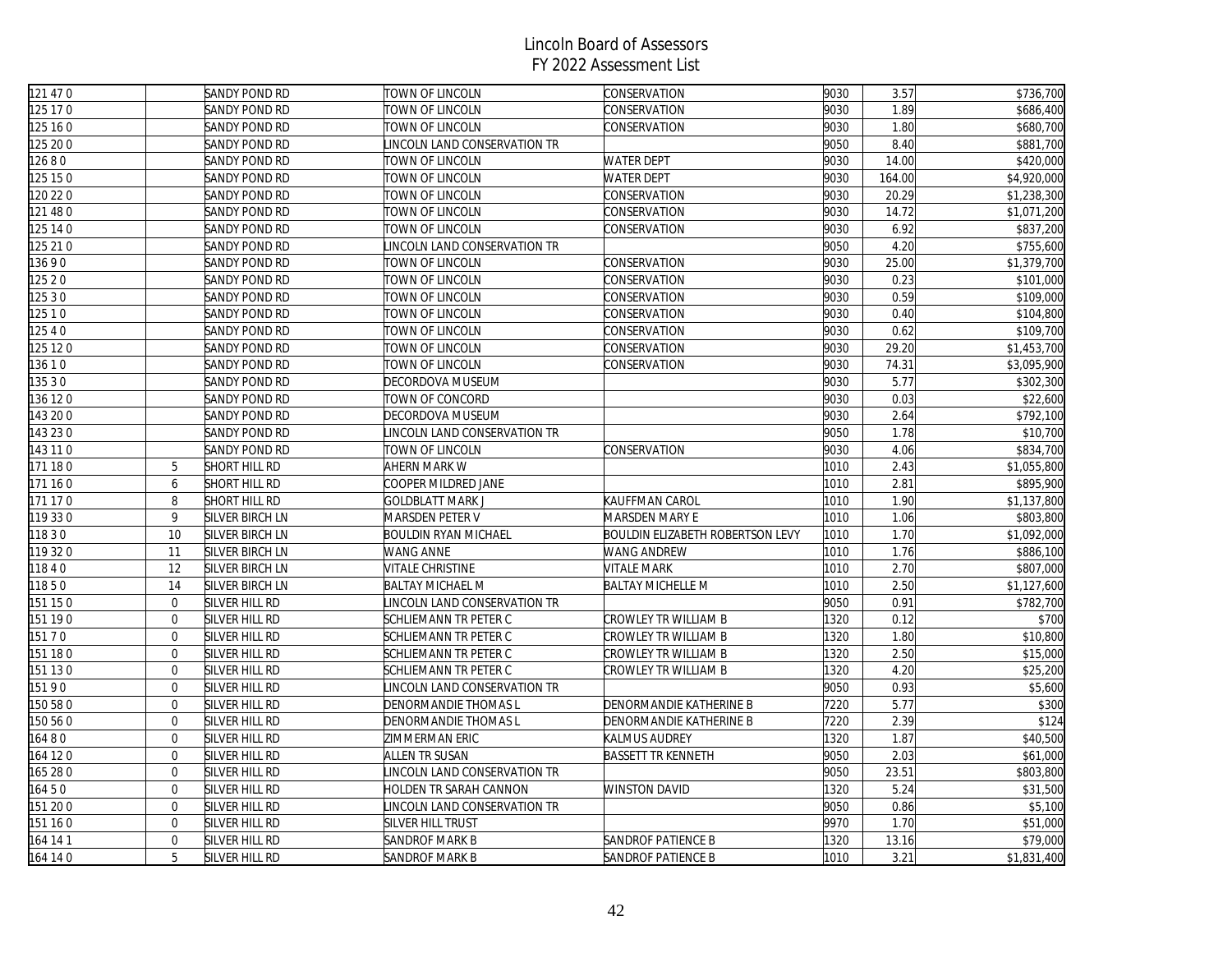| 164 130       | $\overline{7}$ | SILVER HILL RD | <b>GUAN TR RONG J</b>              | LIU TR MINPING                | 1010 | 11.20 | \$1,853,900 |
|---------------|----------------|----------------|------------------------------------|-------------------------------|------|-------|-------------|
| 16430         | $\, 8$         | SILVER HILL RD | GABELMAN TR KATHY                  | <b>GABELMAN TR ANDY</b>       | 1040 | 2.28  | \$877,100   |
| 164 4 0       | 12             | SILVER HILL RD | CORT TR CLIFFORD                   | CORT TR CAREY                 | 1010 | 1.97  | \$1,216,500 |
| 164 11 0      | 21             | SILVER HILL RD | ZIMMERMAN ERIC                     | KALMUS AUDREY                 | 1010 | 7.45  | \$1,888,400 |
| 16460         | 22             | SILVER HILL RD | COTHBO LIMITED PARTNERSHIP         |                               | 1300 | 0.51  | \$495,400   |
| 16470         | 24             | SILVER HILL RD | <b>WINSTON DAVID E</b>             |                               | 1300 | 0.73  | \$518,000   |
| 15150         | 30             | SILVER HILL RD | <b>DECK MARK</b>                   |                               | 1010 | 3.40  | \$1,246,900 |
| 15180         | 38             | SILVER HILL RD | CROWLEY WILLIAM B                  |                               | 1010 | 2.77  | \$1,888,400 |
| 151 100       | 42             | SILVER HILL RD | <b>BLOEM CRAIG J</b>               |                               | 1010 | 1.40  | \$1,998,900 |
| 151 170       | 50             | SILVER HILL RD | SCHLIEMANN PETER C                 |                               | 1010 | 2.73  | \$1,735,900 |
| 150 54 0      | 69             | SILVER HILL RD | AZAY TR PAUL D                     | LAZAY TR THOMAS J             | 1010 | 3.31  | \$2,326,900 |
| 15120         |                | SILVER HILL RD | LINCOLN LAND CONSERVATION TR       |                               | 9050 | 2.11  | \$155,200   |
| 15160         |                | SILVER HILL RD | <b>INCOLN LAND CONSERVATION TR</b> |                               | 9050 | 0.66  | \$4,000     |
| 151 140       |                | SILVER HILL RD | INCOLN LAND CONSERVATION TR        |                               | 9050 | 0.77  | \$23,000    |
| 151 210       |                | SILVER HILL RD | INCOLN LAND CONSERVATION TR        |                               | 9050 | 0.81  | \$4,800     |
| 151 11 0      |                | SILVER HILL RD | INCOLN LAND CONSERVATION TR        |                               | 9050 | 0.60  | \$18,000    |
| 151 120       |                | SILVER HILL RD | INCOLN LAND CONSERVATION TR        |                               | 9050 | 0.85  | \$25,500    |
| 15140         |                | SILVER HILL RD | INCOLN LAND CONSERVATION TR        |                               | 9050 | 4.14  | \$150,800   |
| 15130         |                | SILVER HILL RD | INCOLN LAND CONSERVATION TR        |                               | 9050 | 5.30  | \$157,800   |
| 112 16 0      | $\overline{0}$ | SMITH HL       | SMITH HILL HOMEOWNERS TRUST        |                               | 9990 | 11.37 | \$68,200    |
| 112 26 0      | $\mathbf 0$    | SMITH HL       | SMITH HILL HOMEOWNERS TRUST        |                               | 9970 | 1.10  | \$33,000    |
| 112 17 0      | $\mathbf{3}$   | SMITH HL       | REIFF BRENDON DANIEL               | REIFF RACHEL A                | 1010 | 2.22  | \$1,243,300 |
| 112 18 0      | 5              | SMITH HL       | RAJAN NANDINI                      | DAVID EDWIN F                 | 1010 | 2.21  | \$1,354,300 |
| 112 25 0      | 6              | SMITH HL       | WANG KAI                           |                               | 1010 | 2.45  | \$1,195,500 |
| 112 24 0      | $\, 8$         | SMITH HL       | <b>GRECO JR JOHN L</b>             | <b>GRECO SUZANNE M</b>        | 1010 | 2.57  | \$1,238,400 |
| 112 19 0      | 9              | SMITH HL       | RAJA ALI S                         | RAJA DANIELLE M               | 1010 | 2.90  | \$1,491,700 |
| 112 23 0      | 10             | SMITH HL       | PEIRCE DANIEL C                    | PEIRCE BEVERLY B              | 1010 | 3.22  | \$1,390,100 |
| 112 20 0      | 11             | SMITH HL       | <b>ANCHONDO ERIEL</b>              | ANCHONDO JACQUELINE S         | 1010 | 2.80  | \$1,278,500 |
| 112 22 0      | 12             | SMITH HL       | LAUKIEN TR ROBYN L                 | ROBYN L LAUKIEN REVOC TRUST   | 1010 | 2.77  | \$1,460,300 |
| 112 21 0      | 15             | SMITH HL       | SIOSHANSI PIRAN                    | SIOSHANSI MITRA               | 1010 | 3.45  | \$1,248,600 |
| 182 150       | $\mathbf{1}$   | SOUTH BROOK RD | HAARSTICK RAYMOND K                | ANDREOTTOLA MARIA             | 1010 | 4.32  | \$1,474,800 |
| 182 16 0      | 3              | SOUTH BROOK RD | EVY DAVID S                        | LEVY KARIN C                  | 1010 | 3.79  | \$1,400,700 |
| 182 17 0      | $\overline{4}$ | SOUTH BROOK RD | SIMEONOV SIMEON                    | <b>ALNOT PYRRA</b>            | 1010 | 3.02  | \$1,506,700 |
| 103 13 0 3 3A | $\mathbf{3}$   | SOUTH COMMONS  | <b>HURLEY BRIAN</b>                |                               | 1020 | 0.00  | \$463,000   |
| 103 13 0 3 3B | $\mathbf{3}$   | SOUTH COMMONS  | SALON ABBEY B                      |                               | 1020 | 0.00  | \$446,500   |
| 103 13 0 3 3C | $\overline{3}$ | SOUTH COMMONS  | <b>BOWSE L RYAN</b>                |                               | 1020 | 0.00  | \$292,800   |
| 103 13 0 3 3D | 3              | SOUTH COMMONS  | HERBERT LAUREN                     |                               | 1020 | 0.00  | \$258,400   |
| 103 13 0 5 5A | 5              | SOUTH COMMONS  | SULLIVAN TR KATHLEEN M             | 2019 KATHLEEN SULLIVAN REC TR | 1020 | 0.00  | \$485,900   |
| 103 13 0 5 5B | 5              | SOUTH COMMONS  | BLANC TR JULIE LYNCH               |                               | 1020 | 0.00  | \$215,600   |
| 103 13 0 5 5C | 5              | SOUTH COMMONS  | <b>BENCAL CYNTHIA E</b>            |                               | 1020 | 0.00  | \$506,200   |
| 103 13 0 5 5D | 5              | SOUTH COMMONS  | MILLER JEFFREY                     | <b>BROWN JENNIFER</b>         | 1020 | 0.00  | \$506,800   |
| 103 13 0 7 7L | $\overline{7}$ | SOUTH COMMONS  | ROWE GREGORY S                     |                               | 1020 | 0.00  | \$558,000   |
| 103 13 0 7 7R | $\overline{7}$ | SOUTH COMMONS  | CORMAN IRENE E                     |                               | 1020 | 0.00  | \$605,100   |
| 103 13 0 9 9A | 9              | SOUTH COMMONS  | EPHRAIM ARELAI                     |                               | 1020 | 0.00  | \$446,900   |
| 103 13 0 9 9B | 9              | SOUTH COMMONS  | DETHAVONG MARY                     |                               | 1020 | 0.00  | \$191,900   |
| 103 13 0 9 9C | 9              | SOUTH COMMONS  | MILLER TR ANNE S                   | ANN S MILLER TRUST            | 1020 | 0.00  | \$448,600   |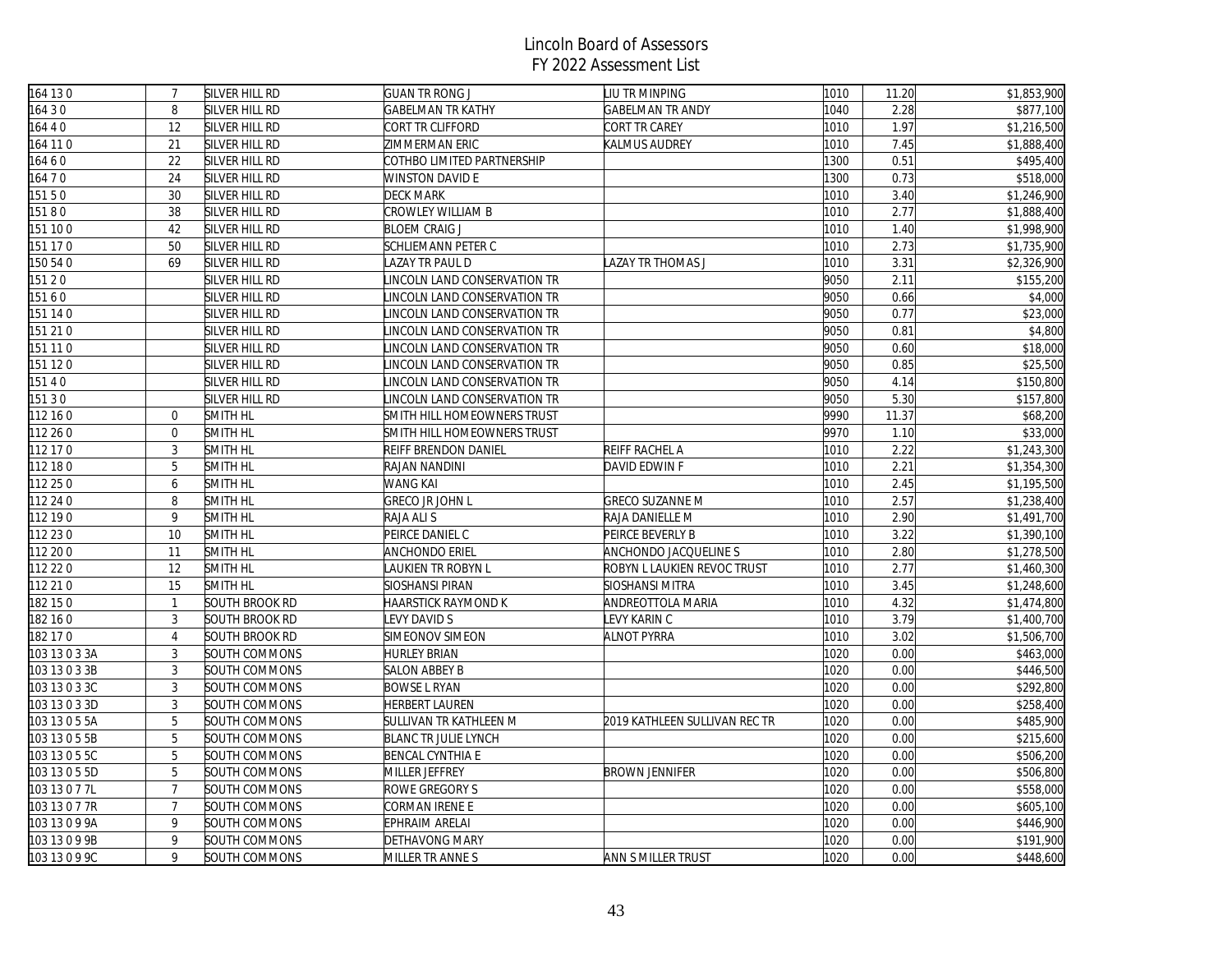| 103 13 0 9 9D   | 9              | SOUTH COMMONS  | MOHN SUSAN W                 | WORSH ARTHUR J               | 1020 | 0.00 | \$479,700   |
|-----------------|----------------|----------------|------------------------------|------------------------------|------|------|-------------|
| 103 13 0 11 11A | 11             | SOUTH COMMONS  | <b>GREGG MARISA S</b>        | <b>GREGG JOHN A</b>          | 1020 | 0.00 | \$500,300   |
| 103 13 0 11 11B | 11             | SOUTH COMMONS  | ESHRAGHIAN TR HAMED          |                              | 1020 | 0.00 | \$453,200   |
| 103 13 0 11 11C | 11             | SOUTH COMMONS  | STEIN JUDITH W               |                              | 1020 | 0.00 | \$269,800   |
| 103 13 0 11 11D | 11             | SOUTH COMMONS  | CHRISTIAN ANDREW D           | CHANDRA DIVYA C              | 1020 | 0.00 | \$623,000   |
| 103 13 0 13 13L | 13             | SOUTH COMMONS  | COLLINGS RAY K               |                              | 1020 | 0.00 | \$580,900   |
| 103 13 0 13 13R | 13             | SOUTH COMMONS  | WOLFF SUSAN                  |                              | 1020 | 0.00 | \$601,400   |
| 103 13 0 15 15A | 15             | SOUTH COMMONS  | MOLVIG NANCY C               |                              | 1020 | 0.00 | \$478,500   |
| 103 13 0 15 15B | 15             | SOUTH COMMONS  | PEREIRA DAN                  |                              | 1020 | 0.00 | \$206,100   |
| 103 13 0 15 15C | 15             | SOUTH COMMONS  | UNDBLAD CHRISTINE RINALDO    |                              | 1020 | 0.00 | \$512,200   |
| 103 13 0 15 15D | 15             | SOUTH COMMONS  | HERANT MARC                  | DAUGHERTY DEBRA ANNE         | 1020 | 0.00 | \$581,100   |
| 103 13 0 17 17L | 17             | SOUTH COMMONS  | MCNAIR TR ELIZABETH H        | ELIZABETH MCNAIR REVOC TRUST | 1020 | 0.00 | \$560,000   |
| 103 13 0 17 17R | 17             | SOUTH COMMONS  | SHAH ASHISH                  | SHAH DANELLE                 | 1020 | 0.00 | \$613,300   |
| 103 13 0 19 19A | 19             | SOUTH COMMONS  | DARCY PATRICIA               |                              | 1020 | 0.00 | \$478,400   |
| 103 13 0 19 19B | 19             | SOUTH COMMONS  | KAGANSKY ILYA                |                              | 1020 | 0.00 | \$471,300   |
| 103 13 0 19 19C | 19             | SOUTH COMMONS  | EWIS TR CONSTANCE A          |                              | 1020 | 0.00 | \$540,800   |
| 103 13 0 19 19D | 19             | SOUTH COMMONS  | KJAERSGAARD FRANK            | WANG TINA Y                  | 1020 | 0.00 | \$575,500   |
| 103 13 0 21 21A | 21             | SOUTH COMMONS  | ARENA JEFFREY D              |                              | 1020 | 0.00 | \$462,800   |
| 103 13 0 21 21B | 21             | SOUTH COMMONS  | SIEMIATKASKA ALISON B        | <b>WELTON THOMAS E</b>       | 1020 | 0.00 | \$225,100   |
| 103 13 0 21 21C | 21             | SOUTH COMMONS  | LING PHOEBE Y                |                              | 1020 | 0.00 | \$458,100   |
| 103 13 0 21 21D | 21             | SOUTH COMMONS  | DAVIS MARGARET L             |                              | 1020 | 0.00 | \$514,200   |
| 103 13 0 23 23A | 23             | SOUTH COMMONS  | CALHOUN ANNEMARIE            |                              | 1020 | 0.00 | \$270,600   |
| 103 13 0 23 23B | 23             | SOUTH COMMONS  | YU HAIYING                   |                              | 1020 | 0.00 | \$464,300   |
| 103 13 0 23 23C | 23             | SOUTH COMMONS  | THOMPSON SEHNAZ              |                              | 1020 | 0.00 | \$515,000   |
| 103 13 0 23 23D | 23             | SOUTH COMMONS  | LOHEED PHILIP N              | LOHEED PATRICIA S            | 1020 | 0.00 | \$572,500   |
| 103 13 0 25 25A | 25             | SOUTH COMMONS  | MORAN KYLE F                 |                              | 1020 | 0.00 | \$449,900   |
| 103 13 0 25 25B | 25             | SOUTH COMMONS  | CRAMP BRETT R                | OBOLENSKY MARIA ALEXANDRA    | 1020 | 0.00 | \$290,500   |
| 103 13 0 25 25C | 25             | SOUTH COMMONS  | CRISAFULLI ORION S           |                              | 1020 | 0.00 | \$509,000   |
| 103 13 0 25 25D | 25             | SOUTH COMMONS  | ZHEN KEN                     | LIU MEI HUA                  | 1020 | 0.00 | \$494,500   |
| 103 13 0 27 27L | 27             | SOUTH COMMONS  | <b>BASMAJIAN ALAN</b>        | LUNDBLAD CHRISTINE           | 1020 | 0.00 | \$633,500   |
| 103 13 0 27 27R | 27             | SOUTH COMMONS  | SALON JENA M                 |                              | 1020 | 0.00 | \$619,400   |
| 103 13 0 29 29A | 29             | SOUTH COMMONS  | CHEVALIER TIMOTHY W          | GRUBA-CHEVALIER JANE M       | 1020 | 0.00 | \$452,900   |
| 103 13 0 29 29B | 29             | SOUTH COMMONS  | MOORE PATRICIA               |                              | 1020 | 0.00 | \$213,100   |
| 103 13 0 29 29C | 29             | SOUTH COMMONS  | CONSTANT GEORGE C            |                              | 1020 | 0.00 | \$452,500   |
| 103 13 0 29 29D | 29             | SOUTH COMMONS  | GOODRICH ALAN                | FRAGALA ELIZABETH            | 1020 | 0.00 | \$524,700   |
| 179 100         | $\mathbf 0$    | SOUTH GREAT RD | SOLAIRE LLC NID              |                              | 1320 | 1.40 | \$42,000    |
| 15730           | $\mathbf{0}$   | SOUTH GREAT RD | UNITED STATES OF AMERICA     | <b>GREAT MEADOWS NWR</b>     | 9000 | 3.40 | \$679,700   |
| 15980           | $\overline{0}$ | SOUTH GREAT RD | WOOD TR VIRGINIA STEELE      |                              | 1300 | 1.83 | \$632,100   |
| 15920           | $\mathbf{0}$   | SOUTH GREAT RD | PARKE IV NATHAN G            | PARKE ANN I                  | 1320 | 2.10 | \$12,600    |
| 173 130         | $\mathbf 0$    | SOUTH GREAT RD | SWAIN TR DOUGLAS M           | SWAIN TR RHONDA F            | 1320 | 1.44 | \$8,600     |
| 179 390         | $\mathbf{0}$   | SOUTH GREAT RD | UMBRELLO-C HOMEOWNERS        |                              | 9970 | 0.24 | \$7,300     |
| 17951           | $\mathbf{0}$   | SOUTH GREAT RD | <b>BOWLES TER HOMEOWNERS</b> |                              | 9970 | 0.46 | \$13,800    |
| 15881           | $\mathbf{0}$   | SOUTH GREAT RD | KAPLAN PAUL D                | KAPLAN ANN C                 | 1320 | 1.45 | \$8,700     |
| 15890           | 17             | SOUTH GREAT RD | KAPLAN TR PAUL D             | KAPLAN TR ANN C              | 1010 | 5.40 | \$5,047,400 |
| 15891           | 17             | SOUTH GREAT RD | KAPLAN TR PAUL D             | KAPLAN TR ANN C              | 1320 | 1.45 | \$8,700     |
| 15880           | 19             | SOUTH GREAT RD | KAPLAN PAUL D                | KAPLAN ANN C                 | 1320 | 3.80 | \$22,800    |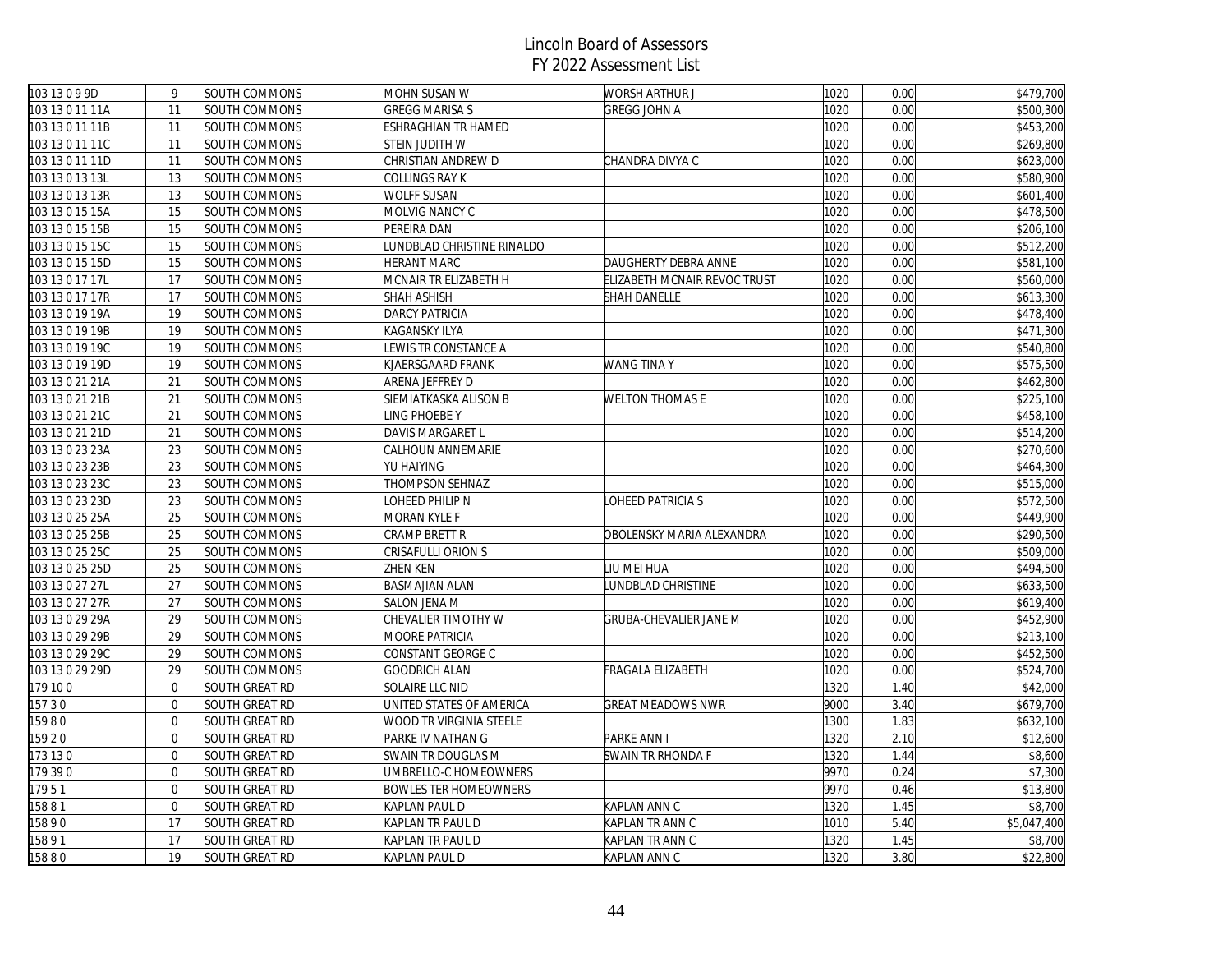| 15870    | 23  | SOUTH GREAT RD        | FLETCHER CHRISTINE N           |                               | 1010 | 4.18  | \$3,038,500 |
|----------|-----|-----------------------|--------------------------------|-------------------------------|------|-------|-------------|
| 15710    | 25  | SOUTH GREAT RD        | FLETCHER CHRISTINE N           |                               | 1300 | 1.87  | \$768,200   |
| 159 19 0 | 41  | SOUTH GREAT RD        | APLANTE JAMES A                | RACE DEBORAH M                | 1010 | 13.00 | \$1,379,200 |
| 159 18 0 | 53  | SOUTH GREAT RD        | KING TERRY B                   | <b>BOSSERT LAURA A</b>        | 1010 | 4.91  | \$1,252,000 |
| 159 17 0 | 59  | SOUTH GREAT RD        | MCADOW JR RONALD N             | STOKEY ELIZABETH E            | 1010 | 7.56  | \$1,283,500 |
| 159 160  | 61  | SOUTH GREAT RD        | <b>BRUMME PETER E</b>          | BRUMME MARIE C                | 1010 | 11.46 | \$714,600   |
| 159 150  | 65  | SOUTH GREAT RD        | WATKINS RICHARD M              | <b>WATKINS MARIA E</b>        | 1010 | 4.59  | \$1,913,600 |
| 159 130  | 75  | SOUTH GREAT RD        | MASSACHUSETTS AUDUBON SOCIETY  |                               | 9050 | 13.50 | \$1,027,600 |
| 159 11 0 | 81  | SOUTH GREAT RD        | JUMES CHRIS                    | CHIOTELIS JOHANNA             | 1010 | 1.84  | \$1,015,100 |
| 159 100  | 85  | SOUTH GREAT RD        | <b>STOCK JAMES H</b>           | STOCK ANNE E DOYLE            | 1010 | 3.23  | \$1,449,600 |
| 15990    | 89  | SOUTH GREAT RD        | STORER TR JAMES A              | STORER TR SANDRA K ANDERSON   | 1010 | 3.12  | \$1,043,500 |
| 15970    | 99  | SOUTH GREAT RD        | <b>SHORB III PAUL E</b>        | SHORB ELLEN MEYER             | 1010 | 1.87  | \$960,000   |
| 160 17 0 | 103 | SOUTH GREAT RD        | PIANKA WALTER EDWARD           | PIANKA ANN CARLEEN            | 1010 | 2.00  | \$909,700   |
| 160 180  | 106 | SOUTH GREAT RD        | WOOD JOANNE S                  |                               | 1010 | 20.59 | \$1,438,800 |
| 160 15 0 | 111 | SOUTH GREAT RD        | PARKE IV NATHAN G              | PARKE ANN I                   | 1010 | 2.29  | \$1,149,900 |
| 160 19 0 | 112 | <b>SOUTH GREAT RD</b> | HARDER TR DAVID W              | <b>GREENWALD TR DEBORAH F</b> | 1010 | 3.08  | \$1,332,600 |
| 160 13 0 | 113 | SOUTH GREAT RD        | <b>MAROUF FEYZA</b>            | ARSLAN MURAT                  | 1010 | 1.94  | \$1,193,800 |
| 160 20 0 | 116 | SOUTH GREAT RD        | ALVAREZ TR JUAN C              | DELLANINA TR DEBRA            | 1010 | 3.19  | \$1,753,100 |
| 160 12 0 | 117 | SOUTH GREAT RD        | SAUER BUDGE ALEXANDER M        | SAUER BUDGE ALEXIS            | 1010 | 2.25  | \$1,045,300 |
| 160 210  | 122 | SOUTH GREAT RD        | <b>BARNES MICHELLE L</b>       |                               | 1010 | 5.50  | \$1,385,000 |
| 160 22 0 | 124 | SOUTH GREAT RD        | MEHTA JAI D                    | <b>GRAY CHERYL A</b>          | 1010 | 1.31  | \$1,247,800 |
| 160 10 0 | 125 | SOUTH GREAT RD        | CLARK TR FRANK O               | <b>DELISI LYNN E</b>          | 1010 | 4.09  | \$1,783,900 |
| 160 23 0 | 126 | SOUTH GREAT RD        | HAMILTON TR WILLIAM L          | SAMPSON TR BARBARA C          | 1010 | 1.12  | \$993,000   |
| 16050    | 139 | SOUTH GREAT RD        | COHEN TR LAWRENCE B            | MONTGOMERY TR FLORENCE Y      | 1010 | 0.93  | \$774,400   |
| 173 120  | 141 | SOUTH GREAT RD        | WERMINGHAUSEN MARTIN           | WERMINGHAUSEN ALMUT           | 1010 | 3.81  | \$952,800   |
| 173 110  | 143 | SOUTH GREAT RD        | SWAIN TR DOUGLAS M             | SWAIN TR RHONDA F             | 1010 | 2.70  | \$973,400   |
| 160 46 0 | 144 | SOUTH GREAT RD        | STOTT SARA A                   |                               | 1010 | 1.40  | \$768,600   |
| 16040    | 145 | SOUTH GREAT RD        | <b>BRESNAHAN TR MICHAEL H</b>  | BRESNAHAN TR MARIA V          | 1010 | 3.79  | \$1,556,200 |
| 160 47 0 | 146 | SOUTH GREAT RD        | ARIMER JEFFREY D               | LARIMER KRISTEN               | 1010 | 1.00  | \$952,700   |
| 160 3 0  | 147 | SOUTH GREAT RD        | SCHWARTZ DANIEL J              | IACOBO CHRISTINA T            | 1010 | 1.00  | \$1,157,200 |
| 160 48 0 | 148 | SOUTH GREAT RD        | FAIRFAX STEPHEN A              | POOLE KATHERINE K             | 1010 | 1.00  | \$817,800   |
| 160 20   | 149 | SOUTH GREAT RD        | PAGE TR ELISABETH H            |                               | 1010 | 0.97  | \$757,700   |
| 160 49 0 | 152 | SOUTH GREAT RD        | ELLISON FAMILY LIMITED PARTNER |                               | 1010 | 1.00  | \$755,100   |
| 16010    | 153 | SOUTH GREAT RD        | FINEMAN MATTHEW J              | KANNER LILA R                 | 1010 | 1.26  | \$1,044,000 |
| 160 50 0 | 154 | SOUTH GREAT RD        | <b>RICE PAUL G</b>             | RICE IRENE P EARLE            | 1010 | 1.50  | \$954,300   |
| 173 100  | 155 | SOUTH GREAT RD        | <b>ART TR SUZANNE</b>          | ART TR ROBERT J               | 1010 | 1.12  | \$803,200   |
| 160 510  | 158 | SOUTH GREAT RD        | <b>SHAO LIMING</b>             | LU RONGZHEN                   | 1010 | 1.70  | \$839,400   |
| 17390    | 159 | SOUTH GREAT RD        | PETERSON TERRY                 | PETERSON JENNIFER             | 1010 | 1.00  | \$642,500   |
| 17310    | 162 | SOUTH GREAT RD        | TARTAGLIA TR CANIO             | TARTAGLIA TR CHRISTINA        | 1010 | 1.70  | \$816,400   |
| 17380    | 163 | SOUTH GREAT RD        | O`BRIEN MICHAEL T              | O`BRIEN JANE E                | 1010 | 1.84  | \$1,175,300 |
| 17370    | 165 | SOUTH GREAT RD        | ANTIA ROBERT B                 | ANTIA SHARON K                | 1010 | 0.94  | \$724,200   |
| 172 26 0 | 166 | SOUTH GREAT RD        | FENG JUN                       |                               | 1010 | 2.00  | \$955,800   |
| 172 27 0 | 170 | SOUTH GREAT RD        | 170 SOUTH GREAT ROAD LLC       |                               | 3340 | 1.20  | \$991,000   |
| 172 28 0 | 172 | SOUTH GREAT RD        | MASSACHUSETTS AUDUBON SOCIETY  |                               | 9050 | 1.40  | \$893,400   |
| 172 22 0 | 175 | SOUTH GREAT RD        | COWAN BERYL ANN                |                               | 1010 | 0.77  | \$899,200   |
| 172 29 0 | 178 | SOUTH GREAT RD        | <b>BOCKOVEN JR JOHN</b>        |                               | 1010 | 2.20  | \$808,000   |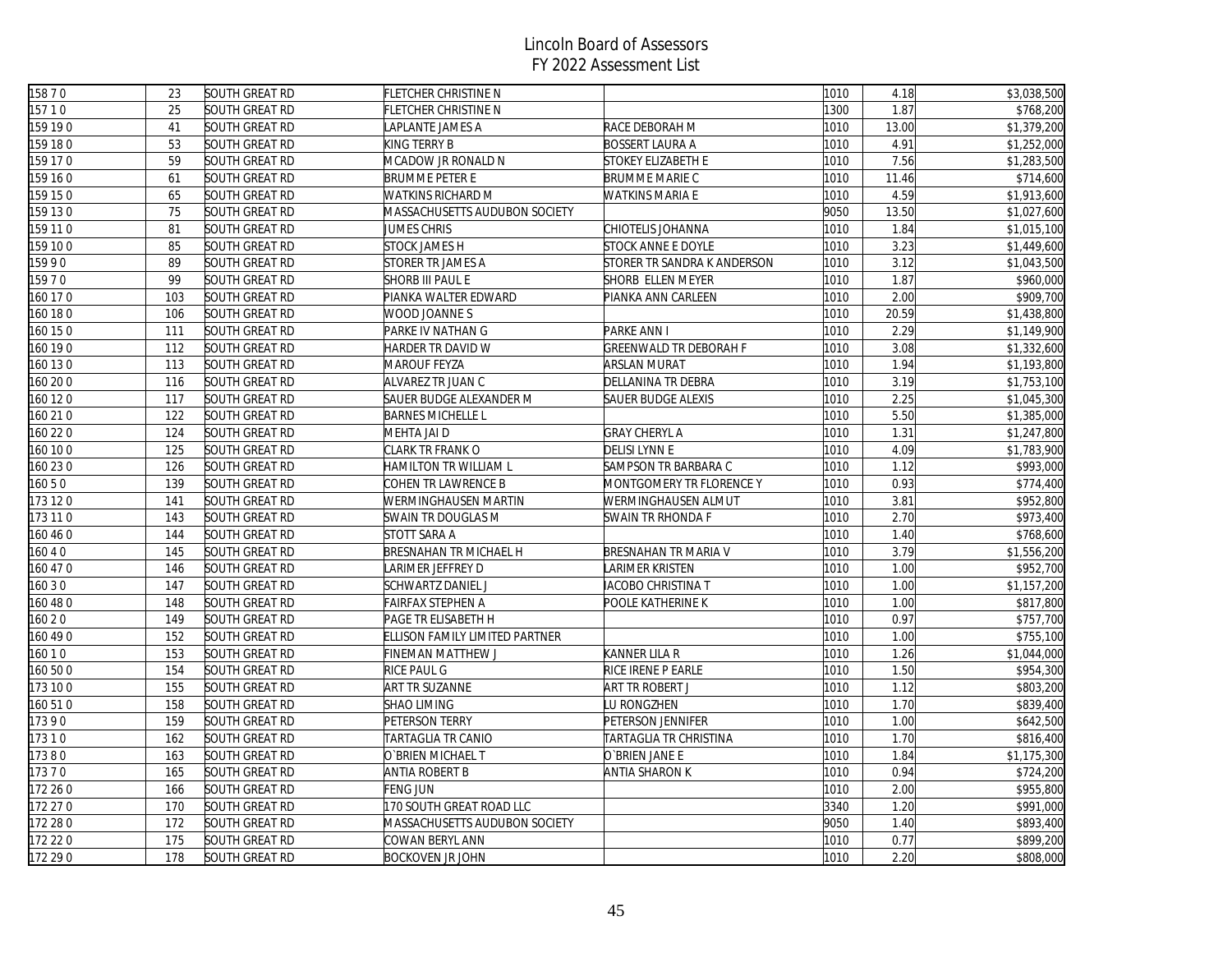| 172210   | 179 | SOUTH GREAT RD        | KOTONI ARDIT                  | KEEFE CAROLINE                 | 1010 | 1.80   | \$943,000   |
|----------|-----|-----------------------|-------------------------------|--------------------------------|------|--------|-------------|
| 172 20 0 | 181 | SOUTH GREAT RD        | ABRASHKIN DIANA C A           |                                | 1010 | 0.37   | \$587,000   |
| 172 12 0 | 208 | SOUTH GREAT RD        | MASSACHUSETTS AUDUBON SOCIETY |                                | 9050 | 111.00 | \$4,818,300 |
| 171 310  | 248 | SOUTH GREAT RD        | HARRISON RICHARD A            | <b>BRAITHWAITE ANN</b>         | 1010 | 1.30   | \$693,700   |
| 171 320  | 250 | SOUTH GREAT RD        | FOX DENIS M                   | FOX VALERIE                    | 1010 | 0.92   | \$642,900   |
| 171 330  | 252 | SOUTH GREAT RD        | MALLOY DAVID C                |                                | 1010 | 0.54   | \$444,800   |
| 179 30 0 | 275 | SOUTH GREAT RD        | HUYNH CUONG THIEU             | LO LYDIA                       | 1010 | 0.27   | \$514,300   |
| 179 130  | 279 | SOUTH GREAT RD        | <b>GOSS ADAM B</b>            | <b>GOSS ELIZABETH B</b>        | 1010 | 0.93   | \$677,600   |
| 179 330  | 280 | SOUTH GREAT RD        | UMBRELLO FRANCIS              | UMBRELLO VIRGINIA              | 1010 | 2.00   | \$823,300   |
| 179 120  | 281 | SOUTH GREAT RD        | CHERNIACK ELIZABETH E         |                                | 1010 | 1.03   | \$613,700   |
| 179 35 0 | 284 | SOUTH GREAT RD        | <b>GRAVES JR WILLIAM R</b>    | ADAMS ABIGAIL SARAH            | 1010 | 1.71   | \$1,656,800 |
| 179 110  | 285 | SOUTH GREAT RD        | PETERS III CHARLES J          |                                | 1010 | 1.08   | \$647,600   |
| 179 360  | 286 | SOUTH GREAT RD        | HAZEN ERIC P                  | <b>HAZEN MELISSA</b>           | 1010 | 1.59   | \$1,568,900 |
| 17990    | 289 | SOUTH GREAT RD        | MASON ELIZABETH R             |                                | 1010 | 1.58   | \$754,300   |
| 17980    | 291 | SOUTH GREAT RD        | ZIPES LOUIS D                 | ZIPES TANYA S B                | 1010 | 1.10   | \$822,700   |
| 179 420  | 296 | SOUTH GREAT RD        | LEE ALAN                      | <b>LEE DEBORAH ANN PEEBLES</b> | 1010 | 0.86   | \$758,800   |
| 17940    | 297 | SOUTH GREAT RD        | HANANIA TR BARBARA M          | CAPE SPILT REVOCABLE TRUST     | 1010 | 0.97   | \$530,200   |
| 179 410  | 298 | <b>SOUTH GREAT RD</b> | JANOVSKY TR VLADIMIR          | WILLIAMS TR PAMELA M           | 1010 | 1.48   | \$859,300   |
| 186 46 0 | 299 | SOUTH GREAT RD        | PESKIN BARBARA                |                                | 1010 | 0.92   | \$548,200   |
| 179 430  | 300 | SOUTH GREAT RD        | NELSON DANIEL A               | NELSON MEGAN KATE              | 1010 | 1.13   | \$1,363,000 |
| 18640    | 319 | SOUTH GREAT RD        | <b>BENTON STEPHEN A</b>       | <b>BENTON JEANNE L</b>         | 1010 | 2.15   | \$875,700   |
| 18630    | 323 | SOUTH GREAT RD        | <b>BORES STEPHEN M</b>        | LITURI KATHY M                 | 1010 | 1.03   | \$773,900   |
| 185 180  | 327 | <b>SOUTH GREAT RD</b> | MACDOWELL SR BRUCE S          | MACDOWELL CLAYTON S            | 1010 | 0.92   | \$648,800   |
| 185 17 0 | 331 | SOUTH GREAT RD        | MACDOWELL BRUCE S             |                                | 1010 | 1.86   | \$670,100   |
| 18540    | 334 | SOUTH GREAT RD        | ROSENBLATT MICHAEL S          | ROBERTS PATRICIA L             | 1010 | 3.68   | \$1,650,700 |
| 18550    | 338 | <b>SOUTH GREAT RD</b> | AMELIA STEPHEN L              | AMELIA FRANK J                 | 1010 | 3.37   | \$1,391,700 |
| 185 16 0 | 339 | SOUTH GREAT RD        | MACDOWELL BRUCE S             |                                | 3250 | 2.46   | \$1,449,100 |
| 185 15 0 | 341 | SOUTH GREAT RD        | MCKNIGHT-IWANY TR DONNA E     | STACEY TR DEBORAH J            | 1010 | 1.41   | \$587,700   |
| 185 14 0 | 345 | SOUTH GREAT RD        | <b>BOWER LYNNE K</b>          |                                | 1040 | 3.19   | \$1,511,100 |
| 180 27 0 | 348 | SOUTH GREAT RD        | CITY OF CAMBRIDGE             |                                | 9030 | 13.00  | \$78,000    |
| 179 140  |     | SOUTH GREAT RD        | COMM OF MASS                  | <b>MBTA</b>                    | 9290 | 6.10   | \$36,600    |
| 179 320  |     | SOUTH GREAT RD        | TOWN OF LINCOLN               | CONSERVATION                   | 9030 | 11.72  | \$692,100   |
| 179 34 0 |     | SOUTH GREAT RD        | TOWN OF LINCOLN               | CONSERVATION                   | 9030 | 2.43   | \$636,400   |
| 179 370  |     | <b>SOUTH GREAT RD</b> | TOWN OF LINCOLN               | CONSERVATION                   | 9030 | 8.51   | \$337,200   |
| 179 380  |     | SOUTH GREAT RD        | INCOLN LAND CONSERVATION TR   |                                | 9050 | 8.80   | \$264,000   |
| 179 400  |     | SOUTH GREAT RD        | INCOLN LAND CONSERVATION TR   |                                | 9050 | 0.73   | \$21,900    |
| 159 20 0 |     | SOUTH GREAT RD        | TOWN OF LINCOLN               | CONSERVATION                   | 9030 | 223.00 | \$7,267,600 |
| 158 10 0 |     | SOUTH GREAT RD        | TOWN OF LINCOLN               | CONSERVATION                   | 9030 | 4.00   | \$781,000   |
| 15720    |     | SOUTH GREAT RD        | TOWN OF LINCOLN               | CONSERVATION                   | 9030 | 3.00   | \$775,000   |
| 159 14 0 |     | SOUTH GREAT RD        | MASSACHUSETTS AUDUBON SOCIETY |                                | 9050 | 1.00   | \$642,600   |
| 159 120  |     | SOUTH GREAT RD        | MASSACHUSETTS AUDUBON SOCIETY |                                | 9050 | 1.85   | \$633,200   |
| 186 34 0 | 5   | STONEHEDGE            | <b>AWTON S ASHLEY</b>         | <b>LAWTON ALISON F</b>         | 1010 | 2.40   | \$1,755,600 |
| 186 210  | 6   | <b>STONEHEDGE</b>     | CHESTER CHARLES RONALD        |                                | 1010 | 1.90   | \$1,037,200 |
| 186 330  | 9   | STONEHEDGE            | MANANDHAR MANOJ               | MANANDHAR KIRAN L              | 1010 | 2.80   | \$908,200   |
| 186 32 0 | 11  | <b>STONEHEDGE</b>     | <b>GLASS ANDREW C</b>         | <b>GLASS JENNIFER L R</b>      | 1010 | 2.00   | \$1,205,600 |
| 186 220  | 12  | <b>STONEHEDGE</b>     | KOTOV ALEXEY                  |                                | 1010 | 2.70   | \$1,081,800 |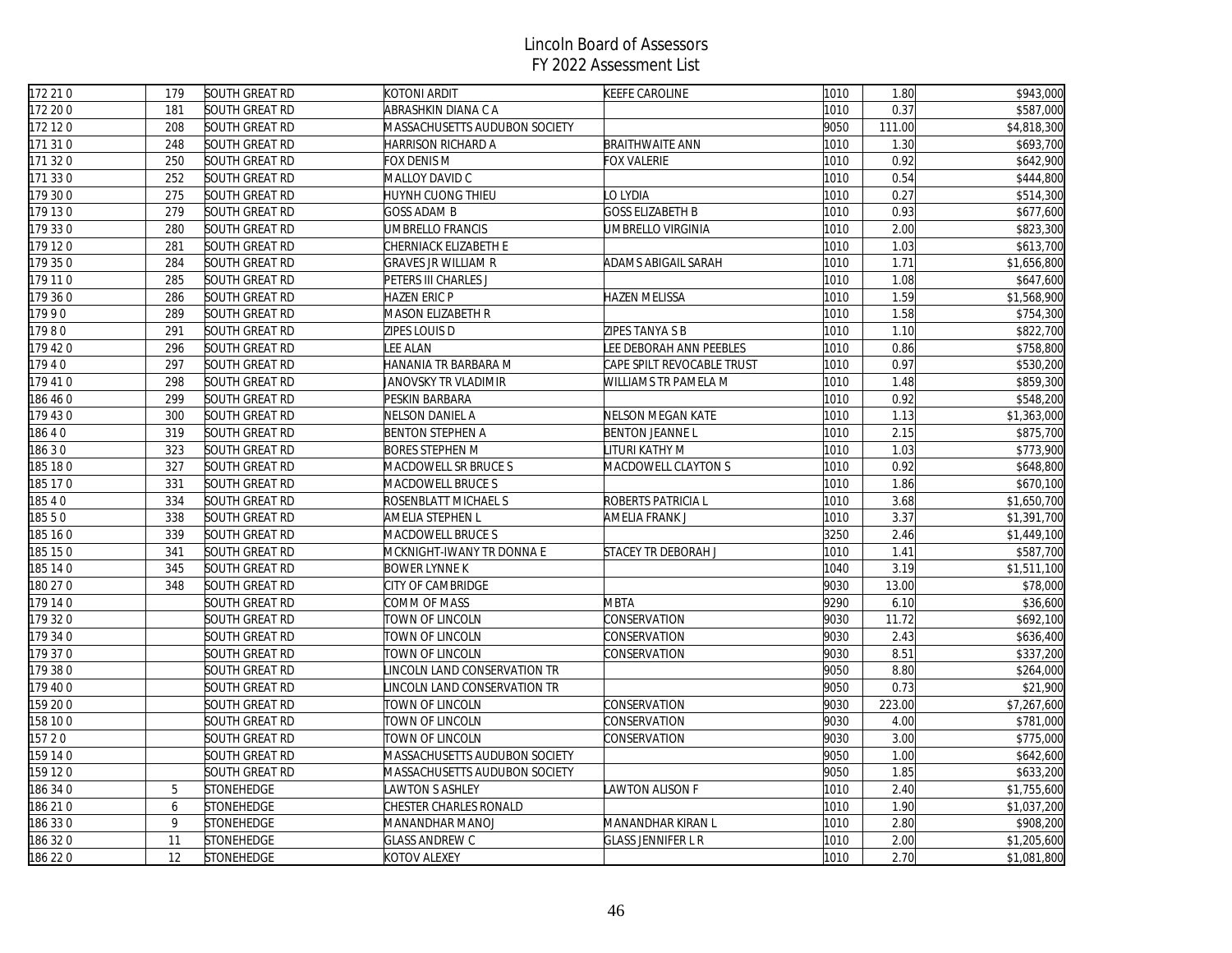| 186 310  | 15             | STONEHEDGE          | MILLER SETH C                 | MILLER LYNNE B                 | 1010 | 2.10 | \$1,329,600 |
|----------|----------------|---------------------|-------------------------------|--------------------------------|------|------|-------------|
| 186 30 0 | 17             | <b>STONEHEDGE</b>   | <b>GOMBOS TR DANIEL L</b>     | <b>GOMBOS TR JULIA S</b>       | 1010 | 2.50 | \$1,308,300 |
| 186 29 0 | 19             | STONEHEDGE          | WEBB HEIDI R                  |                                | 1010 | 2.20 | \$1,266,500 |
| 186230   | 20             | <b>STONEHEDGE</b>   | TAYLOR ELIZABETH K            |                                | 1010 | 1.80 | \$1,004,900 |
| 186 28 0 | 21             | STONEHEDGE          | MOODIE MICHAEL M              | MOODIE LINDA V                 | 1010 | 3.40 | \$1,298,600 |
| 186 27 0 | 25             | STONEHEDGE          | SMITH ALAN B                  | SMITH MARJORIE B               | 1010 | 1.80 | \$1,060,100 |
| 186 24 0 | 26             | <b>STONEHEDGE</b>   | ROSE MARGIE JT                |                                | 1010 | 1.95 | \$1,003,100 |
| 186 26 0 | 31             | <b>STONEHEDGE</b>   | <b>BAER LISA</b>              | <b>KUTENPLON STEPHEN</b>       | 1010 | 1.80 | \$1,032,600 |
| 186 25 0 | 32             | STONEHEDGE          | RUSSELL STEVEN J              | RUSSELL HATHAWAY P             | 1010 | 1.85 | \$1,232,700 |
| 18710    | 35             | <b>STONEHEDGE</b>   | ELKUS TR - 45-114 LORNA       | C/O ROPES WEALTH ADVISORS      | 1010 | 2.10 | \$1,230,900 |
| 190 19 0 | 40             | STONEHEDGE          | HARVEY ROY L                  |                                | 1010 | 2.30 | \$1,019,900 |
| 18950    | 41             | <b>STONEHEDGE</b>   | <b>BUDA AARON P</b>           | <b>BUDA BIFF B</b>             | 1010 | 2.00 | \$1,706,400 |
| 18940    | 45             | <b>STONEHEDGE</b>   | CRAMB NICHOLAS                | CIMINI KATE                    | 1010 | 4.40 | \$1,754,800 |
| 90 20 0  | 48             | STONEHEDGE          | GLICKMAN TR KATHRYN A         | GREENBURG TR ADAM EUGENE       | 1010 | 2.30 | \$1,086,100 |
| 18930    | 49             | <b>STONEHEDGE</b>   | ANNE KNOWLTON TR              | FICUCIARY TRUST COMPANY TR     | 1010 | 3.00 | \$1,365,200 |
| 18920    | 51             | <b>STONEHEDGE</b>   | KARDON JULIA                  | <b>BRADSHAW NIELS</b>          | 1010 | 2.00 | \$955,300   |
| 190 210  | 52             | <b>STONEHEDGE</b>   | <b>BLAIR TR JOSEPH M</b>      |                                | 1010 | 2.50 | \$1,421,500 |
| 190 22 0 | 53             | STONEHEDGE          | HUTCHINSON JAMES M            | HUTCHINSON ANNE F              | 1010 | 1.90 | \$1,575,900 |
| 190180   |                | STONEHEDGE          | INCOLN LAND CONSERVATION TR   |                                | 9050 | 6.70 | \$40,200    |
| 18910    |                | <b>STONEHEDGE</b>   | WESTON FOREST AND TRAIL ASSOC |                                | 9050 | 0.11 | \$3,300     |
| 18570    | 41             | STONY BROOK RD      | CRAFTER LOCHIEL C             |                                | 1010 | 2.32 | \$2,523,900 |
| 150 3 0  | $\overline{4}$ | <b>STOREY DR</b>    | BENIK ALEXANDER D             | <b>BERMONT REBECCA J</b>       | 1010 | 1.48 | \$1,298,400 |
| 150 2 0  | 8              | STOREY DR           | <b>EATON JEFFERSON T</b>      |                                | 1010 | 1.05 | \$1,181,100 |
| 14540    | 12             | STOREY DR           | HULECKI TR ANNE W             |                                | 1010 | 2.60 | \$1,131,300 |
| 145 10 0 | 17             | <b>STOREY DR</b>    | O`BRIEN LEE A                 | <b>SUTHERLAND JEFFREY J</b>    | 1010 | 3.92 | \$1,484,400 |
| 14550    | 18             | <b>STOREY DR</b>    | DANA RICHARD S                | JAFFEE JAMIE B                 | 1010 | 2.10 | \$1,328,200 |
| 14590    | 21             | <b>STOREY DR</b>    | TERESHENKOV MAX               | TERESHENKOVA LARISA            | 1010 | 2.63 | \$1,473,200 |
| 14560    | 26             | <b>STOREY DR</b>    | PAIGE JASON                   | RUSSELL M ALDIS                | 1010 | 2.70 | \$1,154,100 |
| 14580    | 27             | <b>STOREY DR</b>    | FRASER TR IAIN P              | <b>GRAY TR JEAN S</b>          | 1010 | 1.96 | \$1,342,200 |
| 14570    | 30             | <b>STOREY DR</b>    | STUBBLEBINE DAVID G           | <b>STUBBLEBINE ALANA L</b>     | 1010 | 3.41 | \$2,227,200 |
| 150 13 0 | $\mathbf 0$    | STRATFORD WY        | STRATFORD REALTY CO INC       | <b>ADLER BRUCE</b>             | 1320 | 2.91 | \$17,500    |
| 150 16 0 | $\overline{0}$ | STRATFORD WY        | STRATFORD REALTY CO INC       | STRATFORD WAY C/O MONA MASOOD  | 1320 | 2.21 | \$13,300    |
| 16540    | $\overline{0}$ | STRATFORD WY        | STRATFORD REALTY CO INC       | <b>ADLER BRUCE</b>             | 1320 | 0.42 | \$2,500     |
| 150 22 0 | $\mathbf 0$    | STRATFORD WY        | STRATFORD REALTY CO INC       | <b>ADLER BRUCE</b>             | 1320 | 0.17 | \$1,000     |
| 149 470  | $\overline{4}$ | STRATFORD WY        | FRANKEL DAVID                 | FRANKEL ELENA                  | 1010 | 1.95 | \$2,119,200 |
| 150 21 0 | 5              | STRATFORD WY        | READY JOHN E                  | READY JANET L                  | 1010 | 1.84 | \$1,921,300 |
| 149480   | 6              | STRATFORD WY        | SALVUCCI TR GREGORY J         | SALVUCCI TR KAREN M            | 1010 | 1.96 | \$2,144,900 |
| 149 49 0 | 8              | STRATFORD WY        | PHAN LINDA THOA               |                                | 1010 | 2.87 | \$2,368,200 |
| 150 20 0 | 9              | STRATFORD WY        | SIDERAS DEMETRI               | SIDERAS MARIE PASCALE          | 1010 | 1.88 | \$1,907,000 |
| 150 11 0 | 10             | STRATFORD WY        | HUA SHUIHUANG                 | TAN HONG                       | 1010 | 2.64 | \$2,481,100 |
| 150 19 0 | 11             | <b>STRATFORD WY</b> | MCCARTY WALTER                |                                | 1010 | 1.88 | \$1,917,300 |
| 150 12 0 | 12             | STRATFORD WY        | MASOOD SOHAIL                 | MASOOD MONA                    | 1010 | 2.35 | \$2,911,800 |
| 150 14 0 | 14             | <b>STRATFORD WY</b> | BEEREL GUSTAV H               | BEEREL NICOLETTE DEBOER        | 1010 | 3.29 | \$2,061,700 |
| 150 18 0 | 15             | STRATFORD WY        | ZIMMERMAN JOEL D              | ZIMMERMAN JOANNE V             | 1010 | 1.84 | \$2,561,500 |
| 150 15 0 | 16             | STRATFORD WY        | SILLIMAN TR NANCY LYNNE PAUL  | SILLIMAN IV TR SHERWOOD DANIEL | 1010 | 1.84 | \$2,451,400 |
| 150 170  | 17             | STRATFORD WY        | YAMAUCHI MICHAEL              | YAMAUCHI EVELYN                | 1010 | 2.13 | \$2,067,300 |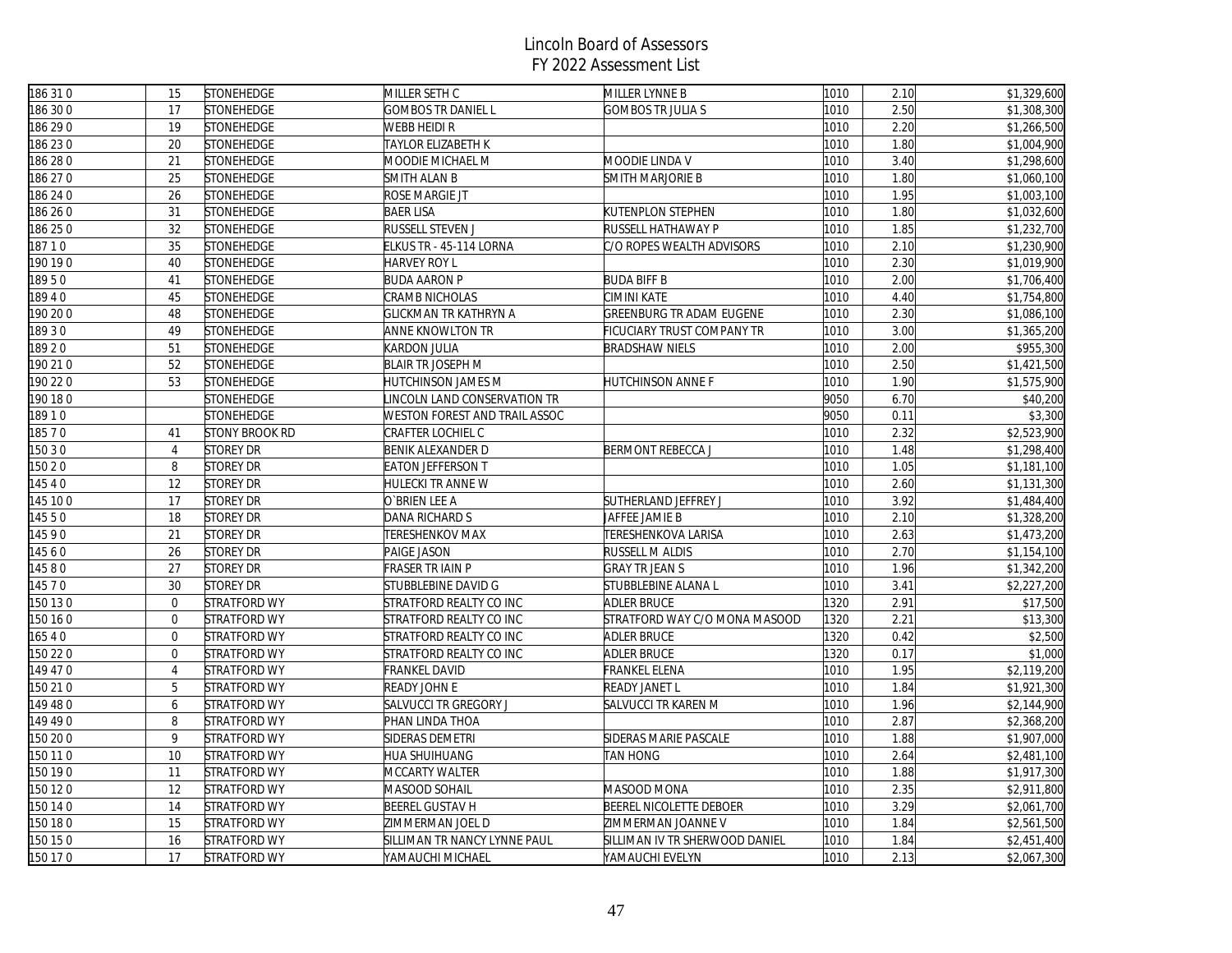| 10850    | $\mathbf 0$    | <b>SUNNYSIDE LN</b>  | TOWN OF LINCOLN                | <b>MUNICIPAL</b>           | 9030 | 0.99  | \$499,800   |
|----------|----------------|----------------------|--------------------------------|----------------------------|------|-------|-------------|
| 10870    | $\overline{0}$ | <b>SUNNYSIDE LN</b>  | JNITED STATES OF AMERICA       | MINUTEMAN PARK             | 9000 | 0.99  | \$499,800   |
| 113 11 0 | $\overline{2}$ | <b>SUNNYSIDE LN</b>  | TAM EDWIN P                    | <b>TAM KAREN Y</b>         | 1010 | 0.96  | \$860,500   |
| 113 28 0 | $\overline{7}$ | SUNNYSIDE LN         | JEWART ERIC C                  | JEWART MELISSA R           | 1010 | 1.09  | \$764,500   |
| 113 12 0 | 8              | <b>SUNNYSIDE LN</b>  | D'AMBROSIO GIUSEPPE            | D'AMBROSIO RACHEL          | 1010 | 1.21  | \$1,097,100 |
| 113 27 0 | 11             | <b>SUNNYSIDE LN</b>  | CHAO CHUNG YAO                 | CHAO LIFUN LIN             | 1010 | 1.03  | \$772,100   |
| 113 13 0 | 12             | <b>SUNNYSIDE LN</b>  | PEATTIE ROBERT A               | KIM ADELINE Y              | 1010 | 1.11  | \$763,400   |
| 113 26 0 | 15             | <b>SUNNYSIDE LN</b>  | AUGHLAND TR LINDA              | DOWNING TR DANIEL          | 1010 | 1.15  | \$797,100   |
| 113 15 0 | 16             | <b>SUNNYSIDE LN</b>  | FRANCIS HENRY A                | FRANCIS PHOEBE LEE         | 1010 | 1.02  | \$732,800   |
| 113 25 0 | 19             | <b>SUNNYSIDE LN</b>  | <b>BRYNE DONNA MAE</b>         |                            | 1010 | 1.26  | \$759,700   |
| 113 16 0 | 20             | <b>SUNNYSIDE LN</b>  | YI TR JEN-HUA MARK             | YI TR CHEN-YING LU         | 1010 | 1.10  | \$748,900   |
| 113 24 0 | 21             | <b>SUNNYSIDE LN</b>  | HEDLUND JONATHAN M             | <b>HEDLUND HOLLY A</b>     | 1010 | 1.48  | \$801,700   |
| 113 17 0 | 22             | <b>SUNNYSIDE LN</b>  | <b>JOANNIDIS CONSTANTINE</b>   | JOANNIDIS SUSANNA VC       | 1010 | 0.96  | \$783,300   |
| 113 18 0 | 24             | <b>SUNNYSIDE LN</b>  | SKENDERIAN TR JOSEPH G         | SKENDERIAN TR AMY BETH H   | 1010 | 1.08  | \$1,358,100 |
| 113 23 0 | 25             | <b>SUNNYSIDE LN</b>  | <b>WANG TR YANTSE</b>          | ZHANG TR WEI YI            | 1010 | 1.34  | \$962,100   |
| 113 19 0 | 26             | SUNNYSIDE LN         | TOWN OF LINCOLN                | <b>HOUSING</b>             | 9030 | 1.15  | \$867,700   |
| 113 22 0 | 27             | <b>SUNNYSIDE LN</b>  | TOWN OF LINCOLN                | MUNICIPAL                  | 9030 | 1.04  | \$110,100   |
| 113 20 0 | 30             | SUNNYSIDE LN         | TOWN OF LINCOLN                | <b>HOUSING</b>             | 9030 | 1.03  | \$832,900   |
| 10860    | 36             | <b>SUNNYSIDE LN</b>  | JNITED STATES OF AMERICA       | MINUTEMAN PARK             | 9000 | 1.01  | \$501,700   |
| 10840    |                | SUNNYSIDE LN         | UNITED STATES OF AMERICA       | MINUTEMAN PARK             | 9000 | 1.07  | \$507,400   |
| 113 21 0 |                | SUNNYSIDE LN         | TOWN OF LINCOLN                | MUNICIPAL                  | 9030 | 1.09  | \$509,300   |
| 159 30   | $\mathbf 0$    | SWEET BAY LN         | FARRAR POND CONSERVATION TRUST | C/O WILLIAM F WINCHELL     | 9050 | 8.01  | \$48,000    |
| 160 16 0 | $\mathbf{1}$   | SWEET BAY LN         | KORO FUAT                      | <b>HEYSE YONCA</b>         | 1010 | 2.55  | \$1,428,100 |
| 15940    | $\overline{4}$ | SWEET BAY LN         | <b>IPCON ELI</b>               | LIPCON JANET P             | 1010 | 1.45  | \$1,714,700 |
| 15950    | 8              | <b>SWEET BAY LN</b>  | CHANG MICHAEL                  | LYONS JOANNE M             | 1300 | 1.42  | \$589,900   |
| 15960    | 10             | <b>SWEET BAY LN</b>  | CHANG MICHAEL                  | YONS JOANNE M              | 1010 | 1.22  | \$1,959,900 |
| 146 20 0 | $\mathbf 0$    | TABOR HILL RD        | INCOLN LAND CONSERVATION TR    |                            | 9050 | 2.33  | \$699,500   |
| 14990    | $\overline{2}$ | <b>TABOR HILL RD</b> | <b>BIENFANG DON C</b>          | <b>BIENFANG DENISE R</b>   | 1010 | 2.00  | \$1,168,500 |
| 149 100  | 5              | TABOR HILL RD        | ANG EDMUND W                   |                            | 1010 | 1.01  | \$1,104,700 |
| 146 31 0 | 9              | TABOR HILL RD        | WILKINSON MARK A               |                            | 1010 | 3.10  | \$1,679,400 |
| 46 17 0  | 10             | TABOR HILL RD        | ARTHUR LORETTA                 | ARTHUR DOGAN W             | 1300 | 1.99  | \$689,400   |
| 146 18 0 | 16             | TABOR HILL RD        | ARTHUR DOGAN W                 | ARTHUR LORETTA             | 1010 | 2.48  | \$1,225,100 |
| 146 190  | 22             | TABOR HILL RD        | STEIN JEFFREY S                | HUNTER LESLIE M            | 1010 | 3.90  | \$1,304,600 |
| 146 30 0 | 25             | TABOR HILL RD        | CZAPCZYNSKI MARC               | MILBURY COREN A            | 1010 | 3.07  | \$1,133,200 |
| 146 210  | 26             | TABOR HILL RD        | TROALIC PETER                  | KIM JULIE J                | 1010 | 2.47  | \$1,520,500 |
| 146 29 0 | 27             | TABOR HILL RD        | CSENDES CHRISTOPHER N          | CSENDES ASAKO A            | 1010 | 5.00  | \$2,013,900 |
| 146 22 0 | 28             | TABOR HILL RD        | MOREAU CHRISTIAN               | WUILLOT MURIEL             | 1010 | 1.81  | \$1,420,300 |
| 46 28 0  | 33             | TABOR HILL RD        | NEBELUNG TR MARK RUDOLPH       | <b>BRAY TR CHANTAL</b>     | 1010 | 4.20  | \$3,280,200 |
| 146 230  | 34             | TABOR HILL RD        | INGARD SVEN ERIK               | <b>INGARD SUSAN STRAKA</b> | 1010 | 2.00  | \$926,400   |
| 146 27 0 | 37             | TABOR HILL RD        | ARNEMAN TR THOMAS J            | ARNEMAN TR JOANNE          | 1010 | 2.44  | \$1,203,900 |
| 146 24 0 | 38             | TABOR HILL RD        | CORCORAN STEVEN G              |                            | 1010 | 2.00  | \$1,009,500 |
| 146 26 0 | 39             | TABOR HILL RD        | <b>BARASH TIMOTHY</b>          |                            | 1010 | 5.02  | \$2,635,400 |
| 146 25 0 | 40             | TABOR HILL RD        | KO NAI N                       | KO JULIA KS                | 1010 | 5.80  | \$2,672,700 |
| 179560   | $\mathbf 0$    | TODD POND RD         | TOWN OF LINCOLN                | CONSERVATION               | 9030 | 4.28  | \$25,700    |
| 171 14 0 | $\mathbf{0}$   | TODD POND RD         | TOWN OF LINCOLN                | CONSERVATION               | 9030 | 3.27  | \$19,600    |
| 171 11 0 | $\overline{0}$ | TODD POND RD         | TOWN OF LINCOLN                | CONSERVATION               | 9030 | 12.04 | \$72,300    |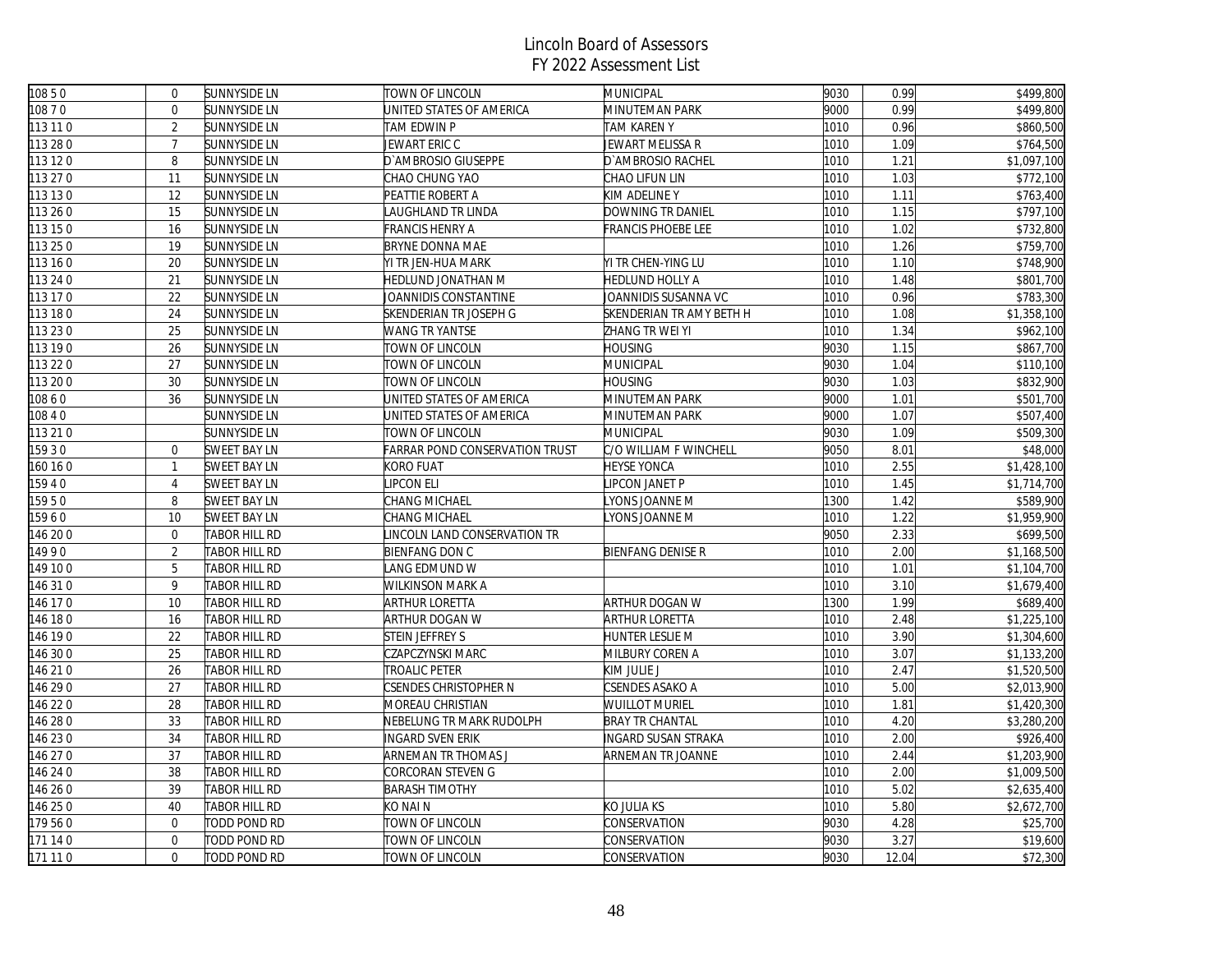| 171 230       | $\Omega$       | TODD POND RD | TODD POND CONDO            |                                | 9980 | 4.53  | \$1,354,400 |
|---------------|----------------|--------------|----------------------------|--------------------------------|------|-------|-------------|
| 16290         | $\overline{4}$ | TODD POND RD | MENDELL TR NATHANIEL R     | KELLY TR DANA L                | 1010 | 1.91  | \$1,426,300 |
| 162 20 0      | $\overline{7}$ | TODD POND RD | BIRMINGHAM TR CAROLYN TR   | BIRMINGHAM TR STEPHEN TR       | 1010 | 2.00  | \$1,409,000 |
| 162 100       | 8              | TODD POND RD | ROBINSON JOHN D            |                                | 1010 | 1.90  | \$1,355,700 |
| 162 14 0      | 14             | TODD POND RD | WEISMANN JR RODGER E       | WEISMANN PAMELA MADDALENA      | 1010 | 6.59  | \$2,916,200 |
| 162 190       | 15             | TODD POND RD | OAKLEY TRISTRAM            | STRINGER ROBERT A              | 1010 | 2.25  | \$1,387,600 |
| 162 130       | 16             | TODD POND RD | TRAYNOR THOMAS             | TRAYNOR GABRIELA POMA          | 1300 | 4.21  | \$803,800   |
| 162 150       | 18             | TODD POND RD | <b>MAROTTA CAROLINE</b>    | MOONEY KIMBERLY A              | 1010 | 2.98  | \$1,344,800 |
| 162 160       | 20             | TODD POND RD | HARNDEN ERIC H             | <b>GUZZI JILL D</b>            | 1010 | 3.05  | \$2,057,200 |
| 162 17 0      | 22             | TODD POND RD | <b>BLESIUS TR CARL R</b>   | <b>BLESIUS TR ROBIN A</b>      | 1010 | 1.85  | \$1,371,700 |
| 162 180       | 23             | TODD POND RD | HEIN TR ALAN V             | PAGE TR KATHERINE HALL         | 1010 | 2.43  | \$1,255,400 |
| 17110         | 26             | TODD POND RD | CARTWRIGHT VANESSA T       |                                | 1010 | 1.85  | \$1,140,100 |
| 171 23 0 1 1A | 33             | TODD POND RD | FORMAN PAUL                |                                | 1020 | 0.00  | \$352,300   |
| 171 23 0 1 1B | 34             | TODD POND RD | SWANTON LEONARD E          |                                | 1020 | 0.00  | \$297,700   |
| 171 23 0 1 1C | 35             | TODD POND RD | HOLLAND SUSAN              |                                | 1020 | 0.00  | \$250,500   |
| 171 23 0 1 2A | 36             | TODD POND RD | MA TR JENNIFER C           | JENNIFER C MA TRUST            | 1020 | 0.00  | \$433,600   |
| 171 23 0 1 2B | 38             | TODD POND RD | <b>BURTON ELIZABETH</b>    |                                | 1020 | 0.00  | \$353,200   |
| 171 23 0 2 3A | 39             | TODD POND RD | <b>BERCEL DIANA</b>        |                                | 1020 | 0.00  | \$309,500   |
| 171 23 0 2 3C | 40             | TODD POND RD | KRIZ KATRIN                |                                | 1020 | 0.00  | \$244,600   |
| 171 23 0 2 3B | 41             | TODD POND RD | PEACOCK SUSAN              |                                | 1020 | 0.00  | \$347,000   |
| 171 23 0 2 4A | 42             | TODD POND RD | DUNLAP ARTHUR M            |                                | 1020 | 0.00  | \$336,300   |
| 171 23 0 2 4B | 43             | TODD POND RD | WHITMAN TR LAWRENCE W      | WHITMAN TR JOANNE S            | 1020 | 0.00  | \$399,300   |
| 171 23 0 3 5A | 45             | TODD POND RD | SMITH DIANA DENNISON       |                                | 1020 | 0.00  | \$360,600   |
| 171 23 0 3 5B | 46             | TODD POND RD | HANNA ROBERT ISKANDER      | HANNA JILL ERIN                | 1020 | 0.00  | \$392,800   |
| 171 23 0 3 6A | 48             | TODD POND RD | UNEAU TR MICHAEL           | MICHAEL LUNEUA REVOCABLE TRUST | 1020 | 0.00  | \$307,000   |
| 171 23 0 3 6C | 49             | TODD POND RD | WHITMAN JR LAWRENCE W      |                                | 1020 | 0.00  | \$246,700   |
| 171 23 0 3 6B | 50             | TODD POND RD | KELLER SUSAN D             |                                | 1020 | 0.00  | \$339,700   |
| 171 23 0 4 7A | 51             | TODD POND RD | <b>HOWARD MARION WILES</b> |                                | 1020 | 0.00  | \$349,800   |
| 171 23 0 4 7B | 52             | TODD POND RD | MCNAMARA TR JULIET M RAGO  |                                | 1020 | 0.00  | \$407,500   |
| 171 23 0 5 8A | 54             | TODD POND RD | ALLEN III STEPHEN A        |                                | 1020 | 0.00  | \$403,900   |
| 171 23 0 5 8B | 56             | TODD POND RD | <b>WALES PHILIP</b>        |                                | 1020 | 0.00  | \$348,200   |
| 171 23 0 6 9A | 57             | TODD POND RD | <b>BUDRESKI MARY T</b>     | HILL JOHN E                    | 1020 | 0.00  | \$363,800   |
| 171 23 0 6 9B | 58             | TODD POND RD | <b>BARTTER JANE L</b>      |                                | 1020 | 0.00  | \$410,400   |
| 17120         | 62             | TODD POND RD | FLOMENBAUM MARK            | FLOMENBAUM JEAN KLIG           | 1010 | 2.75  | \$1,720,200 |
| 171 21 0      | 63             | TODD POND RD | HUNT ALFRED JAMES          | <b>HACK TOBIN AYRES</b>        | 1010 | 1.85  | \$1,244,100 |
| 17130         | 66             | TODD POND RD | HOUTZEEL ALEXANDER         | HOUTZEEL HELGARD EG            | 1010 | 2.16  | \$1,629,400 |
| 171 200       | 69             | TODD POND RD | STATHOS TR MARGARET M      | STATHOS TR PHILIP M            | 1010 | 1.88  | \$1,217,100 |
| 17140         | 70             | TODD POND RD | RISSER TR THOMAS A         |                                | 1010 | 2.00  | \$2,710,900 |
| 171 190       | 73             | TODD POND RD | JARVIS TR ELAINE C         |                                | 1010 | 1.85  | \$996,600   |
| 171 150       | 75             | TODD POND RD | NEWELL SAMUEL A            | NEWELL ILANA WIND              | 1010 | 2.15  | \$1,530,800 |
| 17150         | 76             | TODD POND RD | RUNDELL RICHARD L          | RUNDELL VIRGINIA Q             | 1010 | 2.23  | \$1,087,400 |
| 171 130       | 87             | TODD POND RD | REINERT TR ROBERT ELLIOTT  | REINERT TR NANCY H             | 1010 | 2.23  | \$1,210,300 |
| 171 120       | 89             | TODD POND RD | MUZILA PETER               | MUZILA ALYSON                  | 1300 | 10.66 | \$876,500   |
| 17160         | 90             | TODD POND RD | PERLMUTTER STEVEN P        | PERLMUTTER TERRY E             | 1010 | 2.47  | \$1,458,500 |
| 17170         | 98             | TODD POND RD | NEWELL TR JOHN B           | NEWELL TR ELLEN S              | 1010 | 2.45  | \$1,137,700 |
| 17180         | 102            | TODD POND RD | MEYERSON JOEL W            | KEMPNER E DAPHNE               | 1010 | 2.36  | \$1,155,300 |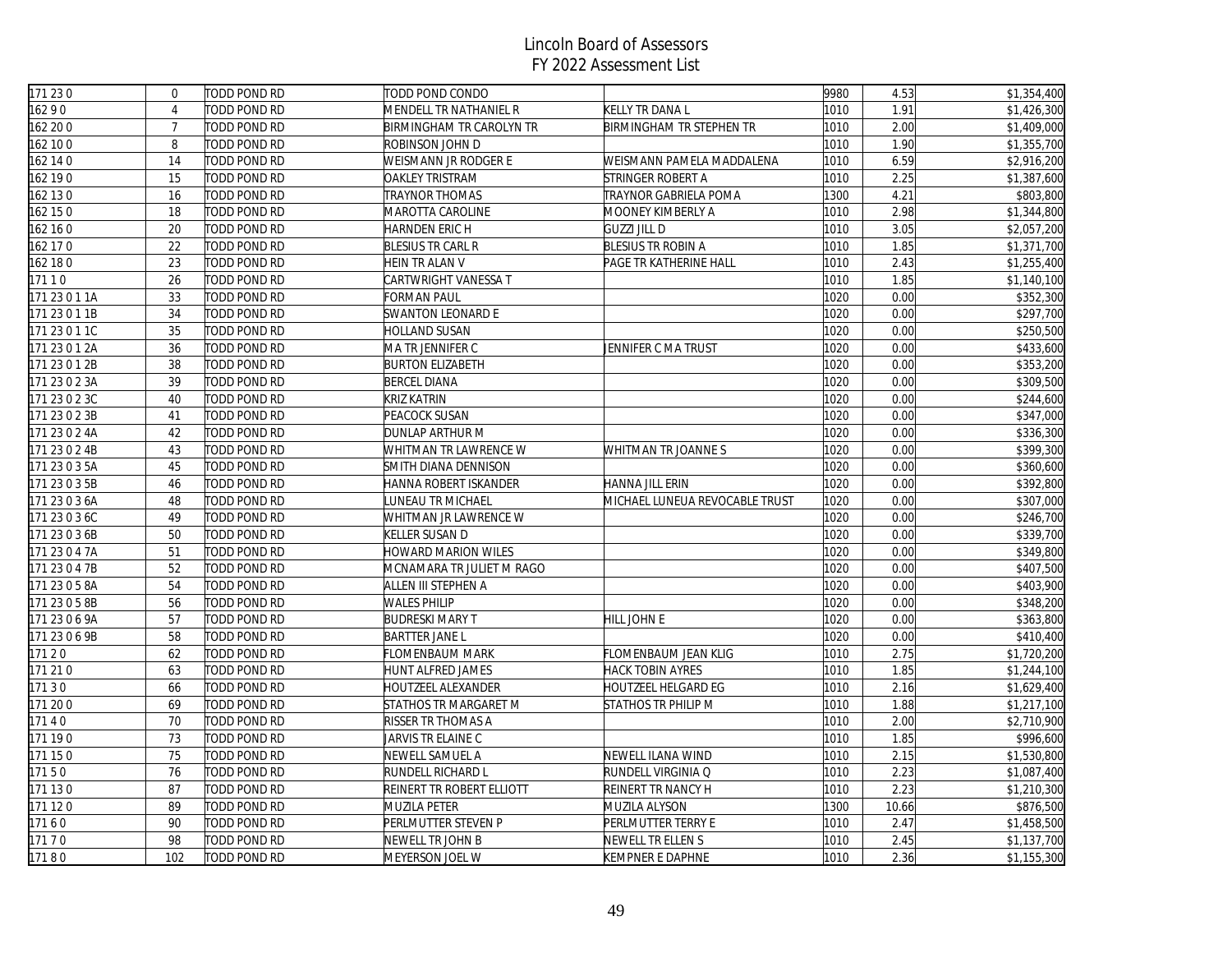| 17190    | 104             | TODD POND RD    | <b>VON WAHLDE MATTHEW</b>    | VON WAHLDE JULIA A                | 1010 | 2.98  | \$1,417,600 |
|----------|-----------------|-----------------|------------------------------|-----------------------------------|------|-------|-------------|
| 171 100  | 109             | TODD POND RD    | MUZILA PATRIK                |                                   | 1010 | 10.02 | \$3,800,000 |
| 180 20 0 | $\mathbf{1}$    | TOWER FIELD LN  | <b>FRUMKIN PETER</b>         | FRUMKIN ELIZABETH                 | 1010 | 1.29  | \$1,519,800 |
| 179540   | $\overline{3}$  | TOWER FIELD LN  | SAHIN TR KENAN E             |                                   | 1010 | 1.84  | \$1,721,200 |
| 152 43 0 | $\Omega$        | tower RD        | ANDRYSIAK TR CHRISTOPHER C   | ANDRYSIAK TR SARAH D              | 1320 | 3.14  | \$18,900    |
| 170 310  | $\overline{0}$  | <b>TOWER RD</b> | KANIA JOHN V                 |                                   | 1320 | 0.58  | \$17,400    |
| 17080    | $\mathbf{0}$    | <b>TOWER RD</b> | LINCOLN LAND CONSERVATION TR |                                   | 9050 | 9.77  | \$58,600    |
| 180 23 0 | $\overline{0}$  | <b>TOWER RD</b> | LINCOLN LAND CONSERVATION TR |                                   | 9050 | 4.71  | \$28,300    |
| 179 550  | $\mathbf 0$     | TOWER RD        | INCOLN LAND CONSERVATION TR  |                                   | 9050 | 7.67  | \$46,100    |
| 186 170  | $\overline{0}$  | <b>TOWER RD</b> | COBURN FARM LANDOWNERS TRUST |                                   | 9990 | 10.50 | \$63,000    |
| 179 52 0 | $\overline{0}$  | <b>TOWER RD</b> | UMBRELLO-A HOMEOWNERS        |                                   | 9970 | 0.15  | \$4,500     |
| 179 480  | $\mathbf{0}$    | <b>TOWER RD</b> | UMBRELLO-B HOMEOWNERS        |                                   | 9970 | 0.19  | \$5,700     |
| 163 24 1 | $\overline{0}$  | <b>TOWER RD</b> | LINCOLN LAND CONSERVATION TR |                                   | 9050 | 6.10  | \$40,200    |
| 152 50 0 | $\mathfrak{Z}$  | TOWER RD        | OUTTEN TR NANCY K            | C/O SUSAN KELLEY-OUTTEN           | 1010 | 0.65  | \$941,900   |
| 152 29 0 | $\overline{4}$  | <b>TOWER RD</b> | <b>HAMILTON THOMAS</b>       | <b>HAMILTON VIRGINIA</b>          | 1010 | 1.60  | \$1,155,300 |
| 152 490  | $\overline{7}$  | <b>TOWER RD</b> | <b>FIORE MICHAEL</b>         | MALCOLM CAROLINE                  | 1010 | 0.30  | \$794,200   |
| 152 34 0 | 10              | <b>TOWER RD</b> | EGENDORF ANDREW              | <b>EGENDORF LINDA</b>             | 1010 | 6.91  | \$2,757,400 |
| 152 36 0 | 16              | TOWER RD        | VON MERTENS PETER B          | ANGIOLILLO DEA                    | 1010 | 1.10  | \$977,800   |
| 152 48 0 | 21              | <b>TOWER RD</b> | WIRTH SEAN D                 | <b>WIRTH LAUREN Y</b>             | 1010 | 1.84  | \$1,258,500 |
| 152 37 0 | 24              | <b>TOWER RD</b> | BROWN TR SARA R              | BROWN TR STEPHEN D                | 1010 | 0.92  | \$1,313,000 |
| 152 47 0 | 27              | <b>TOWER RD</b> | <b>ELIAS DANIEL</b>          | KEANE KAREN M                     | 1010 | 1.89  | \$1,314,500 |
| 152 38 0 | 30              | TOWER RD        | MAULSBY LUCY                 | MENDELSON JOHN                    | 1010 | 1.50  | \$1,158,500 |
| 152 390  | 32              | <b>TOWER RD</b> | RUENGER THOMAS M             | RUENGER MARIA CRISTINA LAJONCHERE | 1010 | 1.29  | \$921,200   |
| 152 44 0 | 33              | <b>TOWER RD</b> | ANDRYSIAK TR CHRISTOPHER C   | ANDRYSIAK TR SARAH D              | 1010 | 2.00  | \$1,256,100 |
| 152 40 0 | $\overline{34}$ | <b>TOWER RD</b> | MAYNARD NICHOLAS             | MAYNARD ELIZABETH                 | 1010 | 3.90  | \$1,066,500 |
| 152 41 0 | 36              | TOWER RD        | <b>BEATTY JR TR THOMAS L</b> | <b>HOUBART TR SYLVIE S</b>        | 1010 | 2.09  | \$1,206,000 |
| 152 42 0 | 38              | TOWER RD        | EVY DAVID E                  | LEVY PATRICIA M SCANLON           | 1010 | 0.93  | \$948,100   |
| 16310    | 44              | <b>TOWER RD</b> | DELORI FRANCOIS C            | DELORI ROSAMOND P                 | 1010 | 2.77  | \$1,348,800 |
| 16320    | 48              | <b>TOWER RD</b> | ARNOLD TR JOHN H             | ARNOLD TR LUCY W                  | 1010 | 1.15  | \$1,153,700 |
| 163 30 0 | 49              | <b>TOWER RD</b> | 49 TOWER LLC                 |                                   | 1010 | 1.85  | \$830,400   |
| 163 200  | 54              | TOWER RD        | GIDLEWSKI JOSHUA M           | GIDLEWSKI CAILIN G                | 1010 | 1.24  | \$1,231,000 |
| 163 21 0 | 58              | <b>TOWER RD</b> | <b>BOEGE SPENCER</b>         | <b>BOEGE CATHERINE</b>            | 1010 | 2.30  | \$864,500   |
| 163 29 0 | 59              | <b>TOWER RD</b> | <b>GREEN JERRY R</b>         | <b>GREEN PAMELA S</b>             | 1010 | 4.30  | \$1,401,500 |
| 163 22 0 | 60              | <b>TOWER RD</b> | <b>BUELL LAWRENCE I</b>      | <b>BUELL PHYLLIS K</b>            | 1010 | 10.00 | \$1,209,700 |
| 163 28 0 | 61              | <b>TOWER RD</b> | SMALL JONATHAN C             | SMALL PAMELA H                    | 1010 | 2.67  | \$1,668,400 |
| 163 26 0 | 75              | TOWER RD        | TOWN OF LINCOLN              | <b>HOUSING</b>                    | 9030 | 0.45  | \$711,700   |
| 163 25 0 | 79              | TOWER RD        | KHARBANDA SANJEEV K          | JAMES JENNIFER A                  | 1010 | 1.21  | \$1,003,100 |
| 163 24 0 | 80              | <b>TOWER RD</b> | NELSON RICHARD               | NELSON WENDELIN                   | 1010 | 2.39  | \$1,313,200 |
| 170 330  | 83              | TOWER RD        | PAYNE ANDREW C               | PAYNE KELLY A                     | 1010 | 4.20  | \$1,225,500 |
| 17060    | 86              | TOWER RD        | DUGAN MICHAEL J              | ALPERT DEBRA                      | 1010 | 1.85  | \$1,034,300 |
| 170 320  | 89              | <b>TOWER RD</b> | LINCOLN LAND CONSERVATION TR |                                   | 9050 | 1.42  | \$589,400   |
| 170 30 0 | 91              | <b>TOWER RD</b> | KANIA TR JOHN V              | KANIA TR HOLLY H                  | 1010 | 0.98  | \$907,000   |
| 170 29 0 | 93              | <b>TOWER RD</b> | RINNE SEPPO TAPANI           | RINNE JOCEYLYN WESTORT            | 1010 | 0.87  | \$1,057,900 |
| 170 28 0 | 95              | <b>TOWER RD</b> | FREETH JAMES W.O.            | FREETH SHERINE JEHANE ISMAIL      | 1010 | 1.81  | \$1,082,400 |
| 170 27 0 | 99              | TOWER RD        | <b>BAZIN TR MARK</b>         | ACHEY TR JENNIFER L               | 1010 | 1.15  | \$901,200   |
| 17090    | 100             | <b>TOWER RD</b> | MOHR JOHN J                  |                                   | 1010 | 2.56  | \$1,462,000 |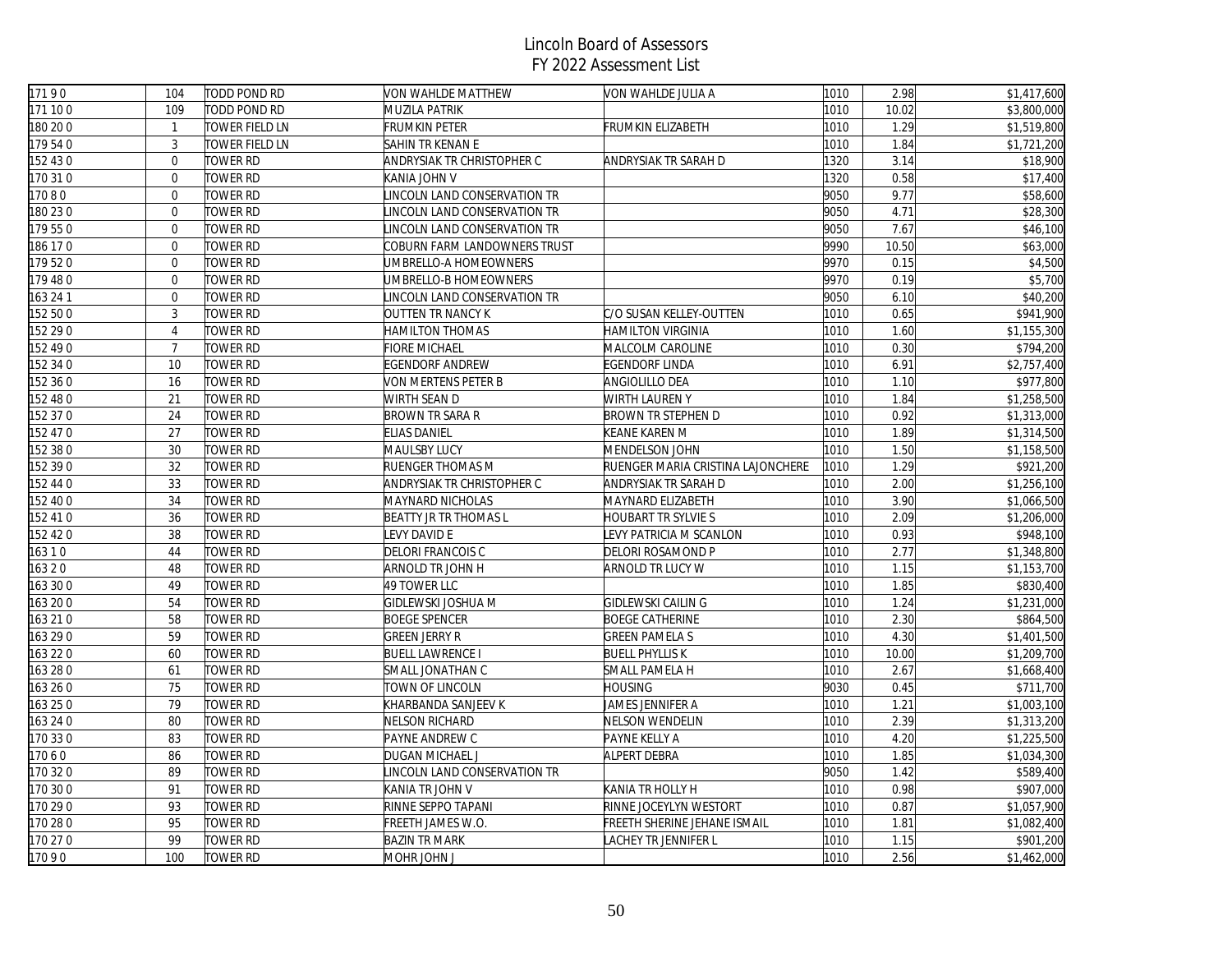| 170 26 0 | 101 | <b>TOWER RD</b> | <b>SOUSA PROPERTIES INC</b>    |                              | 1010 | 2.80 | \$763,300                |
|----------|-----|-----------------|--------------------------------|------------------------------|------|------|--------------------------|
| 170 25 0 | 103 | TOWER RD        | RAMSEY MARGARET A              |                              | 1010 | 2.70 | \$1,755,200              |
| 170 10 0 | 104 | TOWER RD        | <b>BJORK TR ALBION P</b>       | <b>BJORK TR ELIZABETH D</b>  | 1010 | 1.88 | \$1,007,400              |
| 170 24 0 | 105 | <b>TOWER RD</b> | YONS SHAWN                     |                              | 1010 | 1.92 | \$1,131,000              |
| 170 11 0 | 108 | <b>TOWER RD</b> | DE VALPINE JOHN E              | DE VALPINE LINDA N           | 1010 | 2.47 | \$1,119,900              |
| 170 120  | 110 | <b>TOWER RD</b> | <b>FELT NATHAN FORREST</b>     | SHIPTON LINDA KAY            | 1010 | 1.85 | \$991,700                |
| 170 23 0 | 111 | <b>TOWER RD</b> | MAHAJAN SATAYAN                |                              | 1010 | 4.20 | \$1,891,100              |
| 170 22 0 | 113 | TOWER RD        | <b>BRUENNER DAVID K</b>        | <b>BRUENNER KATE K</b>       | 1010 | 2.40 | \$1,056,600              |
| 170 210  | 115 | <b>TOWER RD</b> | <b>GLYNN LAURA C</b>           |                              | 1010 | 3.87 | \$1,771,800              |
| 170 20 0 | 117 | <b>TOWER RD</b> | MICHENER SUSANAH H             |                              | 1010 | 1.00 | \$810,700                |
| 170 190  | 121 | <b>TOWER RD</b> | <b>SEARS CHAD RANDAL</b>       | MCMENNAMIN THOMAS JOHN       | 1010 | 3.85 | \$1,527,800              |
| 170 180  | 123 | <b>TOWER RD</b> | MOUNT WAYNE D                  |                              | 1010 | 4.00 | \$900,900                |
| 18050    | 124 | TOWER RD        | SINKEVICIUS APOLINARAS         | SINKEVICIUS KERSTIN W        | 1010 | 1.00 | \$1,046,200              |
| 180 26 0 | 127 | TOWER RD        | JOHNSON EDWARD A               | JOHNSON MARTHA E             | 1010 | 4.14 | \$866,900                |
| 180 25 0 | 129 | <b>TOWER RD</b> | HICKS TR ROBERT C              | HICKS TR SARAH DRABING       | 1010 | 2.20 | \$715,600                |
| 18060    | 130 | <b>TOWER RD</b> | CAMPOBASSO TR LOU ANN          |                              | 1010 | 1.80 | \$752,200                |
| 180 24 0 | 131 | <b>TOWER RD</b> | KOSTMAN TR MARY                |                              | 1010 | 2.00 | \$864,200                |
| 18070    | 134 | TOWER RD        | COMO FLORENCE J                |                              | 1010 | 1.00 | \$760,100                |
| 18080    | 136 | TOWER RD        | <b>BURSAW TR CHRISTOPHER O</b> | <b>BURSAW TR MARIA TATIS</b> | 1010 | 0.95 | \$1,122,400              |
| 18090    | 138 | <b>TOWER RD</b> | MELA THEOFANIE                 |                              | 1010 | 1.00 | \$975,500                |
| 180 22 0 | 139 | <b>TOWER RD</b> | JADE JOSHUA                    | MOSES MELISSA BOOTH          | 1010 | 0.96 | \$753,200                |
| 180 10 0 | 142 | <b>TOWER RD</b> | <b>FELSCH JASON S</b>          | KEMPKE LAURA T               | 1010 | 1.42 | \$797,200                |
| 180 21 0 | 145 | <b>TOWER RD</b> | ROW RONALD V                   | ROW JANE E                   | 1010 | 1.98 | \$913,200                |
| 180 190  | 149 | <b>TOWER RD</b> | <b>HOCH CAREY</b>              |                              | 1010 | 1.00 | \$1,190,100              |
| 180 18 0 | 151 | TOWER RD        | SCHWARZER JULIANNE             | SCHWARZER ALEXANDER          | 1010 | 1.06 | \$1,083,600              |
| 179 530  | 153 | <b>TOWER RD</b> | UCHIDA NAOSHIGE                | UCHIDA MITSUKO               | 1010 | 1.35 | \$1,243,700              |
| 179510   | 155 | <b>TOWER RD</b> | MCEACHERN TR MICHAEL M         | MCEACHERN TR BERNADETTE YAO  | 1010 | 0.66 | \$936,900                |
| 17910    | 160 | TOWER RD        | ANE SPENCER                    | LANE LAUREN                  | 1010 | 3.37 | \$1,090,500              |
| 179 500  | 161 | TOWER RD        | NEIDLINGER ROBERT              | <b>BARRY EMILY</b>           | 1010 | 0.65 | \$939,800                |
| 179490   | 163 | TOWER RD        | CHAN VINCENT WS                | CHAN AGNES HUI               | 1010 | 0.99 | $\overline{\$1,054,200}$ |
| 179 47 0 | 165 | TOWER RD        | TUNG TR JACQUELINE AMY         |                              | 1010 | 1.04 | \$1,367,100              |
| 17920    | 166 | TOWER RD        | <b>GREGORY TR RICHARD J</b>    | <b>GREGORY TR GILLIAN M</b>  | 1010 | 1.90 | \$1,969,300              |
| 179 460  | 167 | <b>TOWER RD</b> | DE MAGISTRIS DAMIAN G          |                              | 1010 | 1.14 | \$1,039,900              |
| 17930    | 170 | <b>TOWER RD</b> | FRANKSTON MICHAEL J            | <b>FRANKSTON CHARLES</b>     | 1010 | 1.99 | \$881,400                |
| 179 450  | 171 | TOWER RD        | CABLE PATRICIA S               |                              | 1010 | 0.92 | \$711,900                |
| 179 44 0 | 173 | TOWER RD        | HUBER EDWARD DOUGLAS           | HUBER CAROLYN CORIN          | 1010 | 0.93 | \$1,237,600              |
| 18620    | 174 | TOWER RD        | FINN ALICE N                   |                              | 1010 | 1.97 | \$1,408,200              |
| 18610    | 176 | <b>TOWER RD</b> | <b>FINN ALICE N</b>            |                              | 1320 | 1.88 | \$56,500                 |
| 86 44 0  | 183 | TOWER RD        | WOODS ZACHARY K                | FIELD DEBRA J                | 1010 | 1.87 | \$1,019,500              |
| 18650    | 188 | <b>TOWER RD</b> | SAUNDERS JEFFREY O             | ROJAS-SAUNDERS MAXINE        | 1010 | 3.50 | \$1,654,400              |
| 186 45 0 | 189 | TOWER RD        | HULL KENNETH R                 |                              | 1010 | 1.95 | \$786,700                |
| 186 430  | 191 | TOWER RD        | ALPEROVITZ DAVID               | COLTON JOANNA                | 1010 | 2.77 | \$945,200                |
| 186 36 0 | 201 | <b>TOWER RD</b> | <b>GECHTER TR JERRY</b>        | <b>GECHTER TR ANNE M</b>     | 1010 | 1.89 | \$984,800                |
| 86 15 0  | 204 | <b>TOWER RD</b> | SHOKROLLAHI AMIR H             | PAPOULIAS ELAINE M           | 1010 | 2.34 | \$1,634,300              |
| 186 35 0 | 207 | <b>TOWER RD</b> | PELAEZ GABRIEL O               |                              | 1010 | 1.21 | \$916,800                |
| 186 16 0 | 208 | <b>TOWER RD</b> | <b>HOFFMAN STEVEN</b>          | CARLSON JEANINE              | 1010 | 2.82 | \$1,453,500              |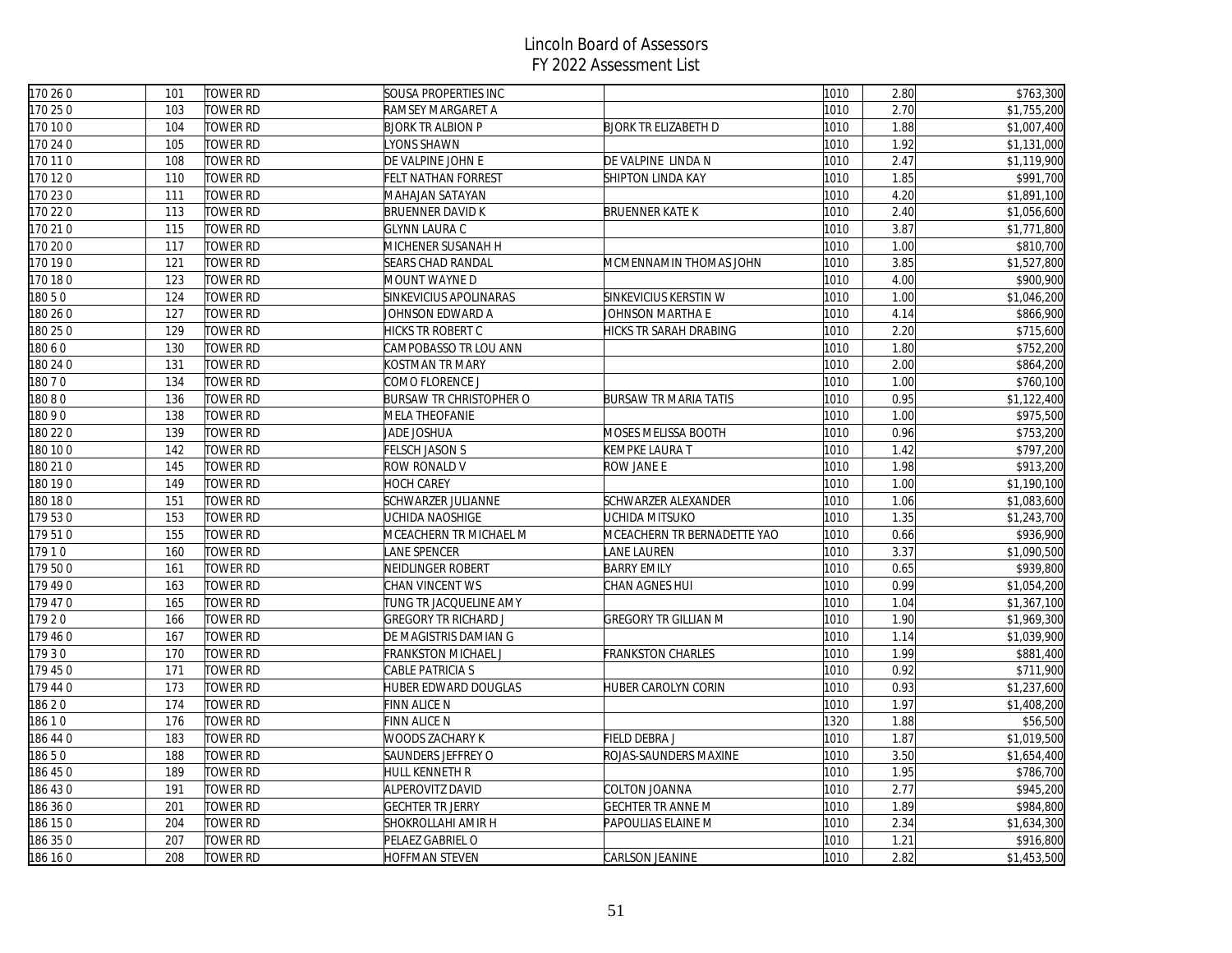| 186 180  | 218              | TOWER RD          | COUGHLIN S. BRENDAN            |                             | 1010 | 3.21  | \$1,620,900 |
|----------|------------------|-------------------|--------------------------------|-----------------------------|------|-------|-------------|
| 186 200  | 219              | <b>TOWER RD</b>   | SMITH STEVEN A                 | <b>SMITH KAREN N</b>        | 1010 | 1.90  | \$956,900   |
| 186 190  | 220              | TOWER RD          | FAHEY MARTIN J                 |                             | 1010 | 2.64  | \$1,559,100 |
| 190 17 0 | 221              | TOWER RD          | LUPO ROBERT N                  | REYNOLDS JEAN E             | 1010 | 1.67  | \$840,800   |
| 19050    | 222              | <b>TOWER RD</b>   | <b>BURNS CHRISTOPHER E</b>     | <b>BURNS PATRICIA P</b>     | 1010 | 2.88  | \$2,085,300 |
| 19060    | 226              | <b>TOWER RD</b>   | <b>UCZAK TR ELIZABETH</b>      | LUCZAK TR ROBERT MICHAEL    | 1010 | 2.14  | \$1,514,100 |
| 19070    | 230              | <b>TOWER RD</b>   | JUDSON AMANDA J                | JUDSON NICHOLAS M           | 1010 | 2.84  | \$1,698,100 |
| 19080    | 232              | <b>TOWER RD</b>   | <b>BUZANIS CHARLES T</b>       | ANANIA CAROL A              | 1010 | 2.53  | \$1,621,000 |
| 190150   | 233              | <b>TOWER RD</b>   | HATSOPOULOS DAPHNE             |                             | 1010 | 4.09  | \$2,248,400 |
| 9090     | 234              | TOWER RD          | WOLF JULIE                     |                             | 1010 | 2.65  | \$1,453,100 |
| 190140   | 237              | TOWER RD          | HAWKES GREGORY A               | HAWKES ELAINE P             | 1010 | 2.38  | \$1,044,000 |
| 190130   | 241              | <b>TOWER RD</b>   | WEAR WILLIAM                   | <b>WEAR LAURA</b>           | 1010 | 4.49  | \$1,531,600 |
| 190 120  | 245              | <b>TOWER RD</b>   | <b>BITTER HANS MARCUS L</b>    | <b>BITTER CATHERINE S</b>   | 1010 | 1.87  | \$1,244,700 |
| 190 110  | 247              | <b>TOWER RD</b>   | PALMER GERALD D                | PALMER JEAN B               | 1010 | 1.99  | \$1,178,900 |
| 190160   |                  | TOWER RD          | CITY OF CAMBRIDGE              |                             | 9030 | 3.40  | \$731,700   |
| 190 10 0 |                  | TOWER RD          | CITY OF CAMBRIDGE              |                             | 9030 | 17.00 | \$885,600   |
| 152 31 0 |                  | <b>TOWER RD</b>   | INCOLN LAND CONSERVATION TR    |                             | 9050 | 5.01  | \$232,200   |
| 152 35 0 |                  | <b>TOWER RD</b>   | INCOLN LAND CONSERVATION TR    |                             | 9050 | 3.23  | \$726,600   |
| 152 33 0 |                  | TOWER RD          | INCOLN LAND CONSERVATION TR    |                             | 9050 | 2.78  | \$713,100   |
| 152 32 0 |                  | TOWER RD          | INCOLN LAND CONSERVATION TR    |                             | 9050 | 2.81  | \$714,000   |
| 152 30 0 |                  | <b>TOWER RD</b>   | INCOLN LAND CONSERVATION TR    |                             | 9050 | 1.35  | \$630,400   |
| 163 27 0 |                  | TOWER RD          | TOWN OF LINCOLN                | <b>WATER DEPT</b>           | 9030 | 16.00 | \$1,232,200 |
| 163230   |                  | TOWER RD          | INCOLN LAND CONSERVATION TR    |                             | 9050 | 11.50 | \$166,900   |
| 119 15 0 | 2                | TRACEY'S CORNER   | HARPELL TR DIANE C             |                             | 1010 | 1.30  | \$591,800   |
| 119 16 0 | $\overline{4}$   | TRACEY'S CORNER   | TRACEY ROBERT J                |                             | 1010 | 3.23  | \$650,900   |
| 144 330  | $\Omega$         | TRAPELO RD        | INCOLN LAND CONSERVATION TR    |                             | 9050 | 6.60  | \$39,600    |
| 144 29 0 | $\boldsymbol{0}$ | <b>TRAPELO RD</b> | DENORMANDIE THOMAS L           | DENORMANDIE KATHERINE B     | 7220 | 2.50  | \$130       |
| 15060    | $\overline{0}$   | <b>TRAPELO RD</b> | INCOLN LAND CONSERVATION TR    |                             | 9050 | 0.48  | \$14,400    |
| 146 120  | $\mathbf 0$      | <b>TRAPELO RD</b> | POWER WENDY M                  | HIRSCH STEVEN D             | 1320 | 0.68  | \$18,000    |
| 149 180  | $\overline{0}$   | TRAPELO RD        | MARONI TR MARILYN P            |                             | 1320 | 1.50  | \$45,000    |
| 4810     | $\overline{0}$   | TRAPELO RD        | CARROLL SCHOOL                 |                             | 9040 | 0.01  | \$100       |
| 150 26 0 | $\overline{0}$   | <b>TRAPELO RD</b> | <b>BYRNE BRIAN A</b>           | <b>BYRNE JULIE</b>          | 1060 | 1.98  | \$686,200   |
| 151 22 0 | $\Omega$         | TRAPELO RD        | <b>DENORMANDIE TR THOMAS L</b> |                             | 7130 | 8.11  | \$1,743     |
| 151 230  | $\mathbf 0$      | TRAPELO RD        | DENORMANDIE TR THOMAS L        |                             | 7130 | 10.86 | \$2,333     |
| 144 39 0 | $\overline{7}$   | TRAPELO RD        | <b>SLAYTER II TR HENRY S</b>   | SLAYTER TR BARBARA P THOMAS | 1010 | 0.72  | \$972,600   |
| 14470    | 8                | <b>TRAPELO RD</b> | SMITH COLIN LM                 | SMITH DIANA DENNISON        | 1010 | 0.86  | \$1,104,500 |
| 144 38 0 | 9                | <b>TRAPELO RD</b> | JEVON JR ROBERT W              |                             | 1010 | 0.84  | \$913,800   |
| 144 370  | 11               | <b>TRAPELO RD</b> | <b>BROWNE TR GILES C</b>       | <b>FIORE TR LORRAINE</b>    | 1010 | 1.90  | \$1,271,900 |
| 14480    | 12               | TRAPELO RD        | WALKER KATHERINE D             |                             | 1010 | 1.13  | \$1,250,500 |
| 144 36 0 | 15               | TRAPELO RD        | KARL TR HERMAN A               | KARL TR SUZANNE C           | 1010 | 0.82  | \$1,053,400 |
| 14490    | 16               | TRAPELO RD        | <b>BRAUN DIANE K</b>           | <b>BRAUN PETER</b>          | 1010 | 0.98  | \$1,284,500 |
| 144 35 0 | 19               | <b>TRAPELO RD</b> | <b>BRAY THOMAS P</b>           | MICU LINDA M                | 1010 | 1.12  | \$1,035,500 |
| 144 100  | 20               | TRAPELO RD        | FINUCANE ANNE M                | <b>BARNICLE MICHAEL J</b>   | 1010 | 2.60  | \$2,317,600 |
| 144 34 0 | 21               | <b>TRAPELO RD</b> | DONALDSON NANCY B              |                             | 1010 | 0.87  | \$1,152,100 |
| 144 32 0 | 31               | TRAPELO RD        | MEYER EUGENE B                 |                             | 1010 | 6.30  | \$2,952,700 |
| 144 31 0 | 45               | <b>TRAPELO RD</b> | DENORMANDIE ELIANA             |                             | 0170 | 11.98 | \$1,823,980 |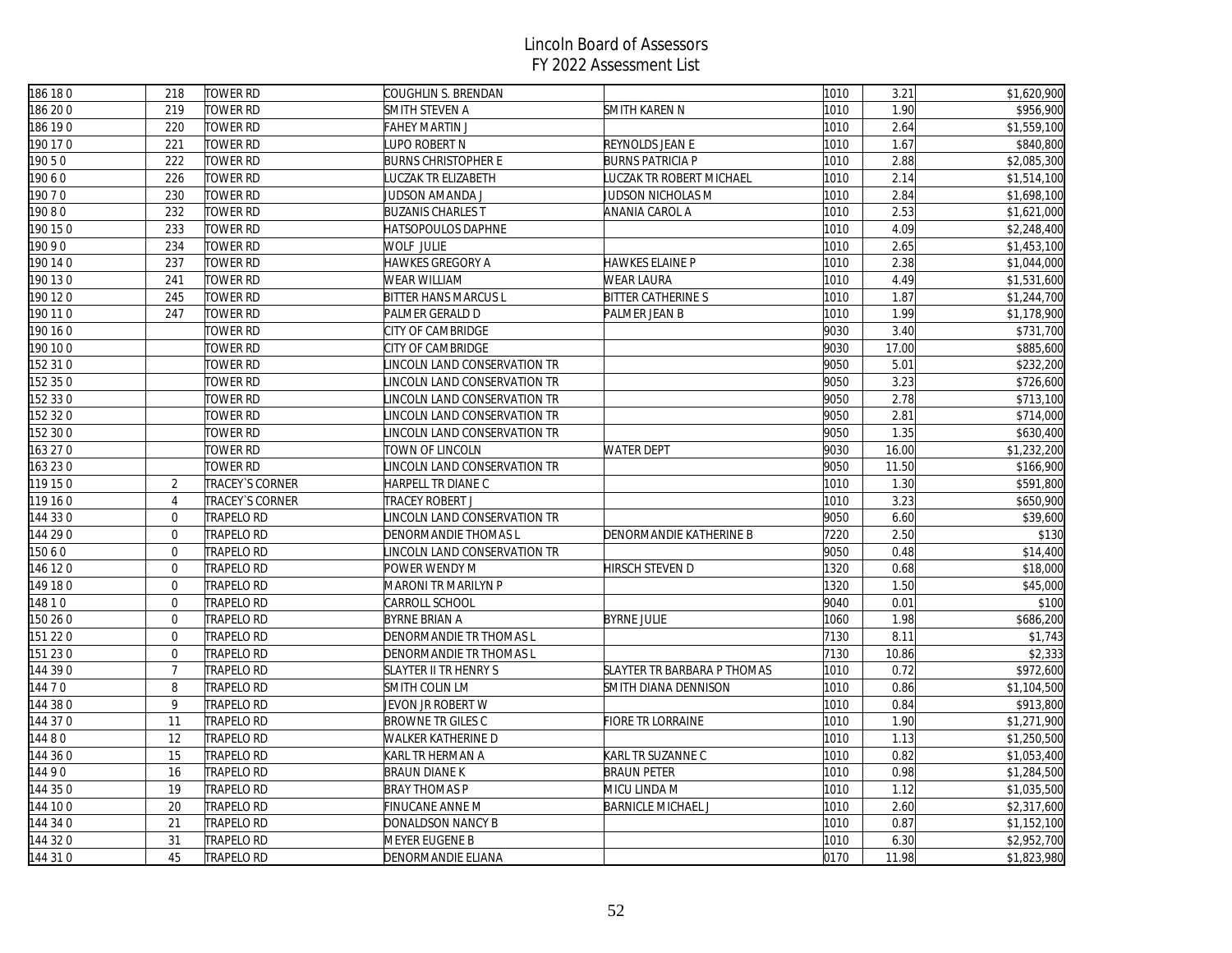| 144 300  | 58             | <b>TRAPELO RD</b> | DIAMOND CAPITAL INC         |                              | 1010 | 5.29  | \$1,392,500           |
|----------|----------------|-------------------|-----------------------------|------------------------------|------|-------|-----------------------|
| 15110    | 64             | TRAPELO RD        | <b>IEWITT MARK S</b>        | HEWITT MACHIKO S             | 1010 | 1.84  | \$880,300             |
| 150 59 0 | 65             | TRAPELO RD        | DENORMANDIE TR ROBERT       | DENORMANDIE TR VICTORIA      | 0170 | 9.80  | \$1,553,807           |
| 145 2 0  | 70             | <b>TRAPELO RD</b> | <b>REISER TR PAMELA B</b>   |                              | 1010 | 4.65  | \$1,636,400           |
| 14530    | 76             | TRAPELO RD        | ARONSON TR NEIL H           |                              | 1010 | 1.87  | \$1,403,500           |
| 15010    | 80             | TRAPELO RD        | <b>BUENDIA ANTHONY M</b>    | <b>LIAZOS ARIANE M</b>       | 1010 | 2.83  | \$1,983,200           |
| 150 29 0 | 99             | <b>TRAPELO RD</b> | <b>JOHNSON STEPHEN</b>      | JOHNSON PAULA                | 1010 | 1.84  | \$1,537,800           |
| 150 28 0 | 105            | <b>TRAPELO RD</b> | <b>TUCKER ROSS</b>          | <b>DIONNE HILARY K</b>       | 1010 | 1.84  | \$1,071,000           |
| 150 7 0  | 108            | TRAPELO RD        | IEPERT ANTHONY G            |                              | 1010 | 1.07  | \$1,105,800           |
| 150 27 0 | 109            | TRAPELO RD        | KAUFMAN MARCIA W            | MRS JOSEPHSON                | 1010 | 1.86  | \$928,500             |
| 15090    | 112            | <b>TRAPELO RD</b> | <b>WELLS BRYCE</b>          | THORTON-WELLS TRICIA         | 1010 | 1.84  | \$1,041,600           |
| 150 25 0 | 115            | <b>TRAPELO RD</b> | <b>BYRNE BRIAN A</b>        | <b>BYRNE JULIE</b>           | 1010 | 2.38  | \$971,200             |
| 150 10 0 | 116            | <b>TRAPELO RD</b> | CREATH PETER J              | CREATH BETHANY M             | 1010 | 2.55  | \$1,696,700           |
| 150 24 0 | 121            | TRAPELO RD        | STEEVES TR MARTHA A         |                              | 1010 | 1.07  | \$861,600             |
| 150 23 0 | 123            | <b>TRAPELO RD</b> | PILLAR ROBERT G             | PILLAR CHRISTINE             | 1010 | 0.93  | \$999,300             |
| 14910    | 126            | TRAPELO RD        | POWER WENDY M               | HIRSCH STEVEN D              | 1010 | 1.85  | \$1,424,700           |
| 149 46 0 | 127            | <b>TRAPELO RD</b> | UFKIN MARTHA B G            |                              | 1010 | 0.92  | \$946,000             |
| 14920    | 130            | TRAPELO RD        | CARRON BETH ANGELA          | SEDLAK PETER JOSPEH          | 1010 | 1.06  | \$830,800             |
| 49 45 0  | 131            | <b>TRAPELO RD</b> | <b>SCHUDY ROBERT B</b>      | WATSON ELIZABETH A           | 1010 | 0.92  | \$826,600             |
| 14930    | 134            | <b>TRAPELO RD</b> | <b>KEEVIL JR CHARLES S</b>  | KEEVIL HANNAH M              | 1010 | 2.48  | \$1,065,700           |
| 149 44 0 | 135            | <b>TRAPELO RD</b> | <b>IU HUA</b>               | LI QUN                       | 1010 | 0.93  | \$888,600             |
| 149 430  | 137            | <b>TRAPELO RD</b> | SCHEFF ANDREW J             | SCHEFF FAYE R GOLDBERG       | 1010 | 0.92  | \$1,046,500           |
| 4940     | 138            | <b>TRAPELO RD</b> | CANDEE DANIEL               |                              | 1010 | 1.47  | \$916,900             |
| 149 420  | 141            | <b>TRAPELO RD</b> | CHIOTELIS TR CHARLES L      | CHIOTELIS TR IASME           | 1010 | 0.95  | \$876,500             |
| 14950    | 144            | <b>TRAPELO RD</b> | NAUGHTON TR AMY B           | 144 TRAPELO RD NOMINEE TRUST | 1010 | 2.80  | \$1,802,200           |
| 149 410  | 145            | <b>TRAPELO RD</b> | PELON BERNARD M M           | PUTUKIAN LISA A PELON        | 1010 | 0.94  | \$926,000             |
| 14960    | 146            | TRAPELO RD        | NORDSTROM MARK              | NORDSTROM CAROLINE           | 1010 | 2.00  | \$1,203,700           |
| 146 130  | 148            | TRAPELO RD        | NORDSTROM MARK              | NORDSTROM CAROLINE           | 1320 | 0.99  | \$29,700              |
| 146 14 0 | 150            | TRAPELO RD        | eclaire John R.             | HODGES RUTH A                | 1010 | 3.90  | \$1,605,600           |
| 146 150  | 152            | <b>TRAPELO RD</b> | HOVEYDA AMIR H              | <b>GREY SUZANNE</b>          | 1010 | 3.70  | \$1,572,300           |
| 46 16 0  | 154            | TRAPELO RD        | MOLDENHAUER JENNIFER        |                              | 1010 | 2.30  | \$982,500             |
| 14980    | 156            | <b>TRAPELO RD</b> | MALIS LARRY A               | MALIS VICKIE W               | 1010 | 1.10  | \$1,227,800           |
| 149 170  | 167            | <b>TRAPELO RD</b> | CITY OF CAMBRIDGE           |                              | 9030 | 12.30 | \$970,100             |
| 149 110  | 168            | <b>TRAPELO RD</b> | KLEM CHRISTOPHER A          | KLEM SUSAN M                 | 1010 | 1.00  | \$1,189,700           |
| 149 120  | 172            | TRAPELO RD        | AARSET TIMOTHY C            | HARMON SUZANNE               | 1010 | 0.92  | \$787,900             |
| 149 130  | 176            | TRAPELO RD        | MILLER DARYL                | MILLER PATRICIA              | 1010 | 1.22  | \$950,800             |
| 150 5 0  |                | TRAPELO RD        | INCOLN LAND CONSERVATION TR |                              | 9050 | 1.84  | \$684,900             |
| 15080    |                | TRAPELO RD        | INCOLN LAND CONSERVATION TR |                              | 9050 | 7.95  | \$868,200             |
| 150 30 0 |                | TRAPELO RD        | TOWN OF LINCOLN             | CONSERVATION                 | 9030 | 2.90  | \$133,000             |
| 180 11 0 | $\overline{0}$ | TWIN POND LN      | ALLEN SUSAN                 | <b>BARNES MICHELLE</b>       | 9050 | 3.10  | \$806,000             |
| 180 13 0 | $\overline{0}$ | TWIN POND LN      | ALLEN SUSAN                 | <b>BARNES MICHELLE</b>       | 9050 | 4.68  | \$140,400             |
| 180 12 0 | $\overline{4}$ | TWIN POND LN      | <b>BIRCHBY JEFFREY</b>      |                              | 1010 | 9.57  | \$2,280,000           |
| 180 17 0 | $\overline{7}$ | TWIN POND LN      | WHITE DANIEL J              | KERN ALEXANDRA M             | 1010 | 3.08  | \$1,190,600           |
| 180 14 0 | 10             | TWIN POND LN      | <b>BARREVELD ANTJE M</b>    | BARREVELD SEBASTIAN M        | 1010 | 4.71  | \$2,282,100           |
| 180 16 0 | 15             | TWIN POND LN      | THOMAS TR NANCY C           |                              | 1010 | 3.09  | \$1,224,100           |
| 180 15 0 | 18             | TWIN POND LN      | WOODS ZACHARY               | WOODS DEBRA                  | 1010 | 5.76  | $\overline{$907,200}$ |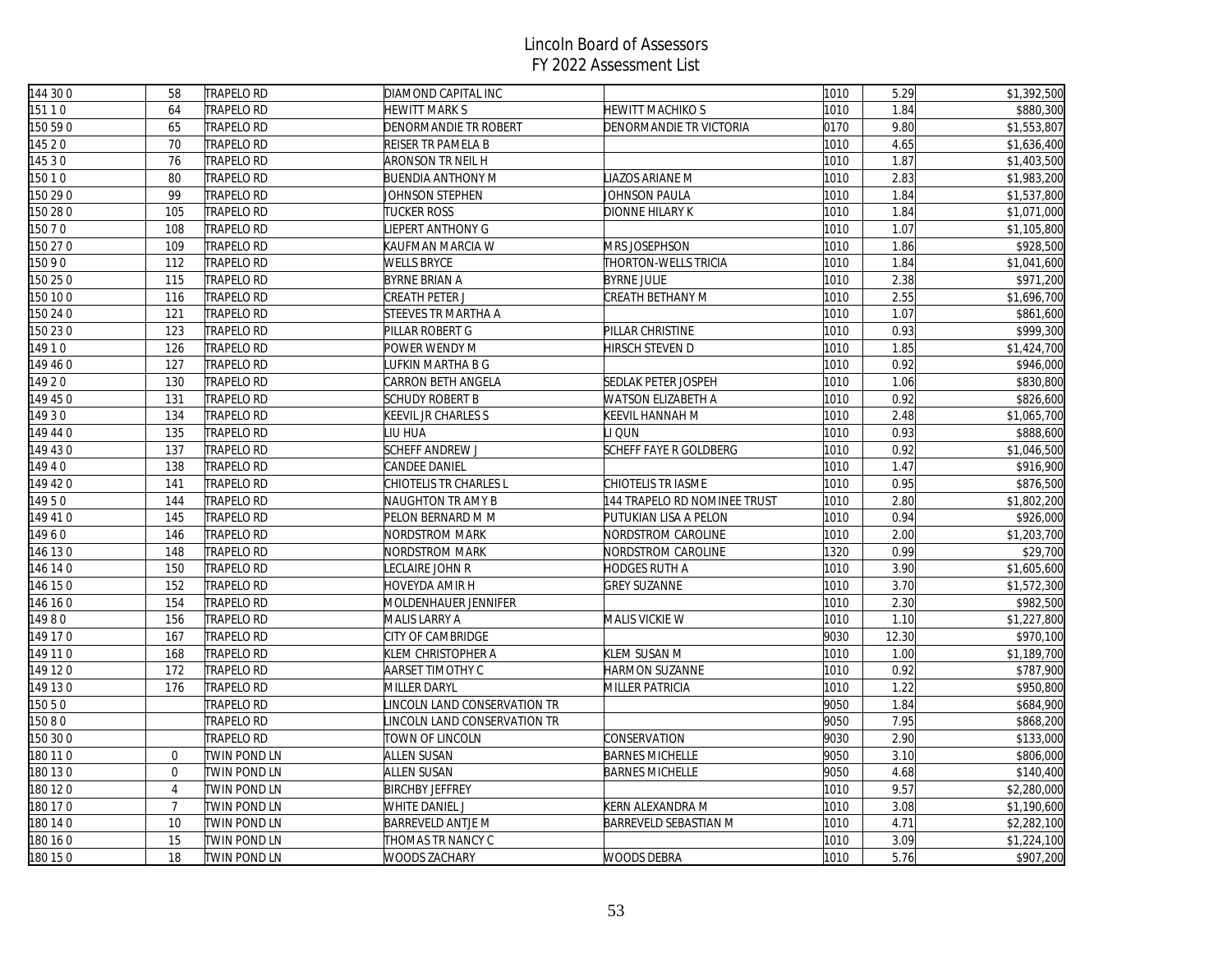| 18520         | 19             | <b>TWIN POND LN</b> | <b>GEUSIC GREGORY</b>           | <b>GEUSIC KATE</b>             | 1010 | 3.41  | \$1,455,000           |
|---------------|----------------|---------------------|---------------------------------|--------------------------------|------|-------|-----------------------|
| 18530         | 21             | <b>TWIN POND LN</b> | <b>BERNARD CLARK L</b>          | <b>BERNARD SUSANA R</b>        | 1010 | 5.03  | \$1,510,700           |
| 18510         | 22             | TWIN POND LN        | WEISGALL WILDER DEBORAH         | WILDER III THROOP M            | 1010 | 3.54  | \$1,250,400           |
| 18560         |                | <b>TWIN POND LN</b> | INCOLN LAND CONSERVATION TR     |                                | 9050 | 11.32 | \$67,900              |
| 177 340       | $\mathbf 0$    | UNDERWOOD CR        | UNDERWOOD CIR HOMEOWNERS        |                                | 9970 | 0.51  | \$15,300              |
| 177 320       | $\overline{2}$ | UNDERWOOD CR        | PIETROPAOLO MAGGY A             |                                | 1010 | 1.12  | \$1,395,100           |
| 177 360       | $\mathfrak{Z}$ | UNDERWOOD CR        | LEIGH NANCY V                   | THOMPSON DAVID F               | 1010 | 1.16  | \$1,193,600           |
| 177 330       | $\overline{4}$ | UNDERWOOD CR        | DUMONT LAURIE ANNE              |                                | 1010 | 1.19  | \$1,376,100           |
| 177 350       | 5              | UNDERWOOD CR        | <b>MATOT GLENN E</b>            | <b>MATOT GAIL J</b>            | 1010 | 1.31  | \$1,305,800           |
| 52 21 0       | $\overline{0}$ | UPLAND FIELD RD     | WANG THOMAS C                   | WANG JACQUELINE S              | 1320 | 1.01  | \$30,400              |
| 152 26 0      | $\overline{7}$ | UPLAND FIELD RD     | DOORANDISH RAMIN                | DOORANDISH ELIZABETH           | 1010 | 0.81  | \$1,062,600           |
| 152 23 0      | 8              | UPLAND FIELD RD     | <b>DAS BRITTA</b>               |                                | 1010 | 0.58  | \$1,457,800           |
| 152 25 0      | 9              | UPLAND FIELD RD     | MCCARTHY PAUL J                 | MCCARTHY WLADYSLAWA J          | 1010 | 2.29  | \$1,077,900           |
| 152 22 0      | 10             | UPLAND FIELD RD     | WANG TR THOMAS C                | WANG TR JACQUELINE S           | 1010 | 1.09  | \$928,400             |
| 114 10 0      | $\overline{1}$ | VIRGINIA RD         | UNITED STATES OF AMERICA        | MINUTEMAN PARK                 | 9000 | 5.50  | \$1,021,400           |
| 10750         | 31             | <b>VIRGINIA RD</b>  | UNITED STATES OF AMERICA        | MINUTEMAN PARK                 | 9000 | 1.30  | \$577,300             |
| 108 33 0      | 39             | <b>VIRGINIA RD</b>  | JNITED STATES OF AMERICA        | MINUTEMAN PARK                 | 9000 | 2.20  | \$1,122,000           |
| 108 32 0      | 43             | <b>VIRGINIA RD</b>  | JNITED STATES OF AMERICA        | MINUTEMAN PARK                 | 9000 | 0.92  | \$538,100             |
| 108 41 0      | 44             | <b>VIRGINIA RD</b>  | UNITED STATES OF AMERICA        | MINUTEMAN PARK                 | 9000 | 1.05  | \$762,700             |
| 108 31 0      | 47             | <b>VIRGINIA RD</b>  | UNITED STATES OF AMERICA        | MINUTEMAN PARK                 | 9000 | 0.92  | \$745,100             |
| 108 29 0      | 51             | <b>VIRGINIA RD</b>  | UNITED STATES OF AMERICA        | MINUTEMAN PARK                 | 9000 | 0.92  | \$711,200             |
| 108 45 0      | 54             | <b>VIRGINIA RD</b>  | UNITED STATES OF AMERICA        | MINUTEMAN PARK                 | 9000 | 0.88  | \$698,700             |
| 103 10 0      | 81             | <b>VIRGINIA RD</b>  | MASSACHUSETTS PORT AUTHORITY    | C/O BARBARA PATZNER            | 9190 | 1.20  | \$567,000             |
| 103 3 0       | 82             | <b>VIRGINIA RD</b>  | MINUTEMAN COMMONS CONDOMINIUM   |                                | 9980 | 3.65  | \$9,634,900           |
| 103 3 0 A 101 | 82             | <b>VIRGINIA RD</b>  | TIMBERLAKE MILDRED              |                                | 1020 | 0.00  | \$405,000             |
| 103 3 0 A 102 | 82             | VIRGINIA RD         | COYLE ANNE B                    |                                | 1020 | 0.00  | \$181,300             |
| 103 3 0 A 103 | 82             | <b>VIRGINIA RD</b>  | <b>WALDRON ELLEN S</b>          | WALDRON MATTHEW S              | 1020 | 0.00  | \$400,700             |
| 103 3 0 A 104 | 82             | <b>VIRGINIA RD</b>  | CURTIS ELAINE A                 |                                | 1020 | 0.00  | \$400,100             |
| 103 3 0 A 105 | 82             | <b>VIRGINIA RD</b>  | LEARY ANN MARIE                 |                                | 1020 | 0.00  | \$402,900             |
| 103 3 0 A 106 | 82             | <b>VIRGINIA RD</b>  | <b>BLANDINO SEBASTIANO</b>      | <b>BLANDINO HELEN</b>          | 1020 | 0.00  | \$402,900             |
| 103 3 0 A 107 | 82             | <b>VIRGINIA RD</b>  | WU HONG                         | WU FLORENCE L                  | 1020 | 0.00  | \$400,200             |
| 103 3 0 A 108 | 82             | <b>VIRGINIA RD</b>  | COULES ELIZABETH                |                                | 1020 | 0.00  | \$168,300             |
| 103 3 0 B 401 | 82             | <b>VIRGINIA RD</b>  | FINNERTY KEVIN M                |                                | 1020 | 0.00  | \$171,400             |
| 103 3 0 B 402 | 82             | VIRGINIA RD         | ONIGMAN MAUREEN                 |                                | 1020 | 0.00  | \$167,400             |
| 103 3 0 B 403 | 82             | <b>VIRGINIA RD</b>  | <b>BLANKEN DAVID A</b>          |                                | 1020 | 0.00  | \$398,600             |
| 103 3 0 B 404 | 82             | <b>VIRGINIA RD</b>  | <b>BAUER JOANNE</b>             |                                | 1020 | 0.00  | \$398,600             |
| 103 3 0 B 405 | 82             | <b>VIRGINIA RD</b>  | CHEN TR MADELINE H              | MADELINE H CHEN 2004 TRUST     | 1020 | 0.00  | \$398,600             |
| 103 3 0 B 406 | 82             | <b>VIRGINIA RD</b>  | <b>BRANCH TR JANET A</b>        | OGAN TR MARY S BRANCH          | 1020 | 0.00  | $\overline{$}151,500$ |
| 103 3 0 B 407 | 82             | VIRGINIA RD         | <b>GRISWOLD TR PAMELA VERON</b> | PAMELA VERON GRISWOLD FAM TRST | 1020 | 0.00  | \$398,600             |
| 103 3 0 B 408 | 82             | VIRGINIA RD         | COOK-NOBLES ROBIN               | NOBLES MAURICE                 | 1020 | 0.00  | \$398,600             |
| 103 3 0 B 409 | 82             | <b>VIRGINIA RD</b>  | KELLETT KATHLEEN M              |                                | 1020 | 0.00  | \$398,600             |
| 103 3 0 B 410 | 82             | <b>VIRGINIA RD</b>  | KERN EILEEN L                   | MCCULLOUGH ELLEN               | 1020 | 0.00  | \$402,800             |
| 103 3 0 B 411 | 82             | <b>VIRGINIA RD</b>  | <b>BICKFORD CAROL PHILLIPS</b>  |                                | 1020 | 0.00  | \$397,300             |
| 103 3 0 B 412 | 82             | <b>VIRGINIA RD</b>  | <b>BRENNER ROBERT</b>           | WANG BIN                       | 1020 | 0.00  | \$398,600             |
| 103 3 0 C 201 | 82             | <b>VIRGINIA RD</b>  | <b>HUANG REN WEI</b>            |                                | 1020 | 0.00  | \$162,300             |
| 103 3 0 C 202 | 82             | <b>VIRGINIA RD</b>  | <b>BOSSARTE LAURA J</b>         |                                | 1020 | 0.00  | \$206,900             |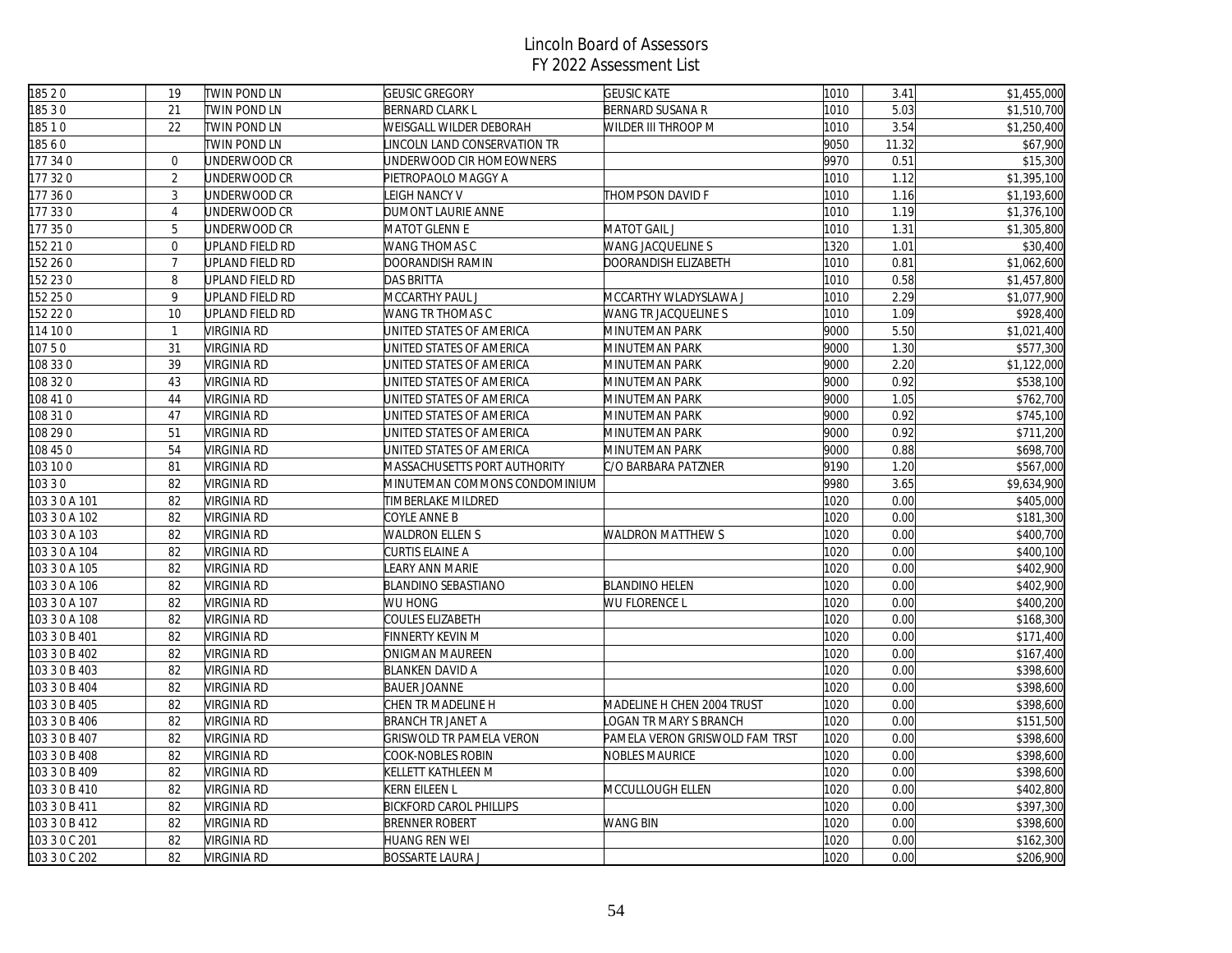| 103 3 0 C 203 | 82               | <b>VIRGINIA RD</b>        | <b>ISHII ROSE</b>            | <b>ISHII HERBERT</b>          | 1020 | 0.00  | \$405,700             |
|---------------|------------------|---------------------------|------------------------------|-------------------------------|------|-------|-----------------------|
| 103 3 0 C 204 | 82               | VIRGINIA RD               | VOCE TR CHRISTOPHER J        | VOCE IRREVOCABLE TRUST        | 1020 | 0.00  | \$405,700             |
| 103 3 0 C 205 | 82               | VIRGINIA RD               | POLLOCK ANDREW S             | POLLOCK EMILY R               | 1020 | 0.00  | \$411,300             |
| 103 3 0 C 206 | 82               | <b>VIRGINIA RD</b>        | MASON KAREN E                | <b>MASON RODNEY A</b>         | 1020 | 0.00  | \$405,700             |
| 103 3 0 D 301 | 82               | <b>VIRGINIA RD</b>        | <b>BRANGWYNNE JUDITH M</b>   |                               | 1020 | 0.00  | \$183,400             |
| 103 3 0 D 302 | 82               | VIRGINIA RD               | REYNOLDS ELIZABETH A         |                               | 1020 | 0.00  | \$398,600             |
| 103 3 0 D 303 | 82               | VIRGINIA RD               | HERNANDEZ TR ROBERTO         | HERNANDEZ TR DENISE M         | 1020 | 0.00  | \$398,600             |
| 103 3 0 D 304 | 82               | <b>VIRGINIA RD</b>        | <b>BOISSEAU RAYMOND PAUL</b> |                               | 1020 | 0.00  | \$398,600             |
| 103 3 0 D 305 | 82               | <b>VIRGINIA RD</b>        | <b>SIMON BRADLEY</b>         | <b>SIMON SANDRA</b>           | 1020 | 0.00  | \$398,600             |
| 103 3 0 D 306 | 82               | VIRGINIA RD               | <b>BANGLAB NIPA</b>          | TUBTIMTONG NIRUNDORN          | 1020 | 0.00  | \$398,600             |
| 10390         | 83               | VIRGINIA RD               | MASSACHUSETTS PORT AUTHORITY | C/O BARBARA PATZNER           | 9190 | 0.96  | \$542,200             |
| 10350         |                  | <b>VIRGINIA RD</b>        | COMM OF MASS                 | MASSPORT ATTN STEWART DALZELL | 9190 | 34.32 | \$1,607,300           |
| 103 4 0       |                  | VIRGINIA RD               | UNITED STATES OF AMERICA     | <b>HANSCOM FIELD</b>          | 9000 | 9.60  | \$865,700             |
| 10770         |                  | VIRGINIA RD               | JNITED STATES OF AMERICA     | MINUTEMAN PARK                | 9000 | 8.20  | \$823,600             |
| 107 20        |                  | VIRGINIA RD               | JNITED STATES OF AMERICA     | MINUTEMAN PARK                | 9000 | 1.01  | $\overline{$}547,400$ |
| 10730         |                  | VIRGINIA RD               | JNITED STATES OF AMERICA     | MINUTEMAN PARK                | 9000 | 0.95  | \$541,200             |
| 11480         |                  | <b>VIRGINIA RD</b>        | UNITED STATES OF AMERICA     | MINUTEMAN PARK                | 9000 | 0.39  | \$483,300             |
| 11490         |                  | VIRGINIA RD               | JNITED STATES OF AMERICA     | MINUTEMAN PARK                | 9000 | 0.58  | \$502,900             |
| 108 49 0      |                  | VIRGINIA RD               | JNITED STATES OF AMERICA     | MINUTEMAN PARK                | 9000 | 0.92  | \$538,100             |
| 08 48 0       |                  | VIRGINIA RD               | JNITED STATES OF AMERICA     | MINUTEMAN PARK                | 9000 | 0.85  | \$530,800             |
| 108 47 0      |                  | <b>VIRGINIA RD</b>        | JNITED STATES OF AMERICA     | MINUTEMAN PARK                | 9000 | 0.92  | \$538,100             |
| 108 35 0      |                  | <b>VIRGINIA RD</b>        | JNITED STATES OF AMERICA     | MINUTEMAN PARK                | 9000 | 0.88  | \$533,900             |
| 10740         |                  | VIRGINIA RD               | JNITED STATES OF AMERICA     | MINUTEMAN PARK                | 9000 | 1.85  | \$633,100             |
| 10310         |                  | VIRGINIA RD               | JNITED STATES OF AMERICA     | MINUTEMAN PARK                | 9000 | 2.40  | \$649,600             |
| 108 22 0      |                  | <b>VIRGINIA RD</b>        | UNITED STATES OF AMERICA     | MINUTEMAN PARK                | 9000 | 0.96  | \$542,100             |
| 103 2 0       |                  | VIRGINIA RD               | COMM OF MASS                 | MASSPORT ATTN STEWART DALZELL | 9190 | 20.00 | \$1,177,700           |
| 10370         |                  | <b>VIRGINIA RD</b>        | COMM OF MASS                 | MASSPORT ATTN STEWART DALZELL | 9190 | 2.30  | \$646,700             |
| 10380         |                  | VIRGINIA RD               | COMM OF MASS                 | MASSPORT ATTN STEWART DALZELL | 9190 | 3.50  | \$682,700             |
| 108 26 0      |                  | <b>VIRGINIA RD</b>        | JNITED STATES OF AMERICA     | MINUTEMAN PARK                | 9000 | 3.84  | \$692,800             |
| 108 34 0      |                  | <b>VIRGINIA RD</b>        | UNITED STATES OF AMERICA     | MINUTEMAN PARK                | 9000 | 3.30  | \$676,600             |
| 10760         |                  | VIRGINIA RD               | JNITED STATES OF AMERICA     | MINUTEMAN PARK                | 9000 | 4.34  | \$707,800             |
| 08 40 0       |                  | VIRGINIA RD               | JNITED STATES OF AMERICA     | MINUTEMAN PARK                | 9000 | 1.03  | \$549,400             |
| 108 42 0      |                  | VIRGINIA RD               | JNITED STATES OF AMERICA     | MINUTEMAN PARK                | 9000 | 1.57  | \$605,200             |
| 108 43 0      |                  | VIRGINIA RD               | UNITED STATES OF AMERICA     | MINUTEMAN PARK                | 9000 | 1.25  | \$572,200             |
| 108 44 0      |                  | <b>VIRGINIA RD</b>        | JNITED STATES OF AMERICA     | MINUTEMAN PARK                | 9000 | 1.24  | \$571,100             |
| 08 46 0       |                  | VIRGINIA RD               | JNITED STATES OF AMERICA     | MINUTEMAN PARK                | 9000 | 1.20  | \$567,000             |
| 08 28 0       |                  | VIRGINIA RD               | JNITED STATES OF AMERICA     | MINUTEMAN PARK                | 9000 | 0.92  | \$538,100             |
| 08 30 0       |                  | <b>VIRGINIA RD</b>        | UNITED STATES OF AMERICA     | MINUTEMAN PARK                | 9000 | 0.92  | \$538,100             |
| 186 14 0      | $\mathbf{0}$     | WARBLER SPRINGS RD        | TOWN OF LINCOLN              | <b>HIGHWAY</b>                | 9030 | 0.17  | \$111,800             |
| 8690          | 14               | WARBLER SPRINGS RD        | FARAHMAND TR ARYA            | <b>FARRAHI TR SHIRIN</b>      | 1010 | 2.77  | \$1,405,200           |
| 86 13 0       | 19               | WARBLER SPRINGS RD        | HILL JR ROBERT F             |                               | 1010 | 2.86  | \$1,519,200           |
| 186 110       | 22               | WARBLER SPRINGS RD        | GHAFFARI MAHMOOD REZA        | <b>GHAFFARI ROUDABEH</b>      | 1010 | 1.84  | \$2,333,800           |
| 186 120       | 23               | <b>WARBLER SPRINGS RD</b> | <b>DIESING III WILLIAM E</b> | SCHOENIG-DIESING CLAUDIA K    | 1010 | 3.02  | \$1,627,300           |
| 62 40 0       | 1-95             | WELLS RD                  | NEW LINCOLN WOODS LLC        |                               | 1120 | 0.00  | \$10,445,400          |
| 17040         | $\boldsymbol{0}$ | <b>WESTON RD</b>          | BERRY TR GEORGE W            | BERRY TR ROBERTA E            | 1320 | 5.25  | \$31,500              |
| 180 31 0      | $\mathbf 0$      | <b>WESTON RD</b>          | INCOLN LAND CONSERVATION TR  |                               | 9050 | 14.74 | \$1,155,000           |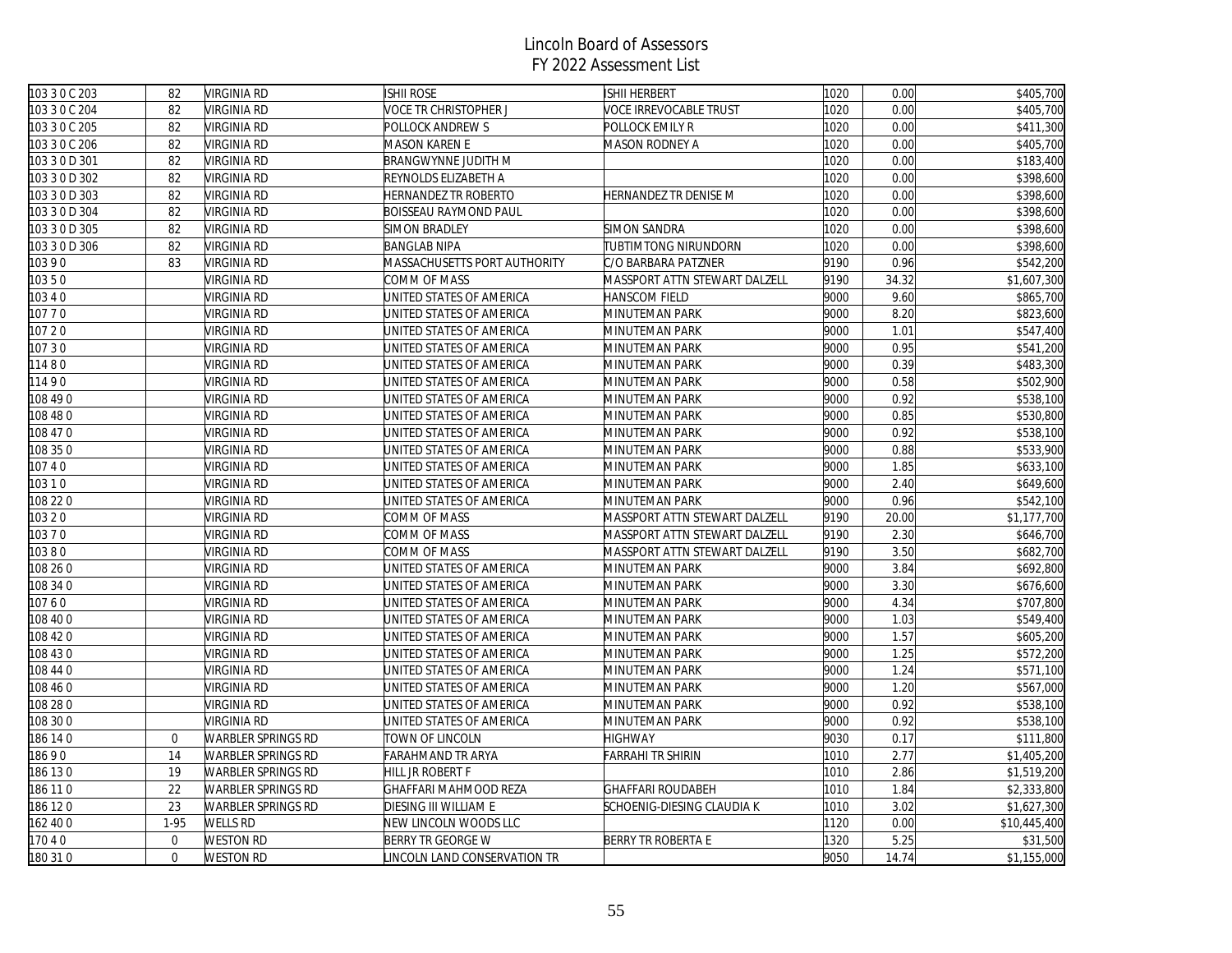| 18490    | $\Omega$       | <b>WESTON RD</b> | ANDERSON BENJAMIN O            | <b>ANDERSON AYAKO K</b>       | 1320 | 0.06  | \$400       |
|----------|----------------|------------------|--------------------------------|-------------------------------|------|-------|-------------|
| 184 10 0 | $\mathbf{0}$   | WESTON RD        | NIP LAI-WO                     | NIP JEANNETTE PO YEE CHING    | 1320 | 0.01  | \$100       |
| 151 27 0 | $\mathbf{0}$   | WESTON RD        | INCOLN LAND CONSERVATION TR    |                               | 9050 | 6.32  | \$37,900    |
| 151 290  | $\mathbf{0}$   | WESTON RD        | PARKS ADDISON D                | PARKS STACEY                  | 1300 | 11.04 | \$129,600   |
| 151 320  | $\Omega$       | <b>WESTON RD</b> | HOLDEN TR SARAH CANNON         | HOLDEN CORNELIA C             | 1300 | 1.01  | \$20,600    |
| 164 24 0 | $\mathbf 0$    | <b>WESTON RD</b> | AVI-YONAH REUVEN               | AVI-YONAH ORLI KLIER          | 1320 | 1.55  | \$9,300     |
| 164 26 0 | $\mathbf{0}$   | WESTON RD        | LINCOLN LAND CONSERVATION TR   |                               | 9050 | 1.13  | \$605,400   |
| 164 27 0 | $\mathbf{0}$   | WESTON RD        | INCOLN LAND CONSERVATION TR    |                               | 9050 | 1.16  | \$7,000     |
| 164 33 0 | $\mathbf{0}$   | WESTON RD        | SPINDLER JAMES W               | SPINDLER MARY G               | 1320 | 1.32  | \$39,600    |
| 164 20   | $\mathbf 0$    | <b>WESTON RD</b> | CANNON JR TR LAWRENCE T        | HOLDEN TR SARAH CANNON        | 1320 | 2.10  | \$12,600    |
| 164 29 0 | $\mathbf{0}$   | <b>WESTON RD</b> | MCDONALD KEITH F               | <b>BUCHTHAL PETER</b>         | 1320 | 2.09  | \$12,500    |
| 181 37 0 | $\mathbf{0}$   | WESTON RD        | CUETOS RUANO DAVID             | <b>GRAVIS KARLA INGRID</b>    | 1320 | 1.96  | \$11,800    |
| 181 330  | $\mathbf{0}$   | WESTON RD        | FEINBERG MICHAEL A             | <b>FEINBERG ENA</b>           | 1320 | 6.99  | \$41,900    |
| 143 35 0 | $\overline{2}$ | WESTON RD        | AKILLIAN TR LOUISE V           | JACOBS TR DAVID B             | 1010 | 2.10  | \$1,818,400 |
| 143 36 0 | 12             | <b>WESTON RD</b> | ARSHAD GULREZ                  | ARSHAD SARA C                 | 1010 | 2.98  | \$1,750,300 |
| 151 24 0 | 16             | <b>WESTON RD</b> | ROGERS CHRISTOPHER B           | ROGERS CATHERINE M            | 1010 | 3.69  | \$1,601,800 |
| 15210    | 17             | WESTON RD        | TOWN OF LINCOLN                | MUNICIPAL                     | 9030 | 30.99 | \$3,513,100 |
| 151 250  | 22             | WESTON RD        | ENGLAND III TR DANIEL          | ENGLAND TR JO ANN             | 1010 | 2.20  | \$2,023,800 |
| 151 26 0 | 28             | <b>WESTON RD</b> | HENRY BENJAMIN THOMAS          | DENNIS SHEILA FLORENCE        | 1010 | 1.00  | \$1,184,900 |
| 151 360  | 39             | WESTON RD        | SEMLER MAXWELL L               | HANEY AMELIA G                | 1010 | 1.93  | \$990,200   |
| 151 28 0 | 40             | WESTON RD        | DENORMANDIE PHILIP Y           |                               | 1010 | 3.66  | \$1,081,700 |
| 151 35 0 | 45             | WESTON RD        | MIDDLETON NEIL B               | <b>ALLEN SUSAN</b>            | 1010 | 1.70  | \$1,145,900 |
| 151 30 0 | 58             | <b>WESTON RD</b> | <b>FRUEBIS TR JOACHIM</b>      | <b>FRUEBIS TR VIDA</b>        | 1010 | 3.21  | \$1,682,700 |
| 151 34 0 | 59             | <b>WESTON RD</b> | <b>GUSTAVSON TR GLENN OLOF</b> | MORTEN TR PATRICIA A          | 1010 | 3.55  | \$1,031,200 |
| 151 31 0 | 60             | <b>WESTON RD</b> | HOLDEN JR TR LAWRENCE T        | <b>HOLDEN TR SARAH C</b>      | 1010 | 8.52  | \$2,120,200 |
| 151 330  | 63             | WESTON RD        | COTHBO LIMITED PARTNERSHIP     |                               | 1300 | 2.79  | \$638,500   |
| 164 1 0  | 66             | <b>WESTON RD</b> | SPINDLER JAMES W               | SPINDLER MARY G               | 1010 | 2.70  | \$1,282,000 |
| 164 32 0 | 69             | <b>WESTON RD</b> | MADDUX FRANKLIN W              | MADDUX DUGAN W                | 1010 | 4.08  | \$2,095,200 |
| 164 31 0 | 71             | WESTON RD        | <b>BUCHTHAL PETER</b>          |                               | 1010 | 2.03  | \$1,628,600 |
| 164 30 0 | 73             | WESTON RD        | MCDONALD KEITH F               | MCDONALD ELISE W              | 1010 | 1.39  | \$2,279,600 |
| 164 28 0 | 75             | WESTON RD        | AVI-YONAH REUVEN               | AVI-YONAH ORLI KLIER          | 1010 | 1.70  | \$1,143,400 |
| 164 25 0 | 77             | WESTON RD        | PECK JOHN K                    | PECK DONNA                    | 1010 | 1.24  | \$1,058,600 |
| 164 230  | 81             | <b>WESTON RD</b> | REISER GEORGE P                | REISER MARINA                 | 1010 | 2.46  | \$1,474,100 |
| 164 220  | 91             | WESTON RD        | 91 WESTON ROAD REALTY TR       |                               | 1010 | 13.64 | \$1,226,100 |
| 164 210  | 97             | <b>WESTON RD</b> | CROWLEY TANYA A                |                               | 1010 | 0.92  | \$895,000   |
| 169 38 0 | 119            | WESTON RD        | TORTI JR MAURICE L             | TORTI NANCY H                 | 1010 | 3.00  | \$1,132,200 |
| 17050    | 121            | WESTON RD        | QURESHI LAURA                  | <b>QURESHI ABRAR</b>          | 1010 | 4.30  | \$3,180,800 |
| 169 370  | 123            | <b>WESTON RD</b> | MOSS PHILIP N                  | <b>MOSS JANE B</b>            | 1010 | 3.03  | \$954,000   |
| 17030    | 131            | WESTON RD        | BERRYFIELD FARM LLC            | C/O INVESTMENT PROPERTIES LTD | 1010 | 9.18  | \$2,914,200 |
| 169 310  | 132            | <b>WESTON RD</b> | MASON ROBERT H                 | MASON ERICA A                 | 1010 | 2.47  | \$835,700   |
| 17020    | 133            | <b>WESTON RD</b> | BERRYFIELD FARM LLC            | C/O INVESTMENT PROPERTIES LTD | 1010 | 22.81 | \$5,330,300 |
| 17010    | 135            | <b>WESTON RD</b> | DREW JONATHAN G                | DREW RACHEL B                 | 1010 | 6.12  | \$1,891,800 |
| 169 320  | 136            | <b>WESTON RD</b> | MCCOLGAN JUDE T                | MCCOLGAN FRANCINE             | 1010 | 2.53  | \$1,959,500 |
| 169 360  | 137            | <b>WESTON RD</b> | WYSOCKA DOROTA                 |                               | 1010 | 1.90  | \$1,190,800 |
| 169 330  | 138            | WESTON RD        | REECE STEVEN Y                 | REECE MEGAN                   | 1010 | 1.49  | \$734,800   |
| 169 35 0 | 141            | <b>WESTON RD</b> | JEFFERS DONNA A                |                               | 1010 | 6.22  | \$1,822,400 |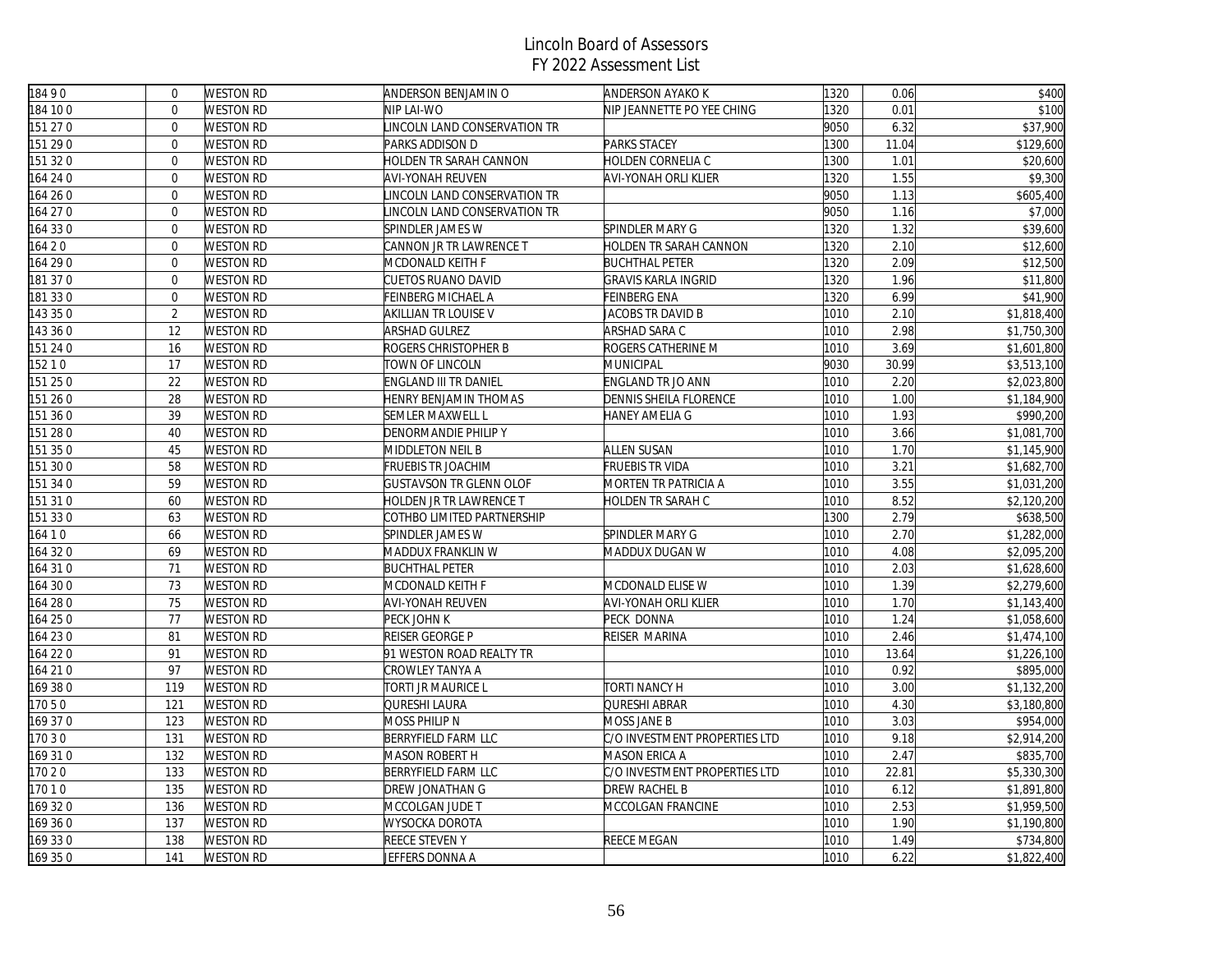| 169 34 0     | 144            | <b>WESTON RD</b>   | DONALDSON ROBERT D           | BERBERIAN GABRIELLE S      | 1010 | 3.90  | \$1,069,800          |
|--------------|----------------|--------------------|------------------------------|----------------------------|------|-------|----------------------|
| 181 36 0     | 145            | <b>WESTON RD</b>   | CUETOS RUANO DAVID           | <b>GRAVIS KARLA INGRID</b> | 1010 | 7.35  | \$3,047,400          |
| 181 38 0     | 148            | <b>WESTON RD</b>   | <b>WAITT ROBERT</b>          | <b>WAITT CHRISTIE</b>      | 1010 | 1.12  | \$1,303,600          |
| 181 350      | 151            | <b>WESTON RD</b>   | DU TOIT GERARD               | DU TOIT BETH               | 1010 | 2.66  | \$831,700            |
| 181 34 0     | 155            | <b>WESTON RD</b>   | DU TOIT GERARD               | DU TOIT BETH               | 1010 | 3.96  | \$1,651,900          |
| 181 25 0     | 172            | <b>WESTON RD</b>   | <b>GRAVES JULIE C</b>        |                            | 1010 | 1.93  | \$910,600            |
| 181 26 0     | 174            | <b>WESTON RD</b>   | <b>CURTISS PAULINE</b>       | PEASE DEBORAH M            | 1010 | 0.95  | \$717,100            |
| 181 27 0     | 178            | <b>WESTON RD</b>   | DUBROVSKY BENJAMIN D         | WAUGH ALICE C              | 1010 | 0.93  | \$1,169,300          |
| 181 28 0     | 180            | <b>WESTON RD</b>   | <b>BRONSON FRANKLIN C</b>    | <b>BRONSON CATHERINE M</b> | 1010 | 1.20  | \$795,600            |
| 181320       | 185            | <b>WESTON RD</b>   | FEINBERG MICHAEL A           | <b>FEINBERG ENA</b>        | 1010 | 15.44 | \$3,260,600          |
| 181 29 0     | 186            | <b>WESTON RD</b>   | <b>STIFLER DAVID</b>         | STIFLER KATHERINE BRIGHAM  | 1010 | 1.38  | \$1,267,000          |
| 181 300      | 190            | <b>WESTON RD</b>   | APPLEBY ALEXANDER            | APPLEBY KATHRYN JO         | 1010 | 4.70  | \$1,028,900          |
| 18470        | 191            | <b>WESTON RD</b>   | FEINBERG MICHAEL A           | <b>FEINBERG ENA</b>        | 1010 | 1.98  | \$1,822,900          |
| 18480        | 192            | <b>WESTON RD</b>   | RIP BOJAN                    | RIP TAMARA R               | 1010 | 1.80  | \$923,200            |
| 163 11 0     |                | WESTON RD          | LINCOLN LAND CONSERVATION TR |                            | 9050 | 11.40 | \$211,000            |
| 17070        |                | <b>WESTON RD</b>   | INCOLN LAND CONSERVATION TR  |                            | 9050 | 40.00 | \$366,000            |
| 127 200      | $\mathbf{0}$   | <b>WHEELER RD</b>  | INCOLN LAND CONSERVATION TR  |                            | 9050 | 53.94 | \$2,195,900          |
| 127 27 0     | $\overline{0}$ | <b>WHEELER RD</b>  | INCOLN LAND CONSERVATION TR  |                            | 9050 | 2.63  | \$791,800            |
| 127 29 0     | $\overline{3}$ | WHEELER RD         | KERR WILLIAM R               | KERR SARI A                | 1010 | 3.05  | \$1,193,100          |
| 127 21 0     | 6              | WHEELER RD         | RIDICK CHRISTOPHER J         |                            | 1010 | 2.34  | \$1,030,400          |
| 127 28 0     | 9              | <b>WHEELER RD</b>  | WATKINSON PETER J            | <b>WATKINSON FANNIE C</b>  | 1010 | 2.82  | \$1,361,900          |
| 127 22 0     | 12             | <b>WHEELER RD</b>  | PARISI TR MARGARET A         | PARISI TR PAUL A           | 1010 | 2.83  | \$1,736,000          |
| 127 230      | 14             | WHEELER RD         | SPINELLI JUDITH A            |                            | 1010 | 3.86  | \$1,806,100          |
| 127 24 0     | 18             | <b>WHEELER RD</b>  | PATTINSON CHRISTOPHER J      | PATTINSON EILEEN B         | 1010 | 4.78  | \$2,272,100          |
| 134 14 0     | 23             | <b>WHEELER RD</b>  | MULLEN THOMAS WILLIAM        | COLEMAN CATHERINE LOUISE   | 1010 | 3.93  | \$1,931,700          |
| 127 25 0     | 24             | <b>WHEELER RD</b>  | MACDONALD JR STEWART G       | MACDONALD CYNTHIA D        | 1010 | 7.60  | \$3,052,300          |
| 134 130      | 27             | WHEELER RD         | ARCAND JR TR EUGINE J        | DIGIOVANNI TR RITA J       | 1010 | 6.90  | \$1,717,400          |
| 127 26 0     | 28             | WHEELER RD         | KING STEPHEN                 | KING GAIL M                | 1010 | 6.25  | \$1,762,600          |
| 177 560      | 5              | WILLARCH RD        | HALLOWELL LESLIE E           | HALLOWELL ANDREW W         | 1010 | 1.64  | \$832,300            |
| 177540       | 6              | <b>WILLARCH RD</b> | HERR TR BETTY E              |                            | 1010 | 1.33  | \$923,200            |
| 177 550      | 8              | WILLARCH RD        | MA YUE                       | NIU WEIPING                | 1010 | 1.39  | \$1,158,500          |
| 173 54 0     | $\mathbf{0}$   | WINCHELSEA LN      | WINCHELSEA LN HOMEOWNERS     |                            | 9970 | 0.73  | \$21,900             |
| 173 49 0     | $\overline{2}$ | WINCHELSEA LN      | PEDINI PAUL                  |                            | 1010 | 1.36  | \$1,376,300          |
| 173 500      | $\overline{4}$ | WINCHELSEA LN      | DITORO MICHAEL               | DITORO JOYCE               | 1010 | 1.41  | \$1,328,600          |
| 173 550      | 5              | WINCHELSEA LN      | WINCHELL WILLIAM F           | WINCHELL KATALIN           | 1010 | 2.06  | \$1,333,100          |
| 173510       | 6              | WINCHELSEA LN      | DAVOLI ROBERT E              | C/O SIGMA PRIME VENTURES   | 1010 | 3.96  | \$6,429,900          |
| 173530       | $\overline{7}$ | WINCHELSEA LN      | MCCANN PETER M               | MCCANN ELLEN MORRIS        | 1010 | 1.19  | \$1,363,200          |
| 173 520      |                | WINCHELSEA LN      | INCOLN LAND CONSERVATION TR  |                            | 9050 | 1.77  | $\overline{$}53,100$ |
| 158 5 0 1 26 | 26             | WINDINGWOOD LN     | ROCHELL IDAN                 | ROCHELL YIFAT              | 1020 | 0.00  | \$639,800            |
| 158 5 0 1 28 | 28             | WINDINGWOOD LN     | RIZZO JOHN                   | MACDONALD DONNA            | 1020 | 0.00  | \$609,200            |
| 158 5 0 2 30 | 30             | WINDINGWOOD LN     | <b>REDDY KAVITA S</b>        |                            | 1020 | 0.00  | \$593,300            |
| 158 5 0 2 32 | 32             | WINDINGWOOD LN     | PETERSON KATHERINE           |                            | 1020 | 0.00  | \$561,500            |
| 158 5 0 2 34 | 34             | WINDINGWOOD LN     | ODGEN WAYNE R                | ODGEN ELIZABETH A          | 1020 | 0.00  | \$567,800            |
| 158 5 0 2 36 | 36             | WINDINGWOOD LN     | RAVID ODED                   | RAVID SHLOMIT              | 1020 | 0.00  | \$631,000            |
| 158 5 0 3 38 | 38             | WINDINGWOOD LN     | MARCH TAMAR                  | COOPER SHERWIN H           | 1020 | 0.00  | \$607,100            |
| 158 5 0 3 40 | 40             | WINDINGWOOD LN     | COHEN TR JACQUES             |                            | 1020 | 0.00  | \$569,900            |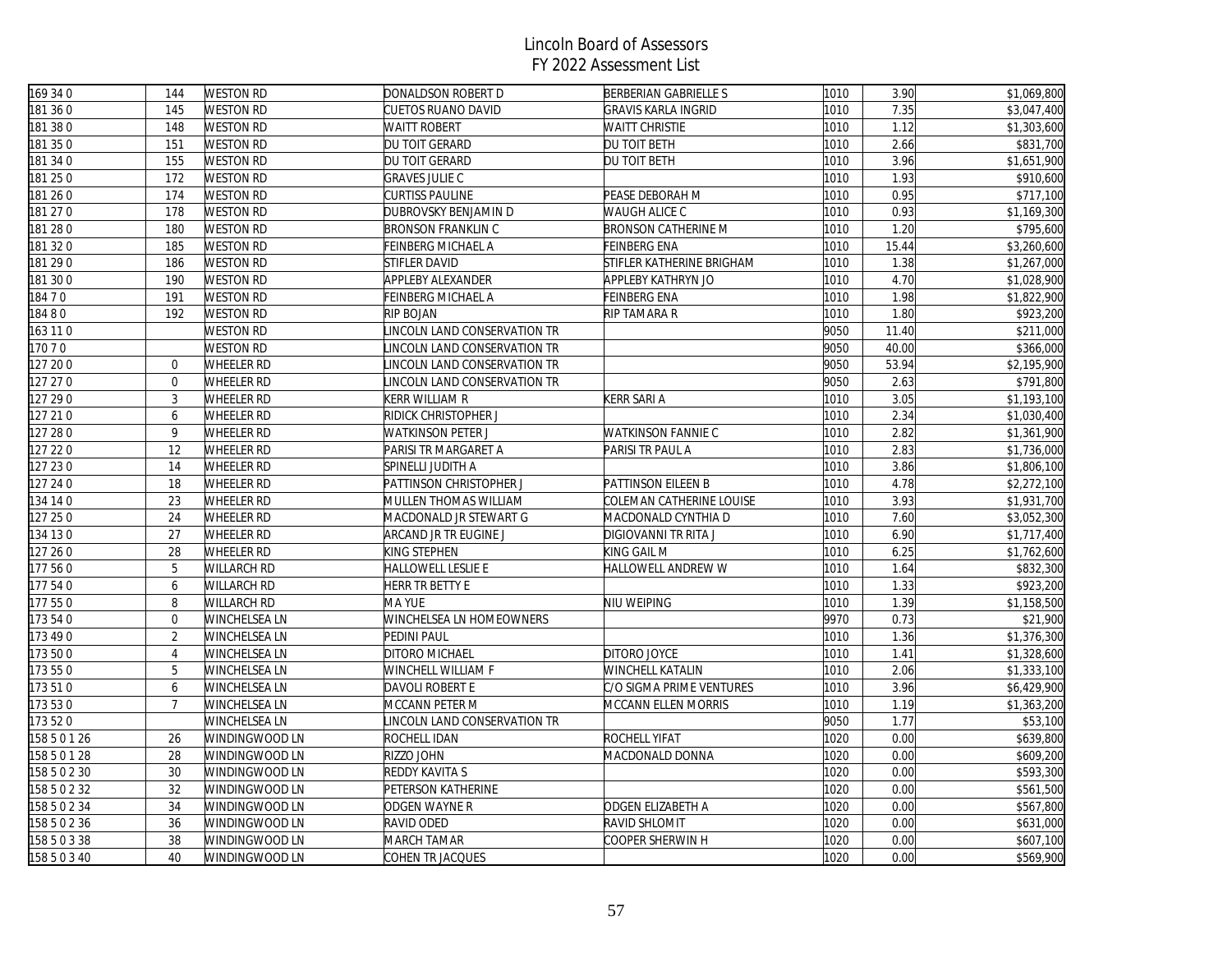| 15850342     | 42             | WINDINGWOOD LN | TAYLOR TR RICHARD N         | <b>TAYLOR TR ALIX W</b>        | 1020 | 0.00 | \$650,000   |
|--------------|----------------|----------------|-----------------------------|--------------------------------|------|------|-------------|
| 15850444     | 44             | WINDINGWOOD LN | SARGENT III ALBERT J        | <b>BECKER CAROL</b>            | 1020 | 0.00 | \$718,700   |
| 15850546     | 46             | WINDINGWOOD LN | MCMURRAY TR SUSANAH N       |                                | 1020 | 0.00 | \$623,400   |
| 158 5 0 6 48 | 48             | WINDINGWOOD LN | OTTENBERG JOHN C            |                                | 1020 | 0.00 | \$566,300   |
| 15850650     | 50             | WINDINGWOOD LN | WECHSLER JOEL K             | WECHSLER JOSEPHINE S           | 1020 | 0.00 | \$622,200   |
| 15850        |                | WINDINGWOOD LN | INCOLN RIDGE CONDO          |                                | 9980 | 4.06 | \$699,500   |
| 150 34 0     | $\mathbf{0}$   | WINTER ST      | HARRISON HENRY F DUP        | HARRISON ELIZABETH H           | 1320 | 4.76 | \$124,600   |
| 150 35 0     | $\mathbf{0}$   | WINTER ST      | HARRISON HENRY F DUP        | HARRISON ELIZABETH H           | 1320 | 3.55 | \$54,400    |
| 150 370      | $\mathbf{0}$   | WINTER ST      | HAMMOND NANCY C             |                                | 1320 | 3.70 | \$46,200    |
| 165 110      | $\Omega$       | WINTER ST      | NEILEY ALEXANDER H          | NEILEY DIANA B                 | 1320 | 1.38 | \$41,400    |
| 16620        | $\mathbf 0$    | WINTER ST      | KENNEDY LAND CORPORATION    | KENNEDY CAROLYN M              | 1320 | 3.40 | \$68,200    |
| 16850        | $\mathbf{0}$   | WINTER ST      | INCOLN LAND CONSERVATION TR |                                | 9050 | 4.84 | \$29,100    |
| 165 20 0     | $\overline{0}$ | WINTER ST      | JOHNSTON DAVID              |                                | 1320 | 0.65 | \$19,400    |
| 165 150      | $\mathbf{0}$   | WINTER ST      | PMV LLC                     |                                | 1300 | 0.92 | \$538,100   |
| 150 310      | 14             | WINTER ST      | MORRIS TR ZACHARY K         | MORRIS TR KIM E                | 1010 | 1.61 | \$1,431,300 |
| 150 41 0     | 15             | WINTER ST      | MACH MICHAEL R              |                                | 1010 | 1.74 | \$1,374,200 |
| 150 320      | 18             | WINTER ST      | <b>HARRISON HENRY F</b>     | HARRISON ELIZABETH H           | 1010 | 5.10 | \$1,573,000 |
| 150 40 0     | 25             | WINTER ST      | FENTON TERENCE              | HUNTER CYNTHIA                 | 1010 | 0.93 | \$814,600   |
| 150 39 0     | 27             | WINTER ST      | VELING TR MARY JO           | MARY JO VELING REVOC TRUST     | 1010 | 1.10 | \$696,300   |
| 150 36 0     | 28             | WINTER ST      | BRUNELLI TR MICHAEL P       | STEPHEN TR JACQUELINE A        | 0170 | 9.51 | \$1,945,384 |
| 150 38 0     | 33             | WINTER ST      | TAYLOR CHRISTOPHER          | TAYLOR LAURA ANASTOS           | 1010 | 2.15 | \$949,000   |
| 165 29 0     | 45             | WINTER ST      | RAPAPORT JONATHAN           |                                | 1010 | 5.30 | \$1,276,500 |
| 165 1 0      | 46             | WINTER ST      | HAMMOND NANCY C             |                                | 1010 | 1.60 | \$1,105,700 |
| 165 27 0     | 47             | WINTER ST      | EPSTEIN ARNOLD M            | O`MALLEY PATRICIA J            | 1010 | 5.39 | \$2,061,400 |
| 165 26 0     | 49             | WINTER ST      | ACCOLA TR TERESA LEIGH      | NEWMARK TR BRIAN E             | 1010 | 1.00 | \$729,100   |
| 165 25 0     | 51             | WINTER ST      | HARRISON BETH F             |                                | 1010 | 1.08 | \$1,007,000 |
| 165 2 0      | 52             | WINTER ST      | HAMMOND NANCY C             |                                | 1010 | 2.70 | \$753,700   |
| 165 24 0     | 53             | WINTER ST      | MITCHESON HENRY LUKE        | MITCHESON DAPHNE J             | 1010 | 1.56 | \$792,800   |
| 165 230      | 55             | WINTER ST      | DRINKWATER POLLY B          | ZAGOROFF DIMITER S             | 1010 | 2.47 | \$1,430,600 |
| 165 3 0      | 56             | WINTER ST      | APPELL TR JANE              |                                | 1010 | 6.80 | \$1,735,500 |
| 165 22 0     | 59             | WINTER ST      | RUOPP MARCUS                | RUOPP NICOLE FREDERICK         | 1010 | 1.84 | \$1,276,200 |
| 165 210      | 63             | WINTER ST      | <b>BROGLIO MICHAEL</b>      | <b>BROGLIO HEATHER</b>         | 1010 | 4.18 | \$1,024,500 |
| 16570        | 64             | WINTER ST      | ATKIND ROBERT G             |                                | 1010 | 1.86 | \$1,316,300 |
| 165 190      | 65             | WINTER ST      | JOHNSTON DAVID              |                                | 1010 | 3.40 | \$1,210,900 |
| 165 180      | 67             | WINTER ST      | <b>GLADSTONE STEPHEN R</b>  |                                | 1010 | 1.84 | \$1,195,200 |
| 16580        | 68             | WINTER ST      | GAUVIN TR MARY LOU P        |                                | 1010 | 0.90 | \$798,800   |
| 165 170      | 71             | WINTER ST      | MCLAUGHLIN ANNE M           | MUSOW PAUL W                   | 1010 | 1.20 | \$828,900   |
| 16590        | 72             | WINTER ST      | SHULMAN HARRISON R          | SHULMAN EMMA S                 | 1010 | 1.89 | \$1,249,700 |
| 16560        | 74             | WINTER ST      | NEILEY ALEXANDER H          | <b>NEILEY DIANA B</b>          | 1010 | 3.33 | \$893,300   |
| 165 160      | 75             | WINTER ST      | JUNG KEVIN M                | <b>OSBORN MAIRE F</b>          | 1010 | 0.46 | \$854,400   |
| 165 100      | 78             | WINTER ST      | SILVESTRO LOUIS             | ANDERSON HEATHER CARR          | 1010 | 5.79 | \$2,394,300 |
| 165 14 0     | 79             | WINTER ST      | <b>UCCHESE JAMES L</b>      | LUCCHESE TOMASINA F            | 1010 | 1.87 | \$2,333,900 |
| 165 120      | 80             | WINTER ST      | WORTHINGTON. KEVIN E        | 80 WINTER STREET NOMINEE TRUST | 1010 | 5.58 | \$1,168,500 |
| 165 130      | 82             | WINTER ST      | CURREN TR THOMAS R          | THE SUSAN M CURREN TRUST 2004  | 1010 | 2.62 | \$1,286,500 |
| 16640        | 88             | WINTER ST      | <b>BENNETT JEFFREY S</b>    | <b>BENNETT TRACEY A</b>        | 1010 | 1.96 | \$2,075,700 |
| 16610        | 99             | WINTER ST      | SOYKAN ELISA FREDERICKSON   |                                | 1010 | 1.18 | \$1,751,900 |